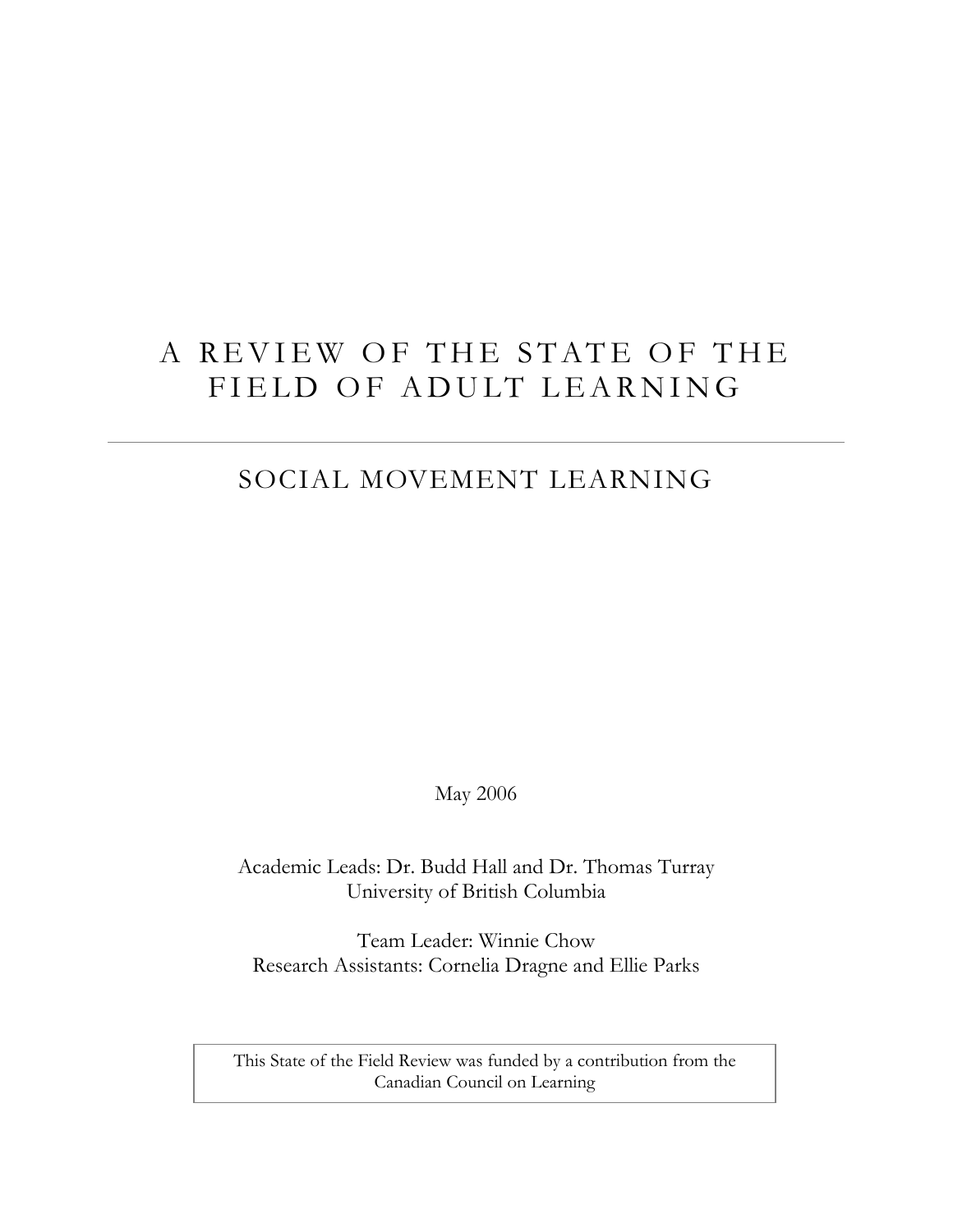### TABLE OF CONTENTS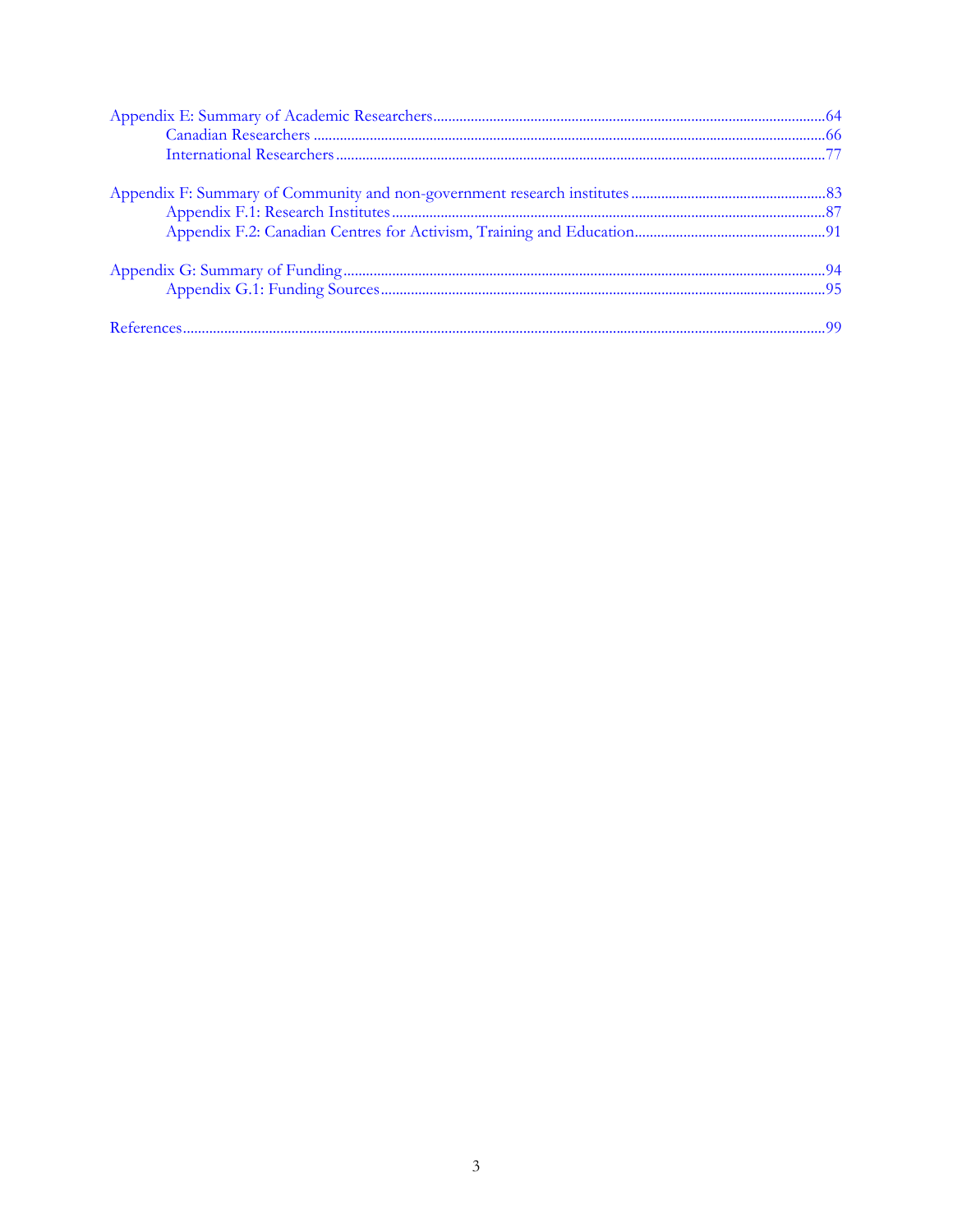#### **ACKNOWLEDGEMENTS**

<span id="page-3-0"></span>In our quest to mobilize knowledge in the current Canadian climate of Social Movement Learning, we have connected with innovative and pioneering academics, research centres, non-profit, and community organizations. This report would not be in existence without the inspiring work these people are engaged in at the grassroots to the institutional level to create a level of awareness and climate of learning for social change. We would like to thank all the people who have shared their stories, their struggles and their dreams so we can create this state of the field report. We would like to acknowledge and give thanks to the following individuals who took time to respond to our questions: Nora Angeles, Donna Chovanac, Sue Scott, Shirley Walters, Jim Sharpe, Gary Kinsman, Andre Grace, Todd Barr, Robin Hood, William Carrol, Greg Halseth, Bruce Spencer, Jo-Anne Lee, Sandrina Definney, Donna Cranmer, Carole Roy, Bev Burke, Rani Khan, Shahrzad Mojab, Bill Skidmore, João Pedro Costa, Alberto Melo, Darlene Clover, and Suzan Ilcan, Lucile Harper, Olga Gladkikh, Dorothy Lander, Steve Wright, Christina Olsen In response to our knowledge dissemination findings, we will share this report with the individuals and communities who participated with us on our journey together.

Budd Hall and Thomas Turay would like to add their deep respect and appreciation to Winnie Chow for her research and leadership in getting the project done, to Ellie Parks and Cornelia Dragne for their insights, tireless work and belief in the project. It has been a privilege for us to work with you as colleagues and peers!

And finally we are indebted to Jim Sharpe, Adult Education State of the Field Team Leader for his support and to Charles Ungerleider, Director of Research in the Canadian Council for Learning for the idea of the project. This work was undertaken with support from the Canadian Council on Learning, which bears no responsibility for its content.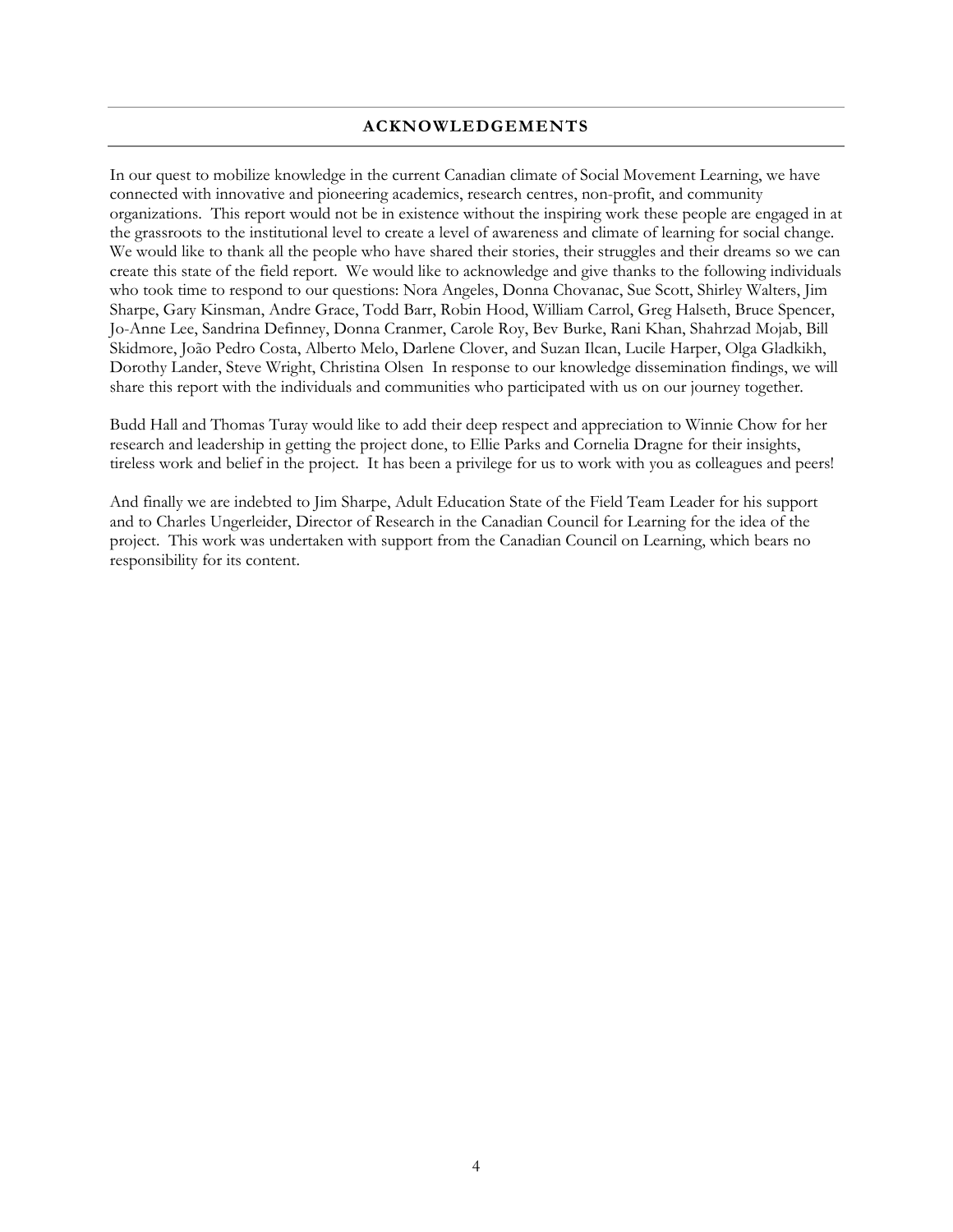#### <span id="page-4-0"></span>**Introduction**

The compilation of a State of the Field report on social movement learning has never been done before. Much has written over the years on adult education and social change. Much has been written on social movements. Quite a lot has been written on the educational and learning aspects of specific social movements such as education in the labour movements, the women's movements or the environmental movements. Given that this is the first report of its kind that we have been able to discover, we are both excited and pleased to be able to have pulled this together, but also nervous and tentative, as we are painfully aware that in the several months of work, we have missed much. We therefore offer this study in the spirit of sharing and hope that characterizes the work of all of the social movements themselves. We believe profoundly that a deeper understanding of the educational dimensions of social movements will be of use to social movement organizations and activists. We offer this as an invitation to others. Tell us what is missing. Send us your stories of learning in social movements. Tell us whose writings or whose actions have inspired you!

Social movements are universally understood by political scientists, sociologists and specific social movement scholars as powerful instruments of social, institutional and political change. Social movements, we are told, are engines of change. Social movements, in all their diversity, all their range of political intension and all their locations, are about women and men and sometimes girls and boys working together to make a change in the communities, the regions, the nations or the worlds they inhabit. And while there is a vast literature both in Canada and around the world on social movements themselves, it may surprise many of readers to know that, as far as we can determine, a definitive or even preliminary study on the state of field of a discourse called social movement learning has never before been attempted.

Our team consisted of Budd Hall (University of Victoria) and Thomas Turray (St. Francis Xavier University) as the lead academics with Winnie Chow as the Team Leader and Ellie Parks and Cornelia Dragne (all three from the University of Victoria) completing the group. Each of us has an active research interest in the topic with Budd and Thomas essentially as career social movement learning scholars, practitioners and activists and Winnie, Ellie and Cornelia being currently engaged scholar-activists in specific social movement contexts themselves. We were pleased to be one part of the eight-part State of the Field in Adult Education proposed and coordinated by Jim Sharpe, Dean of Education at Mount Saint Vincent University in Halifax, Nova Scotia. We have worked within the guidelines provided by Dr. Sharpe and are grateful to the Canadian Council for Learning for the original invitation to consider attempting such an exercise.

The bibliography is likely the strongest contribution of this state of the field study. In the short time available and given the very wide range of descriptors, we have put most of our time and energy into developing a comprehensive and fairly definitive set of references from both Canada and key references internationally. Our list of English-language journals is strong, our list of Canadian research and training centres likewise. Our notes on key researchers both in Canada and internationally will be very useful in spite of the fact that we will have missed many key authors from non English-language environments. We have also contacted by email or telephone many of the key social movement researchers around the world to seek their inputs. The act of contacting so many is in and of itself a strong contribution to the building of a possible Canadian and international network in this field. There is strong interest by many in the research community in continuing to be involved in this type of work.

#### **Social Movement Learning Framework**

Many of us working in adult education in Canada associate ourselves with that stream of adult education that has been closely aligned to some of the major social movements of the 19th, 20th and 21st centuries. We draw inspiration from the educational activities associated with the rise of labour organizing in Canada, with the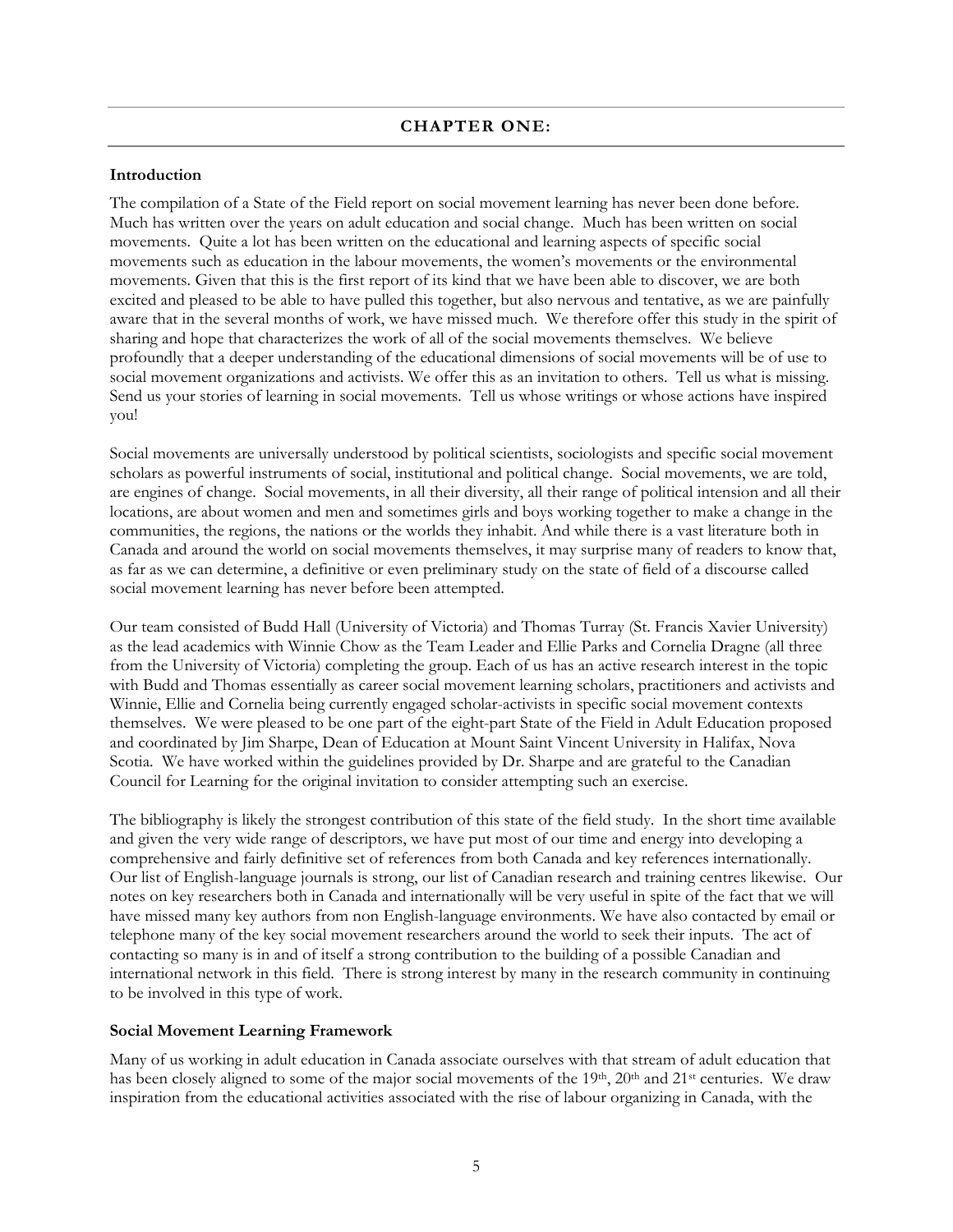<span id="page-5-0"></span>suffragette and women's movements, with the peace movements of the many wars, with economic development in the Atlantic Provinces in the mid-20<sup>th</sup> century, with the environmental movements, with Indigenous struggles for self-determination, and with social justice movements of anti-racism, HIV/AIDS, class privilege, diverse sexualities, dis/ability and anti-globalization. And while we often speak of adult education having as one of its roots, the social movements of our times, what this state-of-the-field report demonstrates is that in-depth empirical studies of learning in and because of social movements are scarce. Many claims are made for social movement learning. In the 2005 *International Encyclopedia of Adult Education*, the index contains several hundred references to adult learning associated with social movements. Jenifer Sumner writing in the same Encyclopedia on social justice notes that, ""adult education has been an integral part of these social-justice movements" (2005: 583). Angela Miles, quoted in the same text, notes that "When people are engaged in a collective struggle that they define themselves they also decide what and why they need to learn" (2005: 83) Because of the centrality of learning within and because of social movements in the international field of adult education, the kind of initial state-of-the-field report that we have put forward is long overdue.

#### **What is a social movement?**

What is a Social Movement? It goes on one at a time It starts when you care To act, it starts when you do it again after They said no It starts when you say we and know what You mean, and each Day you mean one more

Marge Piercy, *The Low Road* 

The poetic definition above by Marge Piercy is, to our minds, the clearest and most easily communicated statement about how we understand a social movement. For readers seeking a more conventional definition David Snow, Sarah Soule and Hanspeter Kriesi, Editors, in their Introduction to the authoritative *Blackwell Companion to Social Movements*, note that,

"Social movements can be thought of as (italics original) collectivities acting with some degree of organization, and continuity outside of institutional or organizational channels for the purpose of challenging or defending extant authority, whether it is institutionally or culturally based, in the group, organization, society, culture or world order of which they are a part (2004:11).

Donatella Della Porta and Mario Diani have, in synthesizing an enormous variety of European and North American literature, noted that most social movement scholars share a concern with four characteristics of movements: "informal interaction networks; …shared beliefs and solidarity; …collective action focusing on conflict; …use of protest". (1999, pp. 14-15)

#### **What is social movement learning?**

Social movement learning refers to:

a) learning by persons who are part of any social movement; and

b) learning by persons outside of a social movement as a result of the actions taken or simply by the existence of social movements (Hall and Clover, 2005 pp 584-589).

Learning by persons who are part of a social movement often takes place in informal or incidental ways because of the stimulation and requirements of participation in a movement. Membership in social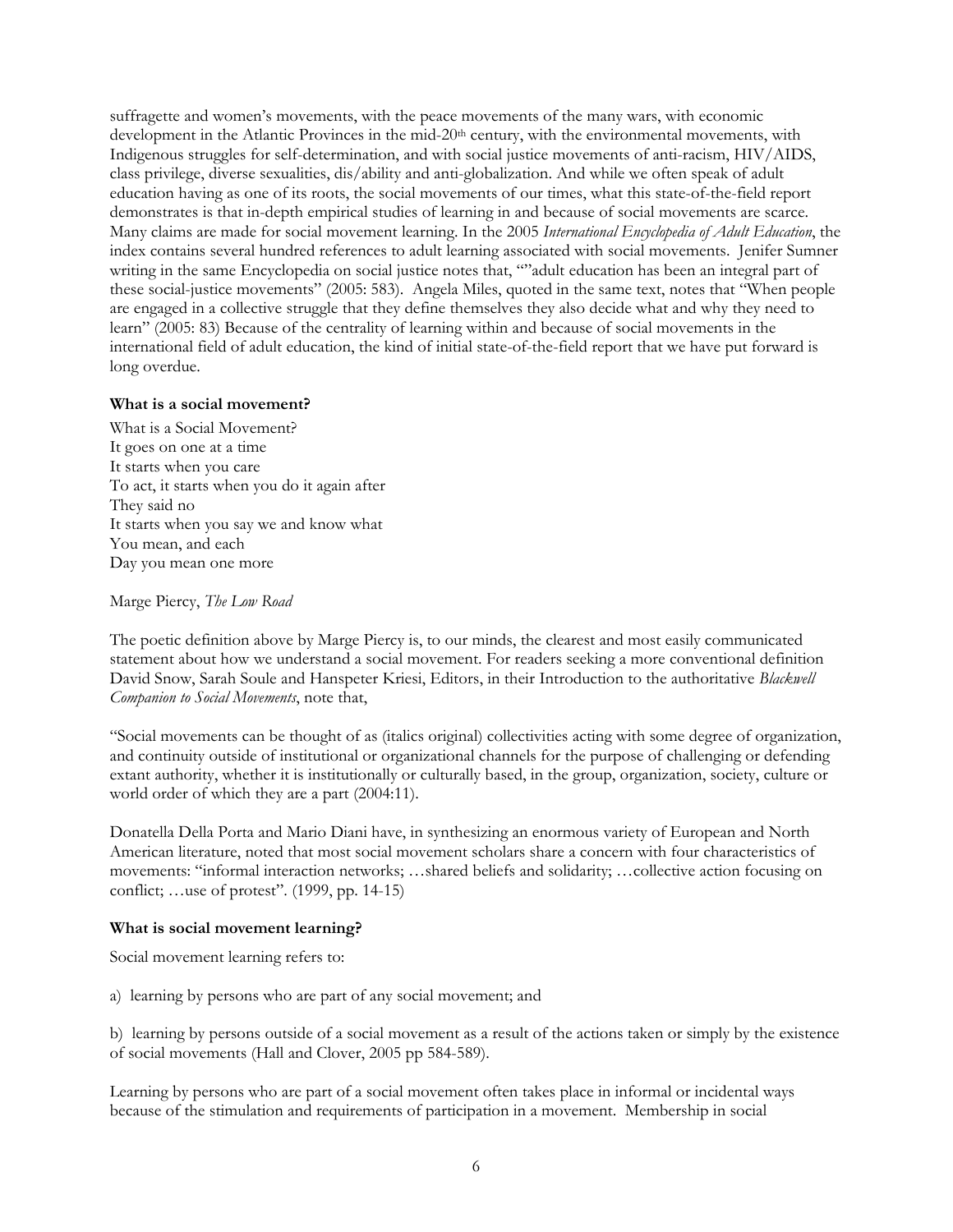<span id="page-6-0"></span>movements is particularly difficult to define. In some of the older and more established social movements such as the labour movement or the movement of the World Federalists, membership is clear and refers to someone who is a fee or dues paying member. Some of the more recent movements such as the Anti-Globalization movement have not fixed membership structures. One is a member if one considers him or herself to so be! To make it still more complicated, one may consider oneself to be a member of the environmental movement in a general sense, but might also be a paid up member of the Western Wilderness Committee or something similar. What this points to is the need for much more precise study of the linked phenomena of learning and social movements or social movement learning. When one becomes involved in a movement to counter homelessness, statistics about how many people are homeless, or the impact of living without fixed shelter, are learned quickly simply through interaction with others in the movement or through the literature of the movement or the movement's opponents. What we all know as facilitators of learning is that nothing is as powerful a stimulus to learning as the necessity to teach or inform others. The organizational or communicative mandate of all social movements is a necessarily educational concern. And while much of the learning within social movements is informal or incidental in nature, organized or intentional learning also takes place as a direct result of educational activities organized within the movement itself. Our project therefore has sought out as wide variety of mostly qualitative, descriptive and quantitative studies as possible in the interest of deepening our theoretical and evidence-based understanding of social movements, education and learning.

#### **The Impact of social movements on learning in broader society**

A most powerful form of social movement learning (we use SML throughout this text) and one often neglected in the literature, is the learning that takes place by persons who are not directly participating as members of a given social movement; by people outside of a given movement. Canadian men, for example, have learned much about gender and power relations as a result of the women's movements, not necessarily because we were part of the movements themselves. Our mothers, partners, daughters and friends created a learning environment where we *learned* in experiential ways as we negotiate/d our daily lives. The actions of social movements, be they large scale media events such as Greenpeace and other environmental groups have staged, or benefit concerts for victims of HIV/AIDS, or the creation of quilts by women to protest the building of an unwanted power station on Vancouver Island (Clover, 2003), create rich environments for learning by large numbers of the public.

#### **Theoretical traditions**

Which ideas show the most promise as theoretical building blocks? Eyerman and Jamieson are unique among social movement scholars in their recognition of the creative and central role of learning processes in what they call cognitive praxis. Their thoughts were drawn first to the attention of adult educators by John Holford and have subsequently been referred to by others when seeking to theorize learning in social movements (Holford, 1993; Foley, 1999; Walters, 2005). Eyerman and Jamieson state that, "There is something fundamental missing from the sociology of social movements" (1991, p 45). North American social movement theory, they suggest, focuses on what movements do and how they do it and not on what its members think. Knowledge is seen to be largely outside the sociologists' areas of competence according to them. Their own work is informed by the writings of Jurgen Habermas (1987), an adult education favourite, Jean Cohen (1985) and Alberto Melluci (1988) They suggest that it is, "through tensions between different groups and organizations over defining and acting in that conceptual space that the (temporary) identity of a social movement in formed" (1991, 22). Through the notion of cognitive praxis, they emphasize the creative role of consciousness and cognition on all human action, individual and collective. They focus simultaneously on the process of articulating a movement identity (cognitive praxis), on the actors taking part in this process (movement intellectuals) and on the context of articulation (politics, cultures and institutions). What comes out of social movement action is neither predetermined nor completely self-willed; its meaning is derived from the context in which it is carried out and the understanding that actors bring to and/or derive from it.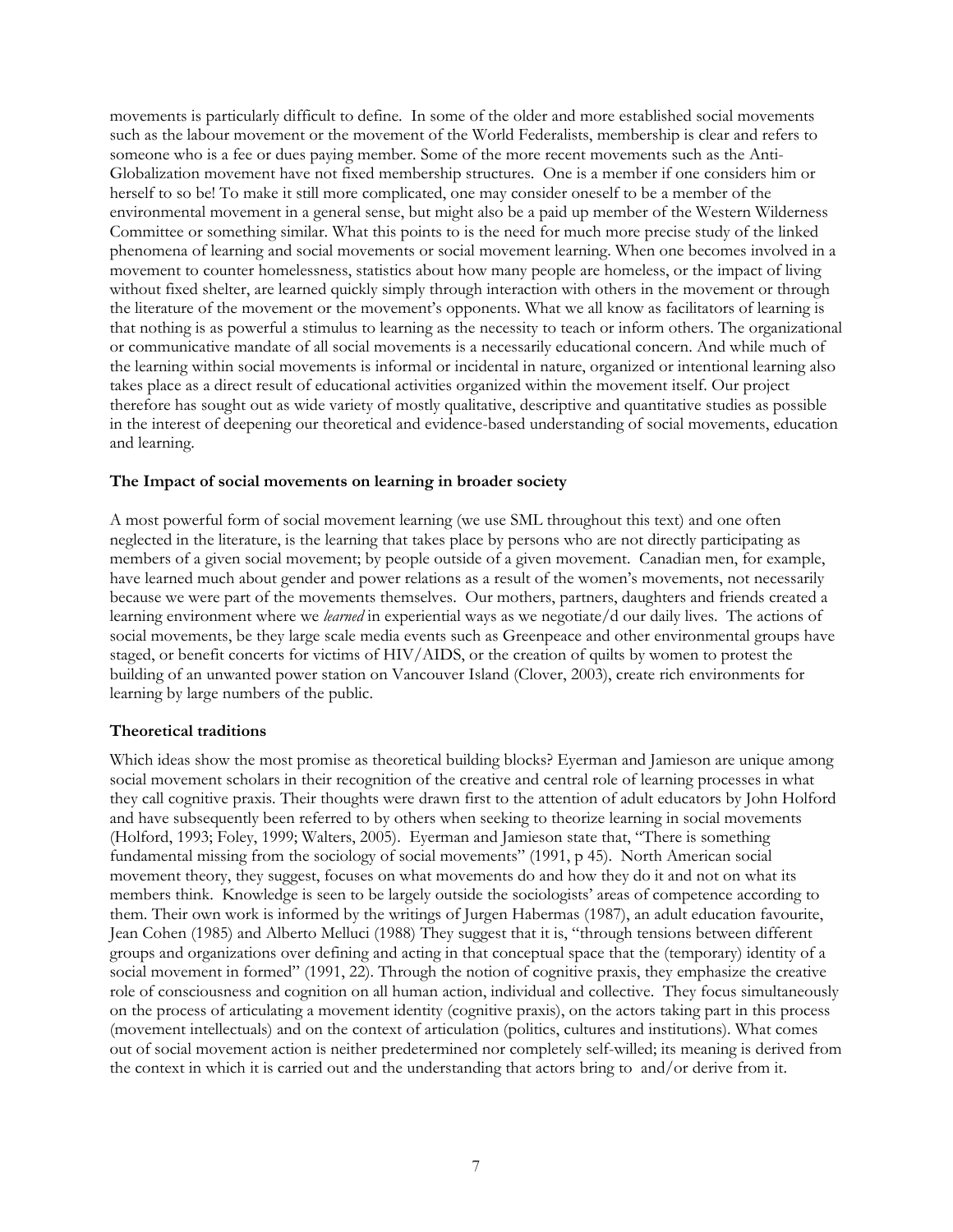Alberto Melucci offers some useful concepts for further developing theories of social movement learning. Social movements make power visible. They challenge the dominant meaning systems or symbols of contemporary everyday life. The, "movements no longer operate as characters by as signs…They do this in the sense that they translate their action into symbolic challenges that upset the dominant cultural codes" (Melucci 1988, p. 249). Social movements contest ownership of specific social or political problems in the eyes of the public, "imposing their own interpretation on these" (Della Porta & Diani, 1999, p. 70) and, in cases when they are successful, actually change the way that we understand knowledge and the relations of power. The Clayquot Sound summer of protest over clear-cutting on Vancouver Island, for example, not only challenged forestry practices, but changed our understanding of the relations of the rest of nature to human community and industrial exploitation. This changed understanding, which we *learned*, led eventually to public policy changes and legislation in British Columbia, and to many innovations in areas of social forestry.

Mario Danni among others offers the notion of "interpretive frames" as another way of understanding social movements that has value for a knowledge or learning agenda (1996, pp 1053-1069). An interpretive frame is a generalized conceptual structure that allows one to make sense of daily lived experiences and locate actions within an understanding of the world. Social movements offer a variety of interpretive frames, alternative frames to the public in the contestation over meaning. Paulo Freire of course referred to practice, speaking from the perspective of marginalized peasants, as naming the world. The various namings of the world or interpretive frames, according to Della Porta and Diani, can be usefully categorized as: "antisystem frames, realignment frames, inclusion frames and revitalization frames" depending on their specifics. (1999, p 80)

Rolland Paulston, the American of Danish ancestry, was the first person to use the term social movement learning. He did so in his study of the folks colleges of Denmark, Norway, Sweden and Finland called *Other Dreams, Other Schools: Folk Colleges in Social and Ethnic Movements* (1980)

Adult educators, not surprisingly, have been the major contributors to theorizing social movement learning. While much of the writing has been descriptive, documenting practices and sharing stories, there is a growing body of more analytic and theoretical writing that has surfaced over the past 15 years. Mathias Finger, the Swiss adult educator and ecologist, and Jose Manuel Asun, a colleague from Spain see new social movements as the catalysts for personal transformation, and the environment within which transformation occurs. (2001) Social movements define the future topics of adult education. Learning within social movements, according to Finger, has a more powerful impact on society than does all of the learning that takes place in schools. Social movement learning is viewed within a framework of endogenous knowledge creation, not dissimilar from Eyerman and Jamieson's cognitive praxis notion. Learning is seen as a people's tool (a political dimension); a democratic right (learning by all) and as learning from the world (epistemological dimension). They contrast this with exogenous knowledge transmission, which understands education (rather than learning) as a tool for maintaining the status quo, a package for all, and about the world. (Finger, 1989)

Michael Welton argues that social movements are both personal and collective in form and content. He sees them as 'privileged sites' of transformative learning or emancipatory praxis. He ponders what adults are learning, particularly in the new movements of self-discovery or identity creation and poses the question, "Is something of great significance for the field of adult education occurring within these sites? (1994). Clearly, the answer is yes. Welton's historical writings specifically *Knowledge For the People*, *Father Jimmy* and his biography on the life of Moses Coady, *Little Mosie From the Margaree* chronicle the educational dimensions of some of our best-known Canadian social movements. Both Tompkins and Coady believed in the innate abilities of ordinary people working together to transform their conditions. Their writings about education and learning within the era of the already mentioned Antigonish movement most often focused on the role of education as a kind of tonic to awaken in people a desire to make change and to provide them with the tools to do so. Their discourse varied from deep poetic expressions of faith in ordinary people, to bellowing exhortations to take up adult education to gain the skills needed for the modern age. The substantial work of David Livingstone, and others, on informal learning tell us much about social movement learning even though informal learning is by no means limited to social movements. Most of the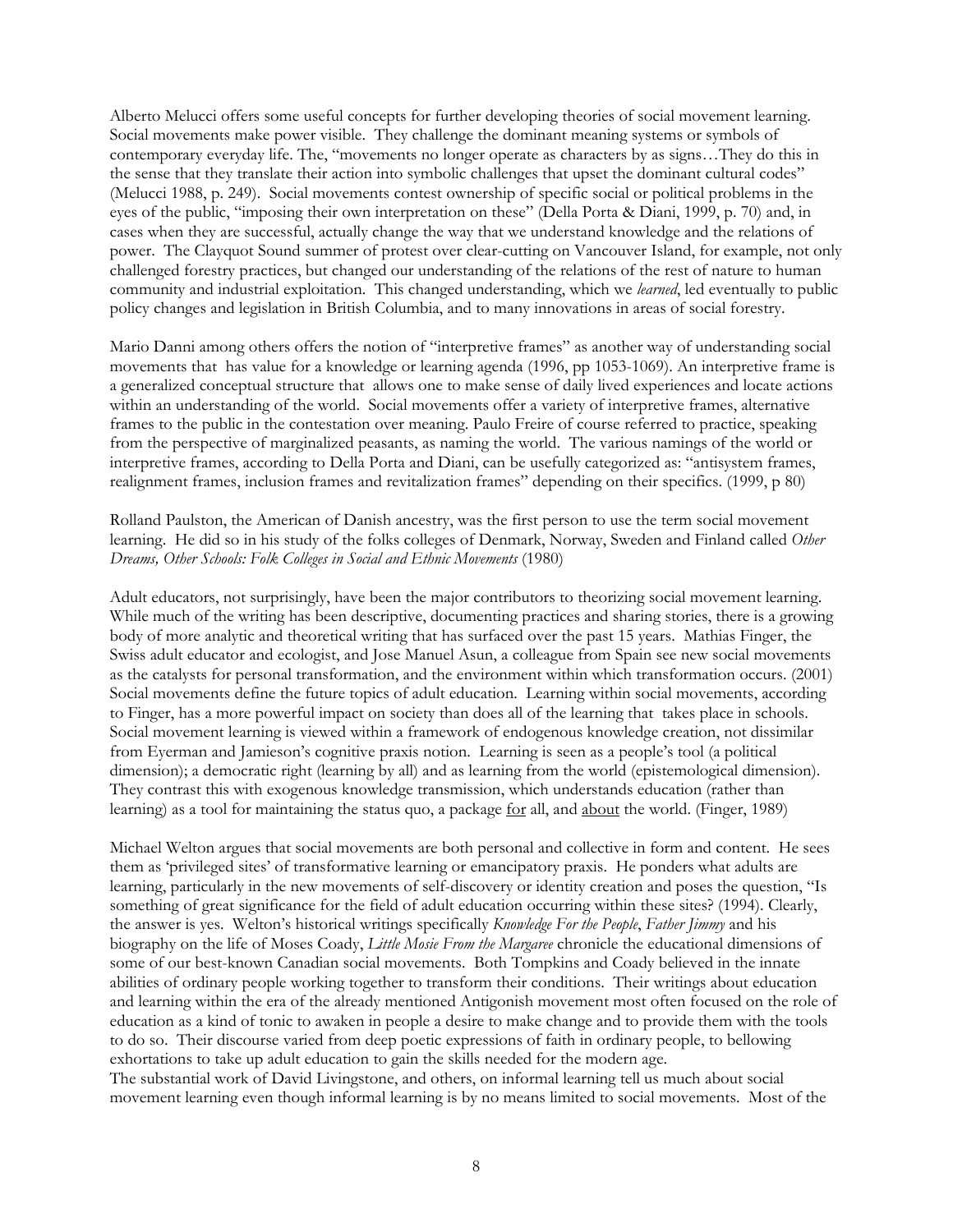documented forms of informal learning, which Livingstone's (2004) surveys have revealed, relates to learning about both paid and unpaid work. This includes voluntary work in social movement organizations (see Schugerensky, Slade & Luo, 2005). The Livingstone data documents and substantiates an important finding that people from across class structures engage to similar degrees in informal, self-directed learning. The most recent national surveys of informal learning indicates that a cross-section of all Canadian learners devote on average 12 hours per week to what they recognize as learning (Livingstone: 2004. 341). The vast majority of Canadian adults engage in substantial informal learning related to jobs, housework and general interests. Only around a third are involved in volunteer work-related informal learning, but this learning appears to be more closely related to the time given to volunteering than other learning is to more compulsory forms of work. The application of these methods to understanding learning within and because of social movements would seem to offer much potential.

Budd Hall, Darlene Clover, Edmund O'Sulivan from OISE, Moema Viezzer from Brazi,l and others carried out the most extensive empirical work that we have found on social movement learning in Canada within the past 20 years. The study was the Transformative Learning Through Environmental Action Project. It was an 18 month in-depth study of the learning dimensions of nine environmental action campaigns in nine different countries (OISE, 1994) The questions explored in that study were: a. How could the learning dimension of the environmental movement be strengthened? b. What can be learned from social movement environmental action campaigns about the ways in which learning takes place? c. Which combinations of pedagogical practice hold out the most promise for transforming relations of power and perception? (Hall, 2003). Refer to the findings section of this report for these findings .

Griff Foley, of Australia, is often drawn on by Canadian adult educators as he directly addressed the informal learning that happens within social movements in his book, *Learning and Social Action* (1999). He notes that informal learning emerges from, as well as advances, social action by contributing to building alternative organizational forms, by making links between the spiritual and the political, by illuminating the power of a small group of committed people, and by showing how expertise can be brought in from outside. He notes, in the context of several diverse social movement settings: a Brazilian women's organization, an environmental campaign and an African liberation movement, that learning deepens in the process of taking action. He writes on the nature of learning and emancipatory emmancipatory struggle from an historical materialist theoretical framework. "A critique of capitalism must be at the heart of emancipatory emmancipatory adult education theory" (1999, p. 138).

Shirley Walters is another international adult education writer whose work is well known and respected in Canada. Her feminist explorations of learning and gender in the context of popular education on an international scale are particularly well known (Walters & Manicom, 1996). In the context of co-teaching a course on social movement learning with Shirley Walters, I gained some new insights on social movement learning which have since been partially reflected in a chapter in the Nesbit collection on *Adult Education and Social Class* (Nesbit, 2005; Walters pp 63-71). Based on her experience within the South African anti-apartheid struggle, Walters makes the case that the form of social movement learning is in part determined by the material conditions of the class structures from where the social movement activists emerge. The white South African allies of the anti-apartheid struggle were able to produce sophisticated policy briefsandresearch papers, and create a huge network of organizations. The forms of social movement learning within this class of activists involved workshops, retreats, and reading of theory from other parts of the world. For South African Blacks working, when they had jobs, at low paying and insecure settings or living long distances from the city centres in poor housing with poor transportation, the predominant form of social movement learning took place at the large rallies, the funerals and the demonstrations where masses of people were able to be present. Leaflets, handbills and speeches were the dominant forms of social movement learning. With the exception of work done within the Canadian labour movement which has looked at differences between union and management educational strategies, I at least have not thought as much about how different class, gender, race locations influence the forms which learning takes.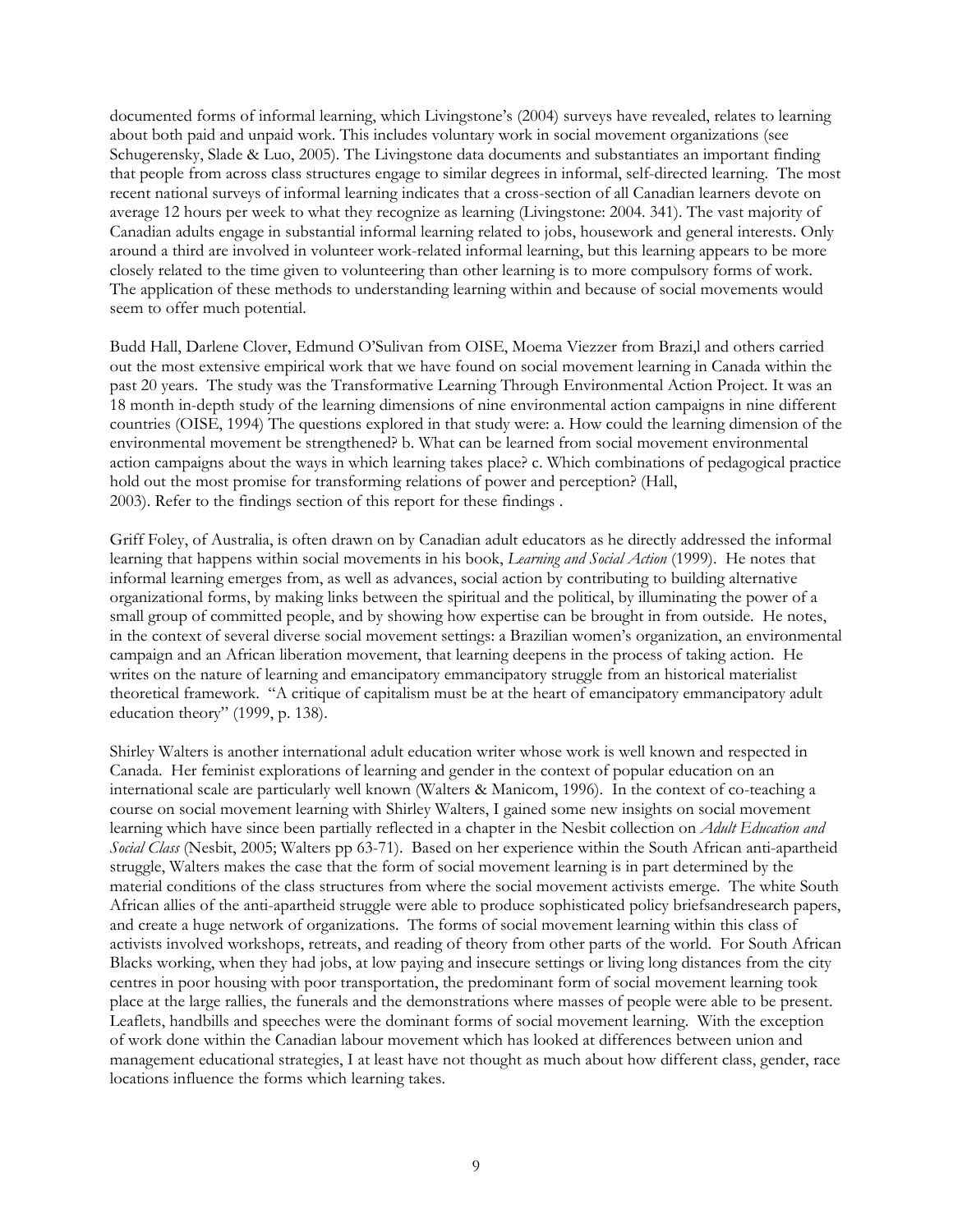<span id="page-9-0"></span>John Holst, of the United States, has added a substantial critique of much of the recent social movement and civil society learning theorizing and issues a call to adult educators to return to a deeper reading of Gramscii within the body of Marx and Lenin's writings. He argues in his book, *Social Movements, Civil Society and Radical Adult Education* (2002) similar to Foley, that there has been insufficient fidelity to socialist roots in the past several decades of social movement and civil society theorizing. "A theory and practice", he notes, "of revolutionary or radical adult education must explore the pedagogical nature of the most widely adopted and successful form of revolutionary organization of the in the 20<sup>th</sup> century…the revolutionary party" (2002, p 113). His work speaks less of the forms of social movement learning but more to the focus. He notes that attention to social movements and civil society structures in the absence of clarity about the ultimate goal being the transfer of power from capital to the working people, is misplaced at best and at worst facilitates the very weakening of capitalist control over democratic practice that we seek as adult educators.

#### **Limitations of this study**

As we have said, our study has been done quickly, essentially a work of two months between September and November of 2005. The focus of the study is on social movement learning in Canada, but as social movements themselves are often connected to global movements or responsive to global influences, so too is the research that is done on social movement learning. This study, however, is severely constrained by drawing almost exclusively on English language materials. While we acknowledge work in Quebec, we have not in this first study been able to look deeply into the research reported in the French language. On an international level, we have left out perhaps some of the most important research in the world that might be coming out of Brazil or other countries in Latin America. We have combed the English language databases and web sites, but know that much of the knowledge about learning in social movements does not exist within the academic realm. It exists within the movements themselves or is captured in other forms.

It is also the case that the specific construct of "social movement learning" is not yet a common way to describe the universe of adult education and social movements. Readers will note from our list of key words that we have had to cast our nets exceedingly wide to be able to pull in some fish that we label "social movement learning". And so we are working within a paradox. Education has been a part of the entire history of social movements. The social movement tradition in Adult Education is arguably the foundational element of Canadian adult education. So while adult education and social movements have long been associated, the number of in-depth studies are surprisingly few and the number of quantitative studies rare as the proverbial 'hen's teeth'. The vast majority of empirical studies in the field of adult education have been done on formal adult education in the context of continuing education, adult literacy, workplace learning or continuing professional education.

Our work has a social science, education and community development bias. The backgrounds of the research team and the very short length of time devoted to these studies meant that we had to work from what we knew best. We know that much more work is still to be done. The social movements associated with health are not covered in our work. This means that we have little of the educational lessons from the communitybased HIV/AIDS movements of the 1980s and 1990s. The women's health movement is not well covered. The healthy community movement is similarly not well covered. Finally the Canadian Institutes for Health Research has not been reviewed systematically leaving this a strong area for future work. Without more time, we felt that opening up a perfunctory window on health movements would do more harm than good.

Finally while SSHRC funding is the major source of most of the research which has found its way to publication, we have not done an historical analysis of all SSHRC funded research over the years to have a more precise idea about the relative coverage of social movement research and social movement learning research covered by the various programmes. The SSHRC database itself is not a fully searchable one which it a distinct limitation for Canadian researchers.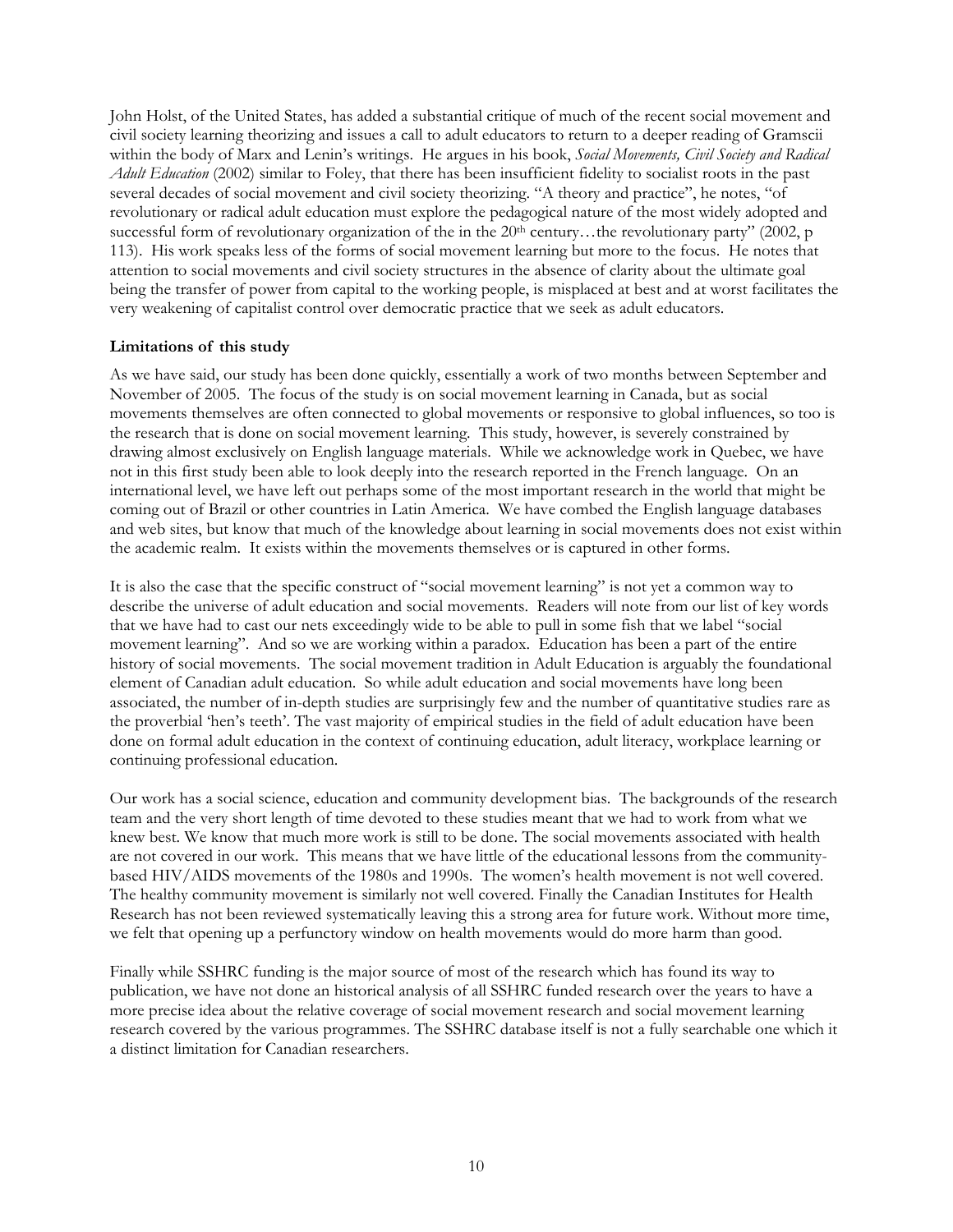#### <span id="page-10-0"></span>**List of Databases Searched:**

Amazon Education: A Sage Full Text Collection (1968- Current) ERIC CSA ERIC Ebsco Host FindArticles National Library of Canada (AMICUS) National Library of Scotland Online Catalogs and Databases searched with RefWorks (aprox. 300 connections) and EndNote 9 (561 connections) PhdData (universal index of doctoral dissertations in progress) Social Work Abstracts Sociological Abstracts Sociology: A SAGE Full-Text Collection Theses Canada University of Victoria Libraries Catalog Women and Social Movements in the United States 1600-2000 Personal collections of Budd Hall, Darlene Clover, Ellie Parks and Winnie Chow

#### **Why were these databases selected?**

We chose the databases noted above because taken together, they represent the richest sources of social science research information. Amazon.com provides access to a vast array of new book titles. Sage Full Text has tracked the social and historical fields since 1968. The ERIC databases are the gold standard for US educational research. RefWorks and EndNote are tools that enabled us to tap into a large pool of journal data. PhdData and Theses Canada gave us information on graduate student research. The women's movement is one of the most significant of the 20<sup>th</sup> Century, so we wanted to see what we could find there related to learning.

#### **KEYWORDS:**

Paired With "Adult Education" Or "Popular Education" Or "Social Movements"

| Aboriginal Self-Determination      | Labor Union Members Education | Proletarian Hegemony     |
|------------------------------------|-------------------------------|--------------------------|
| Adult Education                    | Canada.                       | <b>Protest Movements</b> |
| <b>Adult Education Congresses</b>  | Labour Activists Canada       | Radial Pedagogy          |
| <b>Adult Learning Case Studies</b> | Labour Community Alliance     | Radical Adult Education  |
| Anarchism-Utopianism               | Labour Education              | Relational Learning      |
| Anti-Racism Education              | Labour Educators Canada       | Social Action            |
| Canadian Adult Learning            | Labour Movement               | Social Change            |
| Canadian Labour Movement           | Labour/ Union Education       | Social Justice           |
| Civil Society Networks             | Gay/Lesbian-Rainbow Movement  | Social Movement          |
| Civil Society Theory               | Global Social Action          | Social Movement Learning |
| Community Organizing Education     | Gramsci                       | Sociology Of Education   |
| Critical Pedagogy                  | Hope                          | <b>Student Movement</b>  |
| Critically Reflective Learning     | Human Rights Movement         | Youth Movements          |
| Economic Justice                   | Indigenous Sovereignty/       | Sustainable Development  |
| Education And Activism,            | Governance                    | The Community Economic   |
| Education Des Adultes Congrès.     | Learning And Activism,        | Development Movement     |
| <b>Educational Forecasting</b>     | Learning For Social Change    | Theatre Of The Oppressed |
| E-Learning                         | Learning Process Of Social    | Transformative Learning  |
| <b>Emancipatory Education</b>      | Movements                     | Transgressive Knowledge  |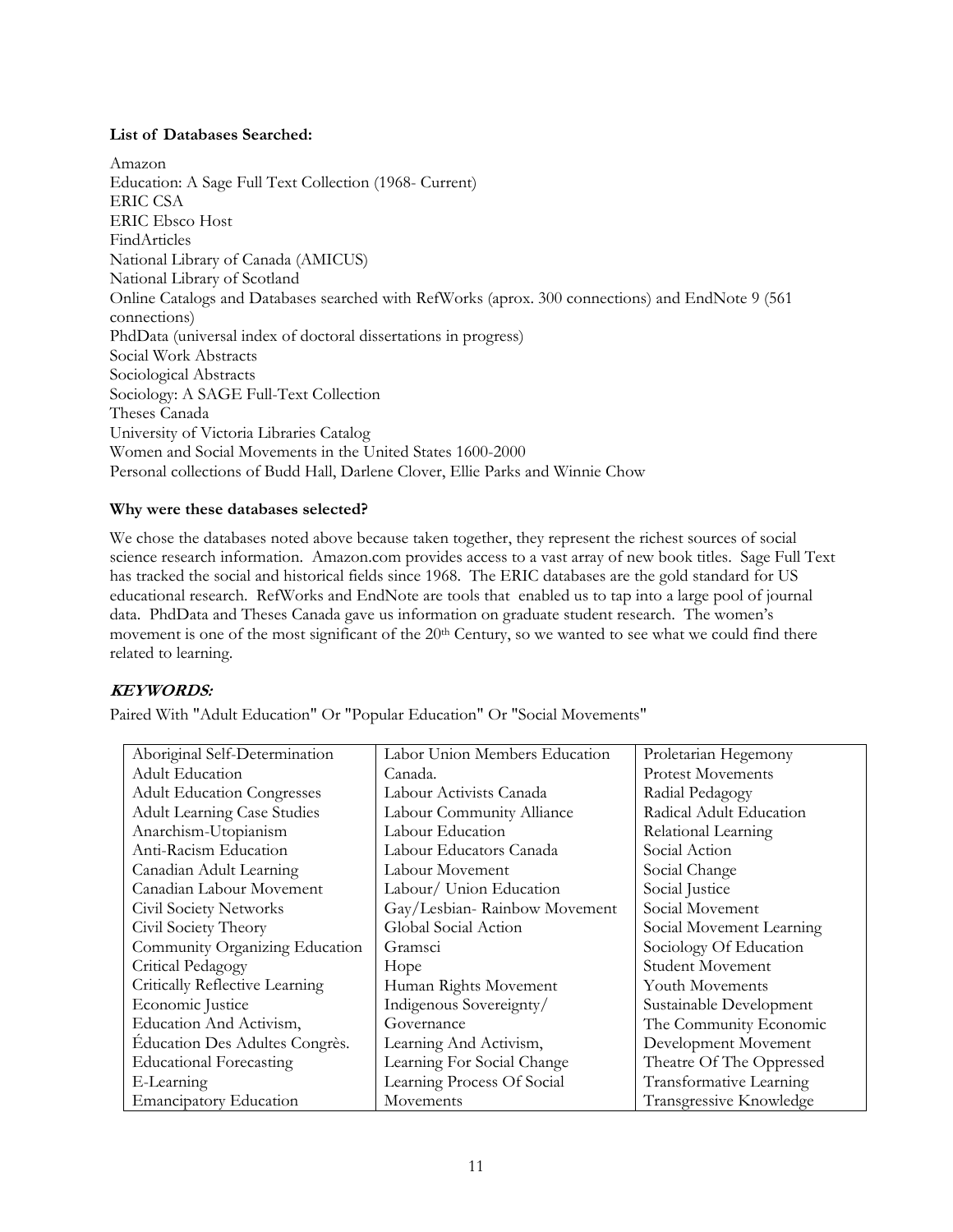<span id="page-11-0"></span>

| Environmental Adult Education, | Learning/Education And Civil   | Union Courses                      |
|--------------------------------|--------------------------------|------------------------------------|
| <b>Environmental Educators</b> | Society                        | Union Education                    |
| <b>Future Studies</b>          | Liberation Theology            | Union Movement                     |
| Informal Learning              | Meaning-Making                 | Union Training                     |
| Informal Online Learning In    | Neoliberalism                  | Welfare State                      |
| Labour Movements               | Non-Formal Education           | Women's Movement                   |
| Information Society Canada.    | Non-Vocational Adult Education | Women's Social Action              |
| Labor Union Members Canada     | Online Learning                | <b>Worker Education Programmes</b> |
|                                | Organized Learning             | Canada                             |
|                                | Participatory Action Research  | Workers' Educational               |
|                                | Peace Education                | <b>Association History</b>         |
|                                | Popular Education Theories     | Worker's Knowledge                 |
|                                | Popular Praxis                 | Working Class Education            |
|                                | Praxis                         | Canada                             |
|                                |                                |                                    |

A note about the key words

The concepts of adult education and adult learning are under reported in indices and databases. The field of adult education understands adult education as the educative dimension of life itself. We speak of lifelong and lifewide learning. Lifelong means that learning begins in the early years and continues to the day we die. Lifewide means that we learn in all aspects of our life, in relationships and families, in neighbourhoods and communities, in schools, colleges and universities, the work place, on our own with books, media or the internet and most assuredly with the voluntary associations and social movements that we are drawn to or which are thrust upon us. Social Movement Learning is a more recent concept, a sub-set of adult and lifelong learning and is therefore underconceptualized. We have identified some of the major social movements and some of the diverse terms used to describe adult education. Because of time and expertise in the group we have not covered all possible terms nor all possible movements, from what we have been able to examine, this study is the most exhaustive of its nature ever done.

#### **Layout of Report**

This report is the initial compilation of the state of the field in Social Movement Learning. As stated in our introduction, this is the first study of its kind and there is huge room for growth. The research team put together the most recent research that is being carried out in Social Movement Learning primarily in Canada but there are rich sources of knowledge at the international level this report could not include due to time limitations. This report is broken up into chapters that highlight our findings that primarily paint the current state of social movement learning inclusive of academia and community organizations.

Chapter one provides the historical and theoretical framework for Social Movement Learning. Chapter two provides a brief review of the data that summarizes our findings in the following areas: Analysis of the Bibliography; Research currently conducted in Social Movement Learning; Data bases- websites, journals and conferences; Academic Programs and Centres, Academic Researchers; Community Based Research Centres and Organizations providing Education, Training and Support for Activism. Chapter three provides a summary of the research teams Generalizations and the Major Gaps. Chapter four highlights Recommendations based on our findings and the Conclusion.

The appendices demonstrate the breadth of the search the research team put together in the span of two months. It has the potential to be expanded to include French Canadian and International research. Each appendix has a summary of the research team's findings and then a snapshot of the data amassed for the reader to link or connect with the appropriate sources. In our searchwe discovered ample information and the great work people are engaged in, but there was a lack of connectivity and knowledge mobilization to make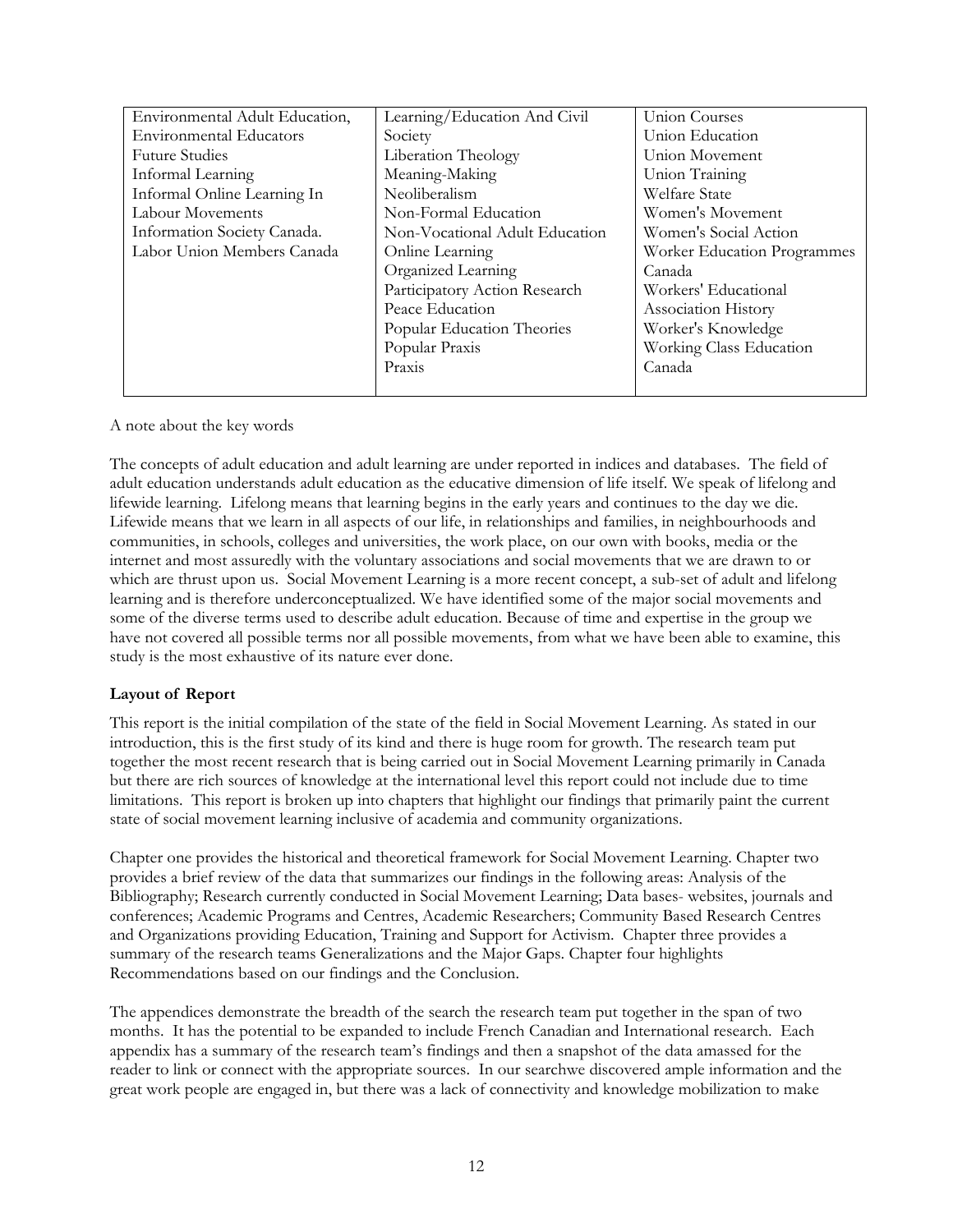this knowledge usable. We hope this report will provide an opening to help us network with each other to bring exposure to this dynamic field of study.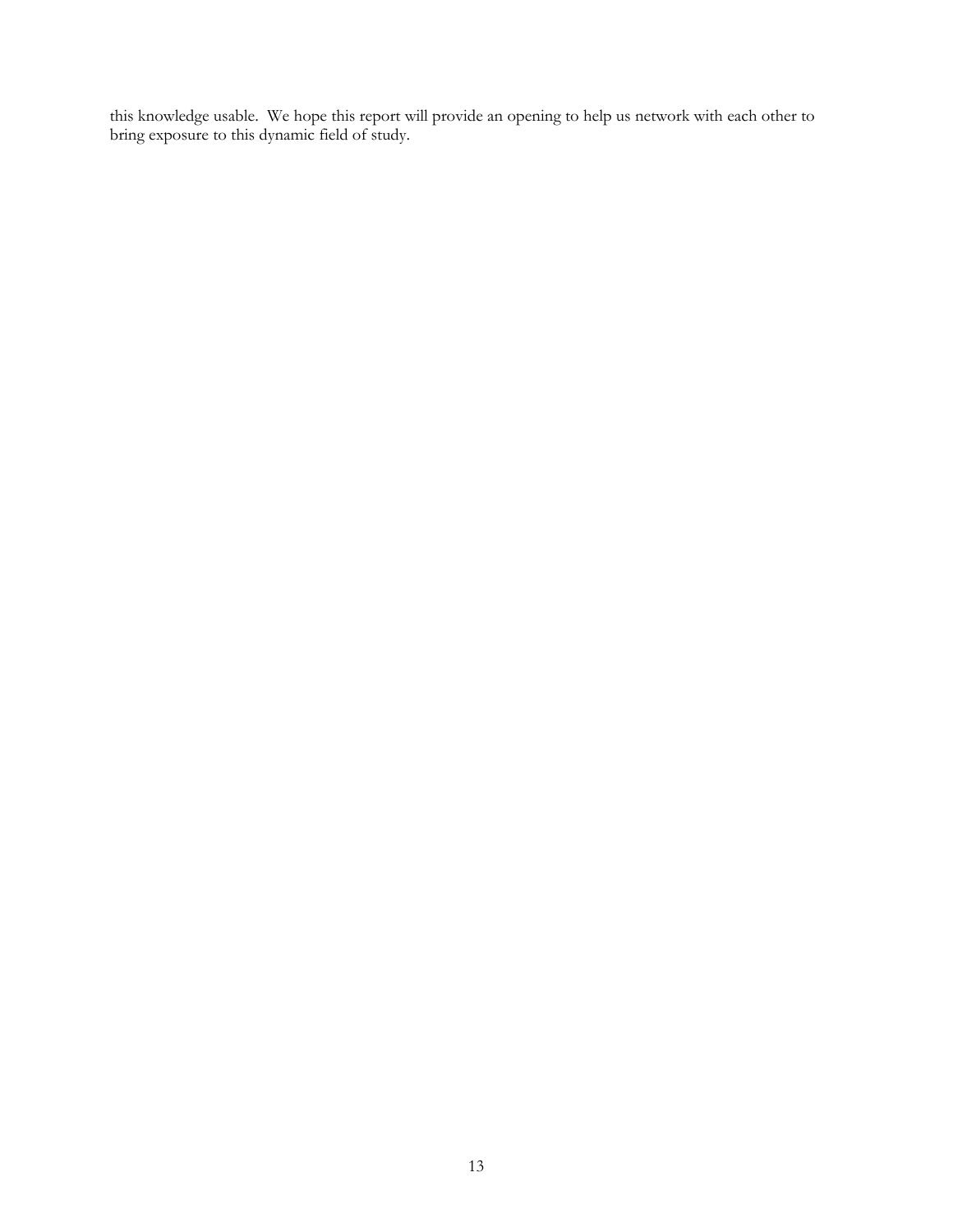#### **CHAPTER TWO:**

#### <span id="page-13-0"></span>**A Brief Review of the Data**

Based on our personal and professional experience in the field of social movement learning, we knew the search for qualitative and quantitative data would take some creative searching. We started off with a broad brush in hopes of identifying new sources of data that are outside our professional practice. We used the following guidelines and parameters to compile the data in this report. Following the methods sections is a detailed summary of each section that will link to the Appendices in this report.

#### **Methods for Identifying Data**

Personal Experience From work in the area/ professional practice Knowledge of the terminology commonly known in the field Brainstorming with a group of researchers (i.e. discussions with students and faculty) Classroom teaching Surveying tables or contents and indicies (i.e. handbooks) Trial and Error Survey of key informants in the field to suggest sources, websites, authors, and words

#### **Emerging Search Strategies**

Opening new categories for comprehensive coverage Narrowing and combining categories Oscillating between databases of literature and original key words and themes.

#### **Selection Criteria of Material for Data Base:**

#### **Decided on the parameters of "what is" social movement learning. See page 4 for definition.**

The material made an explicit link between social movements or the movement itself and adult education/ learning. (Example: Polaris Institute concentrates its work around social movement activities and training) English language- Due to language limitations of research team of French and Spanish we were neither able to access French Canadian nor Brazil sites that are rich in social movement learning activity. Materials most immediately accessible due to time limitation. Therefore, there is no archival search). Divided materials into three categories (scholarly refereed literature, government and non-government sources and reports, and community based organisational literature)

#### **DataBases**

We covered all major English language education specific databases and the major social science databases as well. Adult education in general is under-reported compared to the formal educational system within academic research. Social Movement Learning is still less visible in the academic work. Within the social sciences, references to learning and social movements are almost nil.

#### **Key Words**

While social movement learning did not, in and of itself, bring us many matches in the various data bases, when adult education or popular education were linked to other concepts such as social justice, labour movements, civil society, human rights and so forth we found a fairly rich set of materials. We used 91 key words in all to achieve the breadth that felt comfortable. The descriptors adult education and popular education, when combined with social change, community development, and social movements turned out to be the most generative.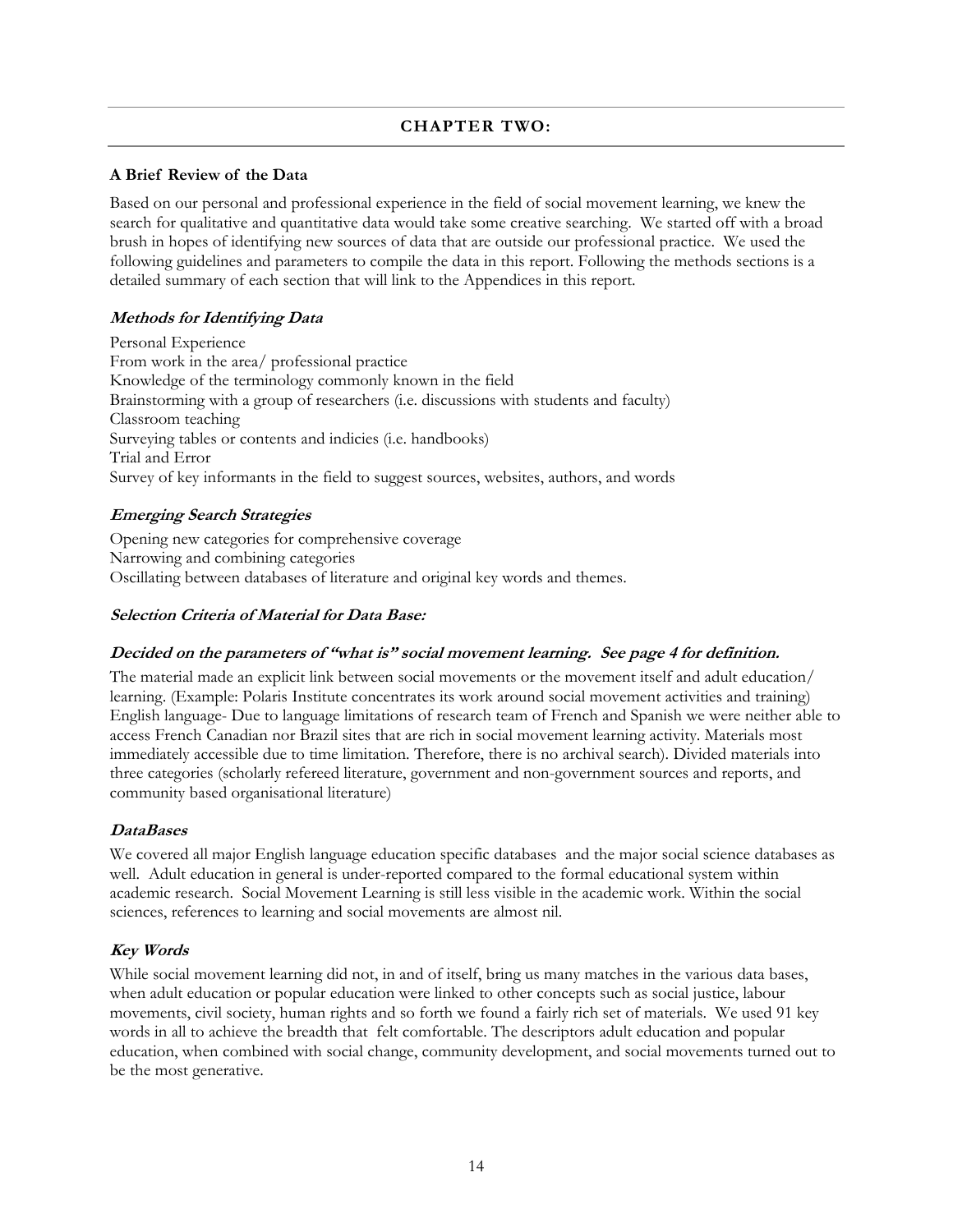#### **University-based Research Centres**

During the preliminary search, we focused on Canadian University Based Research Centres that had a social movement and adult learning focus, as this report is on the current Canadian state of the field. To do an International comparative analysis, time limitations and language barriers would be considerations. We found 48 university-based research centres that study various aspects of social movements. We used the following selection criteria to identify the 48 centres.

In the academic environment, social movements and adult learning have a limited to non-existent presence in the research radar. Therefore, our search needed to isolate key social movements in civil society that made a tremendous impact on its citizens in the last 70 years. We felt that established social movements in society would have the history and the recognition of the universities in order to set up research centres. In our search, we used the keywords amassed and narrowed down the list to the following key social movements: Women's movement, Indigenous Governance, Environmentalism, Peace/ Anti-War, Labour movement, Globalization, and the Gay and Lesbian movement.

The team then divided the country into 3 sections, West/North, Prairies and the East, made a preliminary search on the Internet to identify university-based research centres in all the universities in each region. Based on the team's second language limitation, we were not able to search French websites or initiate phone conversation. Therefore, certain Quebec university-based research centres were not included in this search. We searched for centres that had a society focus on research within specific social movement contexts, such as the Institute of Indigenous Governance or the Feminist Institute for Studies on Law. Others such as the Liu Institute for Global Issues or the Community Development Institute of the UNBC cover issues across many social movement sectors. Once identified, the team directly contacted each centre's director or administrator via phone conversation or e-mail, to inquire if the research has an adult learning component. We asked specific questions pertaining to the centre's previous and current research that would make a linkage to adult learning. Such as:

- Are there researchers/ research projects at your centre that look at the learning that takes place in "social movement" (we would put in the centre's focus, such as women's movement, environmental, etc)?
- In your research methodology, do you assess the learning that is a result of participating in "social movement"?
- In the research design is there a section that evaluates the learning of the participants in the social movement?

Using the snowball technique, we also inquired about current researchers in their centre that would help us broaden our search and other centres in their radar that would fit the criteria of research centres studying social movements and the learning that takes place in the movement.

Based on our search, we only identified three research centres that specifically carry out research on social movement learning: the Coady International Institute (linked to the Adult Education Department at the University of St. Francis Xavier), the Transformative Learning Centre and the Centre for the Study of Education and Work both at the Ontario Institute for Studies in Education at the University of Toronto. Please refer to Appendix D for information on the three centres and Appendix D.1 for the 48 Canadian University-based research centres.

#### **Community-based, Non-governmental or Independent Research and Training Centres**

We identified 22 Canadian centres with an interest or potential capacity to work on social movement learning. Our criteria for selection included availability of a web-site, history of either publications or conference relating to social movement learning, an expressed openness to sharing knowledge and/or resources with others, and at least some full-time staff. The 22 Canadian Centres were identified by the researchers through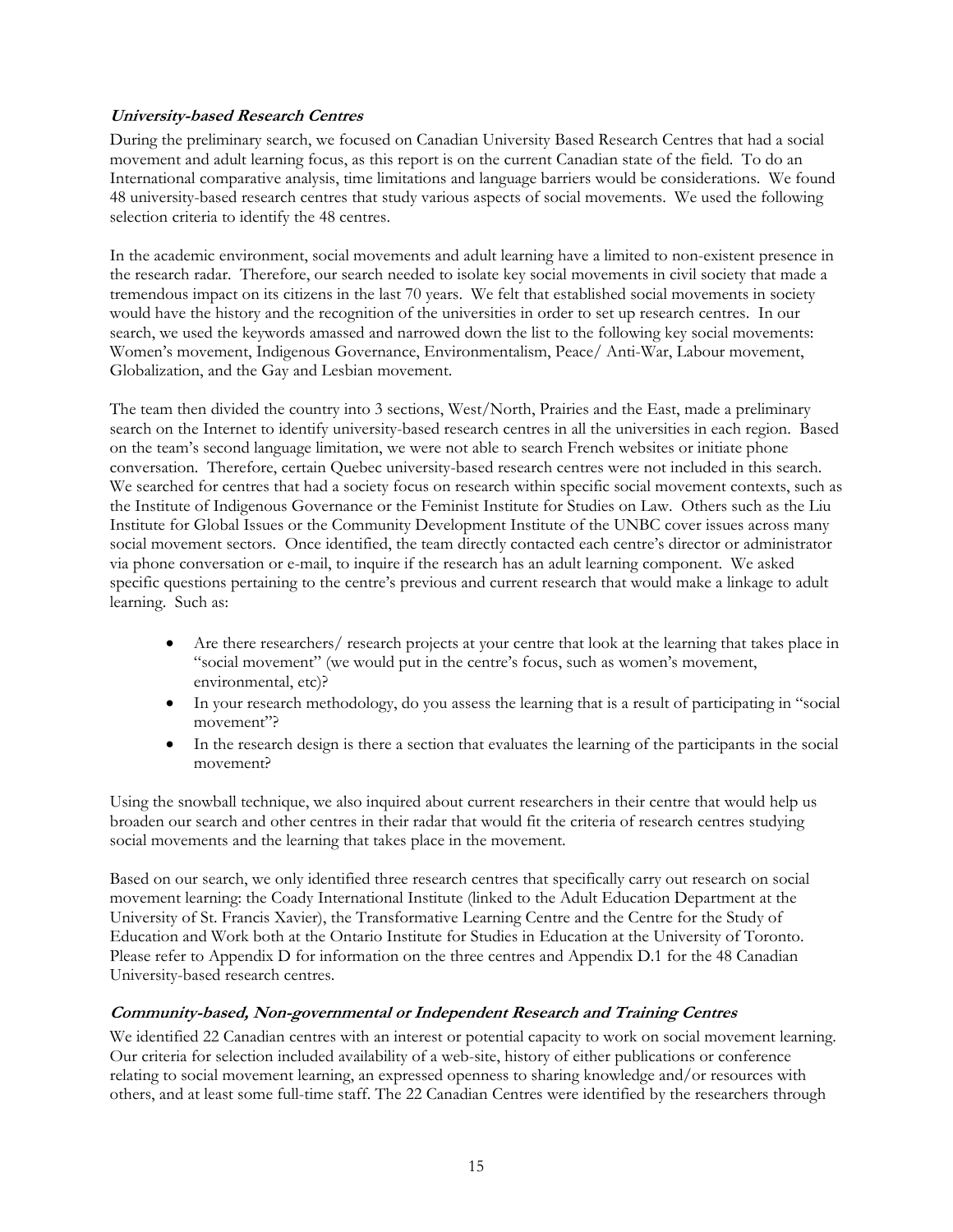their personal knowledge, and by web search using search words, social justice, social movements AND training and research.

Few of the non-university based research centers were looking directly at learning in social movements. All provided examples of research and learning activity in support of social movement objectives. These organizations are demonstrating social movement learning, not studying it. They may not self-define the educational activity they provide as being within the boundary of social movement learning. Most are small non-profit organizations providing education activity because they must to advance their cause or the capacity of their population. The potential to evaluate the work they are doing, adding a layer of reflection and learning about the learning is a real opportunity. A research study evaluating and linking these community-based centers would be very instructive.

The Centres range from the Centre for Social Justice in Toronto to the National Anti-Poverty Organisation in Ottawa and the Tatamagouche Centre in Nova Scotia. These are all small organizations with church, labour or other forms of membership based funding. Of these the Tatamagouche Centre, The Catalyst Centre, Food Share and the Metro Labour Education Centre could all be said to be engaged directly in reflection on social movement learning as part of their work. Three additional independent social policy centres also have capacity and from time to time work on learning and social movement issues: Tamarak Centre, Caledon Social Policy Institute (both in Ontario) and the Pembina Institute (Alberta).

Several international centres are worth mentioning: The Highland Centre in the USA (legendary social movement learning centre), the Centre for Research and Action(CREA) at the University of Barcelona (Spain) and the Society for Participatory Research in Asia (PRIA) based in New Delhi, India which may be the largest NGO research and training institute in the world. Refer to Appendix F., F.1. Research Institutes & F.2 Canadian Centres for Activism, Training and Education.

#### **A Global University of Social Movements**

Boaventura de Sousa Santos, a Professor of Sociology at the University of Coimbra and a Law Professor at the University of Wisconsin, has been promoting the idea of a Popular University of Social Movements. This effort has much visibility within the World Social Forum. The original proposal for the PUSM can be found at www.ces.fe.uc.pt. The project is designed to serve, "to educate activists and leaders of social movements, as well as social scientists, scholars and artists concerned with progressive transformation". This proposal has been discussed within the educational circles of the World Social Forum in Porto Alegre, in Mumbai, India, in Caracas recently, and will be again on the platform at the next WSF in January, 2007 in Nairobi, Kenya. The International Council for Adult Education, among other organizations, is playing a role in the technical secretariat of this initiative.

The Popular University of Social Movements is meant to contribute to filling the gap between theory and practice in alternative global movements. On one hand, it aims to educate activists and community leaders of social movements and NGOs by providing them with adequate analytical and theoretical frameworks. On the other hand, it aims to educate social scientists/scholars/artists interested in studying the new processes of social transformation. The goal is to tackle the problem of the scarcity of reciprocal knowledge between movements and organizations as well as to facilitate shared knowledge among movements and organizations. Websites: www.ces.fe.uc.pt, also see Paulo Freire Institute www.paulofreire.org and International Council for Adult Education www.icae.org.uy

#### **Websites**

The internet is a powerful tool to connect the research world to the broader community and vice versa. Using the keywords amassed, we searched the Internet for websites that had information on social movement learning in relations to training or research centres, academic scholars, journals, grassroots organizing events, research reports, and sites for knowledge dissemination. There are limited websites to date that produce information on social movements and adult learning. The two best web-sites in Canada are the Catalyst Centre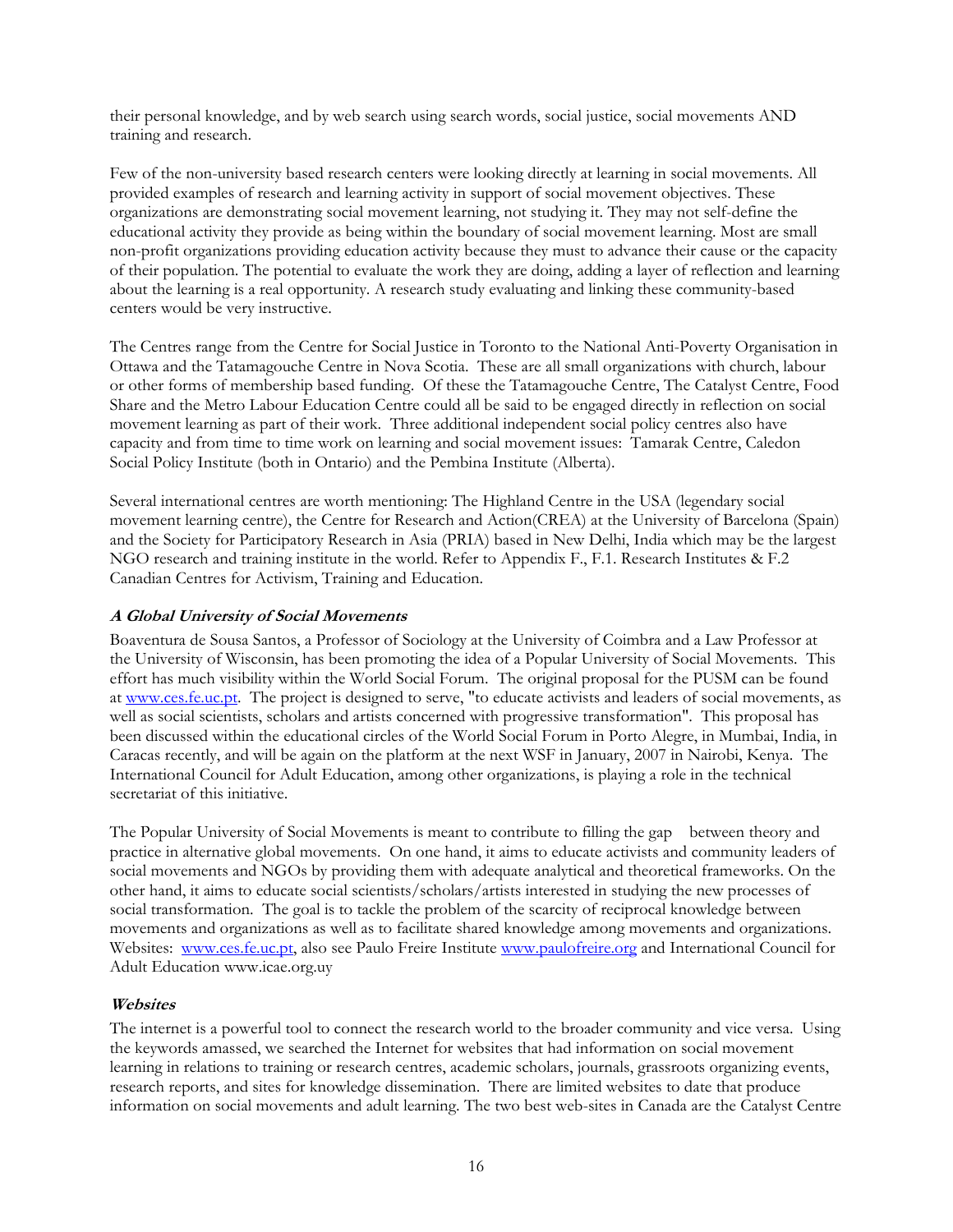site and the Transformative Learning site with both sites offering links to research reports, international centres, and access to on-line journals. The Women, War, Diaspora and Learning site is also fascinating and provides a good example of one method of knowledge dissemination. There are, however, a strong group of international sites which are extremely useful. The top sites include: Popular Education News; Highlander Research and Education Center; Paulo Freire Institute; Institute for People's Education and Action; Centre for Popular Education and Participatory Research and the International Council for Adult Education. Refer to Appendix C.1.

#### **Academic Conferences**

Social Movement Learning is systematically reported through an international network of adult education research conferences. The Canadian Association for the Study of Adult Education has been meeting annually since 1985. The Adult Education Research Conference is the major United States of America venue. The Standing Committee on University Teaching Research and Administration (SCUTREA) covers the UK. The European Society for Research on Education of Adults (ESREA) covers Europe, and many other national and regions conferences provide good venues for sharing research findings. There have also been a significant number of specialist conferences including the First International Conference on Social Movement Learning held in Toronto in March of 2001, and an International Gathering of Social Movement Researchers and Educators in Barcelona in 2004. Refer to Appendix C.3.

#### **Journals and Bibliography**

At the present time there is no functioning Canadian adult education journal. The Canadian Association for the Study of Adult Education Journal, which was last published at the University of British Columbia, has apparently ceased publication. This is clearly a major problem for academic knowledge mobilization. Canadians are forced to publish largely elsewhere. Convergence, the journal of the International Council for Adult Education has been the favoured journal for those with an interest in social movement learning with 73 articles on the topic. The U.S. based Adult Education Quarterly has been the home of 22 articles with others publishing 10 or less. Refer to Appendix C.2.

Our bibliography covers 138 books, 26 conference proceedings, 27 reports, 12 Ph.D. thesis and 303 articles. The Canadian authors with the most articles about social movement learning are Darlene Clover, Budd Hall and Michael Welton (10 articles each). The international authors with the largest number of articles which focus directly on social movement learning, are Shirley Walters (South Africa) and Griff Foley (Australia) followed by Jane Thompson (UK), and Mae Shaw(Scotland). Refer to Appendix A and B.

#### **Canadian and International Researchers**

Through sifting through the internet databases and through direct contacts with known Canadian scholars and persons working in education dimensions of social movements, we identified 37 researchers currently working on aspects of social movement learning in Canada. By looking over the list of references in Appendix A and B, the reader will see that some of those identified are writing directly about social movement learning (i.e. Welton, Hall, Walters) and others are writing about the educational dimensions of specific social movements (i.e. Spencer, Martin on Labour Education; Clover and Lange on environmental adult education). We are aware that in this first cut we have left out many who may be doing research in this field, but whose research has not yet been published or who have not been funded externally. Our list is of largely English-speaking persons, although given more time, we would like to extend our work to those working in Quebec. Significant is that 12 of the researchers are community-based or, in the case of one, foundation-based. From our database scan and direct contact with known international scholars, we have identified 22 researchers from outside Canada with a special interest in social movement learning. Of interest is the fact that 8 of the scholars/intellectuals are community-based. Refer to Appendix A and B.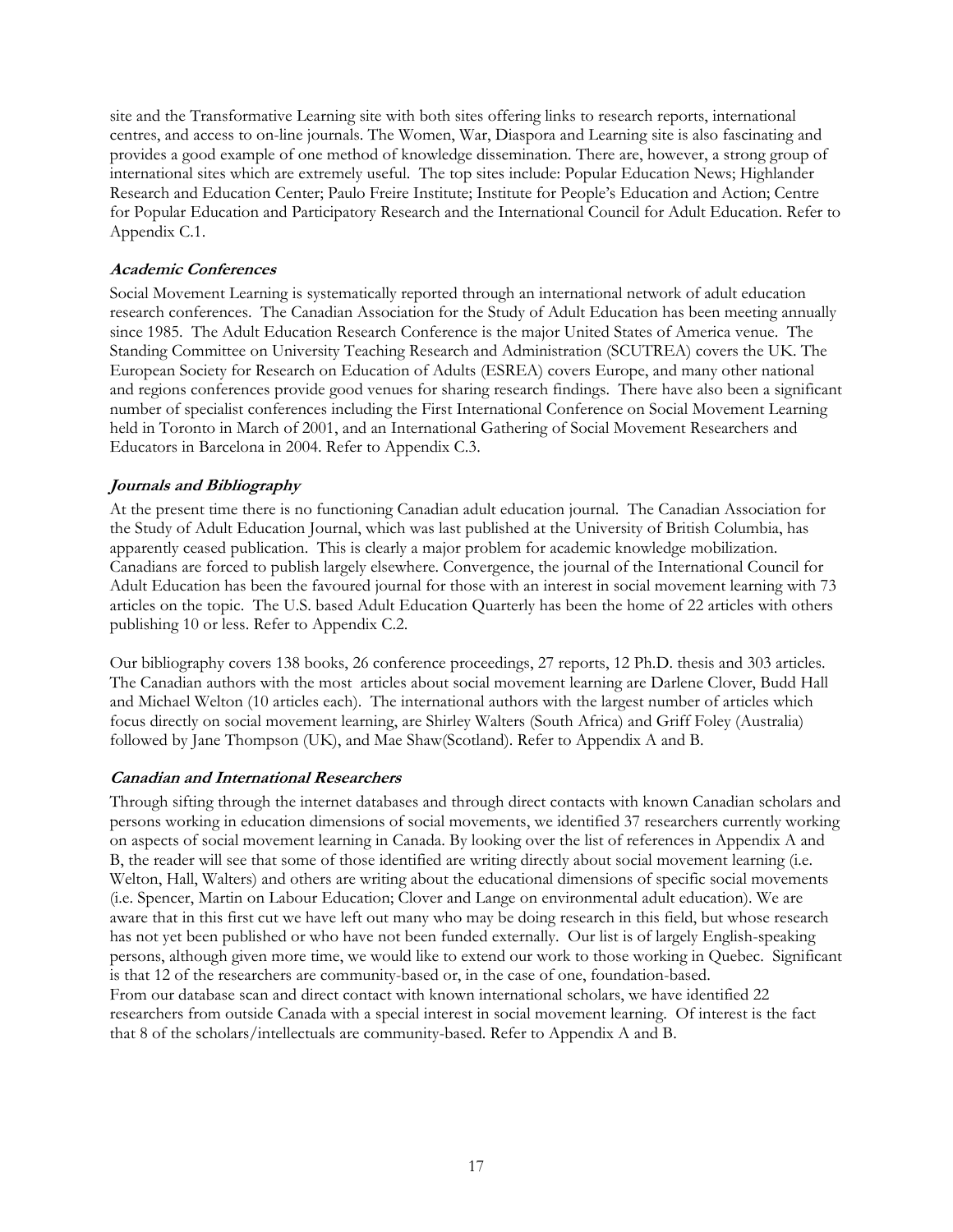#### **CHAPTER THREE**

#### <span id="page-17-0"></span>**What generalizations may be reliably drawn from the empirical evidence?**

Based on the dates of social movement publications identified from the databases, there is an increase over the past 5-10 years in scholarly writing on social movement learning in Canada. We identified 45 Canadian academic and community-based researchers who have been active in SML over the past years (see appendix E). The social movement learning tradition, an important foundation of the adult education movement in Canada, continues to attract research and knowledge mobilization across both the university and communitybased intellectual community. And although our study focused primarily on Canada, our research also looked for major international contributors as well. The number of persons working on SML in Canada appears to be higher than in other parts of the world

Many researchers note the importance the educational activities within social movements, but do not go on to do in-depth studies.

There are few contemporary Canadian researchers doing quantitative studies on social movement learning in Canada. The most extensive international study of the learning dimensions of the environmental movement in the years immediately following the Earth Summit in Rio de Janeiro in 1992, was carried out by Budd Hall, Darlene Clover and Edmund O'Sullivan of OISE and Moema Viezzer of CEMIMA in Brazil. Of particular interest was the methodology employed to derive results. A collective analysis workshop was convened with participation by both academic and movement based activists activitists. The principles for what we termed "transformative environmental adult education" resulting from the study included: 1. Recovery of a sense of place; 2. Recognition of the importance of biodiversity; 3. Reconnection with nature; 4. Awakening "Sleepy Knowledge"; 5. Acting and resisting; 6. Building alliances and relationships; 7. Learning skills; 8. Recognition of historical struggles and resistance; 9. Valuing messiness in learning; 10. Understanding relations of power. While these principles apply specifically to SML within an environmental movement, they contain core pedagogical elements that might be applied to other movements.

Also of interest is the list of indicators for measuring success in SML derived from that work: the development of new practices; increased participation or mobilization; changes in gendered roles or behaviours; linking between local and global contexts; production or recovery of knowledge; new legislation or policies; f. increases in self-sufficiency and bioregionalism; (Hall, 2003) Again these indicators could be adapted to other settings.

In the field of SML and work, the most prominent Canadian researchers are David Livingstone and Peter Sawchuck (see appendix B for references) both of the University of Toronto. Their work looks at learning in the lives of working class Canadians in the workplace, the union and in the workplace. The SSHRC New Approaches to Lifelong Learning Project (NALL) (see appendix C for website URL) laid the foundations for an empirical understanding of informal learning in the lives of working people. The trademark of their work is the use of national random sampled surveys of adults and focused studies of learning in specific trade union and workplace settings. The initial work of the NALL network has expanded to the current Centre for the Study of Education and Work where they have been joined by Dr. D'arcy Martin, the first trade unionist in Canada to get a Ph.D. while still working within the labour movement.

Kjell Rubenson of the University of British Columbia has a history of quantitative research on learning in social movements, but with more emphasis on the Swedish, Nordic and European scene. His work on participation of working class adults and his long recognized role in lifelong learning and post-secondary education policy circles, both at the Provincial levels in British Columbia and at the Federal Government levels, are valuable resources to the future development of social movement learning in Canada. Most of the research is in the form of case studies, historical treatments, theoretical, philosophical and descriptions of community-development activities. There is much emphasis on methods, tactics and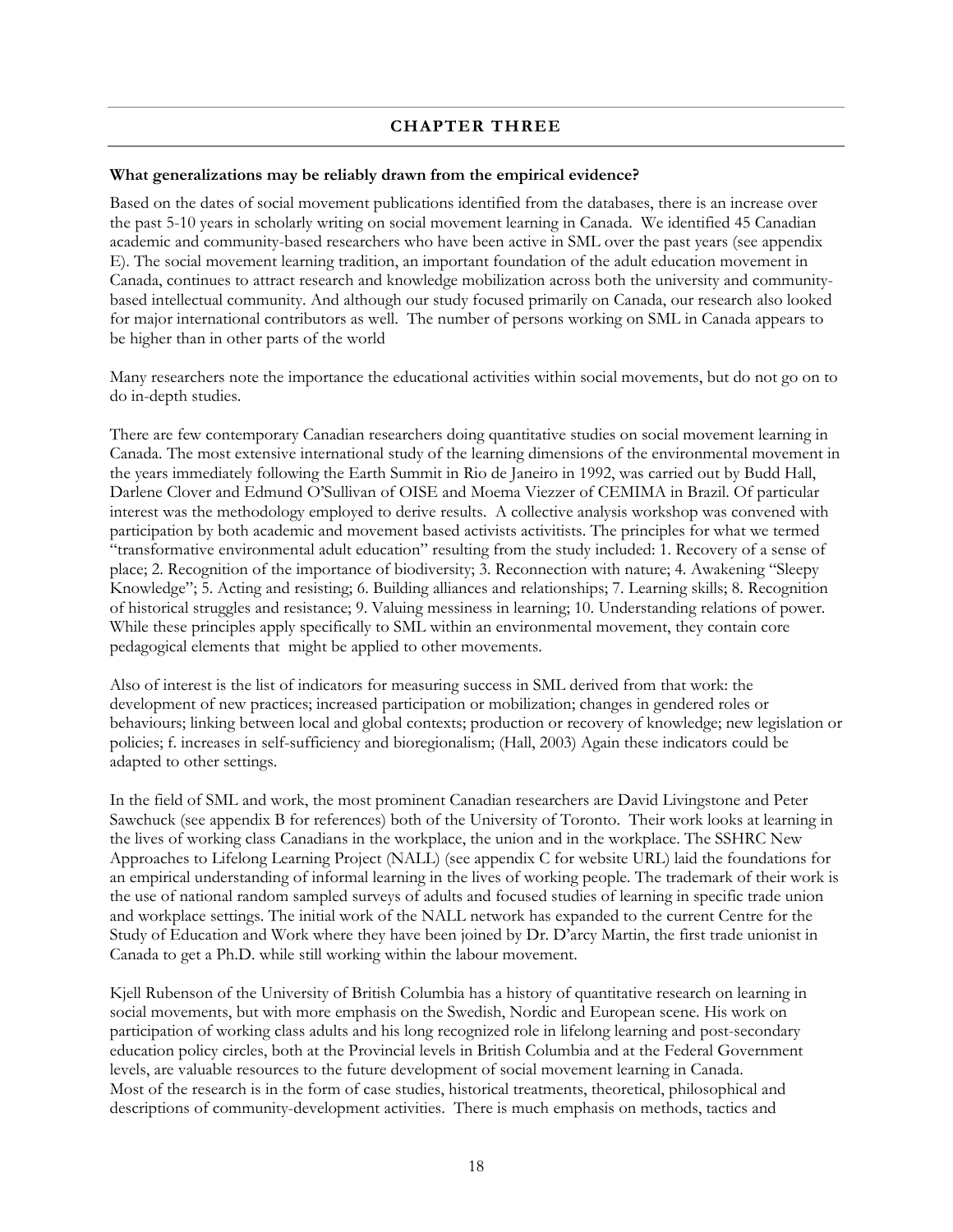approaches to teaching and learning in social movement settings. The descriptive studies of learning in the labour movements, the women's womens' movements, the environmental movements, and the peace movements are extremely useful and provide a solid base for further empirical work as this field is further developed.

Canadians, regardless of class locations, learn independently and on their own in an informal basis for between 12-15 hours per week. (Livingstone et al).

Few books or articles focused specifically on the term social movement learning. Of the books and articles that do refer directly to SML, they are for the most part theoretical elaborations of lived experiences.

The older social movements, such as labour and credit unions. and cooperatives, have more formal, intentional and organized educational processes. These organizational forms often focus on member education, the skills of collective bargaining or other aspects needed to sustain the organizational life of the movements and their organizations. Importantly Labour Movement education at some levels almost always includes aspect of critical social issues such as anti-racism, gender relations, globalization. (Spencer, Martin) In the newer social movements, education and learning is more ad hoc.

There is a wide variety of descriptors for social movements and adult learning. For example the term "popular education", from people's education originating in Latin America, is widely used in the contemporary labour education circles and in anti-globalisation movement work. But it is not widely understood or used in health movements (who might refer to similar processes as health promotion) or in the majority of the environmental movements. This has implications in terms of learning across the movements. How can movements learn from each other if they use different descriptors or language for their work? Can a set of SML principles, derived from further analysis of the field serve to bring movements and movement educators closer?

There is a gap in both the forms of knowledge and the recognition of systematized knowledge between the academic world and the movements. (See Eric Shragge) Social movement educators do not have the longterm financial security for the most part to develop the kinds of reflections on their own work that would allow them to advance their practices by this means. Persons who are not living the day-to-day experiences of movement life most often do academic research on SML. The development of the SSHRC Community-University Research Alliance model has advanced the possibilities of co-creation of knowledge and offers much promise to further work in SML.

Most funding of academic research and community-based alliances with universities is from the Canadian Government research bodies SSHRC, CIHR and NSERC. With the exception of the CURA grants and a similar funding envelope within CIHR, most of the Tri-Council funding goes to university-based scholars who are not obligated to involve community or movement leadership in their research design or analysis. In contrast, grassroots organizations are funded by private contributions, fundraising and volunteer sector. In order to apply for foundation monies, organizations need a charitable tax number, which stipulates only 10 per cent of the organization work can be used for advocacy. This limits the funding available to social movement organizations with more time needed to mobilize funding and less time available for reflection and attention to learning. Very little funding is available to social movements themselves (outside of the labour movement or some faith-based organizations) to do their own research. The impact of this on SML literature to-date is to restrict the role of SML organizations themselves in the analytic process of knowledge generation in the field of SML. The CURA or some other forms of funding are needed to build the capacity of social movements to do some of their own systematic reflections.

There is still a limited flow of information from the universities back to the communities. The cultures of the universities and the community-based organizations is such that language, timelines, objectives and diverse accountabilities mean communication is as yet largely constrained. While nearly all of the universities in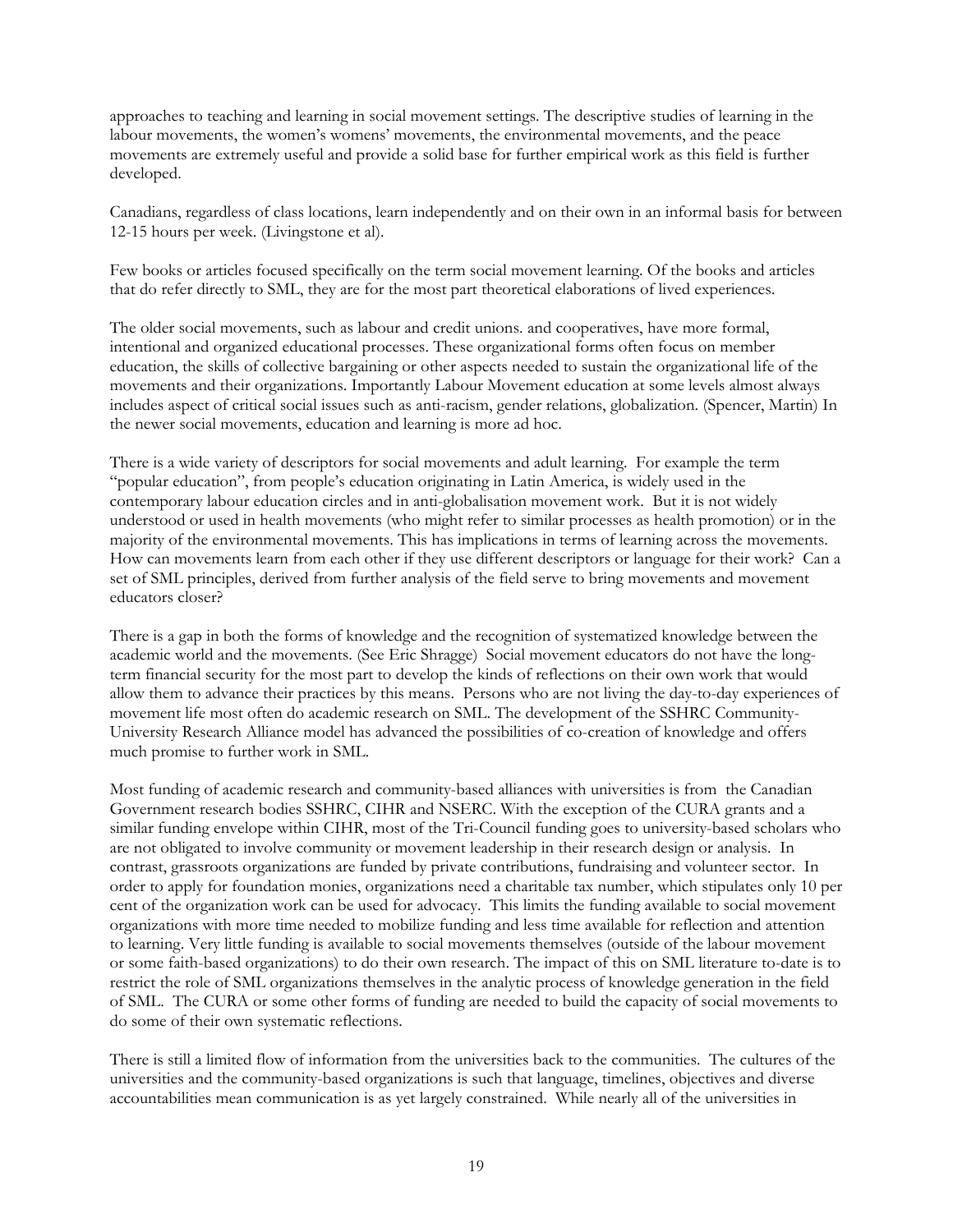<span id="page-19-0"></span>Canada have structures for technology transfer and entrepreneurial development, we do not have the parallel structure for the social side. It may be instructive that the University of Victoria has created a Task Force on community-based research (see www.research.uvic.ca/majorinitiatives/CBR) which has as one of its goals, the strengthening of research capacity in communities.

There is debate within social movement research circles themselves about how social movements actually impact on society. Do they operate primarily through creating new imaginaries, in the form of what Eyeman and Jamieson call "cognitive praxis" or are they, as many social movement theorists note, political forms that create policy changes? We know that the educational forms which social movements take are, at least in par,t determined by the material and cultural conditions where the social movement is based (Shirley Walters)

 Participatory and interactive learning methods, which engage both the intellect and the emotions, are the most effective in building social movements (Arnold et al, 1991). This is an important finding for strengthening the educational dimensions of social movements.

Most of the scholarship in SML is linked to community development, the women's movement, the environmental movements, the labour movement and the anti-globalisation movements. Aboriginal selfdetermination, Gay and Lesbian movements, Peace movements and Anti-racism movements have little work done from a SML perspective.

Out of 72 research centres looking aspects of social movement in Canada only three are working on aspects of SML. There is capacity potentially for more knowledge mobilization based on the work in these centres.

The most common research approach being used in SML studies is participatory action research. PAR emphasizes engagement, multiple methods, and solidarity with the movement in question. In what ways could PAR and more quantitative approaches be combined to learn more about SML? Could a large-scale study make use of both qualitative action-oriented approaches and survey instruments under the control of a movement-based team?

We found two, but there may be more, scholars whose interest in social movement learning went from learning about the issue from community partners, to using a participatory research approach, sharing the results with the community, and working with the community to the building of actual social movement organizations. These two scholars are Jo Anne Lee of the University of Victoria working with racialized adolescent girls in Victoria, whose work has resulted in the founding of Anti-Dote, an independent NGO, and Shahrzad Mojab working with Kurdish women in war and diasporic settings who has created the International Kurdish Women's Research Network. These kinds of direct links and sustained involvement of universitybased scholars in the creation of new social movement organizations, is important to know more about. It is more common in medicine, engineering or business that an academic will have a direct link with the launching of a new business. The equivalent on the social side is more rare.

#### **What are the major gaps?**

Given the rise in interest in both the field and the academy and the diversity of language/terms used, a social movement learning website or portal would be helpful, and given the international basis of the Internet, it would serve a wide audience. Perhaps the wikipedia style of 'open source' contributing would be an interesting modality to explore.

Social Movements are influential in Canadian society, yet there is little adult education focus on how they operate. There are 161,000 charitable and nonprofit organizations in Canada. On average, Canadians hold an average of four memberships in charitable and nonprofit organizations per person. Canada's nonprofit and voluntary organizations employ two million part and full time employees. *Source: Imagine Canada* 2004 Annual Report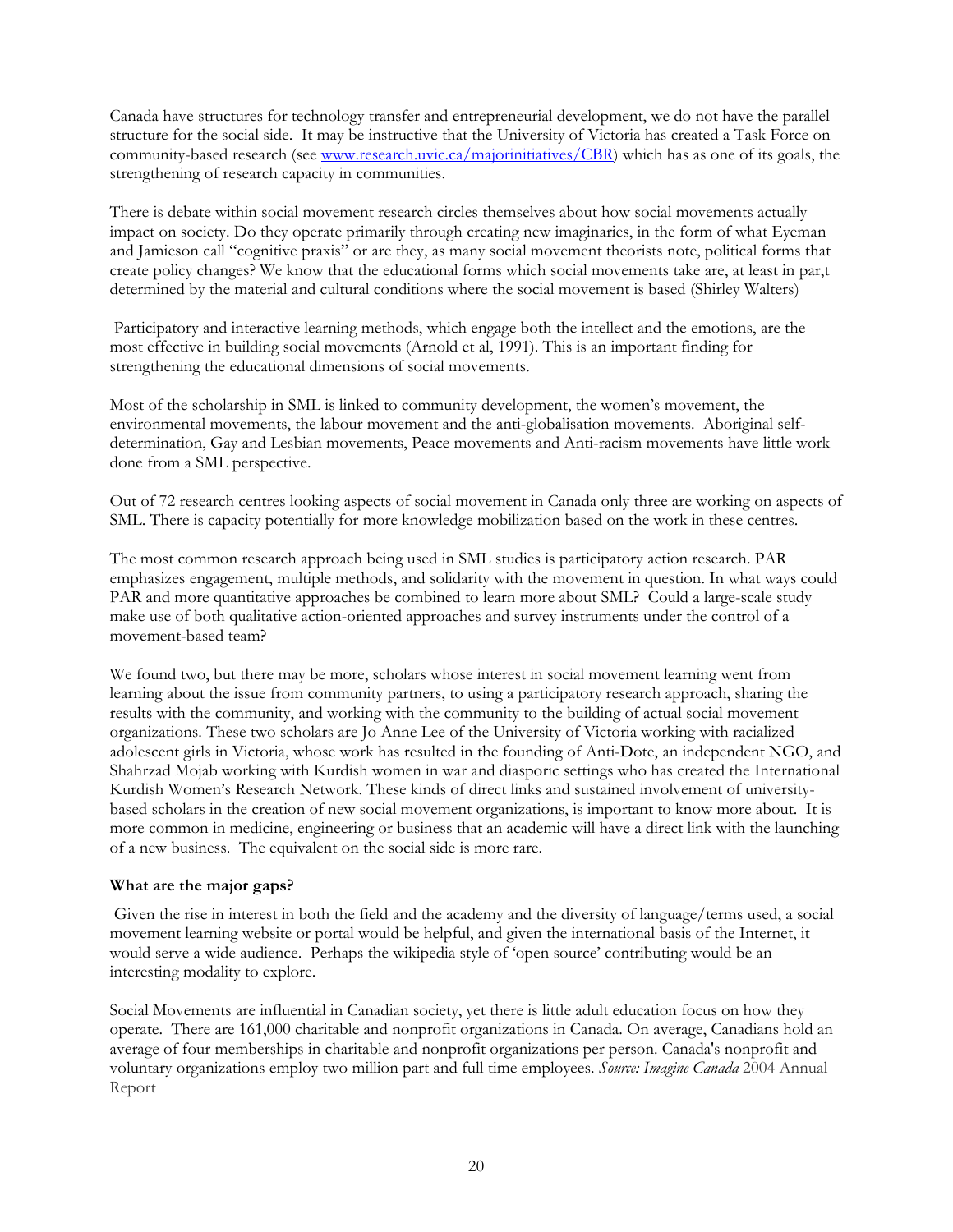There are many non-profits doing education and training working an understaffed, under-funded fashion. They could benefit from collaborations and peer learning on learning approaches.

We need:

Follow-up studies about the effects of social movement learning (for ex., how patterns of consumerism changed as a result of environmental awareness, or how recycling habits were formed, or how attitudes vis-àvis a certain minority changed, etc.)

Studies to identify the best practices in organizing media campaigns that reach a broad audience (TV, radio, newspapers, etc.)

Studies about the effects (over time) of adult education and social movement learning on the curriculum (especially post-secondary); how 'sensitive' is the academia to the social movements and how quickly it adapts to change.

If the goal of a social movement is to change policy, what are the 'best practices' to induce such changes; case studies of successful practices (for ex., how environmental lobbyists in Europe managed to impose more drastic pollution limits, etc.)

We need more detailed knowledge of the impact of different types of membership in social movements on learning. For example, a paid staff member in a movement might have opportunities and responsibilities that generate learning at a faster pace than someone who is simply a volunteer with limited responsibilities.

We do not have any systematic studies that look at the role of social movements in facilitating learning amongst community members or the public at large. And yet we posit from the theoretical work that social movements create alternative frameworks for us to understand the world that we live in.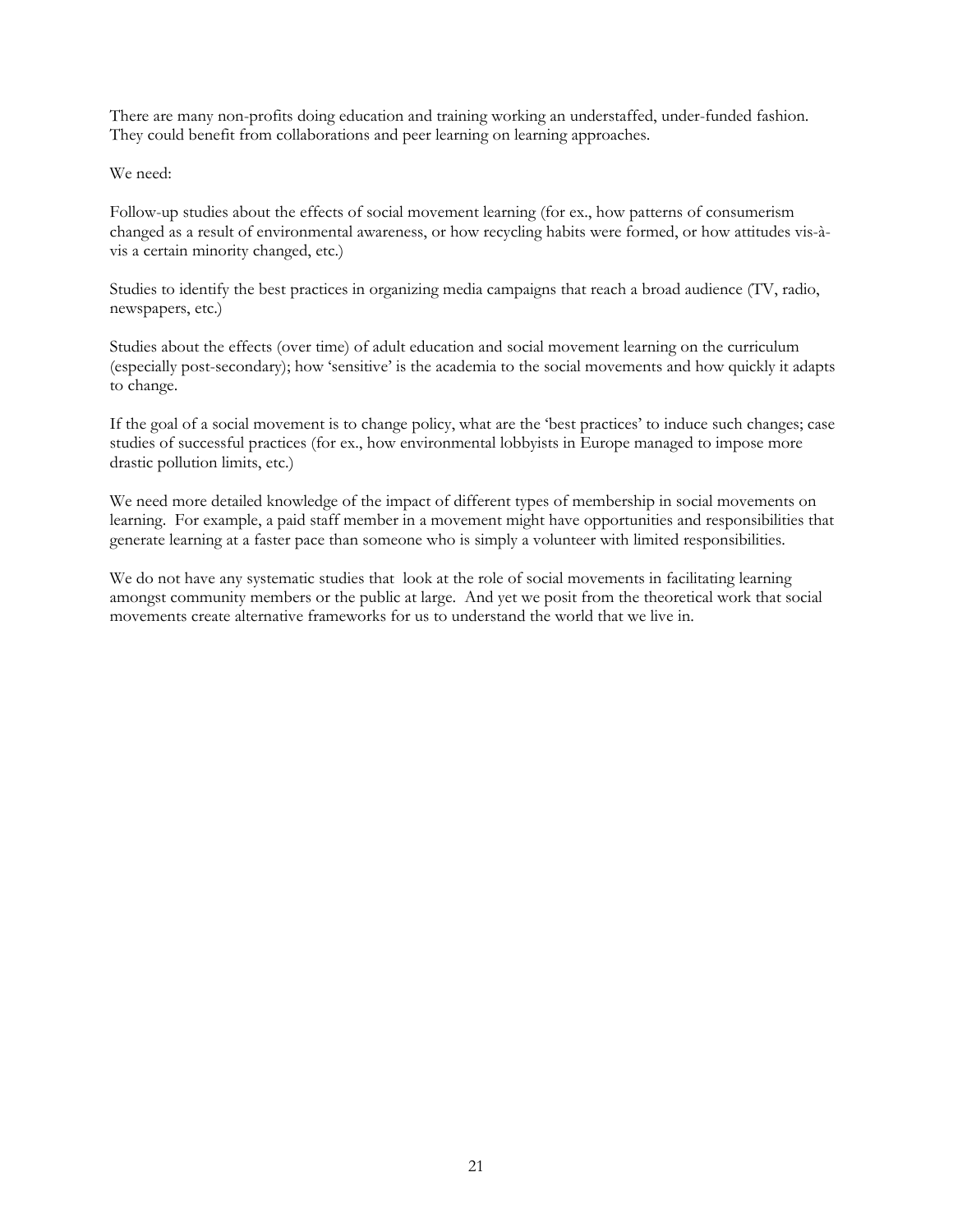#### **CHAPTER 4: RECOMMENDATIONS**

<span id="page-21-0"></span>Create a SML knowledge mobilization group of David Livingstone, Kjell Rubenson, Adrian Blunt, Darlene Clover, Shirley Walters (South Africa), Marjorie Mayo (UK), Budd Hall, Michael Welton to look at systematizing the methodical approaches to study and knowledge exchange dimensions of SML. Combining the participatory action research approaches used by Hall, Clover and others in the 1994 study of global environmental action projects, with the more quantitative approaches of Rubenson and Livingstone, could result in a very robust and much needed research strategy. Such a meeting would help to develop a knowledge mobilization strategy on outcomes of the primarily informal learning that goes on in social movements. What are the implications for formal adult education institutions? How can formal institutions tap into this 'market', people highly motivated to learn in order to change their lives? (CCL, UBC, OISE, SSHRC).

Continue to build an agenda for social movement learning knowledge mobilization and exchange. As part of the state-of-the-field process, the team contacted social movement educational researchers and asked them for suggestions for research and knowledge mobilization in social movement learning. The names were selected from those writing in the field in Canada and from others that they suggested (a snowball sampling). The group which made suggestions includes: Rani Khan (independent scholar, Toronto), Donna Chovanec (University of Alberta), Sue Scott (University of Alberta), Gary Kinsman (Laurentian), Jim Sharpe (Mt. St. Vincent), Sharhzad Mojab (OISE/UT) and Nora Angeles (UBC). These themes could be taken up at the suggested Second International Conference on Social Movement Learning mentioned above.

- − What is the role of funding in silencing advocacy and public discourse on social issues and social movements, which in turn affects learning?
- − How people develop a critical consciousness and combine this with action (praxis).
- − How is critical consciousness developed? How can it be facilitated within and outside of social movements?
- − Most social movements are single-issue organizations. What impact did they seem to have on policy legislation?
- − To what extent is social cohesion promoted by participation in a social movement?
- − To what extent is federal government willing to support (and modestly fund at least matching funds) budding social movements without strings attached? (It doesn't take a lot of money to get social movements going, in fact, it's important not to have too much money.) To what extent does federal government see the value of promoting social movements and why? (I cannot see the provinces supporting these, or even the various foundations. They're all strapped for money and many charities depend on foundations already.)
- − How can we most effectively map out the social relations of struggle to provide knowledge for strengthening the social movement side of struggles and to develop more effective activism?
- − How can we overcome the academic and institutional barriers to doing research for and producing knowledge for social movements and struggles?
- − How can knowledge from social movements be mobilized?
- − What communication strategies (web, mass meetings, social forum conferences, etc) do social movements use to share learning?
- − How social movements are using culture, arts and artistic forms of expression in adult learning to build the capacities and effectiveness of social movements;
- − How can the links/communication between social movements and social policy be made more effective?
- − How best to problematizing and address racism, sexism, homophobia, and ethno-centrism within the context of social movement learning?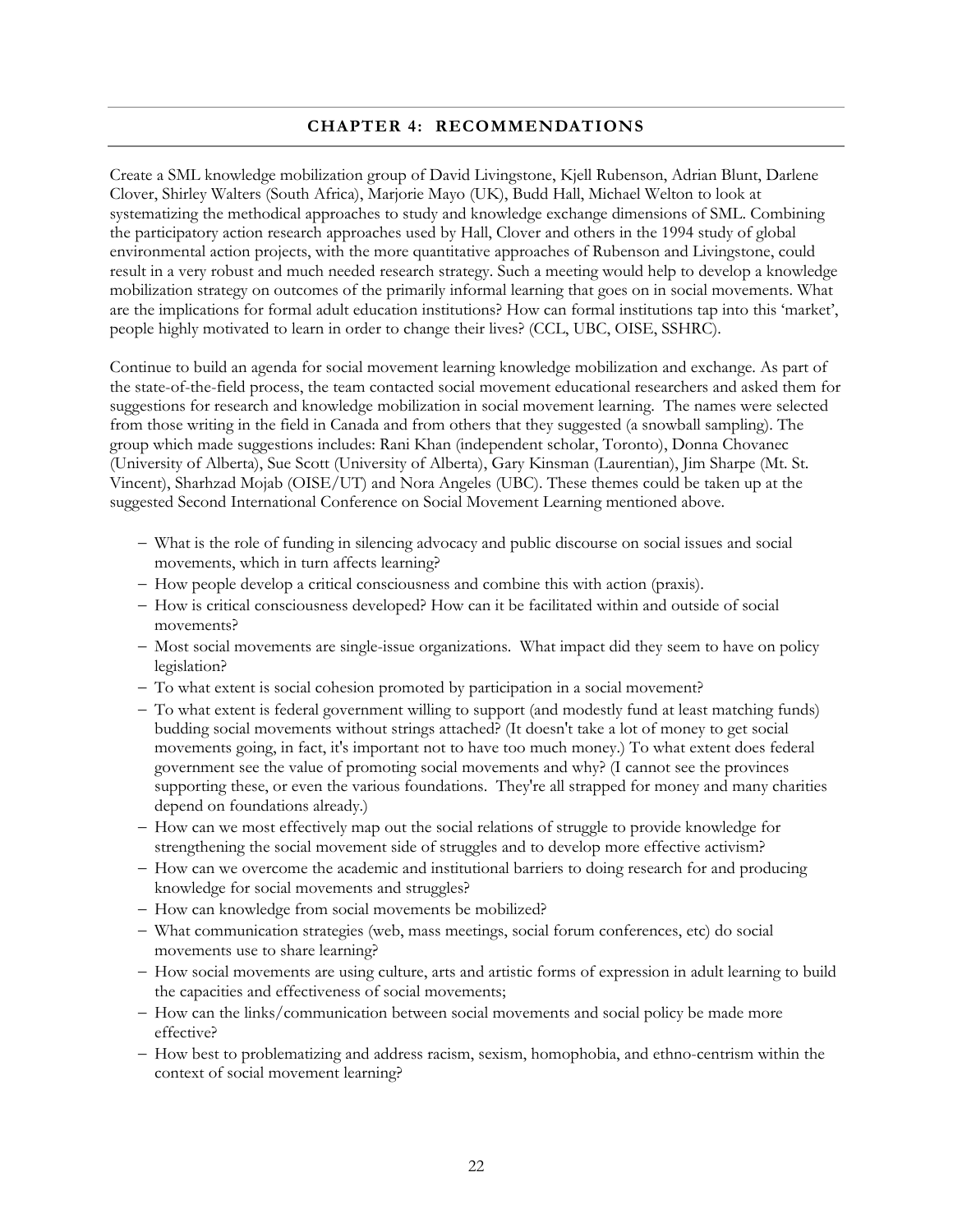Conduct a feasibility study on the creation of a web-based journal on social movement learning for both academic and community interest which might be part of a larger SML portal. (See appendix A for more on this) (CCL)

Organize a second International Conference on Social Movement Learning which might include bringing together a working group to explore new models of funding for social movement learning composed of academics, community-based scholars, community foundation representatives, SSHRC, CIHR, the Anti-Poverty Organisation, Labour and the Peace movements. (CCL, SSHRC, McConnell Foundation)

Put out an RFP for studies by joint teams of community-based or university scholars to examine what knowledge can be mobilized or exchanged as a result of the work of the 20 or so Canadian centers and/ or summer camps for activists education and training. What is being learned by whom, and for what end?

Similarly, put out an RFP for a Knowledge Exchange/Mobilization strategy to share what has been learned on diversity and working across differences, not only class, race, ethnicity and gender, but across sectors and borders. Many coalitions exist, learning from members, reframing the causes, building new capacity. What educational practices exist that respect diversity?

What knowledge exchange potential exists in the experiences of the World Social Forum Processes where several hundreds of thousands of people are involved in 'learning' about alternative ways to live together? Convene a meeting of the several social policy and networking organizations identified in F.2 such as the Canadian Community Economic Development Network, the Canadian Centre for Policy Alternatives, The Tamarak Centre, Caledon Centre for Policy Development to look at the potential for enhancing knowledge exchange in the areas of social movement learning (CCL, Foundations, SSHRC)

Undertake a State-of-the-field study SML in Quebec (CCL)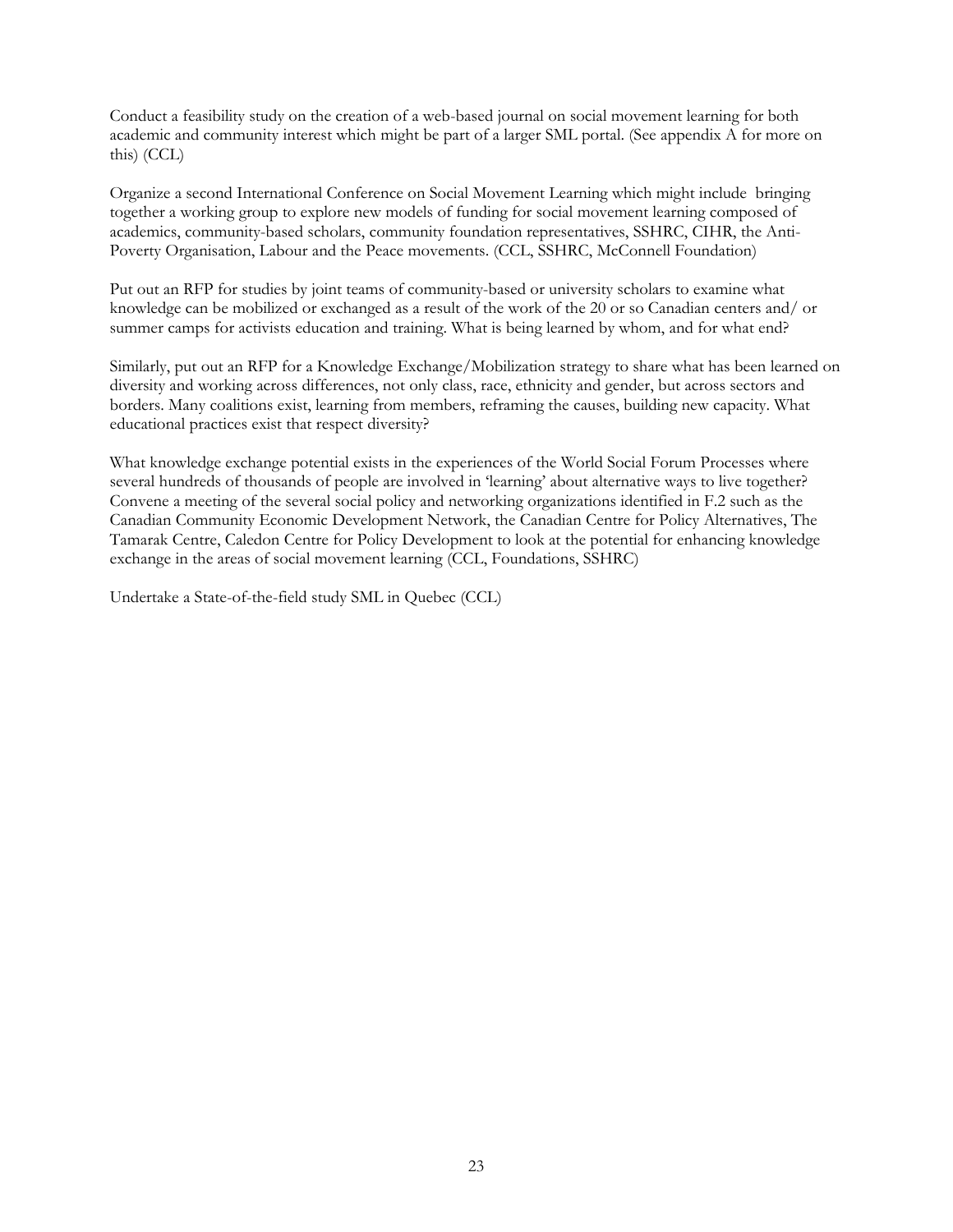#### **CONCLUSIONS**

<span id="page-23-0"></span>Social movements are a broad and important topic of social science and humanities research. Social movements are a critical element in the achievement of democratic societies and are a continuing source of major transformative action in all of our societies. Social movements exist on many sides of the political spectrum. They are not by any means all positive. But they are also arguably one of the richest sites for learning outside of the formal school systems t. In spite of the influence, the impact, the potential, the promise and the perils of social movements, the rigorous rigourous understanding of how learning occurs (formally and informally) within social movements and the understanding of the capacity of social movements to stimulate learning within all aspects of society remains exciting. An understanding of motivation and learning that happens in and because of social movements, would dramatically expand our understanding, teaching, learning and education in society as a whole, including those who are not members of the movement remains surprisingly under researched.

Matthis Finger, the Swiss adult education researcher who was one of the first scholars in the past 20 years to draw attention to the importance of SML asserts that social movements have more impact on society that all the schooling which takes place in formal settings (1990). We have no evidence that this is the case, but in a society that is continuing to explore the ways in which learning can strengthen social cohesion, citizen engagement and democratic life, it is time to devote both time and resources to the proper understanding of this phenomena.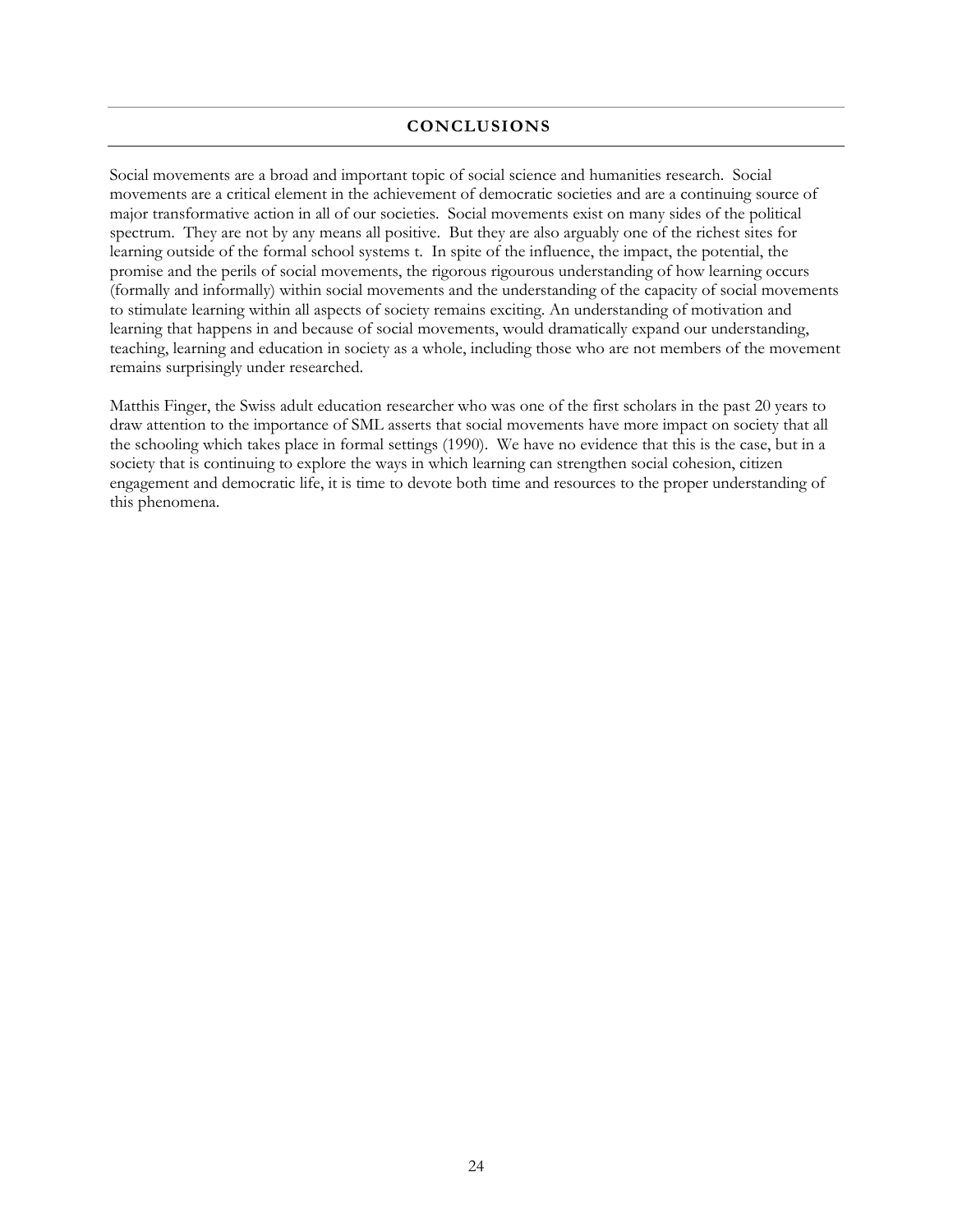#### **APPENDIX A: ANALYSIS OF THE BIBLIOGRAPHY**

<span id="page-24-0"></span>As a result of the research for the existing major works in the literature, a bibliography with more than 500 entries was produced.

Below are several statistics and observations drawn from the data:

Types of referenced work:

Canada:

```
Books: 
  edited: 17 
  section: 14 
  whole: 107 
Conference Proceedings: 26 
Dissertations/Theses: 12 
Generic: 6 
Journal articles: 303 
Reports: 27 
Web pages: 3
```
It does not come at a surprise that scholarly work has been primarily found in academic journals and books. However, it seems little has been done to disseminate scholarly work about social movement learning on the Internet, especially on web sites that are freely accessible to the general public (that do not require user names/passwords) such as the web sites related to popular education.

Researchers with the most numerous entries (Key Researchers):

Clover, Darlene E. – 10 Hall, Budd – 10 Livingstone, D.W. – 3 Martin D'Arcy – 4 Sawchuk, Peter H. – 4 Schugurensky, D. – 3 Scott, Sue  $M - 3$ Shragge,  $Eric - 3$ Taylor, Jeffrey – 4 Welton, Michael R. – 10 International: Foley, Griff – 8 (Australia) Holst, John D.  $-4$  (USA) Lovett,  $Tom - 3$  (N. Ireland) Martin, Ian  $-3$  (UK Scotland)  $McAdam, Doug - 4$  (USA) Newman, Michael – 4 (Australia) Paulston, Roland G. – 4 (USA) Shaw, Mae  $-5$  (UK Scotland) Tandon,  $Rajesh - 3$  (India) Thompson, Jane – 6  $(UK)$ Walters, Shirley  $-9$  (South Africa) Journals with the most numerous entries (Key Journals):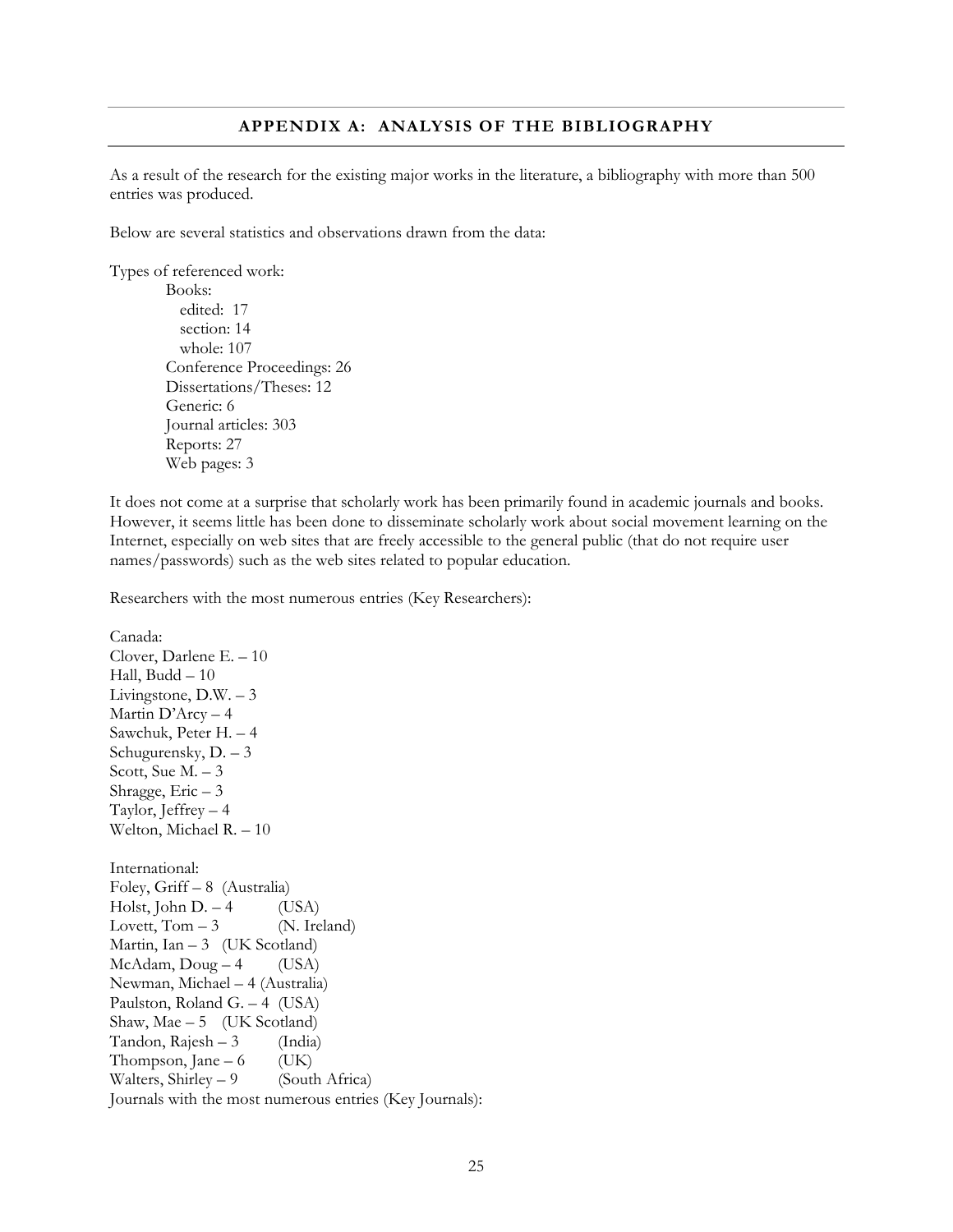International: Adult Education Quarterly – 22 Adults Learning – 10 (UK) Convergence – 73 (published by the International Council on Adult Education) International Journal of Lifelong Education – 17 Studies in the Education of Adults – 9 (published by NIACE (UK)) New Directions for Adult and Continuing Education – 8 (USA) Studies in Continuing Education – 6 (e-journal published by Taylor & Francis Group)

Journals that generously offer their content (including recent content) on the Internet tend to gain more audience and to become more salient in research.

The most numerous descriptors (keywords):

Adult education 154 Adult learning 28 Anti-globalization movement 12 Change agents 12 Change strategies 10 Citizen participation 18 Civil society 12 Community development 48 Community education 28 Community involvement 10 Community organizations 11 Democracy 16 Developing nations 16 Education 21 Educational change 11 Educational history 19 Elementary secondary education 10 Empowerment 16 Environmental education 26 Females 11 Foreign countries 69 Globalization 18 Higher education 13 Lifelong learning 17 Non formal education 23 Participatory research 11 Popular education 24 Postsecondary education 11 Poverty 13 Protest movements 10 Public policy 12 Rural areas 16

Social action 33 Social change 77 Social justice 11 Social movements 53 Unions 14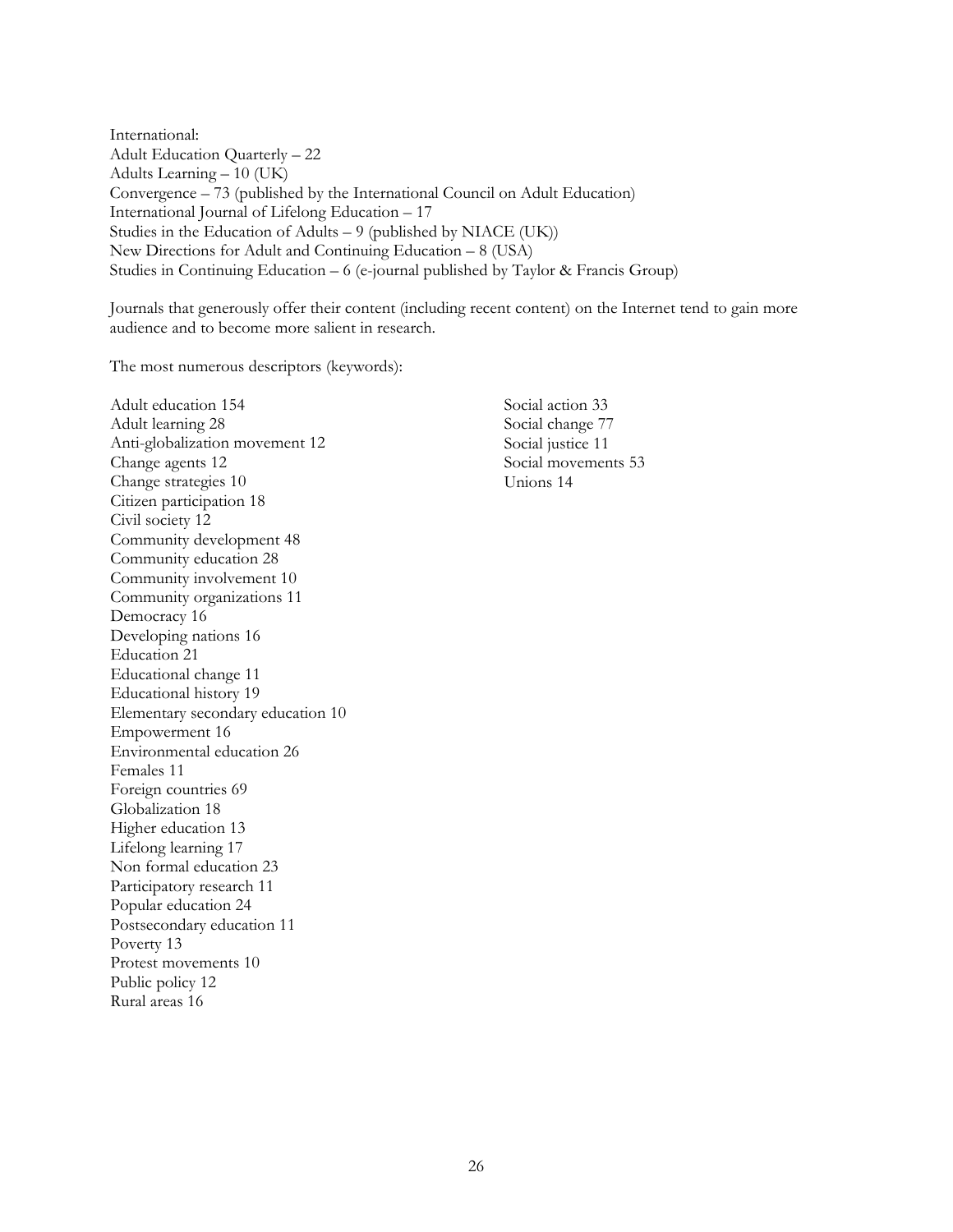According with our bibliography, the literature has given considerable importance and visibility to Community Development. Our findings suggest that community development is the key area of research among the variety of social movements that became salient in our bibliography. This is also suggested by the frequency of the descriptors related to community development. Second as importance given in the literature, comes the Women's movement, followed closely by the Environmental and anti-globalisation movements, especially in the Canadian literature. Another well-represented social movement in our bibliography is the labour movement, especially in the international literature.

At the opposite pole, 'poorly' represented in terms of number in our bibliography, are the anti-war and the gay & lesbians movements. These are only quantitative observations; they say nothing about the quality of research.

Looking at the bibliography, it becomes evident that research about social movements learning is done mainly in countries with long democratic tradition. However, our references suggest that India and South America are also fertile terrains for social movements and social movement research. References suggest that there is an important level of cooperation between adult educators in N. America and adult educators in India and Latin America. They also suggest that the pedagogy of Paulo Freire has been influential in the field of adult education.

The frequency of the descriptor 'foreign countries' suggest that adult educators have been well aware of the process of globalization of social movements 'from below'.

There is not even one research study in our bibliography, conducted in Africa by a researcher or team of researches affiliated with an African University, with the exception of South Africa. It is obvious they lack the resources needed for conducting research and for disseminating the findings.

The reference list suggests that there has been a fruitful effort from Canadian adult educators (Canadian researchers such as Darlene Clover, Leona English, Budd Hall, Michael Welton) to theorize social movement learning. There are approximately as many theoretical contributions from Canada as from the rest of the world. A term that was preferred during the '90s for this type of learning is 'transformative'. Our references suggest the term is not used with the same frequency in the last five years.

Topics specifically targeted by theory testing research are:

*Informal and incidental learning* (learning from life): Illustrative research: In "Learning How they Learn: International Adult Educators in the Global Sphere" Leona M. English (2002) uses aspects of informal and incidental learning theory to examine the informal learning that occurred in contexts as varied as Asia and Africa, in the lives of women doing international adult education work.

*Transformative learning*: Illustrative research: The report from a qualitative international study in seven countries, "Awakening Sleepy Knowledge: Transformative Learning in Action" by Hall & O'Sullivan (1995) documents through a series of case studies various experiences of transformative learning.

*Emancipatory praxis*: Illustrative research: Michael R. Welton (1993), in "Social revolutionary learning. The new social movements as learning sites" tests the theory of emancipatory praxis leading to the crystallization of social movements through analyzing a series of specific movements.

*Popular education*: Illustrative research: Griff Foley (1998) in "Clearing the Theoretical Ground: Elements in a Theory of Popular Education" puts forth a theory of popular education and tests the theory through a case study of Australian workers.

The following bibliography is a portion of our search. We compiled over 500 references and narrowed the bibliography to include the work of the most referenced Canadian and International scholars in the field of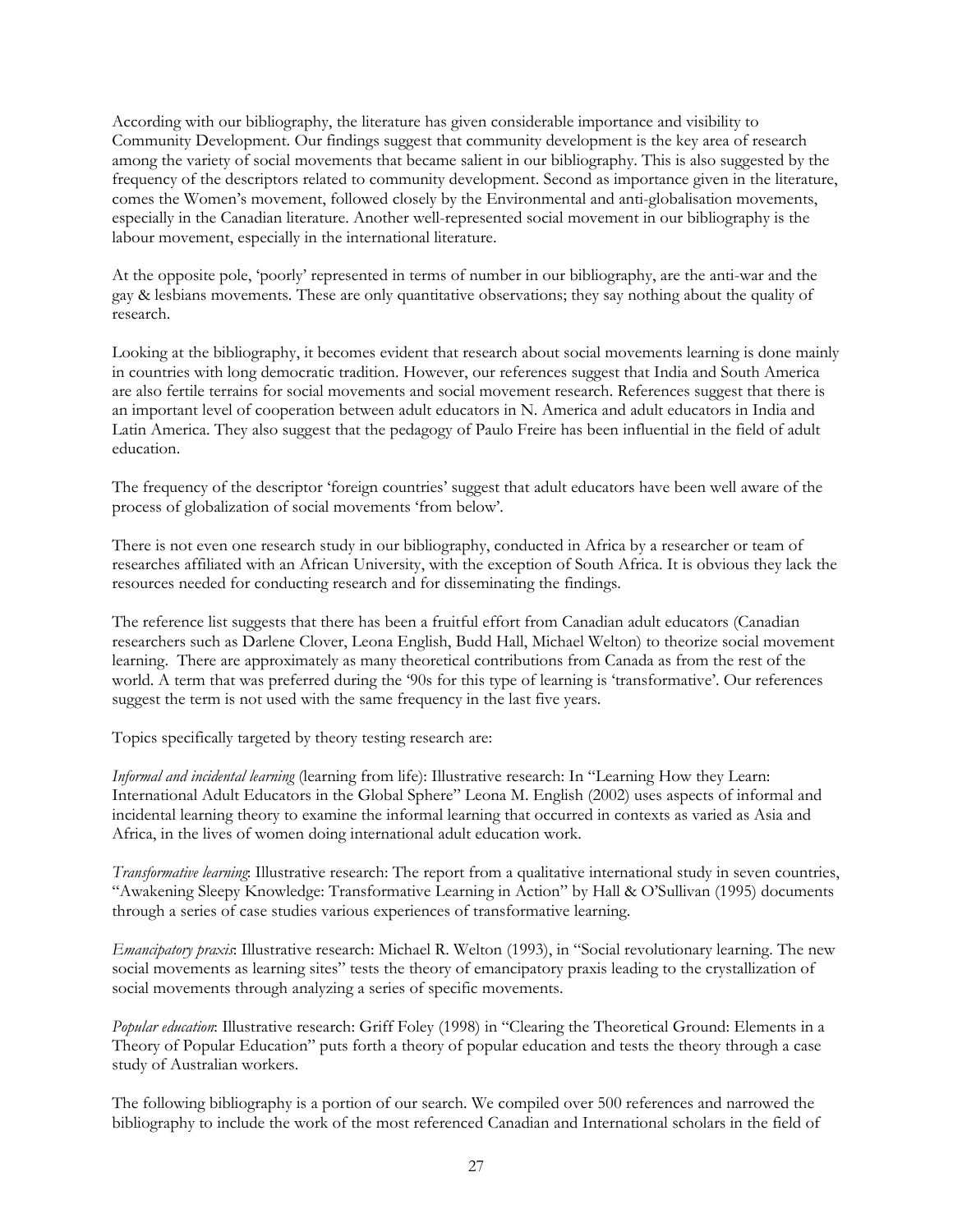<span id="page-27-0"></span>social movement learning. Once we established the list of researchers, we analyzed the quality of the work in relation to relevancy to social movement learning, recency of publication, balance of theoretical orientation and ideological perspective, and scholarly refereed literature. Then we looked at the type of scholarly work and divided the references into sections: historical review of social movements, social movement learning theory, social movement theory, case studies, participatory action research, ethnographies, and comparative studies. There were additional references included in the bibliography based on the researchers' personal and professional knowledge of the social movement, or author's work in the field of social movement learning, such as Carole Roy's (2000) Raging Grannies and Environmental Issue: Humor and Educative Protests. This bibliography is the initial compilation of social movement learning to date but is only inclusive of work in the English language. With time and resources, we can develop a richer picture of the Canadian context in relation to International work in the field of Social Movement Learning.

#### **Social Movement Learning Theory CANADIAN**

English, L. M. (2002). Learning how they learn: International adult educators in the global sphere. *Journal of Studies in International Education, 6*(3), 230-248.

Hall, B. L. (2006). Social movement learning: Theorizing a Canadian tradition. In T. Nesbit, & T. Fenwick (Eds.), *Learning for life: Readings in Canadian adult education*. Toronto: Thompson Educational Press.

Hall, B. L. (2000). Global civil society: Theorizing a changing world. *Convergence, 33*(1/2), 10.

Hall, B. L., & Clover, D. E. Social movement learning. In L. English (Ed.), *International encyclopedia of adult education* (pp. 584-589). New York: Palgrave.

Hall, B. L., & O'Sullivan, E. V. (1995). *Awakening sleepy knowledge: Transformative learning in action, (IDRC)* (. No. Final report). Ontario: Faculty of Environmental Studies York University Ontario Institute for Studies in Education. (.) ., from the . database.

Krajnc, A. (2002). *Green Learning*. Ottawa: National Library of Canada = Bibliothèque nationale du Canada.from http://www.nlc-bnc.ca/obj/s4/f2/dsk3/ftp04/NQ59060.pdf

Martin, D. (1983). Pedagogy and politics: Adult education in Latin America

McIaac Bruce, E. (2003). Education for social justice: Learning from a spiritually formative curriculum of life. [.]. *Canadian association for the study of adult education-online proceedings 2003,* ., *Online proceedings 2003*(.) .-. Retrieved ., from the . database.

Schugurensky, D. (2003). Learning societies and the question of democracy: Pedagogy of engagement. [.]. *Canadian association for the study of adult education- online proceedings 2003,* unknown, *online proceedings 2003*(online proceedings 2003) 1-7. Retrieved ., from the . database.

Welton, M., R. (2002). Listening, conflict and citizenship: Towards a pedagogy of civil society. *International Journal of Lifelong Education, 21*(3), 197-208.

Welton, M., R. (2001). Civil society and the public sphere: Habermas's recent learning theory. *Studies in the Education of Adults, 33*(1), 20.

Welton, M., R. (1993). Social revolutionary learning: The new social movements as learning sites. *Adult Education Quarterly,*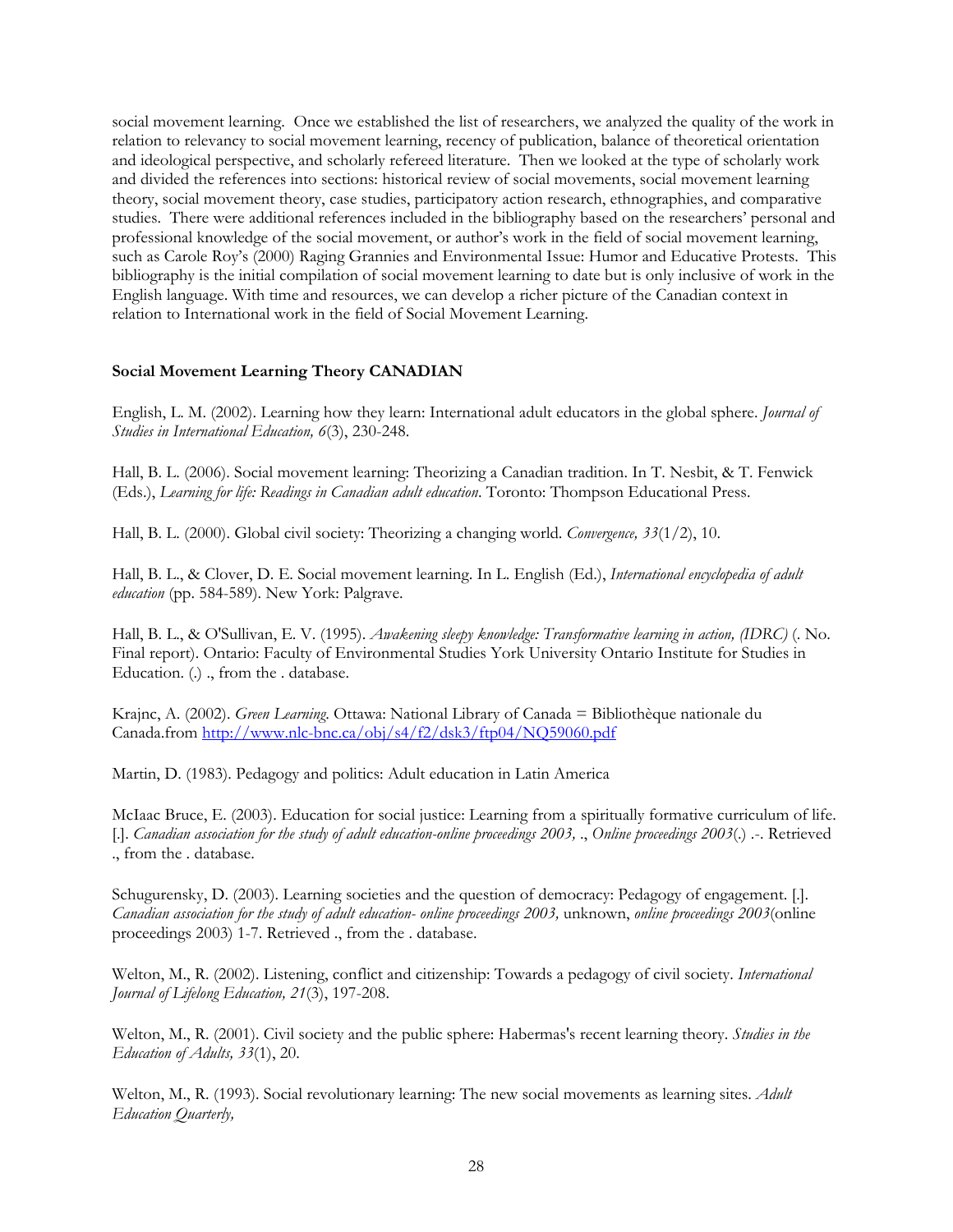#### <span id="page-28-0"></span>**Social Movement Learning Theory INTERNATIONAL**

Cadena, F. (1991). Transformation through knowledge--knowledge through transformation. *Convergence, 24*(3), 62.

Cunningham, P. M. (1998). The social dimension of transformative learning. *PAACE Journal of Lifelong Learning, 7*

Foley, G. (2001). Radical adult education and learning. *International Journal of Lifelong Education, 20*(1-2), 71-88.

Foley, G. (1998). Clearing the theoretical ground: Elements in a theory of popular education. International Review of Education/Internationale Zeitschrift Fuer Erziehungswissenschaft/Revue Internationale De l'Education, 44(2-3), 139-153.

Freire, P. (1995). *Pedagogy of hope*. New York: The Continuum Publishing Company.

Freire, P., Freire, A. M. A., & Freire, P. (2004). *Pedagogy of hope : Reliving pedagogy of the oppressed* (New ed.). London ; New York: Continuum.

Kilgore, D. W. (1999). Understanding learning in social movements: A theory of collective learning. *Journal of Lifelong Education, 18*(3), 191-202.

Mayo, M. (2000). Learning for active citizenship: Training for and learning from participation in area regeneration. *Studies in the Education of Adults, 32*(1), 22-35.

Mayo, M., & Thompson, J. (Eds.). (1995). *Adult learning, critical intelligence and social change*. Leicester: NIACE.

Newman, M. Defining the enemy: Adult education in social action. Sydney: Stewart Victor Publishing.

Overwien, B. (2000). Informal learning and the role of social movements. *International Review of Education, 46*(6), 621-640.

Parajuli, P. (1999). *Moment for social movement learning: Pedagogy, politics and practice for pedagogy as praxis seminar*. Pullman, WA: Departments of English and American Studies, Washington State University (WSU).

Walters, S. (2005). Social movements, class, and adult education. New Directions for Adult & Continuing *Education,* (106), 53-62.

Walters, S., & Manicom, L. (1996). *Gender in popular education : Methods for empowerment*. Bellville, South Africa; Atlantic Highlands, N.J: CACE Publications; Zed Books.

Zachariah, M. (1985). Revolution through reform: A comparison of sarvodaya and conscientization. Westport: Praeger Publishers Division.

#### **Social Movement Theory CANADIAN**

Brandenbarg, G. W. A. (1998). *Emancipatory adult education and social movement theory*. Ottawa: National Library of Canada = Bibliothèque nationale du Canada.from http://www.nlcbnc.ca/obj/s4/f2/dsk3/ftp04/mq22703.pdf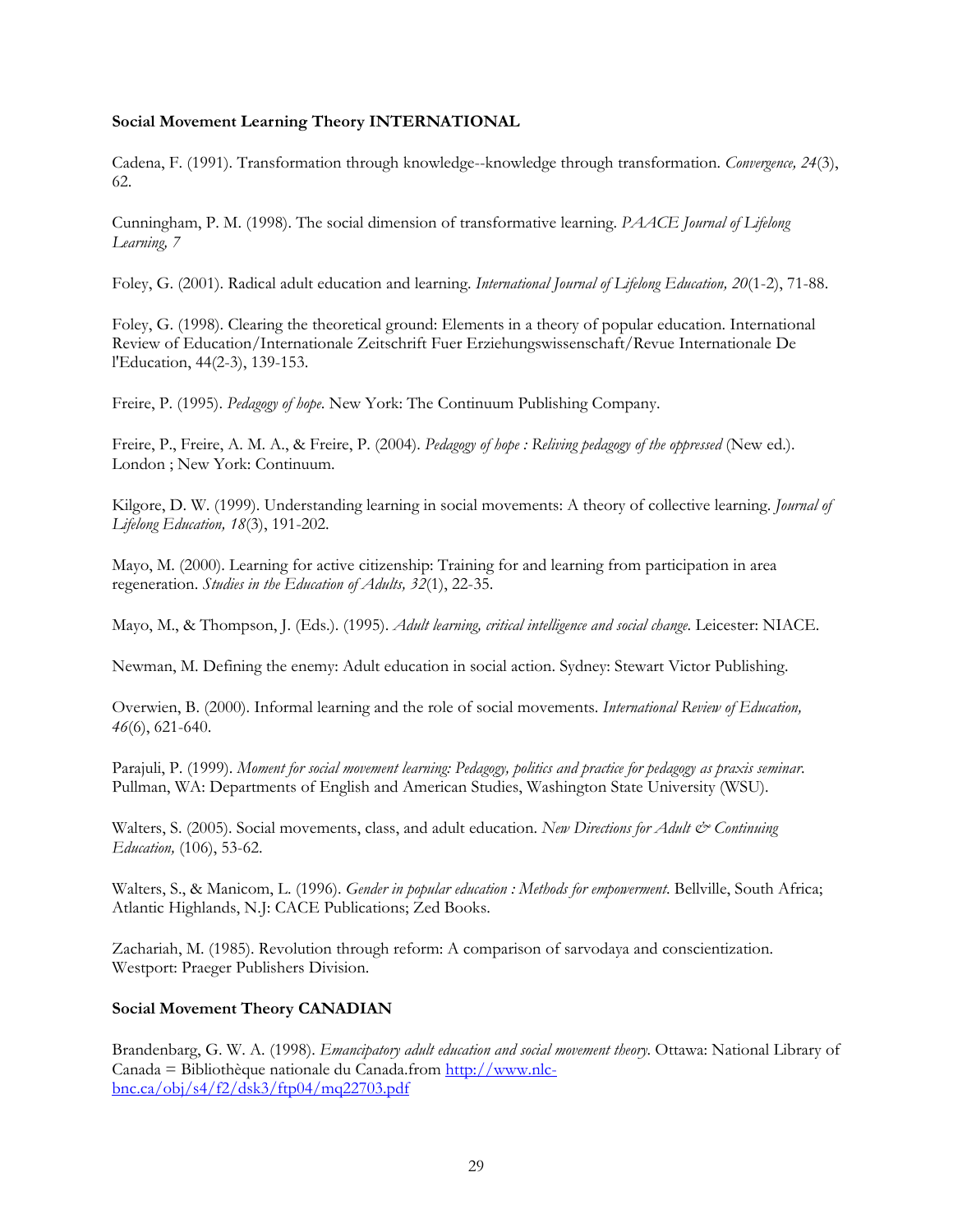<span id="page-29-0"></span>Carroll, W. K. (Ed.). (1997). Organizing dissent: Contemporary social movements in theory and practice : Studies in the politics of counter-hegemony (2nd rev ed.). Toronto: Garamond Press.

Hall, B. L. (2006). Social movements, civil society and governance in a world at risk. In P. Gurstein, & N. Angeles (Eds.), *Learning civil society and governance*. Toronto: University of Toronto Press.

#### **Social Movement Theory INTERNATIONAL**

Allman, P. (2001). Critical education against global capitalism: Karl Marx and revolutionary critical education. Bergin Garvey/Greenwood.

Allman, P. (1999). Revolutionary social transformation: Democratic hopes, political possibilities and critical. Bergin & Garvey.

Brown, K. M. (2004). Leadership for social justice and equity: Weaving a transformative framework and pedagogy. *Educational Administration Quarterly, 40*(1), 77-108.

Dykstra, Corina and Law, Michael,. (1994). Popular social movements as educative forces: Towards a theoretical framework. *AERC.*

Holford, J. D. (1995). "Why social movements matter: Adult education theory, cognitive praxis, and the creation of knowledge.". *Adult Education Quarterly, 45*((2)), 95-111.

Holst, J. D. (2001). Social movements, civil society, and radical adult education. Westport, Conn: Bergin & Garvey.

McAdam, D. (2003). Beyond structural analysis: Towards a more dynamic understanding of social movements. In M. Diani, & D. McAdam (Eds.), *Social movements and networks: Relational approaches to collective action*. New York: Oxford University Press.

McAdam, D., McCarthy, J. D., & Zald, M., N. (Eds.). (1996). Comparative perspectives on social movements: Political opportunities, mobilizing structures, and cultural framings (Cambridge studies in comparative politics). Cambridge: Cambridge University Press.

Murphy, M. (2003). Social movements, civil society and radical adult education (book). *Adult Education Quarterly, 53*(3), 207.

Okinaka, A. M. (2003). Social movements, civil society, and radical adult education: John D. holst; westport, CT: Bergin & garvey, 2002, 115 pages. *Social Science Journal, 40*(3), 511.

Tisdell, E. J. (1998). Poststructural feminist pedagogies: The possibilities and limitations of feminist emancipatory adult learning theory and practice. *Adult Education Quarterly, 48*(3), 139-156.

#### **HISTORY CANADIAN**

Armstrong, A. K. (1977). Masters of their own destiny: A comparison of the thought of Coady and Freire. Occasional papers in continuing education, number 13. Canada; British Columbia: Centre for Continuing Education.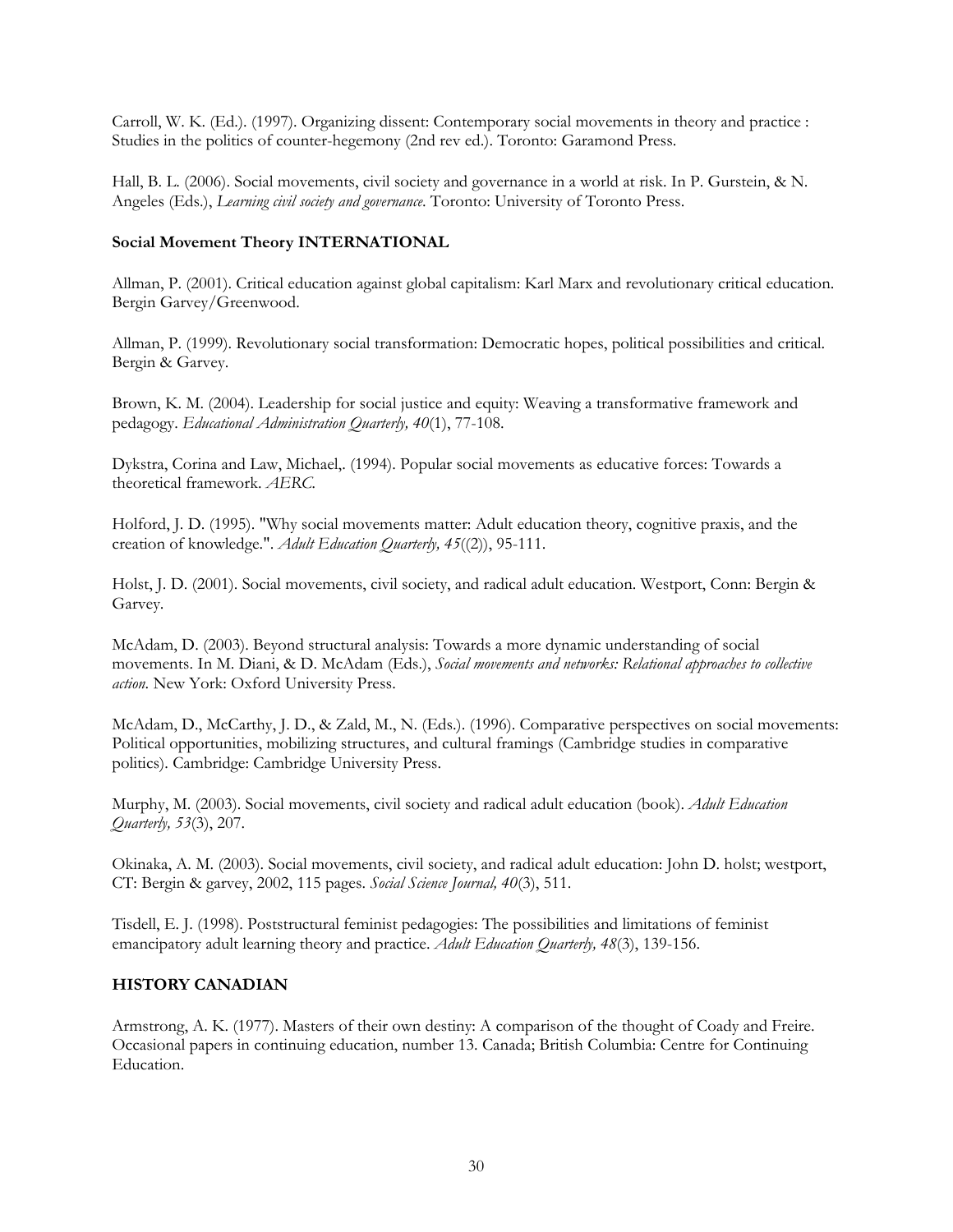Arnold, R., & And Others. (1985). *A new weave: Popular education in Canada and Central America*. Canada; Ontario: CUSO Development Education.

Barndt, D. (1992). Revisiting the boats and the canoes: Popular education around the 500 years. *Convergence, 25*(1), 50.

Belanger, P. (2001). Address to the general assembly of the international council for adult education, 9 August, 2001. *Convergence, 34*(2/3), 11.

Carroll, W. K., Desai, R., & Magnusson, W. (1996). *Globalization, social justice and social movements : A reader*. Victoria, B.C: University of Victoria.

English, L. M. (2005). Historical and contemporary explorations of the social change and spiritual directions of adult education. *Teachers College Record, 107*(6), 1169-1192.

Faris, R. (1975). The passionate educators: Voluntary associations and the struggle for control of adult educational broadcasting in Canada 1919-52

Grace, A. P. (1995). The gospel according to Father Jimmy: The missions of J.J. Tompkins, pioneer adult educator in.. *Convergence, 28*(2), 63.

Kerans Douglas, M. (1996). *Muriel Duckworth A very active pacifist a biography*. Halifax, Nova Scotia: Fernwood Publishing.

Kidd, J. E. (1950). Adult education in Canada., 262.

Lotz, J. (1973). The Antigonish movement: A critical analysis.

Lotz, J., & Welton, M., R. (1997). In Caplan R. (Ed.), *Father Jimmy- life and times of Jimmy Tompkins*. Wreck Cove, Cape Breton Island: Breton Books.

Proulx, J. (1993). Adult education and democracy: Popular education, a tool for maintaining and developing democracy. *Convergence, 26*(1), 34.

Taylor, J. (2001). *Union learning: Canadian labour education in the twentieth century*. Toronto: Thompson Educational Publishing.from http://www.thompsonbooks.com/Taylor%20Sample%20-%20Chapter%201.pdf http://www.thompsonbooks.com/55077117.pdf

Taylor, J. (1994). Fashioning farmers: Ideology, agricultural knowledge and the Manitoba farm movement, 1890-1925. Canada; Saskatchewan: Canadian Plains Research Center.

Welton, M., R. (2005). "Fraught with wonderful possibilities": Father Jimmy Tompkins and the struggle for a catholic progressivism, 1912?1922. *Studies in Continuing Education, 27*(2), 117-134.

Welton, M., R. (1995). Amateurs out to change the world: A retrospective on community development. *Convergence, 28*(2), 49-62.

Welton, M., R. (1993). Memories in the times of troubles: The liberatory moments history project. *Convergence, 26*(4), 3.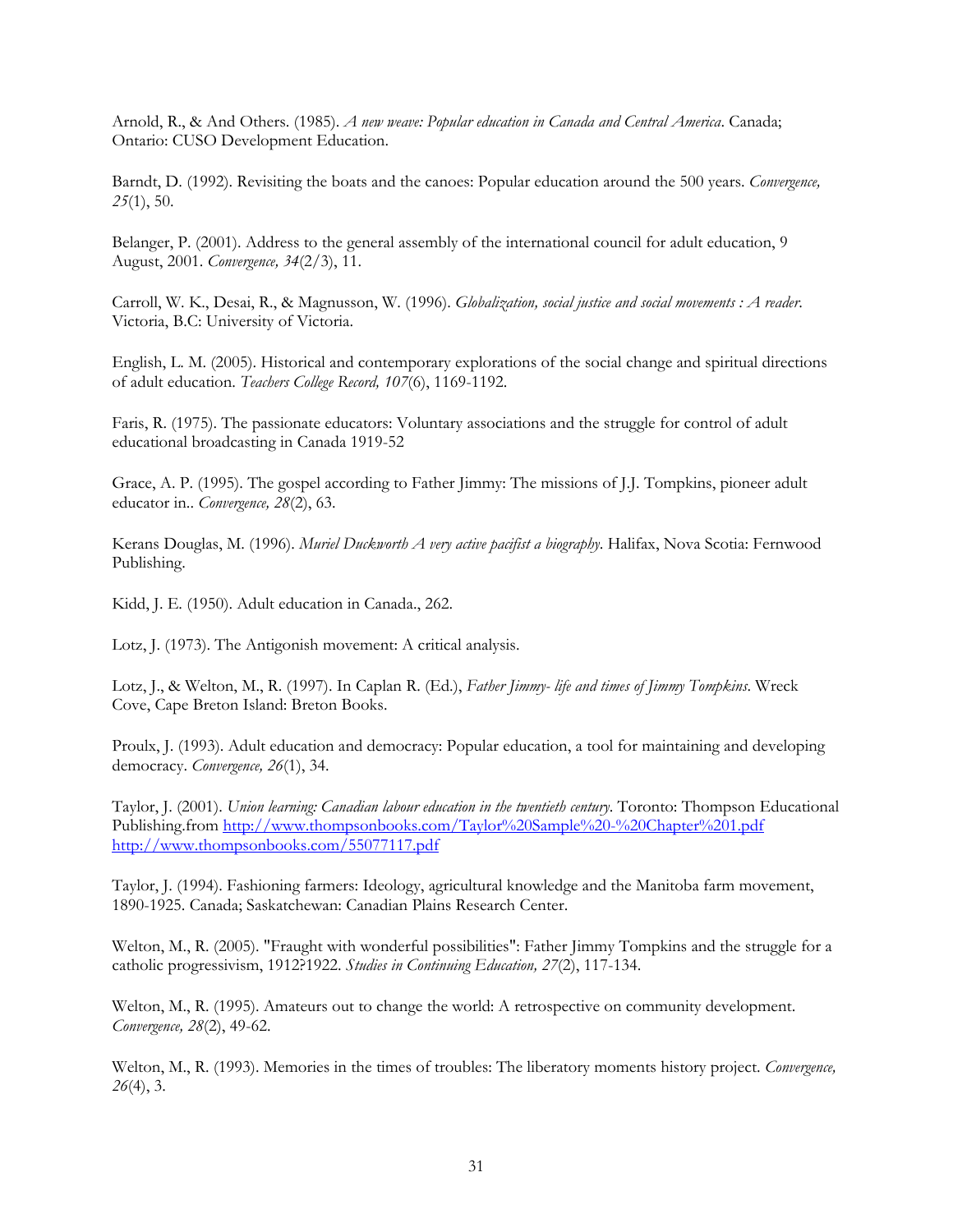<span id="page-31-0"></span>Wood, L. A. (1975). *A history of farmers' movements in Canada*. Toronto: University of Toronto Press.

#### **HISTORY INTERNATIONAL**

Adams, F., & Horton, M. (1975). *Unearthing seeds of fire: The idea of highlander*. Charlotte NC: Heritage Printers INC.

Cunningham, P. E., & Ohliger, J. E. (1989). In Kellogg Foundation, Battle Creek, Mich. (Ed.), *Radical thinking in adult education. occasional paper no. 1*. U.S.; New York: Syracuse University Kellogg Project.

Edwards, B., & McCarthy, J. D. (1992). Social movement schools. *Sociological Forum, 7*(3), 541-550.

Heaney, T. (1996). Adult education for social change: From center stage to the wings and back again. *Clearinghouse on Adult, Career, and Vocational Education,* (365)

La Belle, Thomas J. (2000). The changing nature of non-formal education in Latin America. *Comparative Education, 36*(1), 21-36.

Mulenga, D. C. (2001). Mwalimu Julius Nyerere: A critical review of his contributions to adult education and postcolonialism. *International Journal of Lifelong Education, 20*(6), 446-470.

Mulenga, D. C. (2001). MWALIMU: Julius Nyerere's contributions to education. *Convergence, 34*(1), 17.

Roberts, S. (2003). A ministry of enthusiasm : Centenary essays on the workers' educational association. London ; Sterling, Va.: Pluto Press.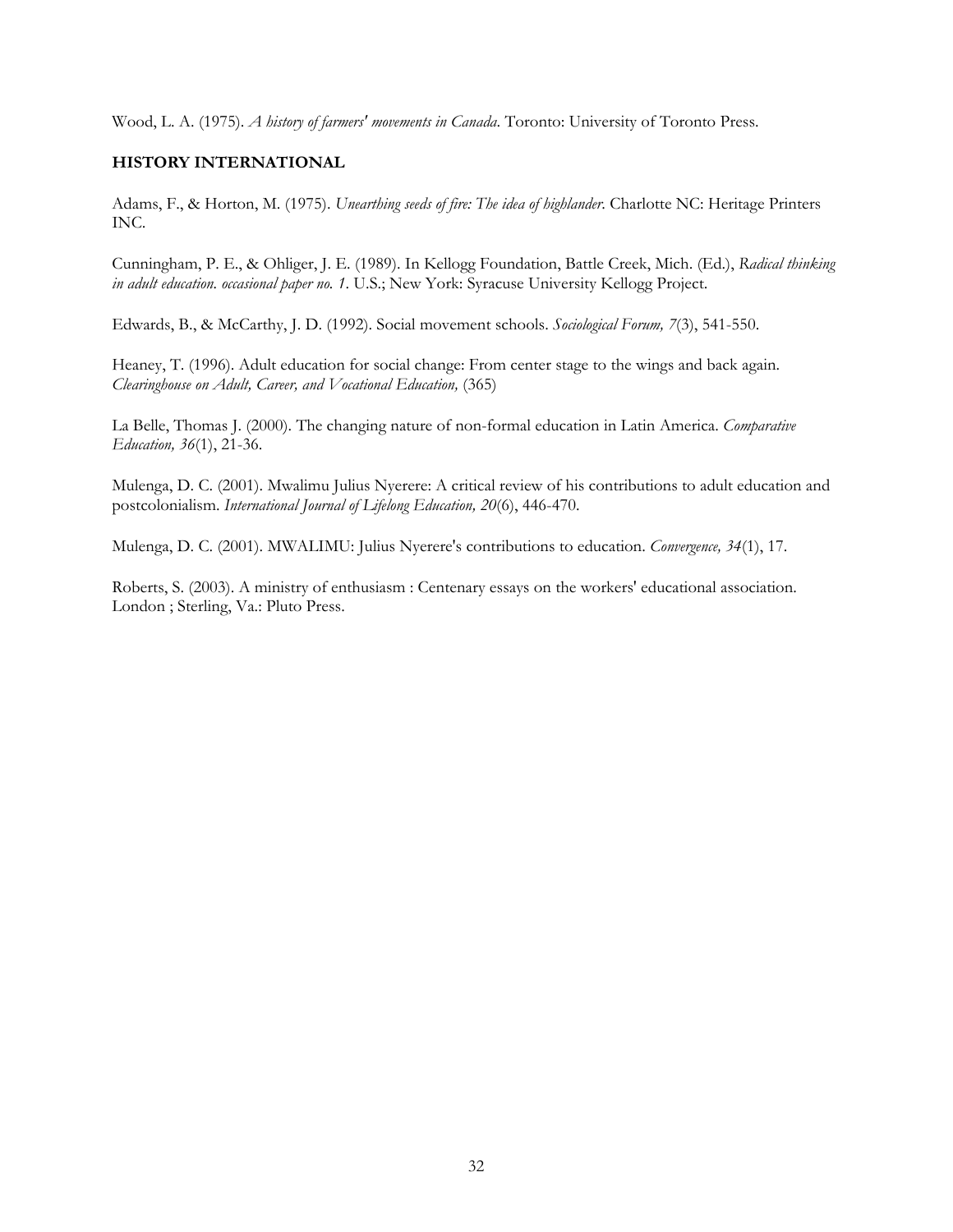#### **APPENDIX B: SUMMARY OF THE STUDIES AND RESEARCH**

#### <span id="page-32-0"></span>**Types of research:**

Based on the research amassed, we identified the following types :

From the point of view of funding: Collaborative research Sponsored research Consultancy

From the methodological point of view, in social movement learning, the research is basically empirical and qualitative in nature. We were unable to find any relevant quantitative study. Based on the amassed bibliography, the methodologies employed in social movement learning research are:

Comparative Case study(ies) Participatory/Action Research Ethnography Historical

Internationally, by far the most employed methodology for the studies involving social movement(s)/social movement learning is Participatory/Action Research, often employed on a specific case (hence, employed within the framework of a case study). In US, UK and Australia, participatory research in SML is often encountered. In Canada, there are only few researchers (B. Hall, D. Kapoor, G. Hudson, R. Kidd & M. Byram, E. Lange) who promote participatory/action research. However, although not always overtly stated, majority of research studies conducted in Canada have as starting point a community-based, grassroots research interest and the researchers are community activists as well. This explains the preponderance of case study and action research methodologies.

In Canada, the most employed framework is case study research. The dominant theories are Mezirow's Transformative (or Transformational) Learning Theory, Critical Social Theory and Freire's pedagogy.

Research studies amassed suggest that there is a tendency among Canadian adult educators to acknowledge in their research that more than one social movement manifests itself in a setting, or community of action. For example, in a community development effort, environmental concerns and concerns about social justice may well play a part.

Here are few considerations about the overall quality of research conducted to date: in terms of relevancy one can safely say that research amassed thus far proves attuned to the daily realities of society. Adult educators have been generally prompt in attacking the issues that have become salient in the public sphere. However, this is the case mainly in Canada and in the more democratic parts of the world; in others ,such as South Africa and South America, research has a more retrospective character, even historical. Building on the previous work in adult education, which produced some theoretical foundations, there is a small degree of empirical, 'theory testing' research in progress. In terms of methodology, generally researchers prefer the safer claim to case study research rather than raising claims to ethnography or grounded theory. However, case studies are often very elaborated and the scope of analysis very broad. Often the researcher is an active participant. In terms of dissemination, the research reports are still to be found predominantly in the academic literature. This is not exactly the most frequented medium for the majority of people. Besides, access to academic publications is in general either restricted to subscribing organizations and individuals, or involves some costs. Hence, there is much to be done to reduce the obscurity of the research findings in the eyes of the general public.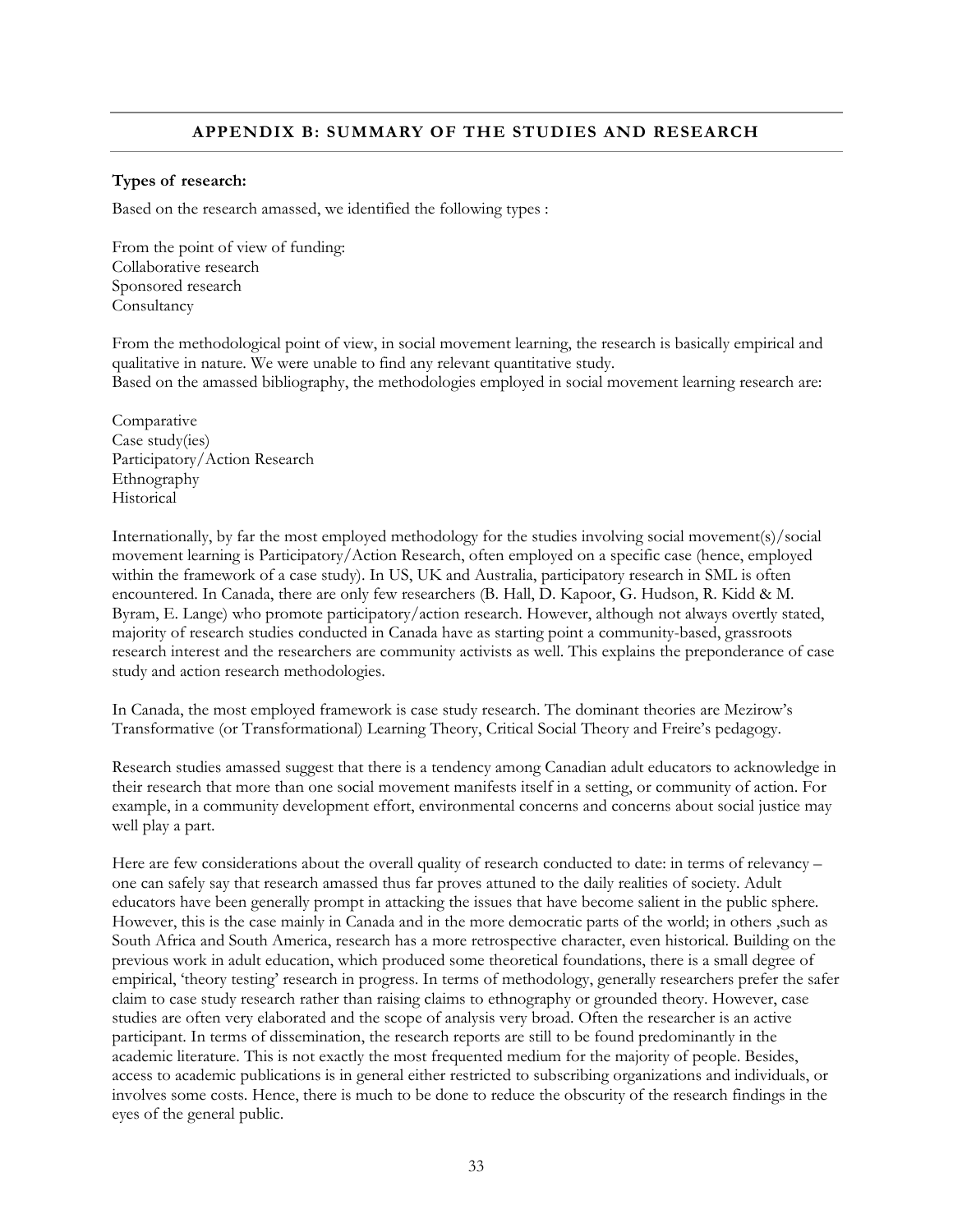#### <span id="page-33-0"></span>**CANADIAN CASE STUDIES RESEARCH**

Miya, Narushima (2004). A gaggle of raging grannies: The empowerment of older Canadian women through social activism. *International Journal of Lifelong Education, 23*(1), 23-42.

Arnold, R., & Burke, B. (1983). A popular education handbook: an educational experience taken from Central America and adapted to the Canadian context. CUSO Development Education, Ottawa.

Ball, J. (2004). As if indigenous knowledge and communities mattered: Transformative education in First Nations communities in Canada. *American Indian Quarterly, 28*(3-4), 454-479.

Belanger, P., & Federighi, P. (2000). Unlocking people's creative forces: A transnational study of adult learning policies. Germany: UNESCO Institute for Education.

Butterwick, S., & Selman, J. (2003). Deep listening in a feminist popular theatre project: Upsetting the position of audience in participatory education. *Adult Education Quarterly, 54*(1), 7-22.

Chovanec, D. (2004). *Learning power from the margins: Analysing action and reflection in a social movement. Adult education for democracy, social justice and a culture of peace: Proceedings of the joint International Conference of the Adult Education Research Conference* (AERC) (45th national conference) and the Canadian Association for the Study of Adult Education (CASAE), L'association Canadienne pour L'etude de Education des Adultes (ACEEA) (23rd national conference) edited by Darlene E. Clover; with the assistance of Julia Shinaba and Catherine Etmanski. Victoria, BC, 77-81.

Church, K., Fontan, J., Ng, R. & Shragge, E. (2000). *Social learning among people who are excluded from the labour market, part one: Context and case studies*. Toronto: CSEW OISE/UT. Retrieved Oct. 05, from http://www.oise.utoronto.ca/depts/sese/csew/nall/res/11sociallearning.pdf

Clover, D. E. (2000). Community Arts as Environmental Education and Activism: A labour and environment case study. *Convergence, 33*(4), 19.

Clover, D. E., & Tan, S. (2004). *Global perspectives in environmental adult education*. New York; Oxford: P. Lang.

Davis, L. (1994). Connecting our selves [microform]: Learning for social action: The case of the moment project. *Ottawa: National Library of Canada.* 

English, L. M. (2004). Feminine/Feminist: A poststructural reading of relational learning in women's social action organizations.

*Adult education for social justice, and a culture of peace, Proceedings of the joint International Conference of the Adult Education Research Conference* (AERC) (45th national conference) and the Canadian Association for the Study of Adult Education (CASAE), L'association Canadienne pour L'etude de Education des Adultes (ACEEA) (23rd national conference) edited by Darlene E. Clover; with the assistance of Julia Shinaba and Catherine Etmanski. Victoria, BC, 136-141.

Faris, R. (2003). Learning community by community: Preparing for a knowledge-based society. *Education Canada, 43*(1), 4-6.

Gaskell, J. (2004). Educational change and the Women's movement: Lessons from British Columbia schools in the 1970s. *Educational Policy, 18*(2), 291-310.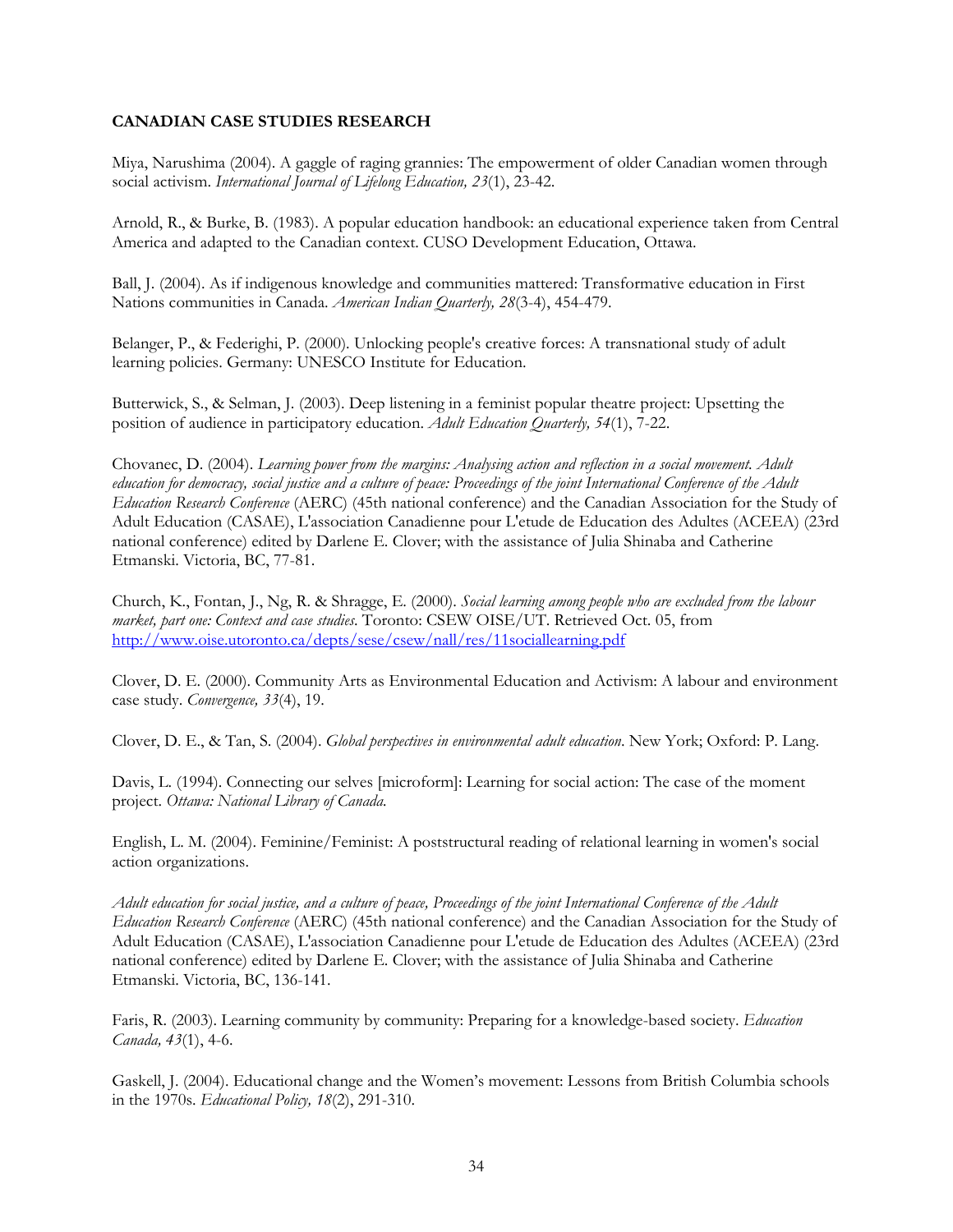<span id="page-34-0"></span>Gereluk, W. (2001). Labour education in Canada today - A report from "Learning Labour: A prior learning assessment & recognition project" part of the new approaches to lifelong learning network (Report No. 195). Lethbridge, AB: Athabasca University.

Gladkikh, O., Peters, N. E., & Coady International Institute. (2002). Learning & innovations institute on democracy and active citizen engagement. *Coady International Institute, learning*  $\breve{c}$  *innovations institute on democracy and active citizen engagement: Best practices in advocacy and networking: St. Francis Xavier University, Antigonish, Nova Scotia, Canada, august 16-18, 2001,* St. Francis Xavier University, 177.

Kapoor, D. (2003). Environmental popular education and indigenous social movements in India. *New Directions for Adult & Continuing Education,* (99), 47.

Leah, R., & Canadian Centre for Policy Alternatives. (1992). *Taking a stand: Strategies and tactics of organizing the popular movement in Canada*. Ottawa: Canadian Centre for Policy Alternative.

Livingstone, D. W., & Roth, R. (2001). *Worker's knowledge: An untapped resource in the labour movement*. Toronto: CSEW OISE/UT. Retrieved Oct. 05, from https://tspace.library.utoronto.ca/bitstream/1807/2745/2/31workers.pdf

Livingstone, D. W., & Roth, R. (1998). Workplace communities and transformative learning: Oshawa autoworkers and the CAW. *Convergence, 31*(3), 12.

Martin, D. (1998). Learning from the South. *Convergence, 31*(1-2), 117-127.

Martin, D. (1995). Thinking union: Activism and education in Canada's labour movement. Toronto, Canada: Between the Lines.

Noble, S. (2000). Learning to dance and why is it men lead and women follow: Popular theatre's potential for disrupting everyday rituals of power. Canada; British Columbia.

Roy, C. (2000). Raging grannies and environmental issues: Humour and creativity in educative protests. *Convergence, 33*(4), 6.

Sharpe, J. (2001). Agency in the knowledge society: Social movements and knowledge creation. *CASAE-ACEEA national conference 2001.* 20th *Anniversary Proceedings,* 1-6. Retrieved 08/ 05/2005, from http://www.oise.utoronto.ca/CASAE/cnf2001/sharpe.htm.

Smith, M. (2005). Social movements and judicial empowerment: Courts, public policy, and lesbian and gay organizing in Canada. *Politics and Society, 33*(2), 327-353.

Wharf, B., Clague, M., & Higgins, J. (1997). *Community organizing: Canadian experiences*. Toronto, Ontario: Oxford University Press.

Wittmer, C., & Johnson, B. (2000). Experience as a foundation of environmental adult education: The Audubon expedition model. *Convergence, 33*(4), 111.

#### **INTERNATIONAL CASE STUDIES RESEARCH**

Beck, E. L., Dorsey, E., & Stutters, A. (2003). The women's suffrage movement: Lessons for social action. *Journal of Community Practice, 11*(3), 13-33.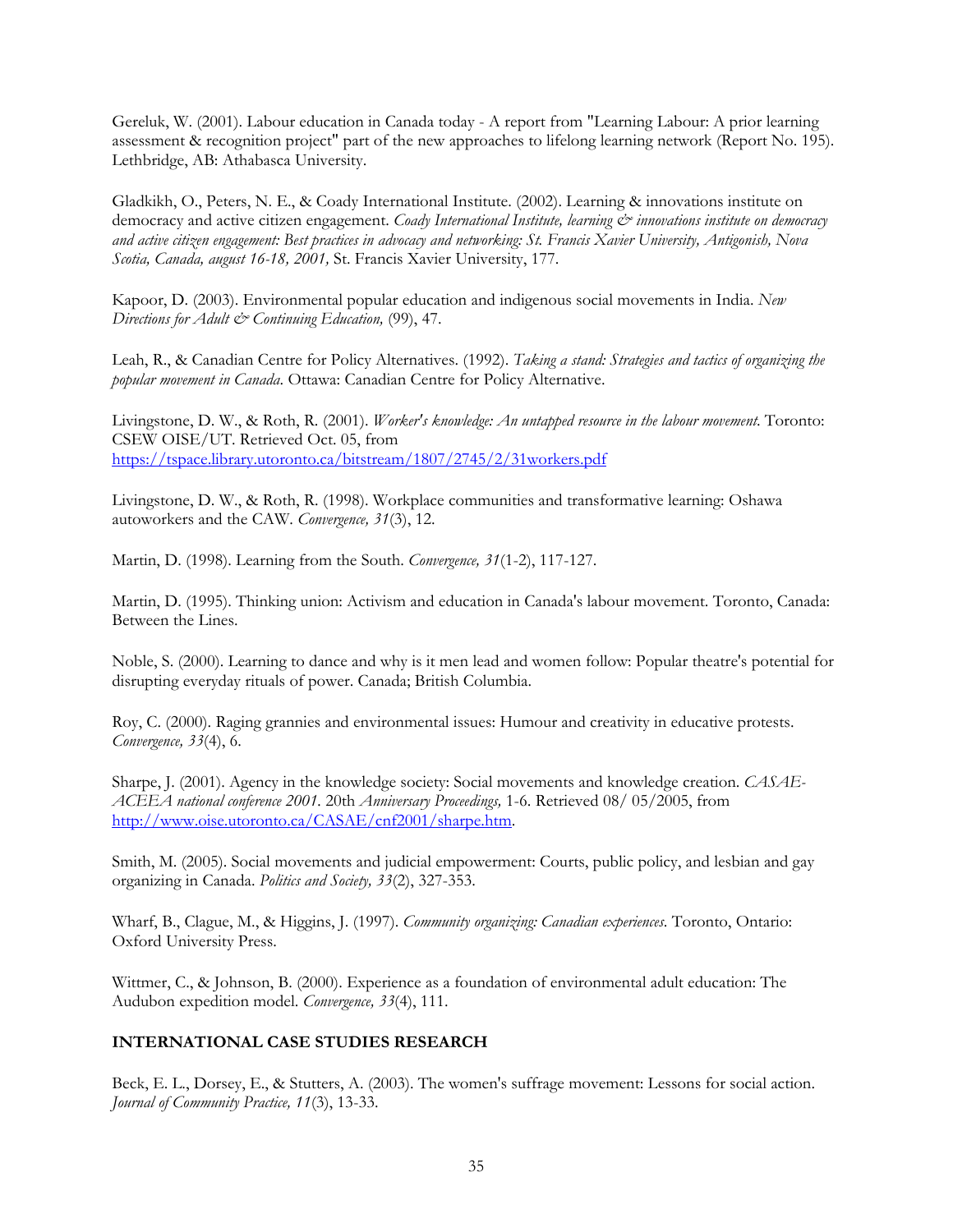Bingman, B. (1988). Women learning in Appalachian grassroots organizations. In S. Walters, & L. Manicom (Eds.), *Gender in popular education*. London: Zed Books.

Boeren, A. E., & Kater, A. E. (1990). *DELSILIFE. an educational strategy to fight poverty. CESO paperback no. 9*. Netherlands: Centre for the Study of Education in Developing Countries.

Botey, J., & Formariz, A. (1989). Freire's presence in the origin and evolution of adult schools in Catalonia. *Temps d'Educacio, 1*, 33-59.

Brown, P., Zavestoski, S., McCormick, S., Mayer, B., Morello-Frosch, R., & Altman, R. G. (2004). Embodied health movements: New approaches to social movements in health. *Sociology of Health and Illness, 26*(1), 50-80.

Crowther, J., Martin, I., & Shaw, M. (Eds.). (1999). *Popular education and social movements in Scotland today.*  NIACE.

Culley, M. R., & Angelique, H. L. (2003). Women's gendered experiences as long-term Three Mile Island activists. *Gender & Society, 17*(3), 445-461.

Cunningham, Phyllis, Curry, Regina. (1997). Learning within a social movement: The African -American experience. *AERC proceedings 1997,* 1-5.

Dadswell, G. (2004). The killing of the workers' educational association of Victoria: A myth challenged. *Studies in the Education of Adults, 36*(2), 265.

Daniels, D. (2002). Using the life histories of community builders in an informal settlement to advance the emancipation and development of women. College of Education, South Africa: 16.

Domokos-Bays, B. (1997). The role of the Citizen's Clearinghouse for Hazardous Wastes as an agent of Adult Education in the Environmental justice movement from 1981-1995. (Doctoral dissertation, Faculty of the Virginia Tech).

Donoho, B. H. (2005). Scrap mettle SOUL: Learning to create social change at the intersection of differences through community performance theater. New Directions for Adult & Continuing Education, (107), 65-73.

Endresen, K., & von Kotze, A. (2005). Living while being alive: Education and learning in the treatment action campaign. *International Journal of Lifelong Education, 24*(5), 431-441.

Epskamp, K. P. (1989). Theatre in search of social change: The relative significance of different theatrical approaches. CESO paperback, 7.

Farnes, N. C. (1990). Case study: A distance education contribution to a social strategy to combat poverty: Open University community education courses in Glasgow. Pan-Commonwealth Meeting on Distance Teaching for Non-Formal Education. Nairobi, Kenya.

Featherstone, L. (2003). Antiwar students rock the vote. *Nation, 277*(4), 18-22.

Fischer, M. C. B., & Hannah, J. (2002). (Re)-constructing citizenship: The Programa Integrar of the Brazilian metalworkers' union. *Compare, 32*(1), 95-106.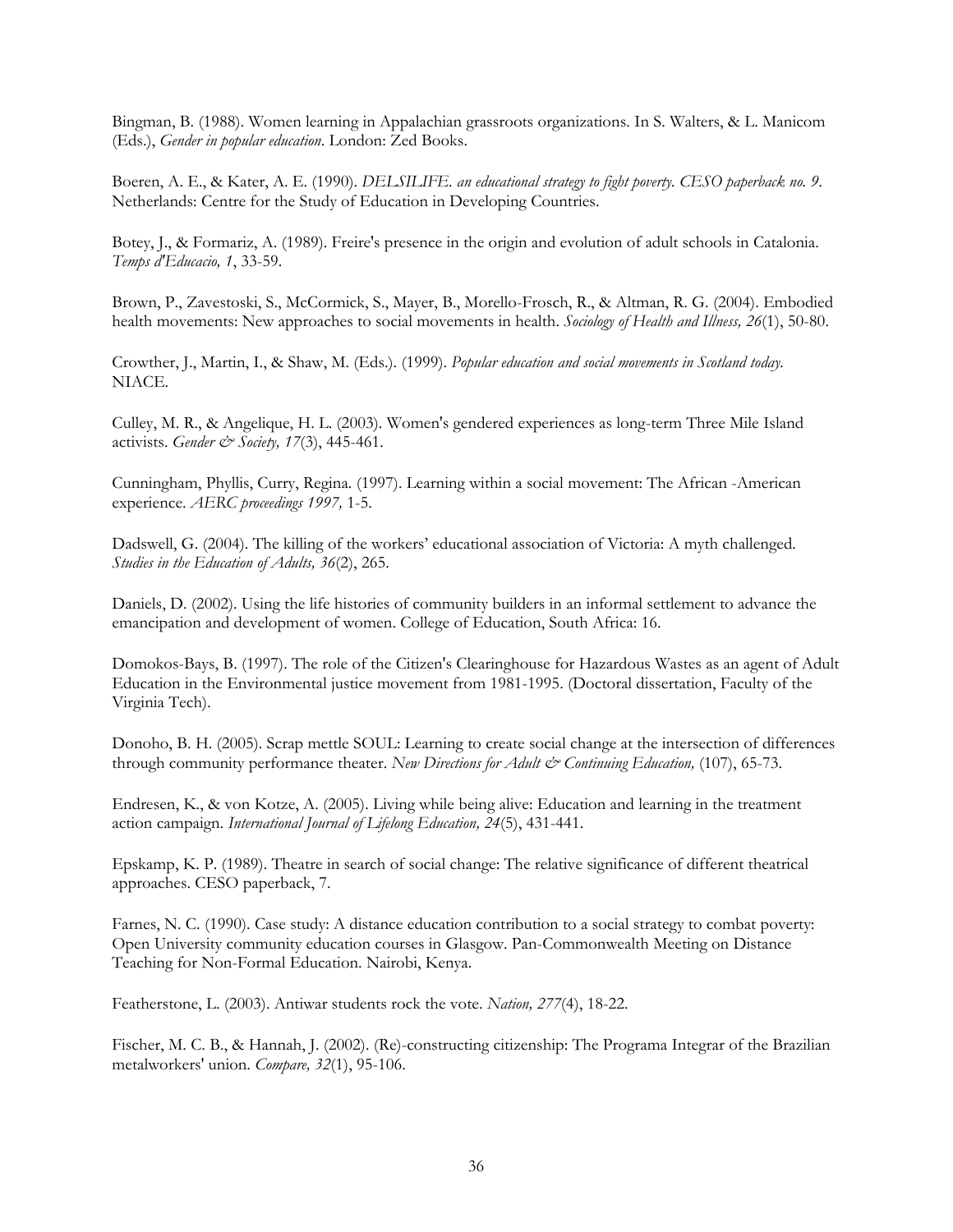Fisher, S. L. E. (1993). Fighting back in Appalachia: Traditions of resistance and change. U.S.; Pennsylvania: Oxford Streets.

Fletcher, C. (1992). Learning from the radial project: Reflections on the creation of opportunities in the Algarve mountains. *Educational Review, 44*(3), 273-284.

Foley, G. (1993). A "democratic moment": Political education in the Chinese liberation struggle. *International Journal of Lifelong Education, 12*(4), 323-342.

Foley, G. (1991). Terania creek: Learning in a green campaign. *Australian Journal of Adult and Community Education, 31*(3), 160-176.

Forrester, K. (2004). 'The quiet revolution'? Trade union learning and renewal strategies. *Work, Employment and Society, 18*(2), 413-420.

Gaspar, K. (1990). To work for peace based on justice. *Convergence, 23*(2), 35.

Gaventa, J., & Horton, B. D. (1981). A citizens' research project in Appalachia, U.S.A. *Convergence: An International Journal of Adult Education, 14*(3), 30-42.

Grace, E. (2004). La Causa Para La Raza: The educative processes and development of knowledge in the United Farm Workers from 1962 to 1970. *Dissertation Abstracts International, A: The Humanities and Social Sciences, 65* (2), 718-A.

Gray, F. (2002). *Landscapes of learning: Lifelong learning in rural communities*. United Kingdom; England: National Institute of Adult Continuing Education.

Guevara, J. R. (2002). More than a 'bag of tricks:' using creative methodologies in environmental adult and community education. *Adult Learning, 13*(2/3), 24-29.

Holst, J. D. (2004). Globalization and education within two revolutionary organizations in the United States of America: A Gramscian analysis. *Adult Education Quarterly, 55*(1), 23-40.

Ismail, S. (2003). A poor women's pedagogy: "when ideas move in people's hands and hearts, they change, adapt, and create new solutions". *Women's Studies Quarterly, 31*(3-4), 94-112.

Jones P., Shears P., Hillier D., Comfort D., & Lowell J. (2003). Return to traditional values? A case study of slow food. *British Food Journal, 105*(4-5), 297--304.

Joseph, P. J. (1991). Community education for the development of slum dwellers. *Convergence, 24*(4), 30.

Kane, L. (2000). Popular education and the landless people's movement in Brazil (MST). *Studies in the Education of Adults, 32*(1), 36-50.

Kiely, R. (2004). Transforming horizons: The process of learning in global social action. Adult education for democracy, social justice and a culture of peace: Proceedings of the joint International Conference of the Adult Education Research Conference (AERC) (45th national conference) and the Canadian Association for the Study of Adult Education (CASAE), L'association Canadienne pour L'etude de Education des Adultes (ACEEA) (23rd national conference) edited by Darlene E. Clover; with the assistance of Julia Shinaba and Catherine Etmanski. Victoria, BC, 304-309.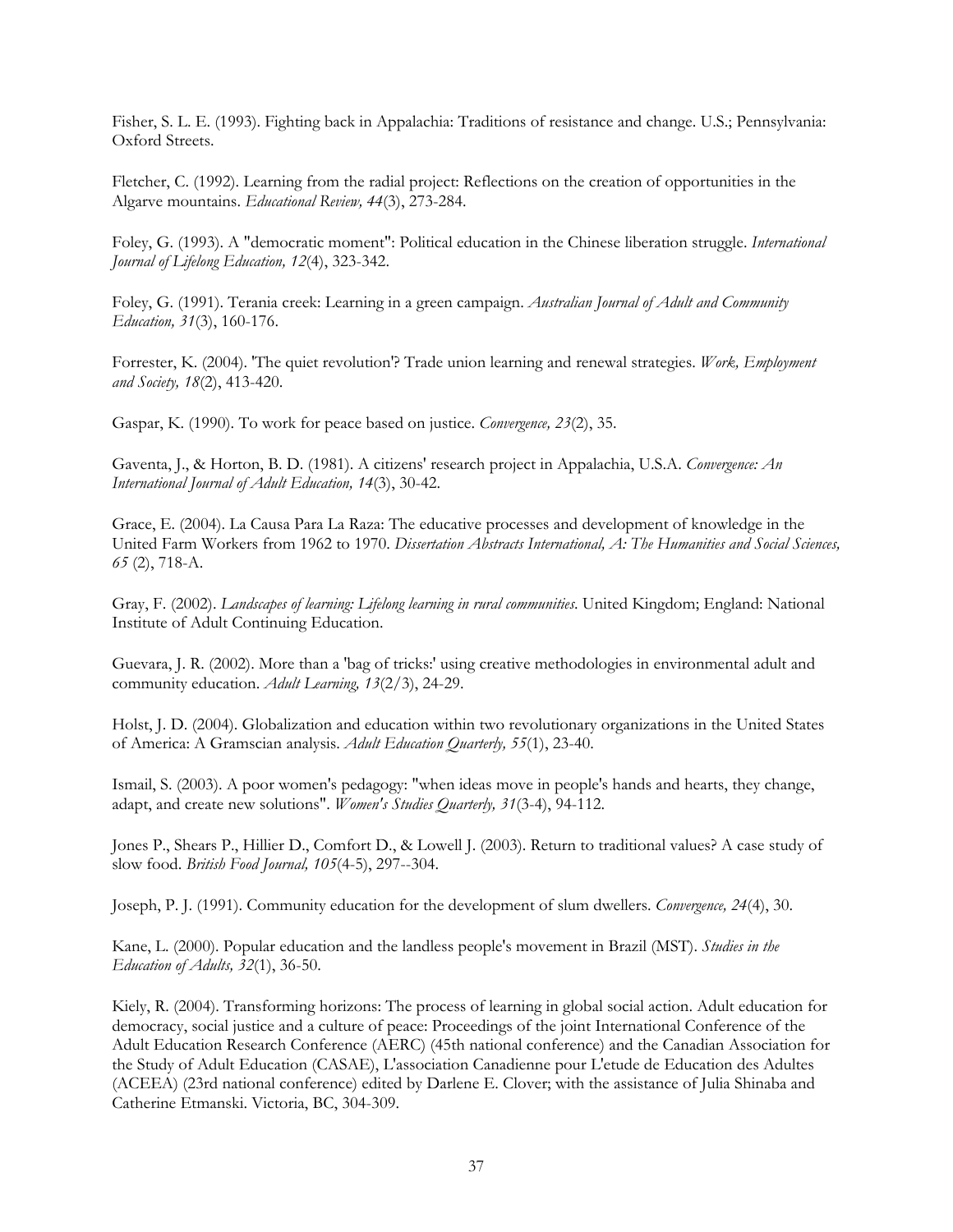Klandermans, B., & Staggenborg, S. (Eds.). (2002). *Methods of social movement research (social movements, protest, and contention*). University of Minnesota Press. Retrieved Oct. 20<sup>th</sup>, from http://www.upress.umn.edu/Books/K/klandermans\_methods.html.

Klotz, A. (2002). Transnational activism and global transformations: The anti-apartheid and abolitionist experiences. *European Journal of International Relations, 8*(1), 49-76.

Kovan, J. T., & Dirkx, J. M. (2003). "Being called awake": The role of transformative learning in the lives of environmental activists. *Adult Education Quarterly, 53*(2), 99-118.

Lefeuvre, M. (1997). The contribution of popular education to adult learning. *Convergence, 30*(2-3), 52-61.

LeJeune, D., & Paulston, R. G. (1976). Education in social movements. Pittsburg University, International and Development Education Program.

Lovett, T. (1990). Community education and community division in Northern Ireland. *Convergence, 23*(2), 25- 34.

Maruatona, T. (1999). Adult education and the empowerment of civil society: The case of trade unions in Botswana. *International Journal of Lifelong Education, 18*(6), 476-491.

McDonald, S. (1998). Popular legal education in downtown Santiago. *Convergence, 31*(1/2), 147.

Mengual, G. (2003). In Charles Stewart Mott Foundation, Flint, MI. (Ed.), What works: Study circles in the real world. best practices for producing community-wide study circles. U.S.; Connecticut.

Mogome-Ntsatsi, K., & Adeola, O. A. (1995). Promoting environmental awareness in Botswana: The role of community education. *Environmentalist, 15*(4), 281-292.

Mpofu, S. T. (1996). The women's movement, adult education and globalization: Women's agencies in Zimbabwe. *Convergence, 29*(4), 58.

Novelli, M. (2004). Globalisations, social movement unionism and new internationalisms: The role of strategic learning in the transformation of the municipal workers union of EMCALI. *Globalisation, Societies and Education, 2*(2), 161-190.

Oliver, L. P. (1987). Study circles. coming together for personal growth and social change. A report on this long-standing phenomenon in adult education as it has been integrated into Swedish national life and is now being applied in North America. U.S.; Maryland: Seven Locks Press.

Parajuli, P., & Enslin, E. (1990). From learning literacy to regenerating women's space: A story of women's empowerment in Nepal. *Convergence, 23*(1), 44.

Parrish, M. M. (2002). *Creating a place for learning: Dorothy day and the Catholic Worker Movement*. U.S.; Pennsylvania: Adult and Community College Education.

Paulston, R. G. (1968). Literacy education and social change efforts in pre-communist China: The mass education movement 1922-1949. International Institute of Rural Reconstruction.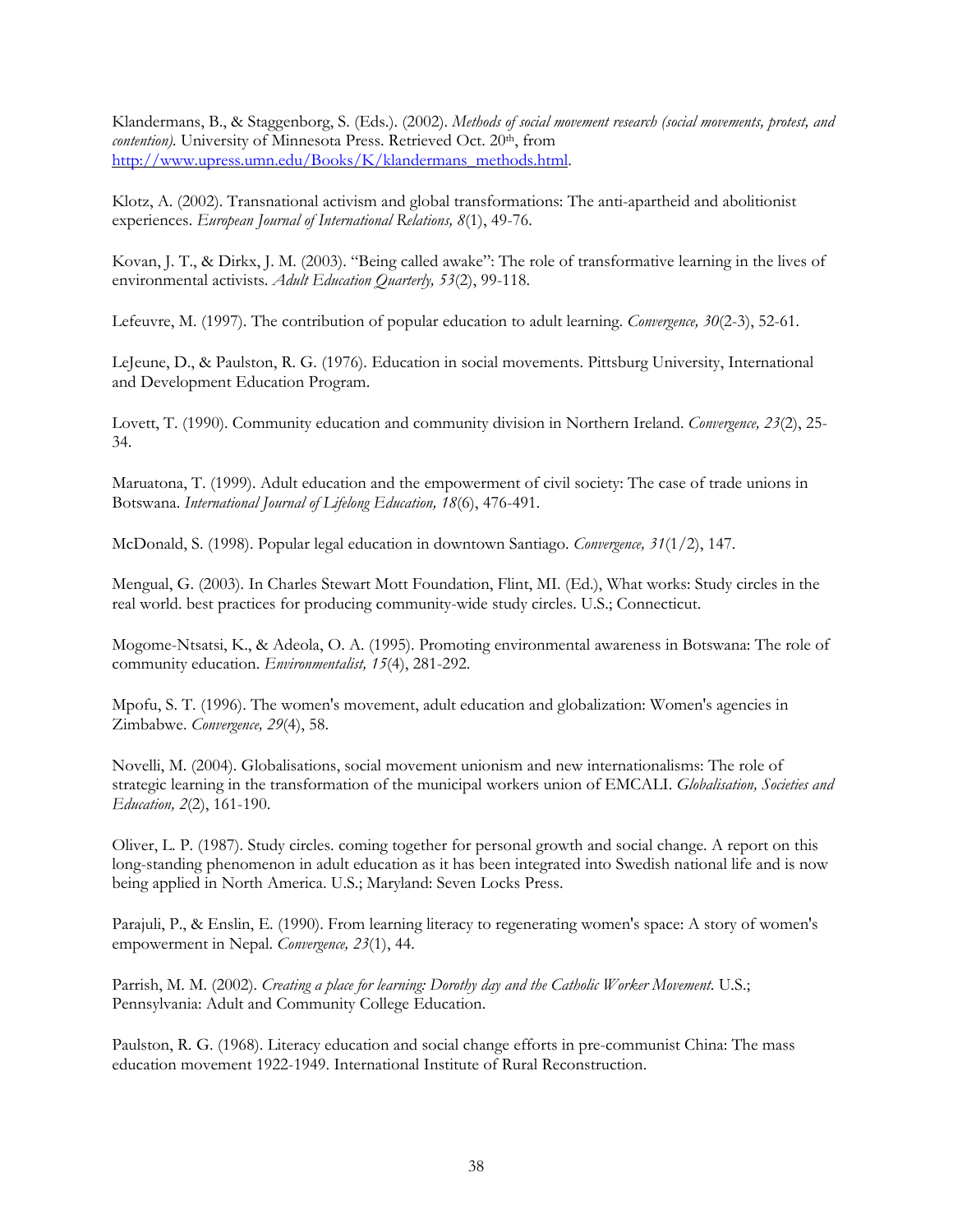Rachal, J. R. (2000). We'll never turn back: Adult education and the struggle for citizenship in Mississippi's Freedom Summer. *Adult Education Quarterly, 50*(3), 166-196.

Rea, J. (1995). Educating for our environment: An Australian experience. *Environmentalist, 15*(4), 246-251.

Rule, J. (2005). Tracing discourses of social action: Inner-city Sydney neighborhood centres. *Studies in Continuing Education, 27*(2), 135-153.

Seenarine, M. (2004). *Education and empowerment among Dali*. Lewiston NY; Queenston ON: E. Mellen Press.

Tandon, R. (2000). Civil society, adult learning and action in India. *Convergence, 33*(1-2), 120-137.

Thompson, J. (2001). *Rerooting lifelong learning: Resourcing neighbourhood renewal.* Policy discussion paper, United Kingdom; England: National Institute of Adult Continuing Education.

Troger, V. (1999). From public education to professional formation, the action of "people and culture". *Societes Contemporaines, 35*, 19-42.

Tuckett, A. (2004). All together now for Union learning. *Times Educational Supplement,* (4604), 4.

Umar, A. (1993). The protest tradition in Nigerian adult education: An analysis of NEPU's emancipatory learning. *Convergence, 26*(4), 19.

Walters, S., & Kruss, G. (1988). People's education in South Africa. *Convergence: An International Journal of Adult Education, 21*(1), 17-27.

Walters, S., & Loza, F. (2000). 'Township Learning': adult education within a South African University. *Convergence, 33*(3), 41.

Whelan, J. (2000). Learning to Save the World: Observations of training for effective advocacy in the Australian environment movement. *Convergence, 33*(4), 62.

Whitfield, L. (1987). City farms: Livestock in urban communities. *Community Development Journal, 22*(3), 242- 245.

Zacharakis-Jutz, J., & Heaney, T. (1991). The Lindeman center: A popular education center bridging community and University. *Convergence, 24*(3), 24.

## **CANADIAN COMPARATIVE STUDIES**

Arnold, R. (1986). *A new weave: Popular education in Canada and Central America*. Ontario: CUSO Development Education, Ontario Institute for Studies in Education – Adult Education Dept.

Belanger, P., & Federighi, P. (2000). Unlocking people's creative forces: A transnational study of adult learning policies. Germany: UNESCO Institute for Education.

Macdonald, L. (2002). Globalization and social movements: Comparing women's movements' responses to NAFTA in Mexico, the USA and Canada. *International Feminist Journal of Politics, 4*(2), 151-172.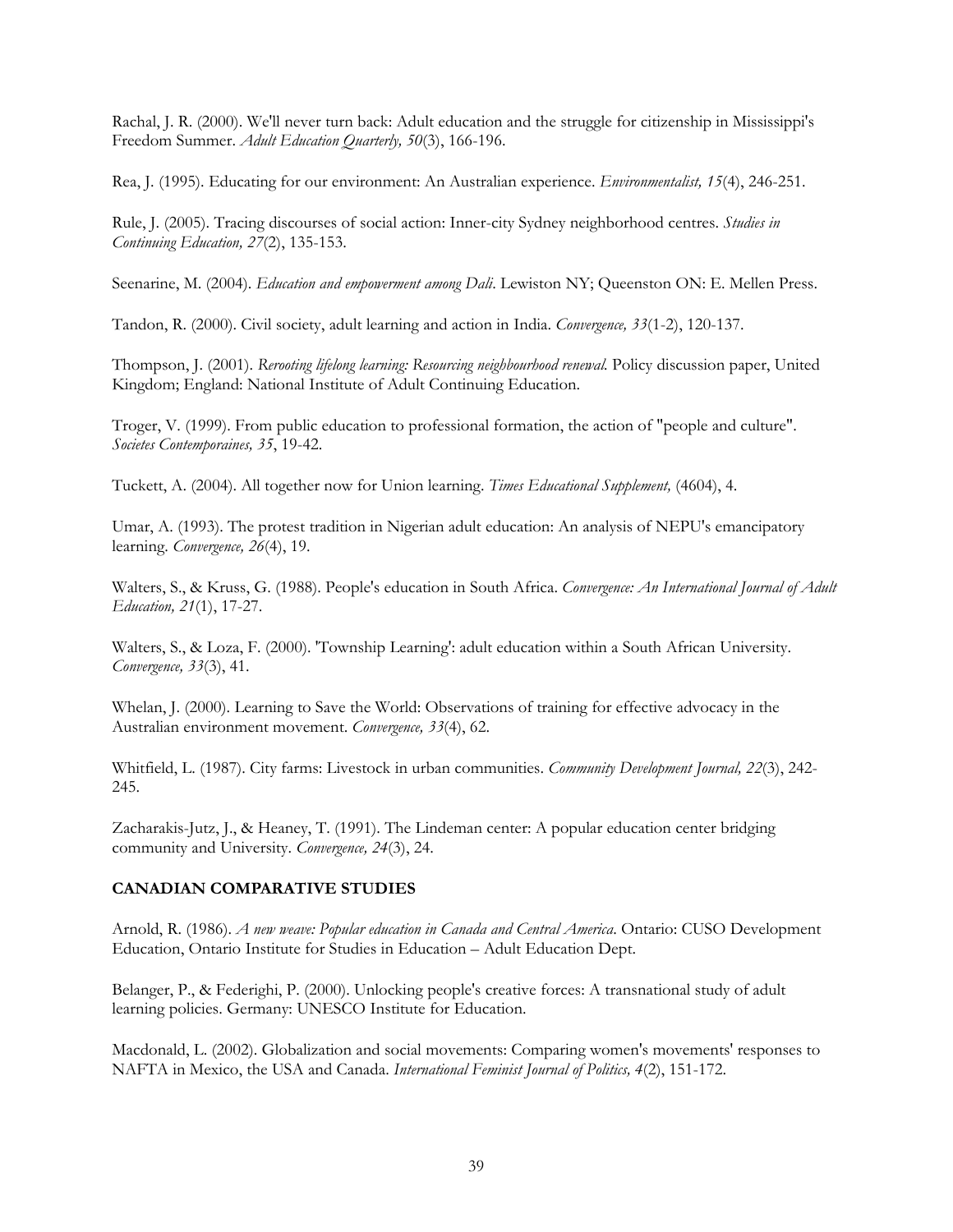Mayo, P. (1996). Transformative adult education in an age of globalization: A Gramscian-Freirean synthesis and beyond. *The Alberta Journal of Educational Research, 42*(2), 148-160.

Spencer, B. (2002). *Unions and Learning in a Global Economy: International and Comparative Perspectives*. Toronto: Thompson Educational Publishing. Retrieved Oct. 21st, from http://www.thompsonbooks.com/55077128sample.pdf and http://www.thompsonbooks.com/55077128.pdf.

## **INTERNATIONAL COMPARATIVE STUDIES**

Arnove, R.F. & Torres, C.A. (Eds.). (1999). *Comparative education: The Dialectic of the Global and the Local*. New York: Rowman & Littlefleld.

Costain, W. D., & Costain, A. N. (1992). The political strategies of social movements: A comparison of the women's and environmental movements. *Congress and the Presidency: A Journal of Capital Studies, 19*(1), 1.

Klotz, A. (2002). Transnational activism and global transformations: The anti-apartheid and abolitionist experiences. *European Journal of International Relations, 8*(1), 49-76.

McAdam, D., McCarthy, J. D., & Zald, M. N. (Eds.). (1996). Comparative perspectives on social movements: Political opportunities, mobilizing structures, and cultural framings (Cambridge studies in comparative politics). Cambridge: Cambridge University Press.

Overwien, B. (2000). Informal learning and the role of social movements. *International Review of Education, 46*(6), 621-640.

Paulston, R. G. (1980). *Other dreams, other schools: Folk colleges in social and ethnic movements*. U.S. Pennsylvania: University of Pittsburgh Press.

Salt, B., Cervero, R. M., & Herod, A. (2000). Workers' education and neoliberal globalization: An adequate response to transnational corporations? *Adult Education Quarterly, 51*(1), 9-31.

Steele, T. (2003). Reclaiming 'popular education'. *Adults Learning, 14*(9), 13.

Toiviainen, T. (1995). A comparative study of Nordic residential folk high schools and the Highlander folk school. *Convergence, 28*(1), 5.

# **CANADIAN ETHNOGRAPHIES**

Livingstone, D. W., & Sawchuk, P. H. (2004). *Hidden knowledge: Organized labour in the information age*. Aurora, ON: Garamond Press.

Van Wynsberghe, R. (2001). Organizing a community response to environmental injustice: Walpole Island's Heritage Centre as a social movement organization. *Research in Social Problems and Public Policy, 8*, 221-243.

## **INTERNATIONAL ETHNOGRAPHIES**

Bartlett, L. (2005). Dialogue, knowledge, and teacher-student relations: Freirean pedagogy in theory and practice. *Comparative Education Review, 49*(3), 344-364.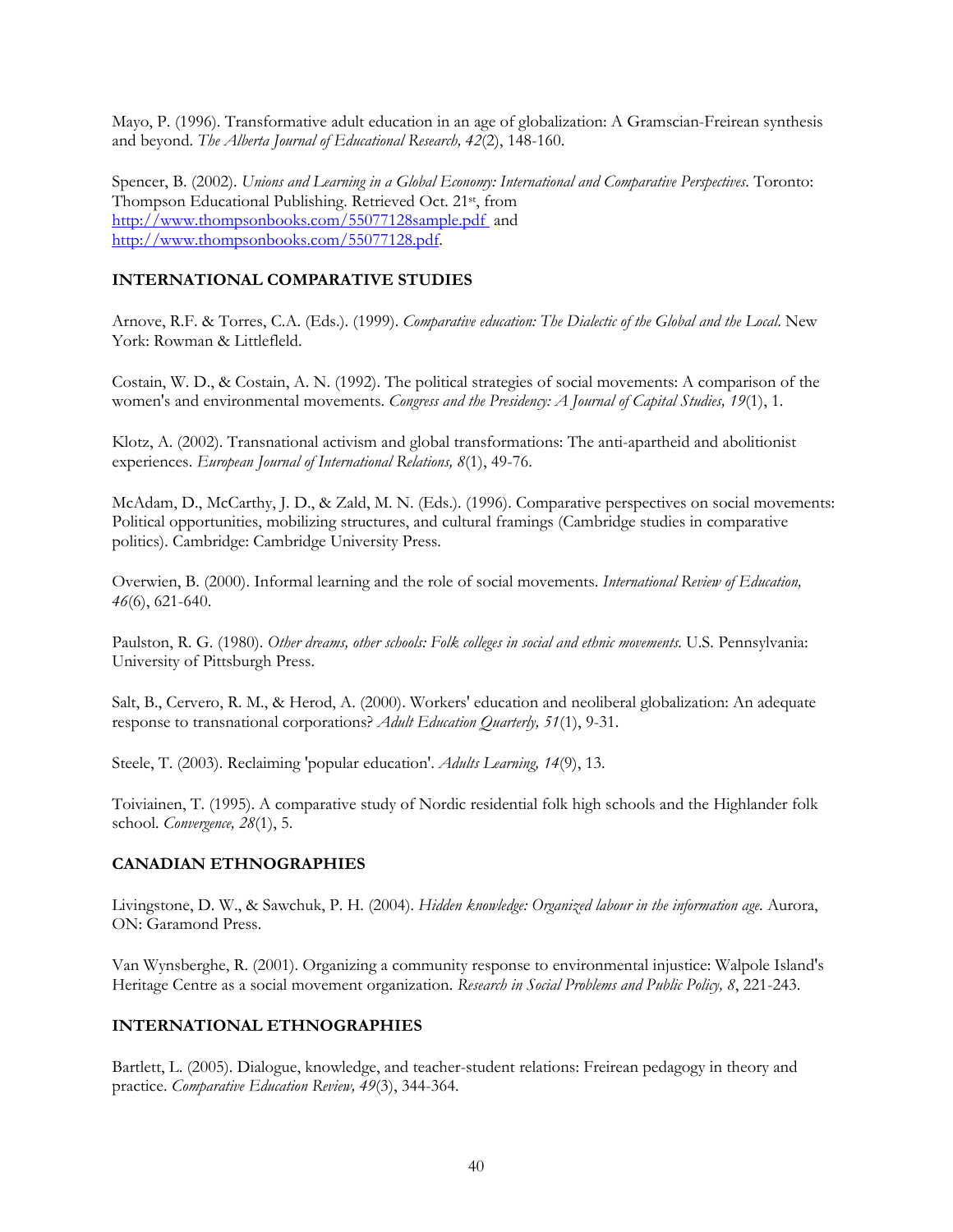Egan, J. P. (2004). Not Str8: The construction of queer male identity in Sydney, Australia. Adult education for democracy, social justice and a culture of peace: Proceedings of the joint International Conference of the Adult Education Research Conference (AERC) (45th national conference) and the Canadian Association for the Study of Adult Education (CASAE), L'association Canadienne pour L'etude de Education des Adultes (ACEEA) (23rd national conference) edited by Darlene E. Clover; with the assistance of Julia Shinaba and Catherine Etmanski. Victoria, BC, 125-130.

Galvàn, R. T. (2005). Transnational Communities En La Lucha: Campesinas and grassroots organizations "Globalizing From Below". *Journal of Latinos & Education*, 4(1), 3-20.

# **CANADIAN PARTICIPATORY AND ACTION RESEARCH**

Hall, B. L. (1985). Research, commitment and action: The role of participatory research. *International Review of Education, 30*(3), 289-299.

Hudson, G. (1980). Participatory research by Indian women in northern Ontario remote communities. *Convergence: An International Journal of Adult Education, 13*(1-2), 24-33.

Kapoor, D. (2004). Popular education and social movements: Assessing the brakes of domination on constructive resistance for social justice in rural India. *Adult education for democracy, social justice and a culture of peace: Proceedings of the joint International Conference of the Adult Education Research Conference (AERC) (45th national conference) and the Canadian Association for the Study of Adult Education (CASAE), L'association Canadienne pour L'etude de Education des Adultes (ACEEA) (23rd national conference) edited by Darlene E. Clover; with the assistance of Julia Shinaba and Catherine Etmanski.* Victoria, BC, 286-291.

Kidd, R., & Byram, M. (1979). Popular theatre: A technique for participatory research. participatory research project. Working Paper no. 5. New Haven, Conn.: Hazen Foundation.

Lange, E. (2004). Transformative and restorative learning: A vital dialectic for sustainable societies. *Adult Education Quarterly, 54*(2), 121-139.

Park, P., Brydon-Miller, M., Hall, B. L., & Jackson, T. (Eds.). (1993). *Voices of change: Participatory research in the United States and Canada*. Westport, Conn.: Bergin & Garvey.

## **INTERNATIONAL PARTICIPATORY AND ACTION RESEARCH**

Bates, R. A. (1996). Popular theater: A useful process for adult educators. *Adult Education Quarterly, 46*(4), 224- 236.

Bingman, B. (1988). Women learning in Appalachian grassroots organizations. In S. Walters, & L. Manicom (Eds.), *Gender in popular education*. London: Zed Books.

Brown, P., Zavestoski, S., McCormick, S., Mayer, B., Morello-Frosch, R., & Altman, R. G. (2004). Embodied health movements: New approaches to social movements in health. *Sociology of Health and Illness, 26*(1), 50-80.

Daniels, D. (2002). Using the life histories of community builders in an informal settlement to advance the emancipation and development of women. In Cervero, R.M., Courtenay, B.C. & Monaghan, C.H. (Eds.), *The Cyril O. Houle Scholars in Adult and Continuing Education Program Global Research Perspectives vol. II*. Athens: U. of Georgia College of Education.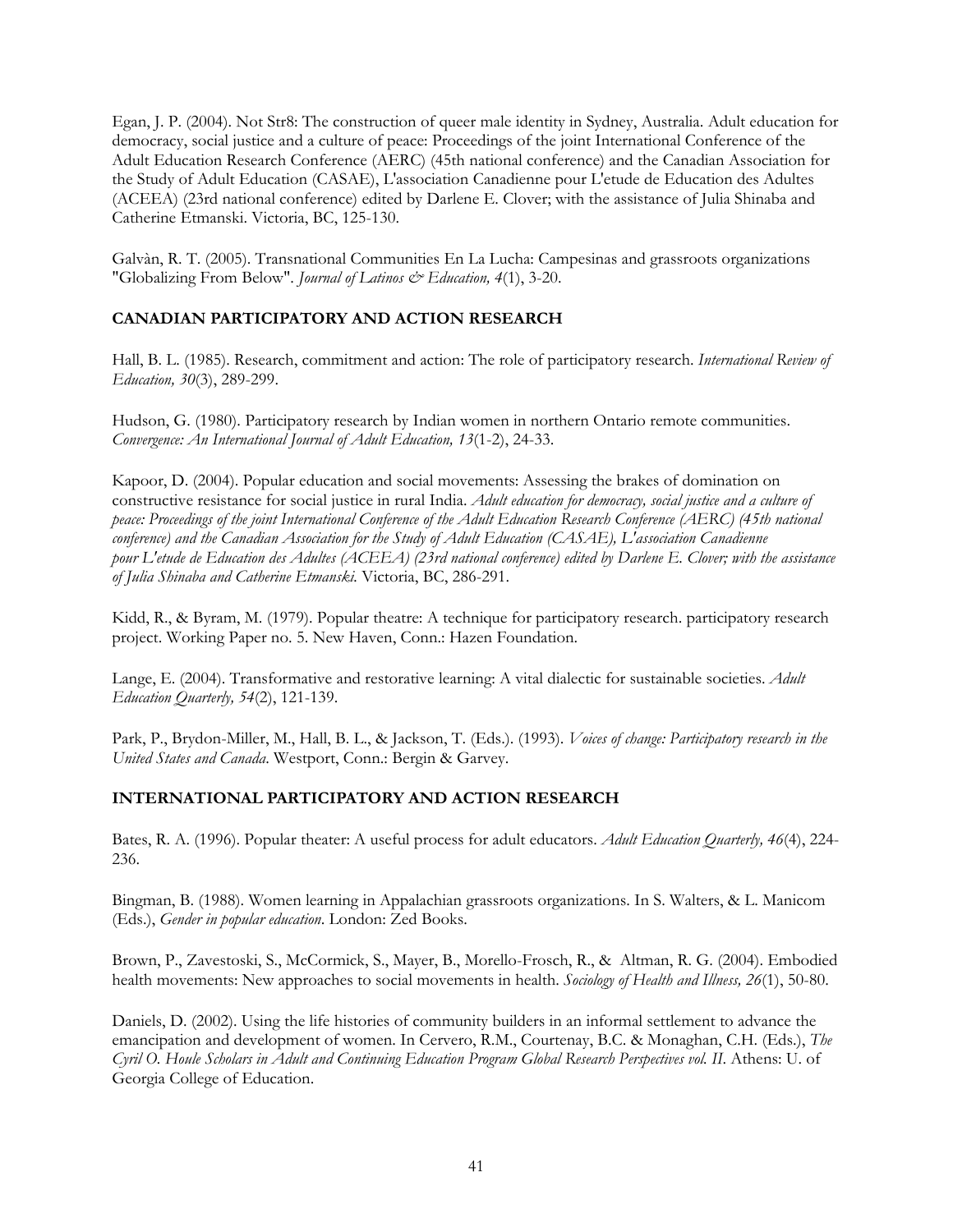Dilts, R. (1986). *Researchers from the Village. An Indonesian Non-Government Rural Action and Community Development Training Program*. Paper presented at the Annual Conference of the National Rural and Small Schools Consortium, Bellingham, WA.

Finger, M., & Asun, J. M. (2001). Adult education at the crossroads: Learning our way out. Global perspectives on adult education and training. United Kingdom; England: Palgrave.

Foley, G., & Flowers, R. (1992). Knowledge and power in aboriginal adult education. *Convergence, 25*(1), 61-74.

Gaventa, J., & And Others. (1988). Participatory Research in North America; A perspective on Participatory Research in Latin America; Participatory Research in Southern Europe. *Convergence: An International Journal of Adult Education, 21*(2-3), 19-48.

Gaventa, J., & Horton, B. D. (1981). A citizens' research project in Appalachia, U.S.A. *Convergence: An International Journal of Adult Education, 14*(3), 30-42.

Gayfer, M. (1992). The sound of people learning and organizing for change. *Convergence, 25*(4), 17.

Greenwood, D. J., & Levin, M. (1998). *Introduction to action research: Social research for social change*. U.S.; California: SAGE Publications.

Guevara, J. R. (1996). Learning through participatory action research for community ecotourism planning. *Convergence, 29*(3), 24.

Kemmis, S. (1993). Action research and social movement: A challenge for policy research. *Education Policy Analysis*, *1*(1).

Manyozo, L. (2002). Community theatre without community participation? *Convergence, 35*(4), 55.

Mayo, M. (2000). Learning for active citizenship: Training for and learning from participation in area regeneration. *Studies in the Education of Adults, 32*(1), 22-35.

Mora, J. (1999). *Building community linkages: Some thoughts on community based action research*. Paper presented at the Southern California Chapter of the National Association of Chicana/o Studies, California.

Stapp, W. B. (1996). Environmental Education for Empowerment: Action research and Community Problem Solving. U.S.; Michigan: Kendall/Hunt Publishing Co.

Tandon, R. (1988). Social transformation and participatory research. *Convergence: An International Journal of Adult Education, 21*(2-3), 5-18.

Tandon, R. (1981). Participatory research in the empowerment of people. *Convergence: An International Journal of Adult Education, 14*(3), 20-29.

Walters, S. (1989). Education for democratic participation. an analysis of self-education strategies within certain community organisations in Cape Town in the 1980s. Adult and non-formal education thesis series. Athens: U. of Georgia College of Education.

Willis, P. (1991). Education for life transition: Recollections of practice. *Studies in Continuing Education, 13*(2), 101-114.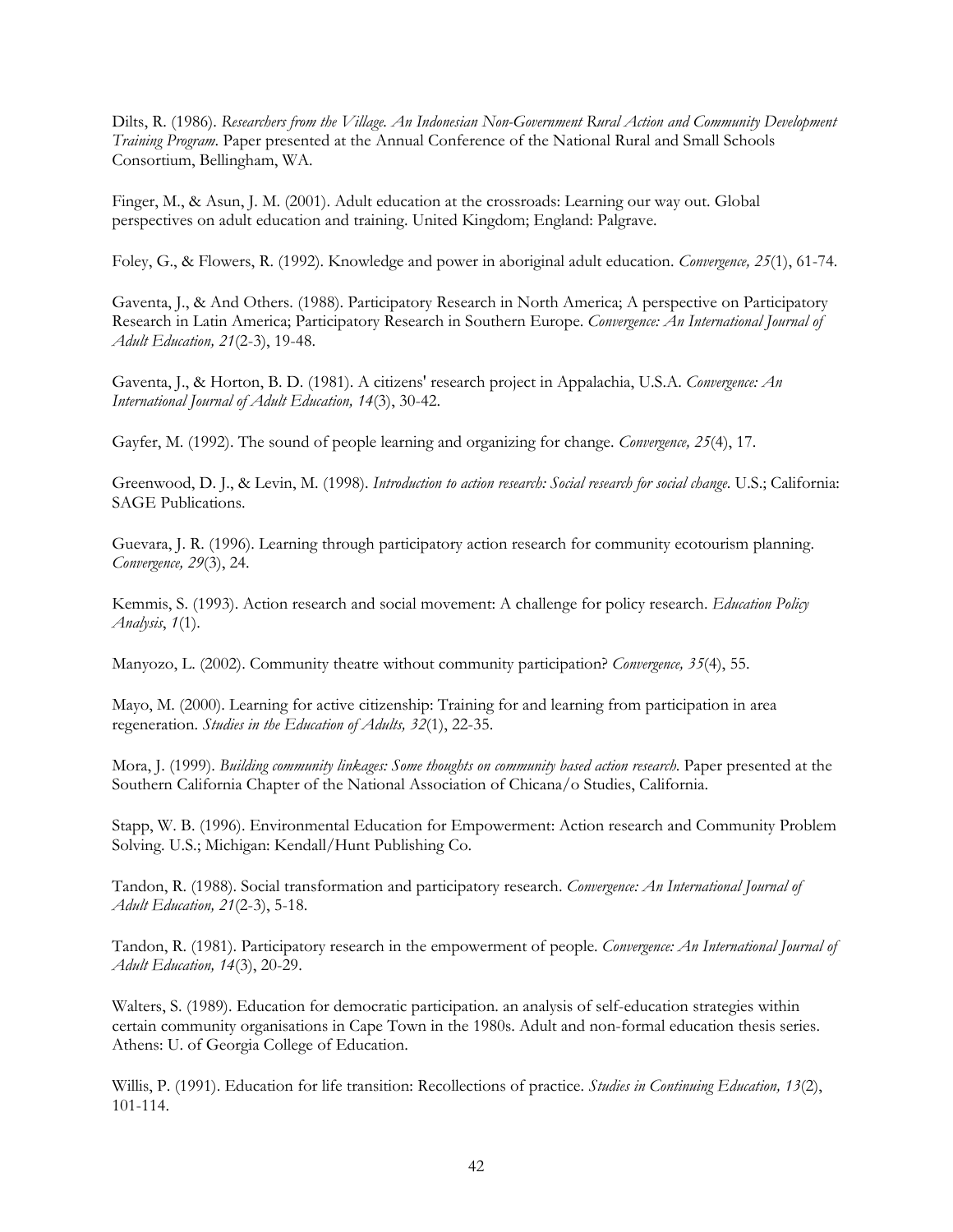Woodside, J. H. (1990). Creating the path as you go: John Gaventa and Highlander. *Now and then, 7*(3), 15-21.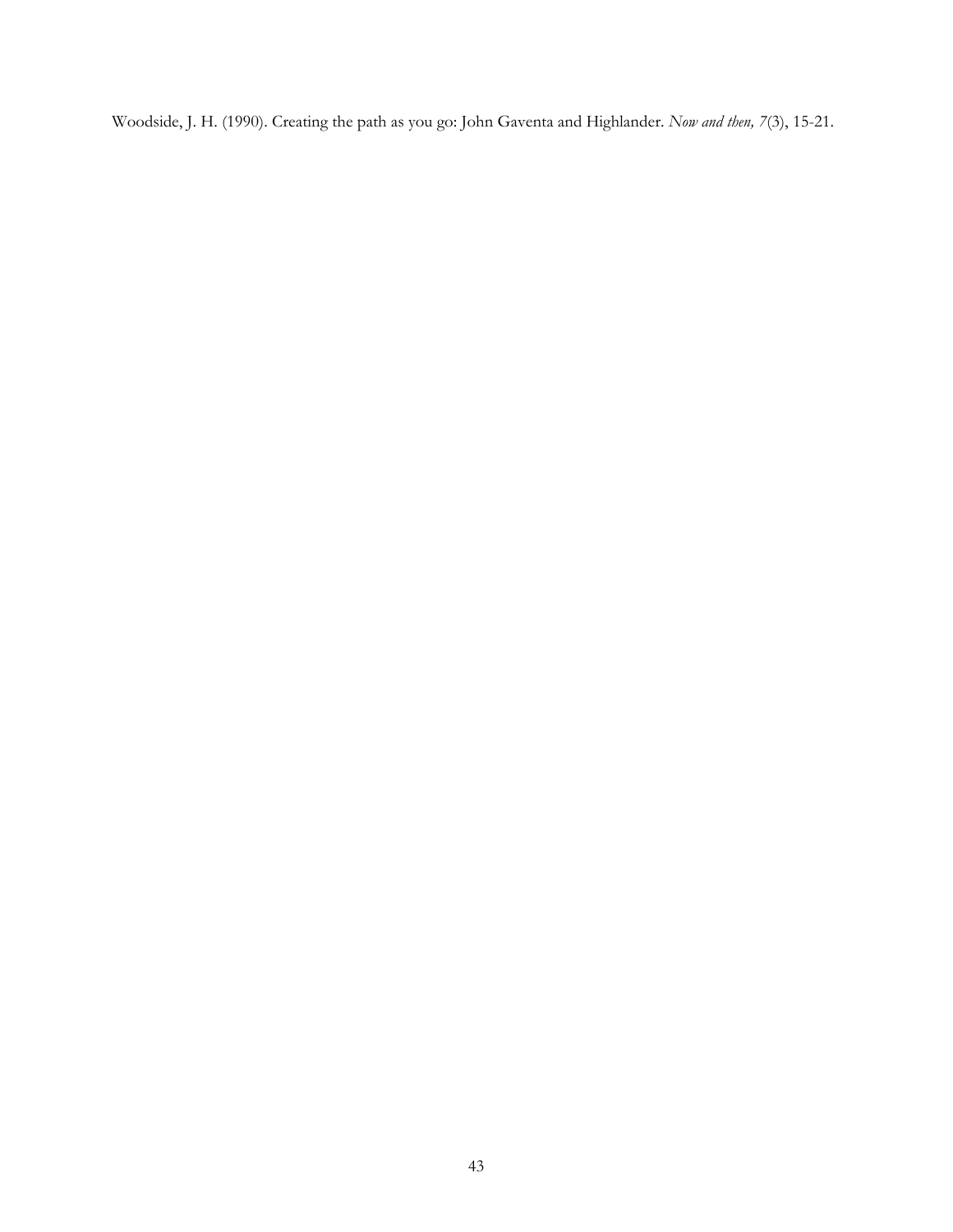# **APPENDIX C: LIST OF DATABASES SEARCHED**

## **Appendix C.1 Websites**

The following websites are not an exhaustive listing of the vast number of links to organizations doing work related to social movements. They are not reflective of organizations specifically highlighting social movement learning. These sites are a broad spectrum of the electronic knowledge dissemination currently in use today. We included links to grassroots organizations, federal and international agencies, academic papers, research centres, activist training centres, conference proceedings, and reports that link to social movement learning.

# **Canadian Research Centers**

Catalyst Centre: http://www.catalystcentre.ca/index.htm

Transformative Learning Centre (OISE/UT) http://tlc.oise.utoronto.ca

New Approaches to Lifelong Learning http://www.nall.ca/index.htm

The Changing Nature of Work and Lifelong Learning in the New Economy: National and Case Study Perspectives http://www.wallnetwork.ca/index.html (2005-2006)

GroundWorks http://gworks.ca/site/index.php-

GroundWorks is a public learning centre that provides resources and training for creating healthy communities. The focus is community-based mapping and planning, agriculture-food entrepreneurship & youth empowerment. The space is open to anyone interested in helping improve the social, economic and ecological health of the region.

## **Conference Proceedings**

Adult Education Research http://www.edst.educ.ubc.ca/aerc/proceed.htm

Canadian Association for the Study of Adult Education http://www.oise.utoronto.ca/CASAE/cnfmain/maincnf.html

Thinking through Action: Twentieth Century Social Movements and their Legacy.

http://www.sfu.ca/~thinkact/proceedings.html).

The conference brought together a diverse group of over 200 scholars and organizers from across North America to discuss how the history of social movements in Canada and the United States can broaden our vision of the challenges facing today's struggles, including the globalization of social justice issues, the ongoing retrogressive clawback of twentieth-century social movements' policy achievements, and a hostile political climate.

1999 Adult Education Research Conference (AERC) Proceedings Paper Informal Learning of Homeless Women: A Feminist Study of Surviving the Everyday http://www.edst.educ.ubc.ca/aerc/1999/99pearce.htm

The purpose of this study was to examine how homeless women learned to survive in their daily lives. Their relationships contributed to many years of unsettling experiences and continuous transitional situations. Each woman followed a progression of sophisticated street smarts, but eventually faced a devastating decision, which served as the impetus for a learning experience that resulted in an empowering change.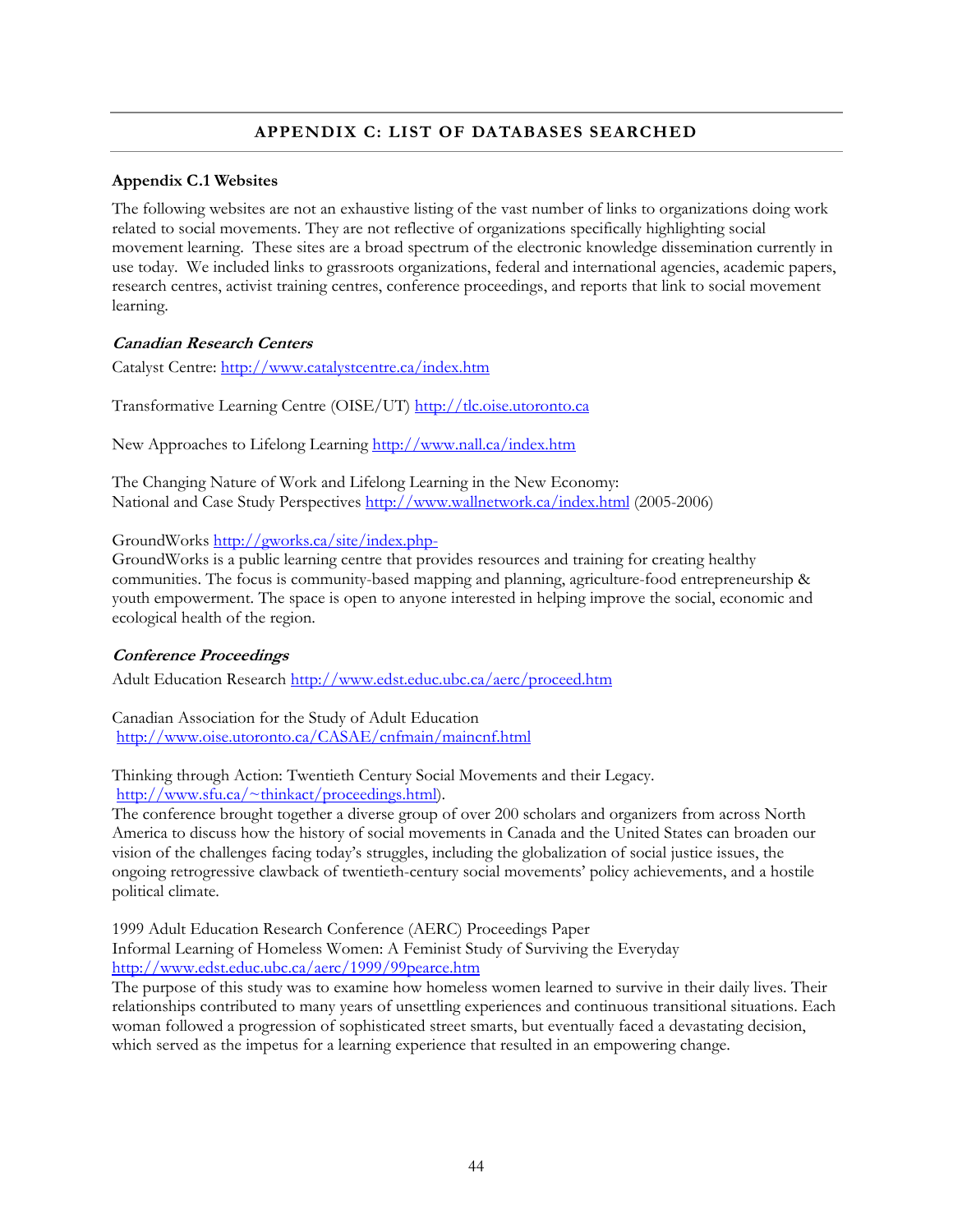# **Reports**

Canadian Association for the Study of Adult Education Research papers http://www.oise.utoronto.ca/CASAE/Research\_and\_books/casalink.html

Adult Education and Training in Canada: Key Knowledge Gaps - August 2000 HRSDC Government of Canada Website http://www11.hrsdc.gc.ca/en/cs/sp/hrsdc/arb/publications/research/2000-000122/page08.shtml This paper argues that more should be known in order to develop policies to affect training patterns among adults in a substantial way. The available evidence is limited and it is essential to make progress quickly on the three types of knowledge gaps identified in this paper — the outcomes of adult learning (in terms of costs and benefits), the motivations and barriers to adult skills development, and informal learning.

Women, War, Diaspora and Learning

http://www.utoronto.ca/wwdl/

This website is one of the ways to disseminate resources, literature reviews, and theoretical developments that emerge from a research project, *"War, Diaspora and Learning: Kurdish Women in Canada, Britain and Sweden,*" Shahrzad Mojab

# **Networks and Directories**

Directory of Social Movements

http://www.social-movements.org/en/ The Social movements directory is a World Forum for Alternatives (WFA) initiative to make known, or

improve knowledge of, these new global actors. It includes social movement profiles and analysis articles.

PARnet- Participatory Action Research Network http://www.parnet.org/websites/ List of organizations and websites involved in PAR (Canadian and International)

Canadian Feminist Alliance for International Action (FAFIA) http://www.fafia-afai.org/home.php

A dynamic coalition of over 50 Canadian women's equality-seeking and related organizations with a mandate to further women's equality in Canada through domestic implementation of its international human rights commitments.

# **International Links:**

The Popular Education News: http://www.popednews.org/ Highlander Research and Education Centre : http://www.highlandercenter.org/ Paulo Freire Institute: http://www.paulofreire.org/ Institute for Peoples' Education and Action: http://www.peopleseducation.org/ Pop Ed Links Directory: http://www.openconcept.ca/mike/links/poped.html Centre for Popular Education and Participatory Research http://www.cpepr.net/ Theatre of the Oppressed (Omaha) http://www.unomaha.edu/~paterson/ International Council for Adult Education (ICAE) http://www.icae.org.uy / Centre for Research in Theories and Practices for Overcoming Inequalities (CREA) http://www.pcb.ub.es/homePCB/live/en/p576.asp PopEd interactive toolkit http://www.openconcept.ca/mike/ Mixed Theatre Company Website http://home.echo-on.net/~mixedco/index.html Growing Communities for Peace (www.humanrightsandpeacestore.org Project South (www.projectsouth.org ) Centre for Popular Education and Participatory Research (www.gse.berkeley.edu/research/pepr/ )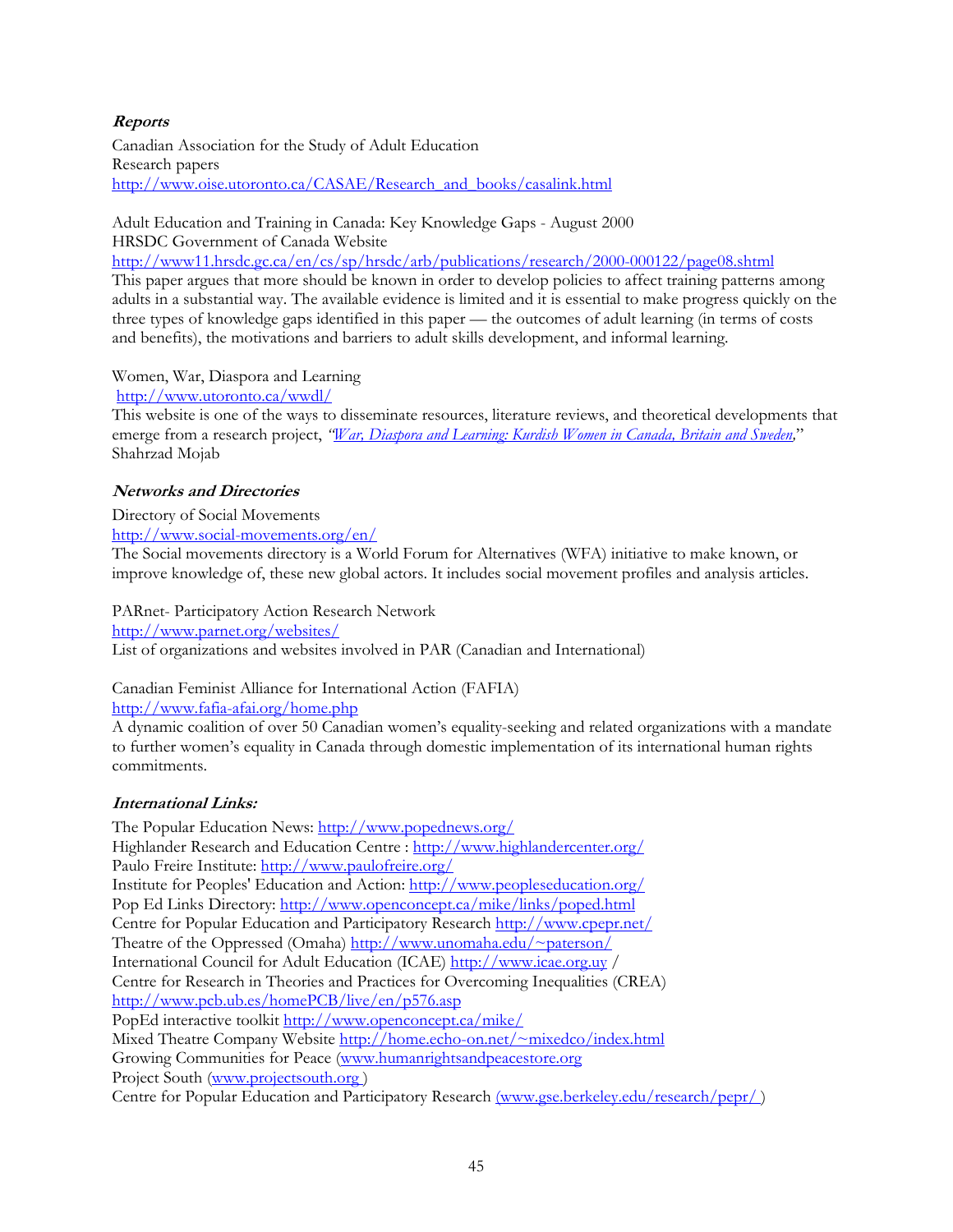WE LEARN: Women Expanding-Literacy Education Action Resource Network(http://www.litwomen.org/news.html) Centre for Popular Education, University of Technology Sydney (http://www.cpe.uts.edu.au/) The Change Agency (www.thechangeagency.org/index.htm)

# **Appendix C. 2 Journals**

In our search for scholarly refereed material on social movement learning, personal knowledge and researchers' input, the following journals publish the most up-to date articles on social movement learning. Most journals are internationally based and have on-line access to articles for dissemination.

The Canadian Journal for the Study of Adult Education (CASAE) www.oise.utoronto.ca/CASAE/cjsae/cjsaetoc.html >

Adults Learning

http://www.niace.org.uk/publications/Periodicals/AdultsLearning/Default.htm

Adults Learning is NIACE's regular journal, published 10 times a year. It is a forum for debate on all issues affecting adult learning, and contributions are welcomed from those working with adult learners in any agency.

Concept

http://www.niace.org.uk/publications/Periodicals/Concept/Default.htm

The Journal of Contemporary Community Education Practice Theory NIACE has made a commitment to supporting adult learning in Scotland by ensuring that Concept continues to be the very best way of sharing policy and practice in adult learning, and offers a lively independent forum for critical debate and exchange of ideas in contemporary community education. The majority of articles are from practitioners, alongside academics and political commentators. Two recent themed editions on subjects of particular interest and relevance have focused on democracy and globalization.

Studies in the Education of Adults

http://www.niace.org.uk/publications/Periodicals/Studies.htm

Studies in the Education of Adults is an international refereed academic journal, publishing theoretical, empirical and historical studies from all sectors of post-initial education and training. It aims to provide a forum for the debate and development of key concepts.

# Journal of Adult and Continuing Education (JACE)

# http://www.niace.org.uk/publications/Periodicals/JACE/Default.htm

The *Journal of Adult and Continuing Education* is essential for keeping in touch with the field of post-compulsory education. Published twice a year, it provides a forum for rigorous theoretical and practical work in the broad fields of lifelong learning and adult, community and continuing education. The journal focuses on international and national issues and is aimed at researchers, professionals and practitioners in all sectors. It publishes both research articles and reflections on policy and practice, and offers opportunities for all concerned with post-compulsory education to make contributions to debate.

# Journal of Access Policy and Practice (JAPP)

http://www.niace.org.uk/publications/Periodicals/JACS.htm

The *Journal of Access Policy and Practice* informs and supports development in access and widening participation. It explores education policy and practice as it affects access to learning and surveys the field, both nationally and internationally. Informed by theory and current research the journal shares ideas and practical solutions to create wider and deeper participation in lifelong learning and offers a space for practitioners and academics to critically reflect and debate different perspectives.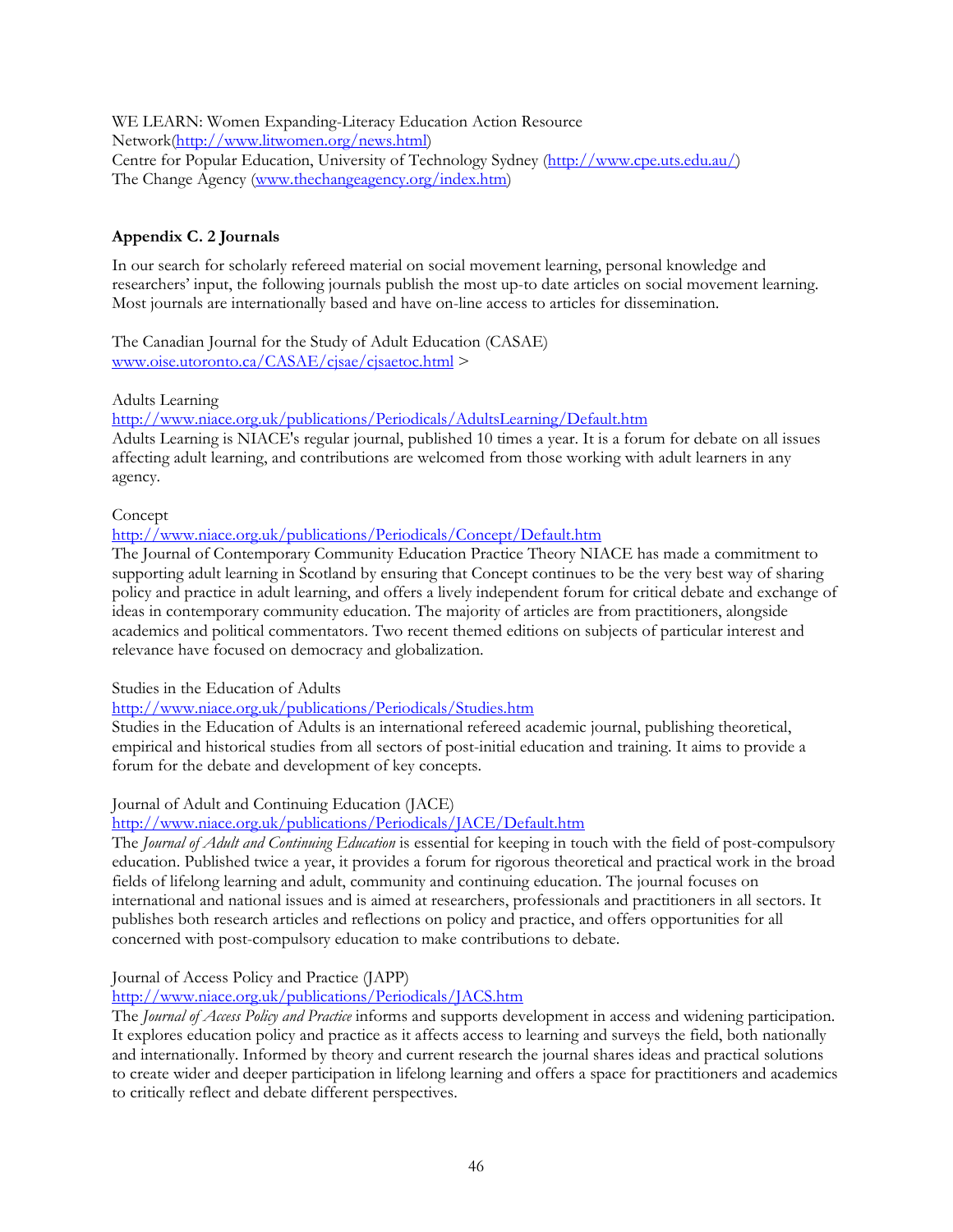#### Convergence

#### http://www.niace.org.uk/publications/Periodicals/Convergence/Default.htm

**Convergence** is a major worldwide journal of adult education that addresses issues, practices and developments in the broad field of adult and non-formal education. It is published quarterly on behalf of the ICAE by NIACE. The International Council for Adult Education (ICAE) is a non-governmental voluntary organisation formed in 1973. It comprises over 100 national, regional and sectoral member associations involving 77 countries and seven regions of the world. The overall objective of the Council is to promote human resource development to enable people to participate more fully in determining their economic, social, political and cultural development.

#### Labor Studies Journal

# http://muse.jhu.edu/journals/labor\_studies\_journal

Labor Studies Journal is a multi-disciplinary publication about work, workers, labor organizations, and labor studies and worker education in the United States and internationally. As the official journal of the United Association for Labor Education, the journal is directed at a diverse audience including union, university and community-based sciences and humanities**.**

### International Review of Education

The longest running international journal on the comparative theory and practice of formal and non-formal education.

### International Journal of Lifelong Education

The International Journal of Lifelong Education provides a forum for debate on the principles and practice of lifelong, adult, continuing, recurrent and initial education and learning, whether in formal, institutional or informal settings. Common themes include social purpose in lifelong education, and sociological, policy and political studies of lifelong education. The journal recognizes that research into lifelong learning needs to focus on the relationships between schooling, later learning, active citizenship and personal fulfillment, as well as the relationship between schooling, employability and economic development. All papers are peer reviewed.

#### New Directions For Adult & Continuing Education

Noted for its depth of coverage, *New Directions for Adult and Continuing Education* is an indispensable series that explores issues of common interest to instructors, administrators, counselors, and policymakers in a broad range of adult and continuing education settings, such as colleges and universities, extension programs, businesses, libraries, and museums.

#### Studies in Continuing Education

Studies in Continuing Education publishes material that will contribute to improving practice in the field of continuing education and of bringing theory and practice into closer association. Contributions are sought on all aspects of the field. These include: accounts of new initiatives, discussions of key issues, review articles, reports of research and development, and reflections on theory and practice. Papers drawing upon any one or more perspectives on the field are welcome. Of particular interest are contributions from practitioners in any area who may wish to engage in critical reflection on their own practices. Book reviews and reviews of other published material are also included.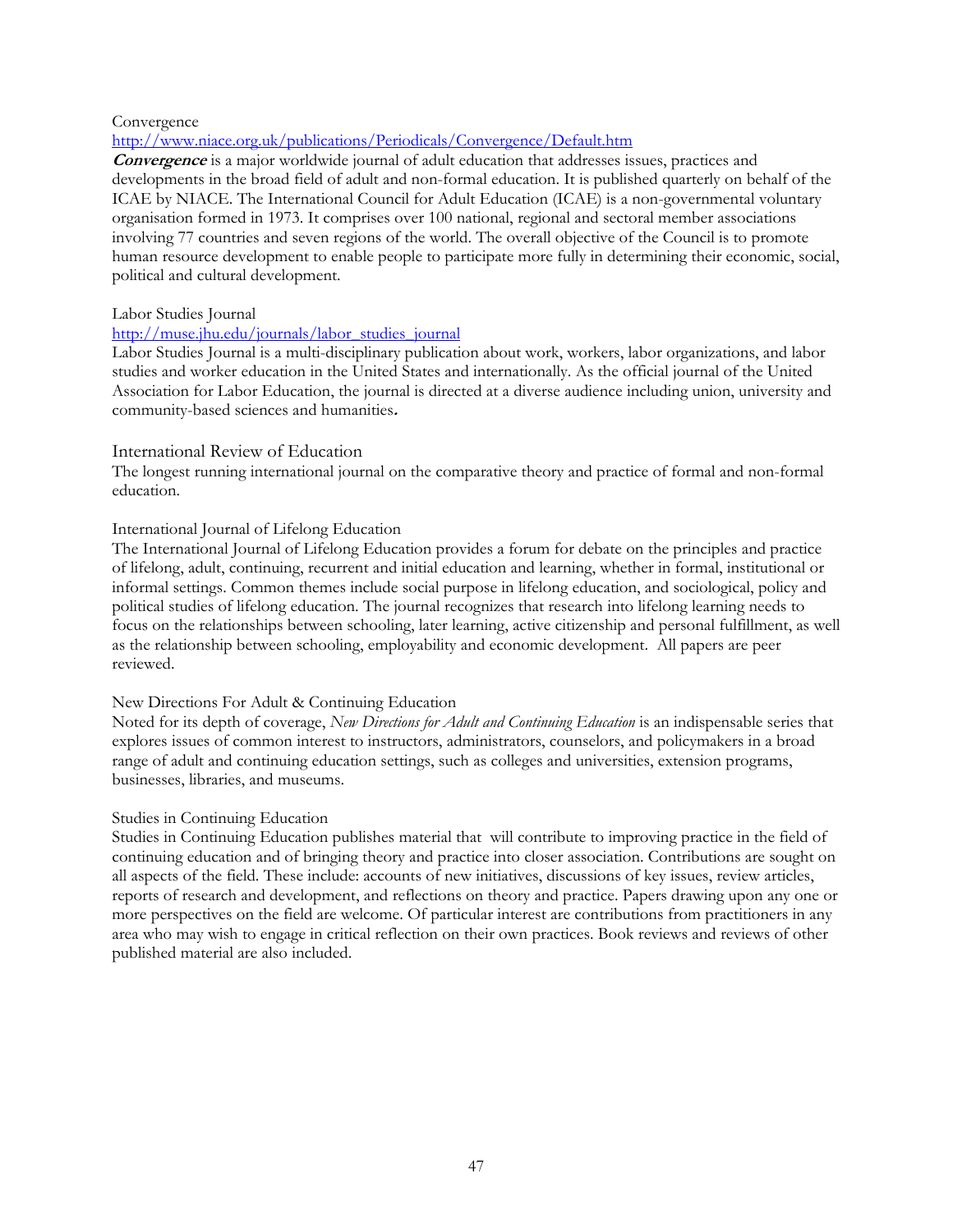## **Appendix C.3 Conferences**

A state of the field report on social movement learning cannot be defined by text alone. The core of social movements is the bringing together of people to share and learn ideas to create social change. Change cannot occur in isolation of human interaction. Conferences provide the space and forum for such interaction to occur. It is a space to disseminate the reality of research, community activity and the current state of the field. It has the potential to be the hub of learning outside a social movement. The research team included this section to demonstrate the coming together of academic, community, policy makers and administrators in the goal of learning, networking and creating change. There is a flurry of activity internationally in the area of social movement and adult learning based on the number of conferences and conference reports produced in the last two years. The following is a small selection of the plethora of conferences identified during the initial stage of data collection and was randomly highlighted to demonstrate the diversity and scope of social movement learning. The informal networks generated through conferences are a good starting point for developing a knowledge cooperative to disseminate research findings and establishing community-university alliances to work together for social change.

May 28 - 30, 2004 AERC-CASAE/AERC 2004 Joint Conference (Pre-Conference May 27, 2004*): Adult Education for Democracy, Social Justice and a Culture of Peace* http://www.oise.utoronto.ca/CASAE/ html http://www.edst.educ.ubc.ca/aerc/informat.htm

December 3 - 5, 2004 Popular Education Network (PEN): *The Third International Conference Of The Popular Education Network* will be held at The University Of Minho (Unit For Adult Education), Braga, Portugal. For information contact jimcrowther@education.ed.ac.uk or see the PEN website http://www.neskes.net/pen/

March 26 - 28, 2004 *Building Learning Communities Engaged In Social Change: A Conversation for Activists and Educators* Swingshift College, Indiana University Northwest, Gary Indiana. http://www.iun.edu/~swingnw/conference.html (Be part of critical dialogue on "doing adult and worker education for social change." KEYNOTE: bell hooks)

April 14-18. 2004 *UALE/AFL-CIO Education Conference*, Holiday Inn city Center, Chicago, Illinois. http://www.georgemeany.org/html/uale\_conference.html (This annual joint conference brings together trade unionists, educators, researchers and community activists who seek to advance labor and popular education so that it more powerfully contributes to building the effectiveness and strength of unions in democratic society.)

April 22 - 24, 2004 *Pedagogy and Theatre of the Oppressed Tenth Annual Conference "Growing Home: Generations Past, Present and Future"* Omaha Nebraska USA. Theatre of the Oppressed Preconference Workshops with Augusto Boal, Sunday, April 18 - Wednesday, April 21, 2004. For info: http://www.unomaha.edu/~pto/conference.htm (To challenge oppressive systems by promoting critical

thinking and social justice. We organize an annual meeting that focuses on the work of liberatory educators, activists, and artists; and community organizers.)

June 8 - 11, 2004 An International Conference at the Source of the Nile: We Are One People: Multiple Dreams Of A Different World, Transforming Thought, Learning and Action: The 2004 Afrikan World Encounter On Building New Futures. MPAMBO Multiversity, Jinja, Uganda. For information http://www.uvcs.uvic.ca/conf/mpambo/. (This conference has been convened to provide a platform for innovative, new frontier thinkers and entrepreneurs, including, but not limited to, scholars, researchers, students, reformers, innovators, investors and activists, in academe, civil society, the private and public sectors. It is a conference for men and women who dare to dream of a different world, and are sufficiently fired to be doing something about it. They will come together to share their visions and, on the basis of their work, to actualize their dreams.)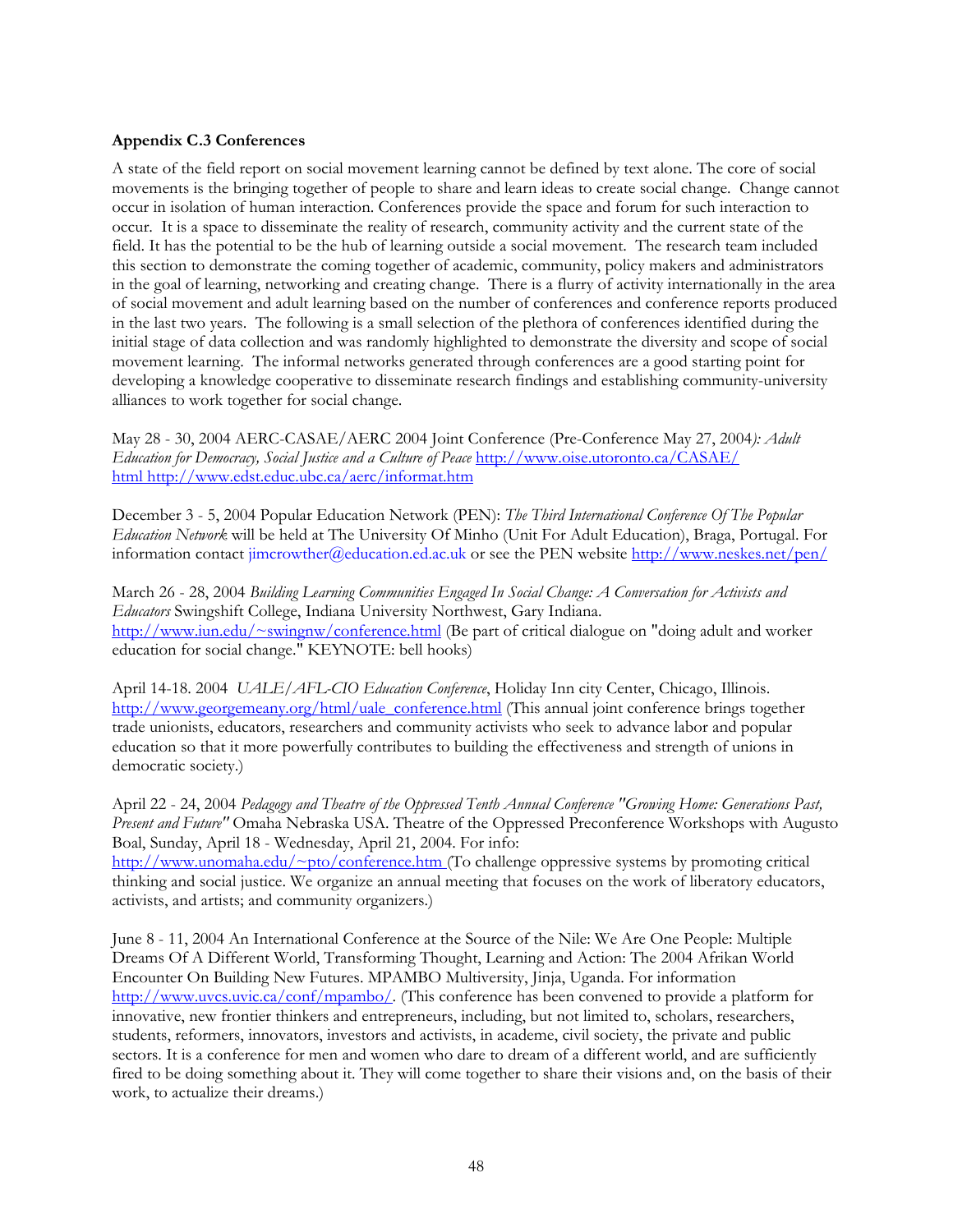December 6 - 8, 2004 Centre for Popular Education, City Campus of University of Technology, Sydney, Australia International Conference: *Education and Social Action 2004*  http://www.cpe.uts.edu.au/forums/2004conference.html (Building upon the tradition of previous conferences this conference will (*among other purposes): bring people engaged in different fields of social action and education together; be a forum where activists, workers, policy makers, artists and scholars alike are encouraged to participate; and have plenty of music, theatre and dance; but more importantly there will be some opportunities for collaborative art-practice.*)

# **2005**

February 8-10, 2005, PRIA Society for Participatory Research in Asia in cooperation with the Faculty of Education, University of Victoria, Canada, *International Conference on Participation, Learning and Social Transformation: 3rd International Conference on Citizenship and Governance*, Banaras Hindu University, Varanasi, UP, India http://www.pria.org/cgi-bin/international.htm

February 25-27, 2005 The Healing Story Alliance, *Healing through Story A Multi- disciplinary Conference Celebrating the Oral Tradition*, Minneapolis, Minnesota, (The purpose of this experiential conference is two fold: To investigate and explore the use of story to create occasions for healing and to promote health for individuals and communities and to support participants in developing practical skills in story evoking, gathering, telling and listening skills. http://www.healingstory.org/events/overview.html

March 11-12, 2005, Women Expanding / Literacy Education Action Resource Network (WE/LEARN), *Second Annual (Net)Working Conference, Women & Literacy: Strengthening the Web*, Providence, RI. (Call for Presenters: deadline November 30, 2005) www.litwomen.org/welearn.html

April 1-2, 2005, Center for Popular Education and Participatory Research (CPEPR), *Conference on the theme Citizenship and Power in the 21st Century*, University of California, Berkeley. http://www.cpepr.net/

May 29-31, 2005, Pedagogy and Theater of the Oppressed (Co-hosted by the Center for Theatre of the Oppressed and Applied Theatre Arts, Los Angeles) *11th Annual Conference*, Los Angeles, California, (May 24 – 28Theatre of the Oppressed Preconference Workshops with Augusto Boal) http://www.unomaha.edu/~pto/conference.htm

May 23-24, 2005 Headwaters Fund *Building Connections | Building Power, Headwaters Allies For Justice Institute*, Minneapolis, Minnesota (The Allies for Justice Institute is a unique training event for community-based leaders throughout the Midwest addressing civil rights, racial justice, education, environmental justice, gender equity, labor and other critical struggles facing our communities.) http://www.headwatersfoundation.org/html/community/afji/afjiinfo.html

June 2-5, 2005 *The 46th Annual Adult Education Research Conference* University of Georgia, Athens, Georgia - Preconferences June 2 on African Diaspora, LGBTQ&A, Technology, and Literacy. (The Adult Education Research Conference (AERC) is an annual North American conference that provides a forum for adult education researchers to share their experiences and the results of their studies with students, other researchers, and practitioners from around the world.) http://www.gactr.uga.edu/conferences/2005/Jun/02/aerc.phtml

May 29-31, 2005, Pedagogy and Theater of the Oppressed (Co-hosted by the Center for Theatre of the Oppressed and Applied Theatre Arts, Los Angeles) *11th Annual Conference*, Los Angeles, California, (May 24 – 28 Theatre of the Oppressed Preconference Workshops with Augusto Boal) www.ptoweb.org Aug 18-19, 2005 University of Technology, Sydney Strategising FOR CHANGE: A Workshop for community organizers, workers, unionists, and activists http://www.thechangeagency.org

Sept 4, 2005 Highlander Center Homecoming Festival 2- 9 p.m. hrec@highlandercenter.org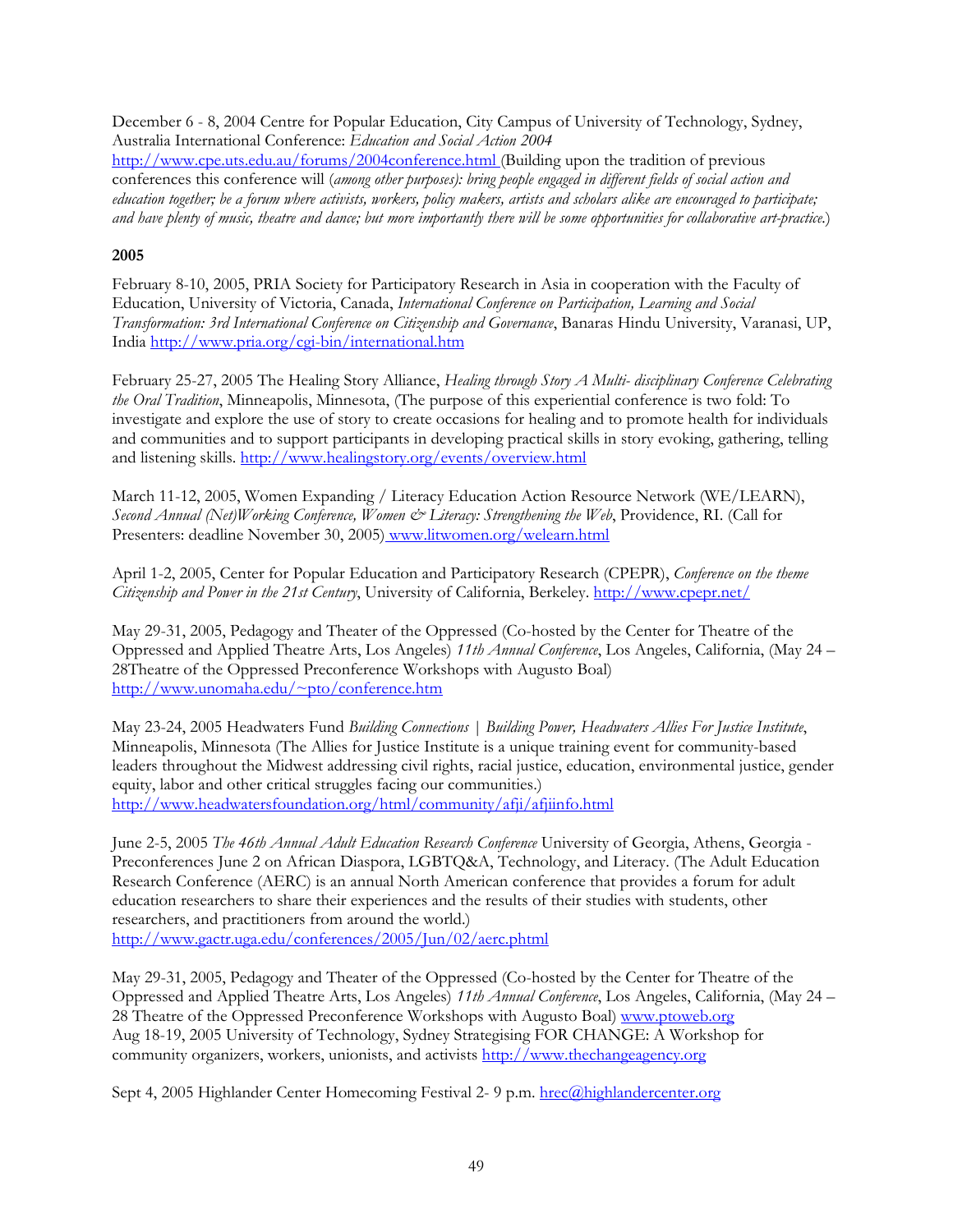Sept 21, 2005 Cross-Class Alliance Building Co-sponsored by the Chicago Center for Working-Class Studies, Class Action, and United for a Fair Economy Roosevelt University's downtown campus in the Chicago Loop http://www.classmatters.org/calendar/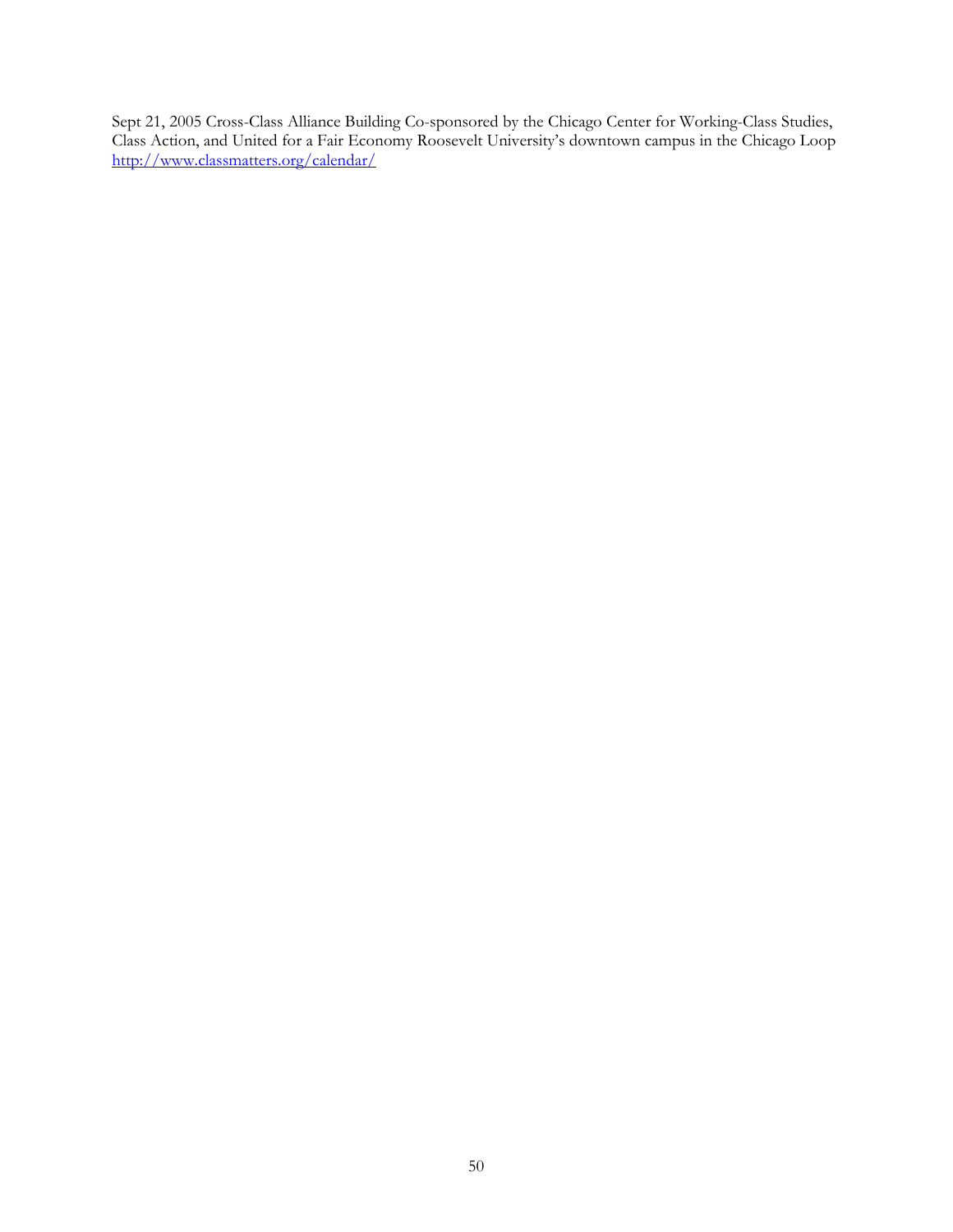# **APPENDIX D: SUMMARY OF ACADEMIC PROGRAMS**

The national search for university-based research centers with a social movement and adult learning focus yielded minimal results. We conducted a comprehensive search to identify research centres via the Internet, referrals and direct conversations. Since social movements are broad and encompassing, we focused on the key movements that are shaping Canadian society in contemporary times. Social movements of interest: women's equality, environment, gay and lesbian, labour and unions, globalization, peace, Indigenous, and community development. We identified 72 Canadian academic based research centres that specifically research social movement issues. There are only three Canadian Academic Institution supporting research specific to Social Movement Learning:

The University of Toronto

**Ontario Institute Study of Education (OISE)**, a leader in the study of education through research, training and service. Their teacher education program is recognized nationally and internationally for its progressive programming that prepares teachers to respond to changes in education theory and practice. OISE is distinct from other teacher education programs as it includes equity, diversity, and social justice as a guiding principle. (Ontario Institute for Studies in Education, 2005c)

There are two centers supported by OISE:

**The Transformative Learning Centre (TLC)-** Supports interdepartmental research and instruction in Transformative Learning Studies and related areas. They provide a forum for the discussion of interdisciplinary issues related to transformative learning and social transformation. TLC also provides a structure for community-university partnerships in research, education and social action both in local and global communities. They focus on five themes of research: Peace and Human Rights Education; Environmental Education; Popular Education and Community Development; Spirituality and Education; Citizenship Learning and Participatory Democracy. (Ontario Institute for Studies in Education, 2005b)

**Centre for the Study of Education and Work -New Approaches to Lifelong Learning (NALL)-** Documents current relations between informal learning and formal/nonformal education, identify major social barriers to integrating informal learning with formal/nonformal programs and certification, and supports new program initiatives that promise to overcome such barriers. (Ontario Institute for Studies in Education, 2005a)

**Centre for the Study of Education and Work -Work and Lifelong Learning Research Network (WALL)-** A network of investigators composed of researchers from seven universities and more than 10 co-investigators from community groups and professional institutions across Canada. The WALL research network endeavours to identify gaps in workplace training and education in Canada and bring visibility to these issues (Ontario Institute for Studies in Education, 2005c)

## **York University**

**Restructuring Work and Labour in the New Economy (RWL-INE)** is an alliance of researchers and trade union partners that includes twenty-two scholars from ten Canadian universities working from the perspective of ten disciplines, nine union-based collaborators, and eleven trade union representatives from private and public sector unions and the Ontario and Canadian federations of labour.

RWL-INE profiles the new economy from a human perspective, studying the social, political, and economic transformations associated with the new economy, the organizational responses to these changes, and the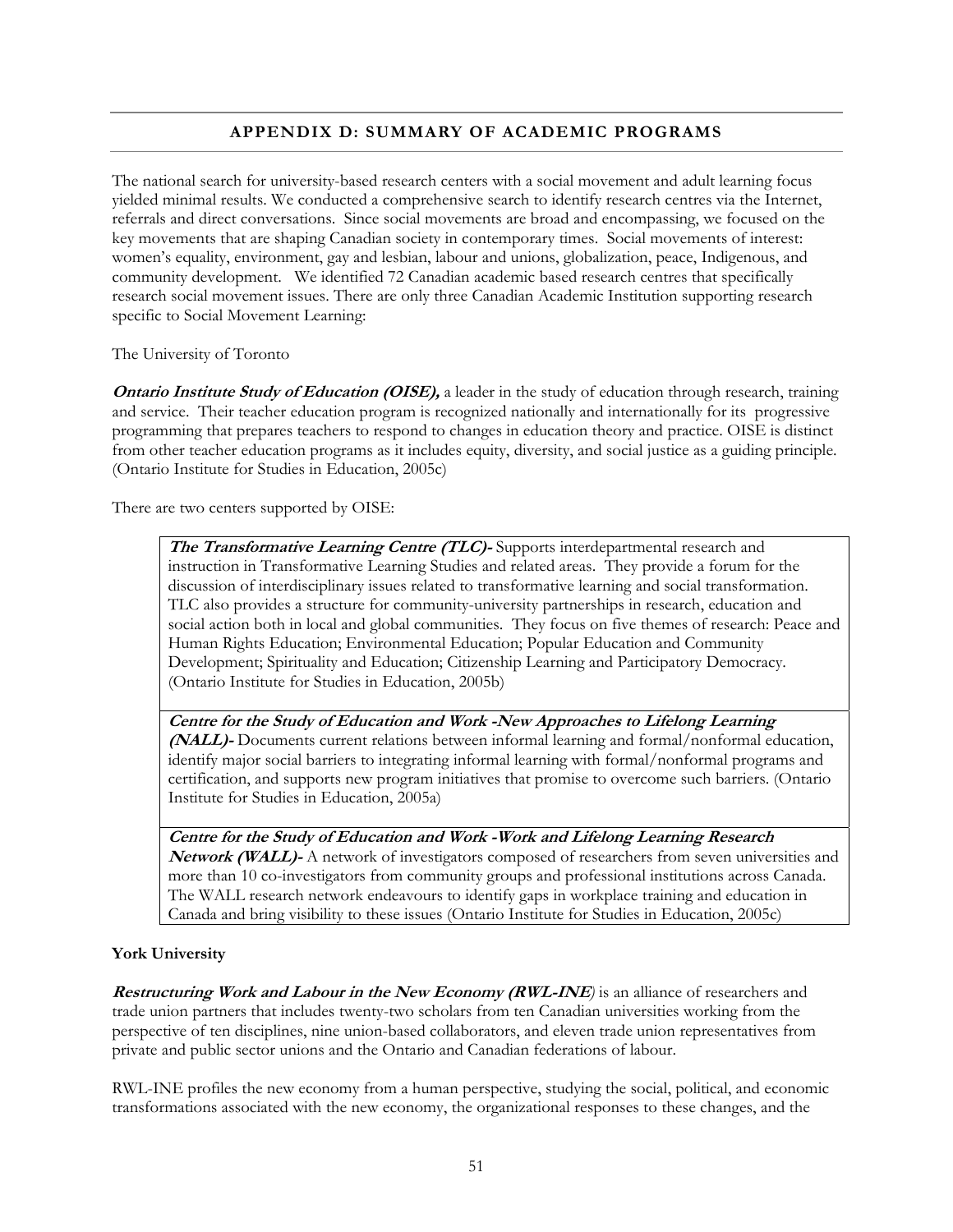impact of these responses on the social and cultural experience of work within the Canadian context. The goal is to direct new knowledge from this research toward changes in work structures and in policy-making in order to improve the quality and conditions of work and community life. In this project, there is a research area on Education and Training, which looks at the learning in the labour movement. They are as follows:

"Union Influence on Formal Training, Informal Learning and ApprenticeshipsProvision: Canadian and International Perspectives", David Livingstone, OISE "Union Influence on Education and Training in the New Economy", David Livingstone, OISE http://www.justlabour.yorku.ca/Livingstone\_Raykov.pdf issues and trends.

## **St. Francis Xavier University (St. FX)**

Images courtesy of St.Francis Xavier Archices Excerpt retrieved from Coady International Institute *http://www.coady.stfx.ca/history.cfm*

# **History of St. Francis University and Coady Institute**

St. Francis Xavier University has long recognized that its knowledge and resources must be made available to the community at large and, in particular, dedicated to improving the lives of disadvantaged people. Over 80 years ago, a few committed faculty members began an outreach program to local farmers that enabled them to grade and market their wool more effectively. Then the "people's schools" of Rev. Jimmy Tompkins opened the doors of the university to men and women from impoverished fishing, farming and mining



communities in the region.



By the early 1920s, Fr. Tompkins and his cousin, Rev. Dr. Moses Coady, had begun pioneering a practice of popular education and community organizing that enabled people to change their lives and their futures. In 1928, the St.FX board of governors asked Dr. Coady to establish the university's Extension Department and appointed him its first director.

Over the next two decades, the unique and successful extension work of St.FX became known worldwide as the Antigonish Movement. Following World War II, global attention began to focus on the plight of newly emerging nations. Men and women from these countries came to St.FX University to study and examine the approach and methods

that had been so successful in the region. In 1959, the University established the Coady International Institute, named after Rev. Dr. Moses Coady, and gave it the mandate to train leaders from around the world in the principles and practice of this people-based approach to development.

Building on the experience of the Antigonish Movement and on contemporary development practice, the Institute continues to provide programs that promote education, innovation, group action and sustainable economic activities for disadvantaged groups. Through the work of the Coady Institute, the impact of the Antigonish Movement continues to increase with the cooperation and networking of community-based organizations and educational institutions around the world. Coady staff work directly on the ground with communities worldwide. They currently have partnerships underway in all of the areas of focus in countries such as Ethiopia, the Philippines, Egypt, Sri Lanka,Vietnam,Kenya, South Africa, Cambodia, Indonesia, India, Botswana, Rwanda, Sierra Leone, Canada and Ecuador.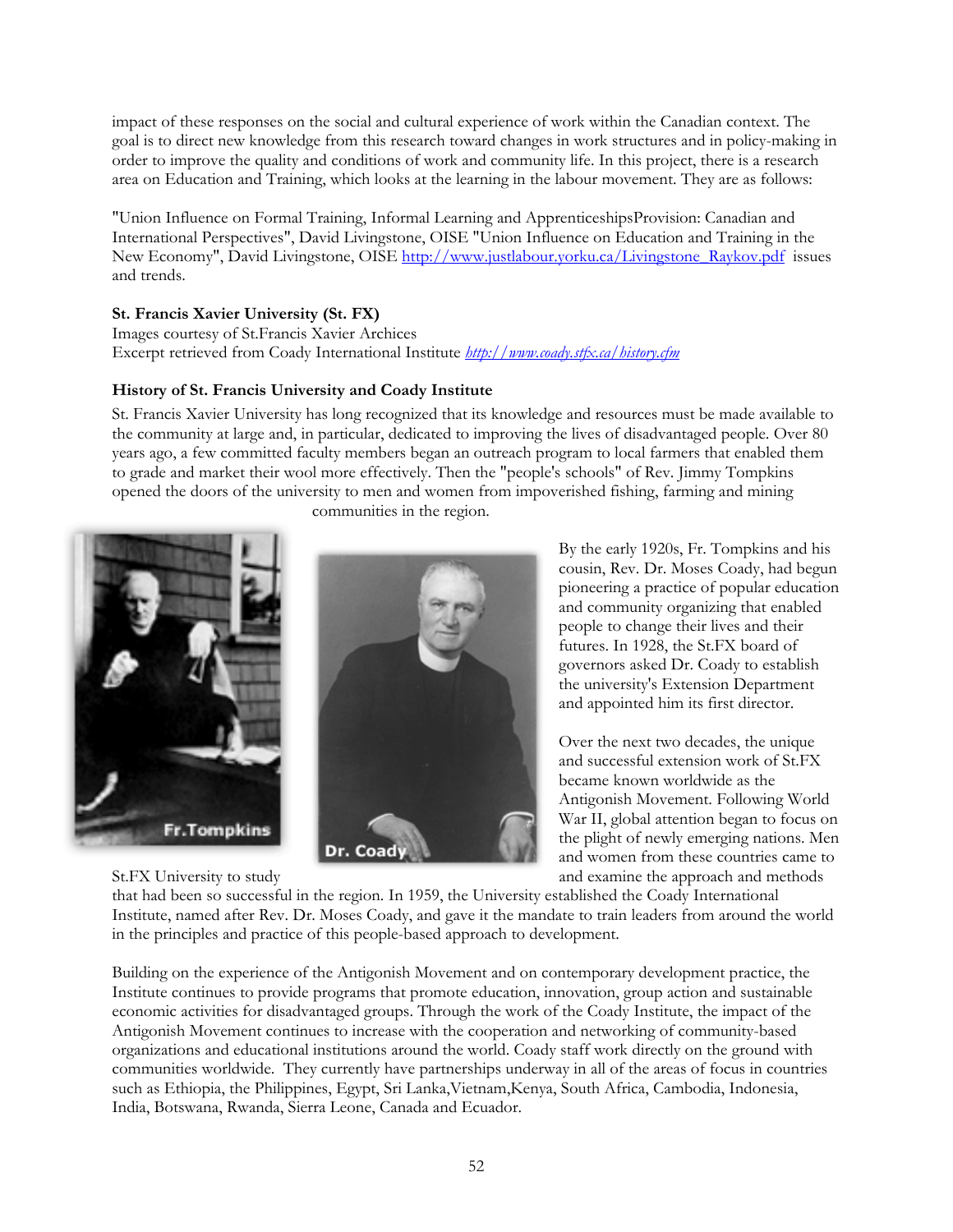### **The Antigonish Movement**

The Antigonish Movement evolved from the pioneering work of Rev. Dr. Moses Coady and Rev.Jimmy Tompkins in the 1920s. The local community development movement originated as a response to the poverty afflicting farmers, fishers, miners and other disadvantaged groups in Eastern Canada. Dr. Coady and his associates used a practical and successful strategy of adult education and group action that began with the immediate economic needs of the local people.

Respecting the inherent dignity of every person, the Institute believes in a participatory group process of development based on adult education and socioeconomic cooperation to effect positive change in both local and global institutions and structures.

The ultimate purpose of the Institute's work is to contribute to the creation of a more just and equitable world, both for this and for future generations, where all can enjoy the "full and abundant life" envisioned by Dr. Moses Coady (Coady International Institute, 2005b).

### **ST. FX Adult Education Department**

The Department of Adult Education was established in 1970 and is an out-growth of a long St. FX. tradition of adult education and community development. The Antigonish Movement began on the University campus and continues to be a pioneer in developing and implementing ground-breaking programs of community selfreliance and adult learning continues today. The Extension Department carries out the earlier work within a broader mission in Northeast Nova Scotia, and the Coady International Institute extends the principles of adult education to community development leaders from countries all over the globe. (St. Francis University, 2005)

### **Gaps**

The remainder of the centres addresses and research specific social movements such as women's equality, environment, sustainable development, globalization, peace education, health, Indigenous governance, or human rights. Most research projects cover multi-disciplinary fields and use quantitative and qualitative methodologies working with community partners or organizations. The majority of research centres focus on developing partnerships with community organizations, but fail to disseminate knowledge back to the community that is user-friendly. Most results are published in academic journals, conferences and panel discussions that are not community focused or language appropriate. Many research centres state universitycommunity collaboration as an objective but fall short to display this partnership or the method of knowledge dissemination back to the community in their literature or website. As an example, the University of Saskatchewn's Community University Institute for Social Research provides an infrastructure for a sustainable community-university alliance, producing policy-relevant research, evaluation, and training. Their website provides a plethora of research findings and reports but does not provide evidence of training or information returning to the community (Community University Institute for Social Research, 2005). There is potential for the 72 identified research centres to create a space that reflects and acknowledges the community partners beyond the data collection phase of the project. By showcasing how both groups benefit from this project would provide for an environment of learning and recognition that is central to any form of partnership.

Research centres that develop meaningful partnerships with community organizations help build the capacities of the communities through participatory approaches. Wherein the agenda and research comes from the participants for they are invested in researching their lived reality (Tandon, 2002; Tolman & Brydon-Miller, 2001a, 2001b). In return, the researchers benefit from accessing and assisting the community to voice their experience through distribution of their research findings. The methodology used is the key to meaningful and respectful alliances in which the knowledge is truly reflective of the participants' voice in the project. The language and medium need to be understandable to the community so both parties benefit from the collaboration. In our research, we identified some innovative academic based research centres that demonstrate the ability to bridge the communication gap between the community and researchers through original methods of knowledge dissemination.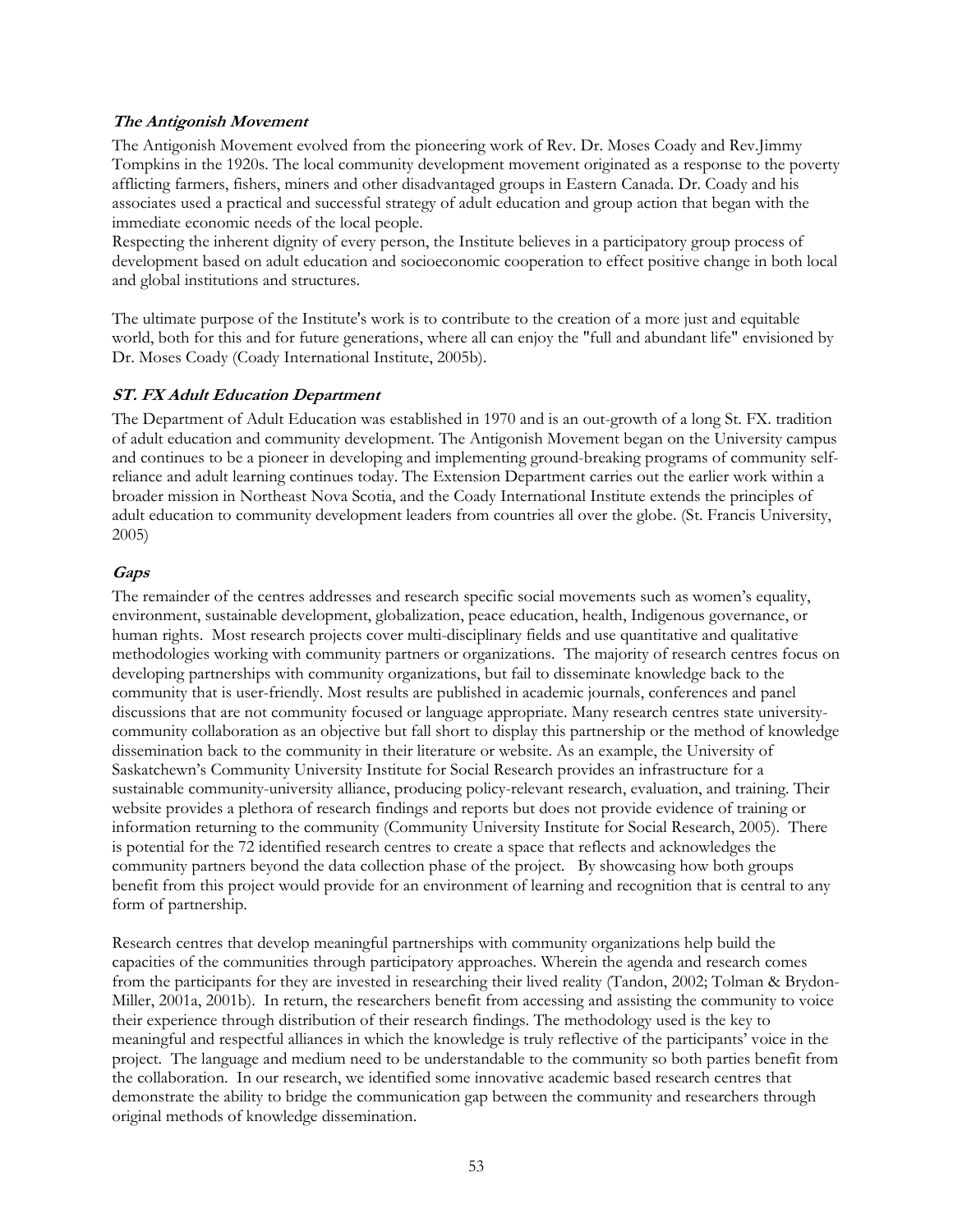**The Cultural Property Community Research** Collaborative project from the **Community- University Research Alliance** at the University of Victoria, demonstrates how UVic faculty members and over 130 students from across campus collaborated with community partners to research important local cultural collections. The new knowledge resulting from the projects has been widely disseminated through community events, traveling exhibitions, publications, web exhibits, educational materials, and conferences. The benefits of the research stay in the community, leaving a legacy of training and networking to enhance the research capacity of community groups. This innovative approach to knowledge has the potential to become a model for research. (Community University Research Alliance, 2005)

**Human Rights Education Project, Alberta Civil Liberties Research Centre** based out of the University of Alberta provides speakers, materials, in-services and teacher support for human rights education at the secondary level. Additionally, Centre staff provides educational seminars and presentations across Alberta to a diverse audience on a wide variety of human rights topics. Audiences include school children, teachers, community groups, professional groups, university students and professors, college students and others. Upcoming research and education projects include a resource guide to gay, lesbian, bisexual and transsexual human rights, a series on health and human rights, and the release of two teachers' guides, one on refugee rights and the other on freedom of expression. (Alberta Civil Liberties Research Centre, 2005)

### **Coady International Institute:**

Knowledge Network Remote rural Net was designed to help facilitate online information sharing and knowledge creation among researchers in the Comparative Study of Member Owned Institutions Providing Services in Remote Rural Areas group.

The Institute completed the second phase of work with the Talaat Harb Training Centre of the Coptic Evangelical Organization for Social Services in Cairo (CEOSS), Egypt. Coady developed a peace building training manual based on the Egyptian reality and worked with the staff to deliver a training of trainers program (Coady International Institute, 2005a). This is an excellent example of creating tools with the community from the research and in return benefit the community.

The Coady Institute and the UN University for Peace in Costa Rica are collaborating on a course on "Education for Conflict Transformation and Peace building," to be offered as part of the 2005 MA Peace Education degree program (Coady International Institute, 2005a). This contemporary program has the potential to address the programming gap in academia that will combine social movements and formal adult learning.

## **University of Windsor**

## **Data Archive for Social Justice and Globalization**

#### http://sjg.uwindsor.ca/sjg\_website/home.htms

The Data Archive houses a wide selection of data and research on policy-relevant social justice and globalization issues, including: historical, contemporary, case study, and ethnographic data. It is one of the first data archives on social justice and globalization studies in Canada and has the potential to become a vital access point for students and researchers seeking data on questions of social justice. At the present moment there are no documents in the data archive related to social movement learning.

The limitation to this site is the restricted access to the data to registered researchers or groups. But this archive demonstrates the potential for knowledge dissemination. During the data collection for this project, it was difficult to locate research, documents, reports and conference proceedings related to social movement learning. A central archive of Canadian community-university based research available on line to the communities, researchers and students on social movement learning, would assist in knowledge mobilization. To make the site more community friendly, the archive should have two sections, one for community and researchers, wherein both groups can voice their findings, experiences and outcomes from the partnership.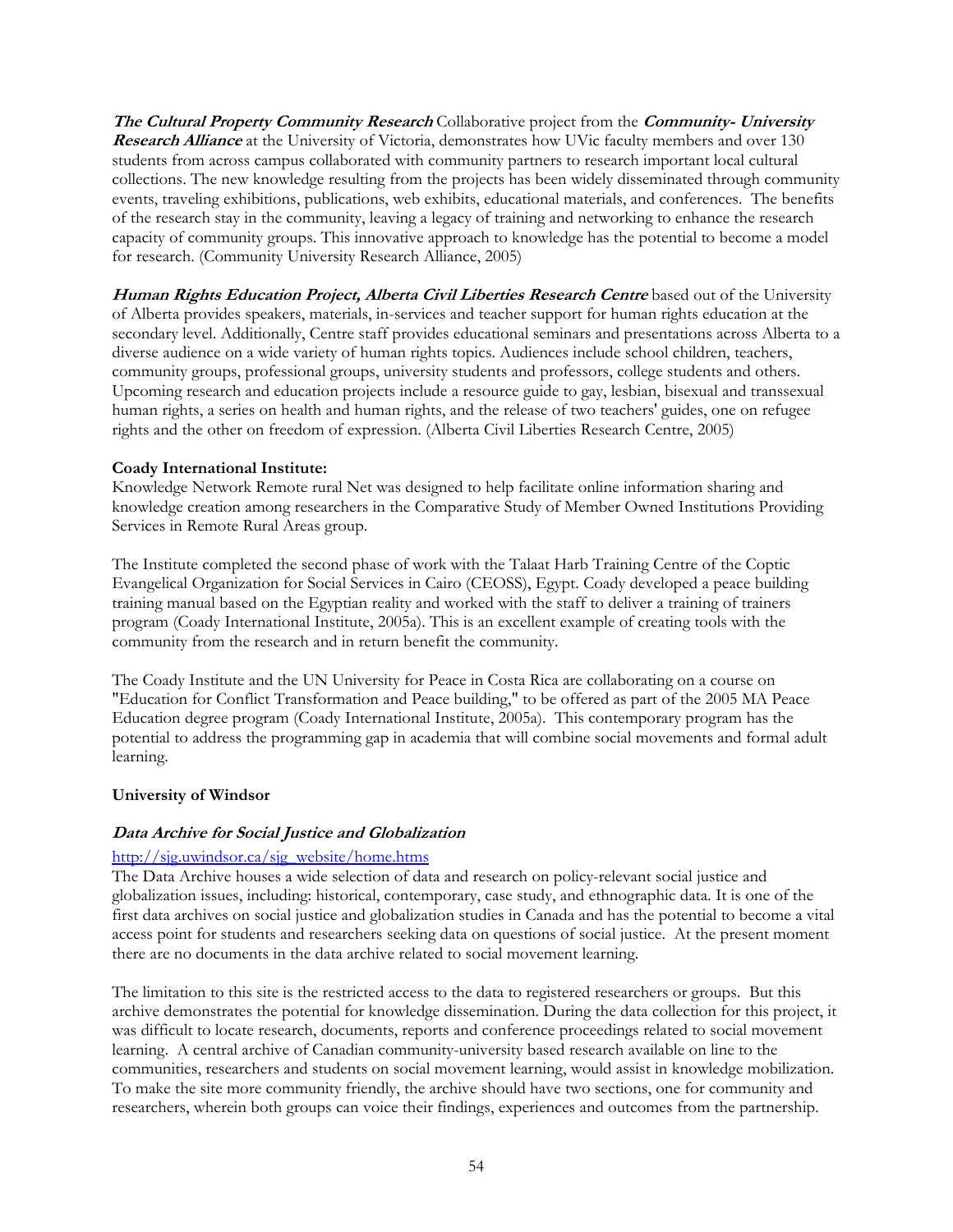To take it further, a central archive can also be a working archival space where the researchers can post their working papers and have community feedback throughout the research process.

### **Summary**

Overall, there is tremendous potential in the field of social movement learning research in academia. The 72 established research centres in existence are already forging ahead with creative and original investigations around social movements. It would be a natural progression to look at the learning component of the participants in the research. A reflective section in the methodology to examine what and how the participants learn in the process of the social movement would produce rich evidence of the link between social movements, learning, and transformation.

## **Appendix D.1 Canadian University Research Centres**

### **British Columbia**

### **Institute of Indigenous Government**

4355 Mathissi Place Burnaby BC V5G 4S8 Phone 604.602.9555 Fax 604.602.3400 http://www.all-nations.ca/ http://www.indigenous.ca/

The Institute of Indigenous Government (IIG) is proud to offer its First Nations Studies program in consultation with the University of British Columbia. IIG's qualified professors will offer students an interesting array of courses including First Nations Studies, History, Sociology, English and Literature, Mathematics and Science.

#### **Simon Fraser University**

#### *The Feminist Institute for Studies on Law and Society*  http://www.sfu.ca/~fisls/index.htm

The Feminist Institute was established at Simon Fraser University in the Spring of 1990 to facilitate and continue the development of feminist socio-legal analyses. It is designed to provide an environment for creative interaction among scholars and community representatives who are involved in this work locally, nationally and internationally, and to bridge gaps between legal and social science research.

#### *Centre for Sustainable Community Development*  http://www.sfu.ca/cscd/

Since its founding in 1989, the goal of the SFU CED Centre has been to encourage accountable, sustainable and appropriate community economic development in British Columbia. The CED Centre has accomplished this by provided research, training and advisory services to the CED sector in BC through a team of associates drawn from the University and CED practice.

#### **University of British Columbia**

*Liu Institute for Global Issues*  http://www.ligi.ubc.ca/

#### *Centre for Public Opinion and Democracy*

http://www.ligi.ubc.ca/Centres/index.cfm?fuseaction=Public%20Opinion%20%26amp%3B%20Democracy The Centre for Public Opinion and Democracy (CPOD) seeks to further research, information exchange and

education on the changing dynamic of public opinion and democracy on both global and regional issues. Through its continuously updated website, the Centre is a primary source for public opinion research on international issues for scholars, students, policy makers and journalists around the world.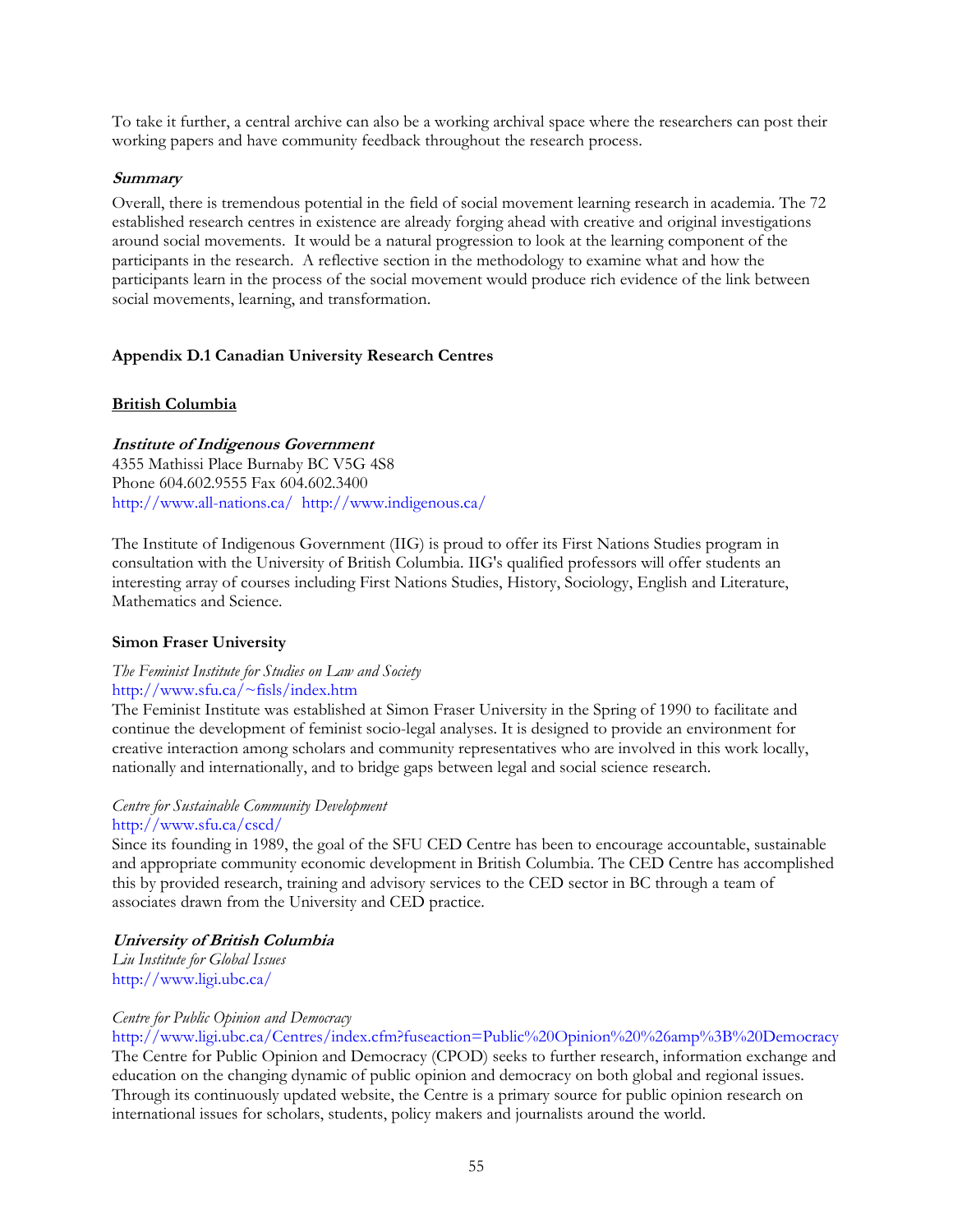#### *Centre for Disarmament and Non-Proliferation*

http://www.ligi.ubc.ca/Centres/index.cfm?fuseaction=Disarmament%20%26amp%3B%20Non%2DProlife ration

Simons Centre for Disarmament and Non-Proliferation Research (SCDNPR) is an independent policy research centre and a joint undertaking of The Simons Foundation and UBC. SCDNPR is dedicated to addressing a more peaceful world through three pillars of disarmament: military threats to human security, demilitarization and global governance and to the development of a legal and political framework to ensure human security.

#### *Sustainable Development Research Initiative*  http://www.sdri.ubc.ca/

A non-teaching entity to foster applied, policy relevant and interdisciplinary research on the relationships that connect and influence the environment, the economy, and society. The Initiative encourages interdisciplinary collaboration among faculty, departments and centres at UBC, and other educational and research institutes, provincially, nationally and internationally. It stresses the importance of working with a broad range of stakeholders to produce and use knowledge to bring about long-term ecological, economic and social sustainability.

## *Institute for Resources Environment and Sustainability*  http://www.ires.ubc.ca/

The Institute for Resources, Environment and Sustainability (IRES) was established in September 2002 to bring together the knowledge, insight and vision of the Institute for Resources and Environment and the Sustainable Development Research Institute. This partnership is addressing the challenge of the new realities both global and domestic in the areas of Energy, Water and Health faced by communities, urban and rural, in the 21st Century. IRES focuses on the generation of new knowledge, development of leading-edge approaches, promotion of creative innovations, application of appropriate technology and novel applications of knowledge to current, real and emerging environmental and resource issues.

# *Centre for Research in Women's Studies and Gender Relations*

# http://www.wmst.ubc.ca/index.html

The Centre for Research in Women's Studies and Gender Relations is a research centre within the Faculty of Graduate Studies at The University of British Columbia. Its primary purposes are to: Highlight the significance of research in Women's Studies or Gender Relations and feminist research in all fields;

Encourage UBC faculty, graduate students and others to meet together in multi-disciplinary discussion and research in these areas;

Bring UBC researchers together with activists and researchers at other institutions in Canada and abroad, and within the community;

Communicate support for Women's Studies and gender analysis and feminist research to government, institutions, community groups and the public in BC, Canada and elsewhere.

#### *Institute for Social Research and Evaluation*  http://web.unbc.ca/isre/

A greater understanding of the social issues of central British Columbia is key to the continued growth and development of the Prince George region. The primary research and training agenda of the Institute is to conduct two community-wide, social surveys annually, with a Spring survey covering general quality of life issues and a fall survey focused more specifically on special topics determined by the Institute's partners. This data will also help in forecasting changes in the social, economic, and political climate of the City. As a result, information will be available to aid in the development of businesses and needed public services, and it will be possible to establish realistic targets for such issues as health standards.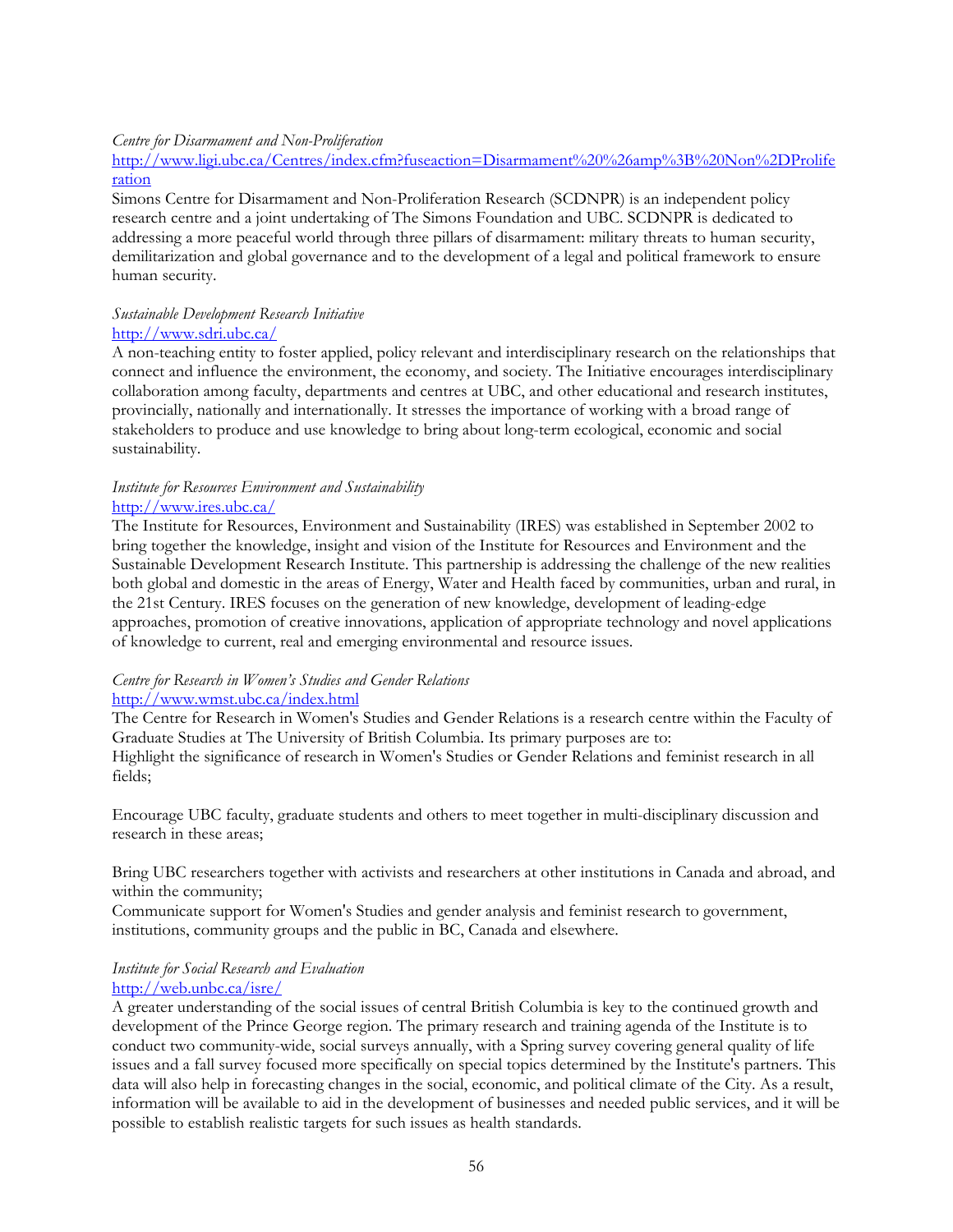## *Community Development Institute – UNBC*  http://www.unbc.ca/cdi/

The Community Development Institute at UNBC is interested in two fundamental issues for communities in northern BC: community capacity and community development. By undertaking research, sharing information, and supporting education outreach, the Institute is becoming a vital partner to communities interesting in making informed decisions about their own futures.

Research that is undertaken balances academic credibility with practical relevance. Beyond research, the Institute is involved in outreach activities and serves as a conduit to expand and enhance local educational opportunities related to community development.

## **University of Victoria**

### *Centre for Youth and Society*

## http://www.youth.society.uvic.ca/

Youth & Society is an interdisciplinary research centre that links researchers from several academic areas with community representatives, service agencies, all levels of government, youth, and media. Our partners have extensive experience in basic research, community action research, and direct service to youth. Youth & Society aims to promote the well-being of youth from diverse social, economic, and ethnic backgrounds in evolving societal circumstances.

## *Coasts under Stress – The Impact of Social and Environmental Restructuring on Environmental and Human Health in Canada*

## http://www.coastsunderstress.ca/

Coasts Under Stress is a five-year project that started in April 2000 using a set of carefully-constructed complementary case studies on the East and West Coasts of Canada to achieve an integrated analysis of the long- and short-term impacts of socio-environmental restructuring on the health of people, their communities and the environment. In our work, 70 natural and social scientists and 167 trainees are working together with local communities on the two coasts. It is producing a broader multi-layered perspective on the management of natural resources than currently exists: we combine formal scientific (natural and social) and humanist analysis with the lived experience of coastal people.

## *Community Health Promotion Coalition*

The Community Health Promotion Coalition cultivates and enhances community-based health promotion research, development, and practice. They are currently working with many community groups in the areas of women's health, housing, seniors' independence, collaborative models for non-profit agencies, community health planning groups, and nursing practice. They are involved in sponsoring and developing research projects, providing linkages to meet the identified needs of the community in health promotion and capacity building.

## **Alberta**

# **Athabasca University**

#### *Centre for World Indigenous Knowledge and Research*  http://www.athabascau.ca/indigenous/

The Centre for World Indigenous Knowledge and Research would like to welcome you to our virtual home on the web. We are a Centre that exists within Athabasca University to address and achieve the following goals: meet the academic needs of Indigenous scholars, nations, communities, institutions and organisations improve the development and delivery of Indigenous Education at Athabasca University strengthen the research undertaken for, by and about First Nation, Metis and Inuit people at Athabasca University acknowledge and develop the role of traditional knowledge in academic settings; and support, protect and preserve Indigenous Knowledge, Education and oral traditions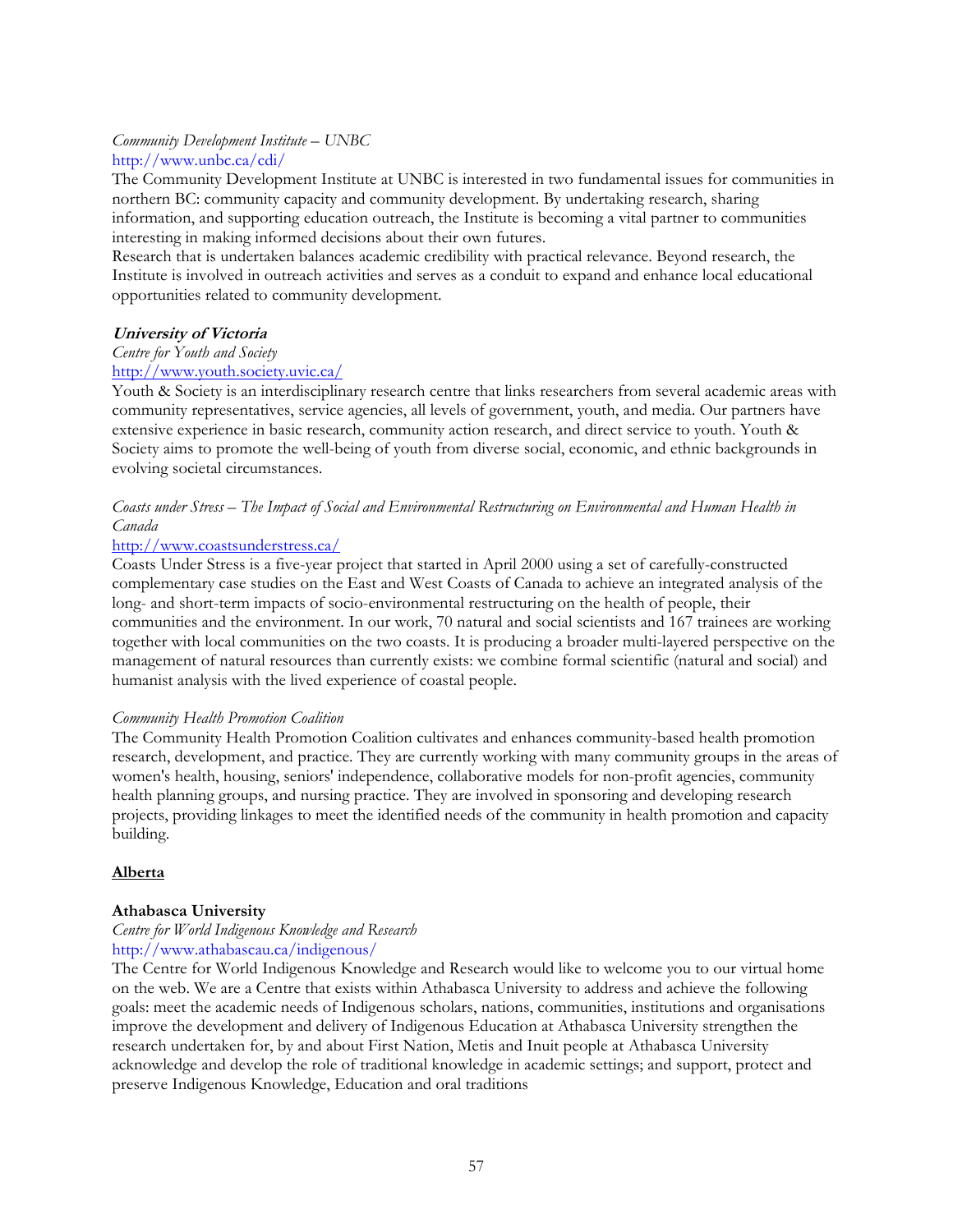## *Environmental Research and Studies Centre*  http://www.ualberta.ca/~ersc/

The Environmental Research and Studies Centre acts as a coordination and information agency for the extensive environmental research and studies programs at the University of Alberta.

Alberta Civil Liberties Research Centre

http://www.ucalgary.ca/UofC/faculties/LAW/Institut/aclrc.htm Mission: to promote awareness among Albertans about civil liberties and human rights through research and education. http://www.aclrc.com/

## **University of Calgary**

*Research Unit for the Study of Civil Society*  http://www.ss.ucalgary.ca/ss/Research/RUSCS.htm

The Research Unit for the Study of Civil Society was established in 1998 to promote the interdisciplinary study of "civil society" and the close related phenomenon of "social capital". Coming from several disciplines and using a variety of research strategies, scholars associated with the RUSCS are investigating the fascinating and tension-ridden interrelationships between the state, the market, and civil society.

### **Saskatchewan**

## **University of Regina**

#### *Canadian Institute for Peace, Justice and Security*  http://www.uregina.ca/arts/cipjs/index.html

The Canadian Institute for Peace, Justice and Security (CIPJS) at the University of Regina, represents a unique approach to meeting the research, educational and professional development needs of justice professionals worldwide. The Institute seeks to specifically address this need by engaging in applied research, offering undergraduate and graduate educational opportunities in policing, human justice and related fields, and providing accredited advanced professional training for police officers, corrections workers, and security and peace professionals from across the country and around the world.

## *Centre for Sustainable Communities*

# http://www.uregina.ca/csc/

The University of Regina's Centre for Sustainable Communities (CSC), formally established in April 2003, is a consortium of university faculty, staff and research communities. Building on a foundation which links social policy with environmental infrastructure, this partnership incorporates public and social policy development for the creation of competitive cities and healthy communities.

#### **University of Saskatchewan**

*Community University Institute for Social Research*  http://www.usask.ca/cuisr/index.html

CUISR is a partnership between a set of community-based organizations and faculty and graduate students from the University of Saskatchewan. The overall goal of CUISR is to build the capacity of researchers, community-based organizations and citizenry to enhance community quality of life. Through numerous recent initiatives, CBOs and university-based academics have shown an unprecedented 'readiness' (commitment capacity) to address these and other issues in partnership with each other. This Community-University Institute for Social Research (CUISR) will provide an infrastructure for a sustainable communityuniversity alliance, producing policy-relevant research, evaluation, and training.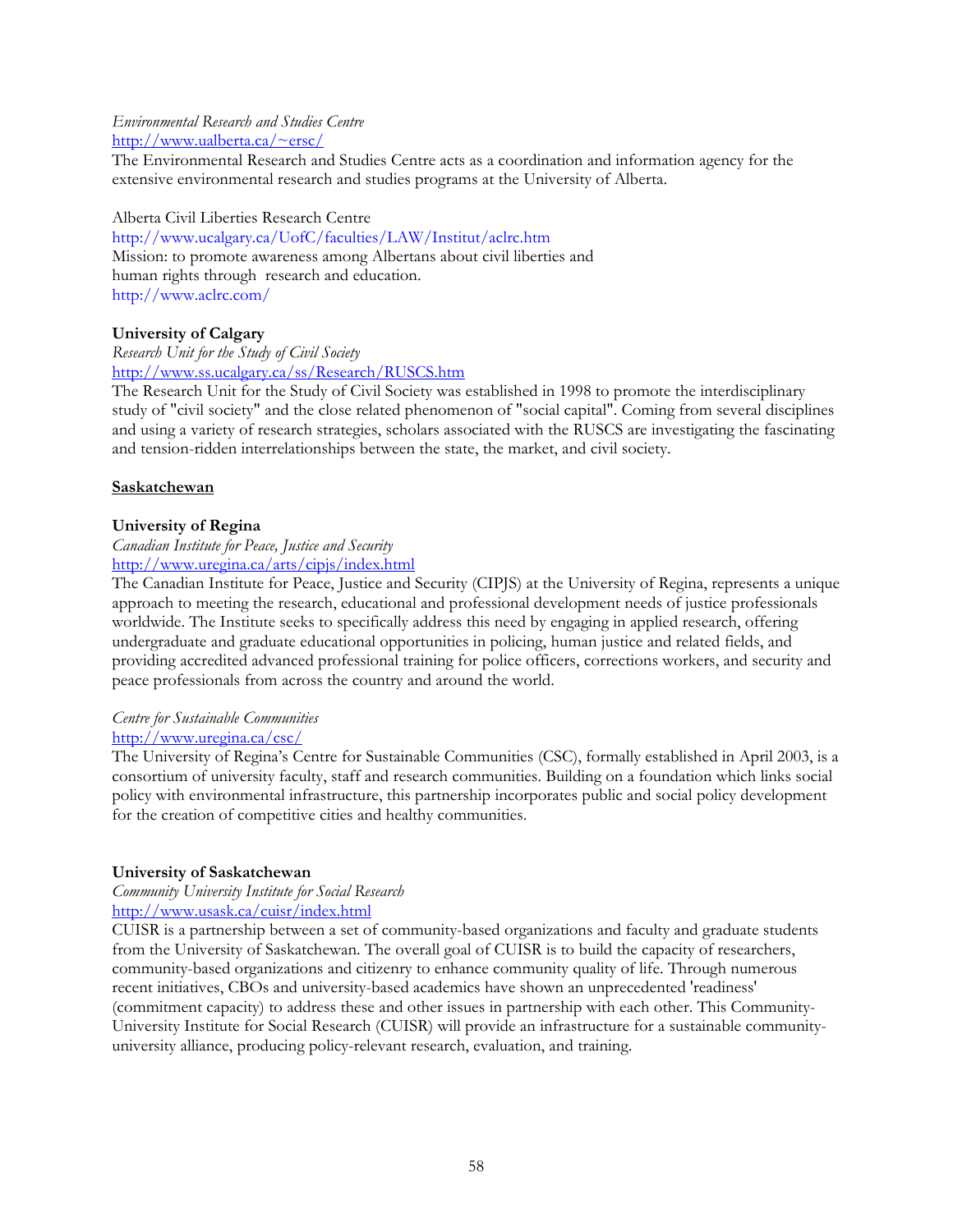## **Manitoba**

#### **University of Manitoba**

*Institute for the Humanities* 

#### http://www.umanitoba.ca/institutes/humanities/index.html

The Institute addresses the needs and interests of researchers in a broad range of subjects including literature and languages, film and visual culture, philosophy, history, and religion, and also the literary, philosophical, theological, and historical aspects of the social and physical sciences, mathematics, the arts, and professional studies. The Institute is accordingly committed to community outreach through programs and lecture series for the general public.

### *Natural Resource Institute*

# http://www.umanitoba.ca/institutes/natural\_resources/

The NRI has gained a solid reputation for linking the environment, economy, and the social well-being of people since its inception in 1968. A holistic interdisciplinary approach to natural resource and environmental management is pursued in all NRI programming: teaching, research and outreach. Results of faculty research projects are published in national and international journals and the scholarly media, and presented at worldclass conferences. Applied aspects of these studies also become the subject of policy reports.

## *Margaret Laurence Women's Studies Centre*

## http://www.uwinnipeg.ca/index/ws-margaretlaurence

The Centre's mandate is to facilitate development of Women's Studies in the University and the wider community. The Centre provides an atmosphere where women can meet and share in a learning experience that benefits both academics and non-academics. As well, the Centre provides an environment in which Women's Studies students can put their feminist theory into practice, by participating in the Centre's programs and initiatives.

## **Ontario Universities**

## **Brock University**

*The Centre for Adult Education and Community Outreach*  http://www.ed.brocku.ca/adult/index.html

The program has been designed to enhance the abilities of aspiring and experienced adult educators engaged in a wide variety of teaching and learning contexts including formal post-secondary, business, industry, health care and social service settings. The program is offered in two delivery modes; a site facilitated, multi-media supported model and an online delivery model. The face-to-face cohorts are offered at a variety of sites throughout the province of Ontario.

## **Carleton University**

Human Rights Combined Honours B.A. program

The program allows you to examine the social causes that explain:

- − Why new rights are (or have been) claimed, resisted, adopted, and violated?
- − The ethical justifications for claiming, resisting or adopting them—will they enhance human well-being or freedom, are they required by an ethical "golden rule", do we need them in order to live as equals, and are they required by respect for persons and human dignity?
- − The cultural meanings these protections have for different peoples. Do different cultures have different reasons for wanting the same, or different, rights?
- − How human rights are implemented and enforced in contemporary legal, political, and international institutions. Also how those institutions may need to change, in order to keep pace with the evolution of human rights.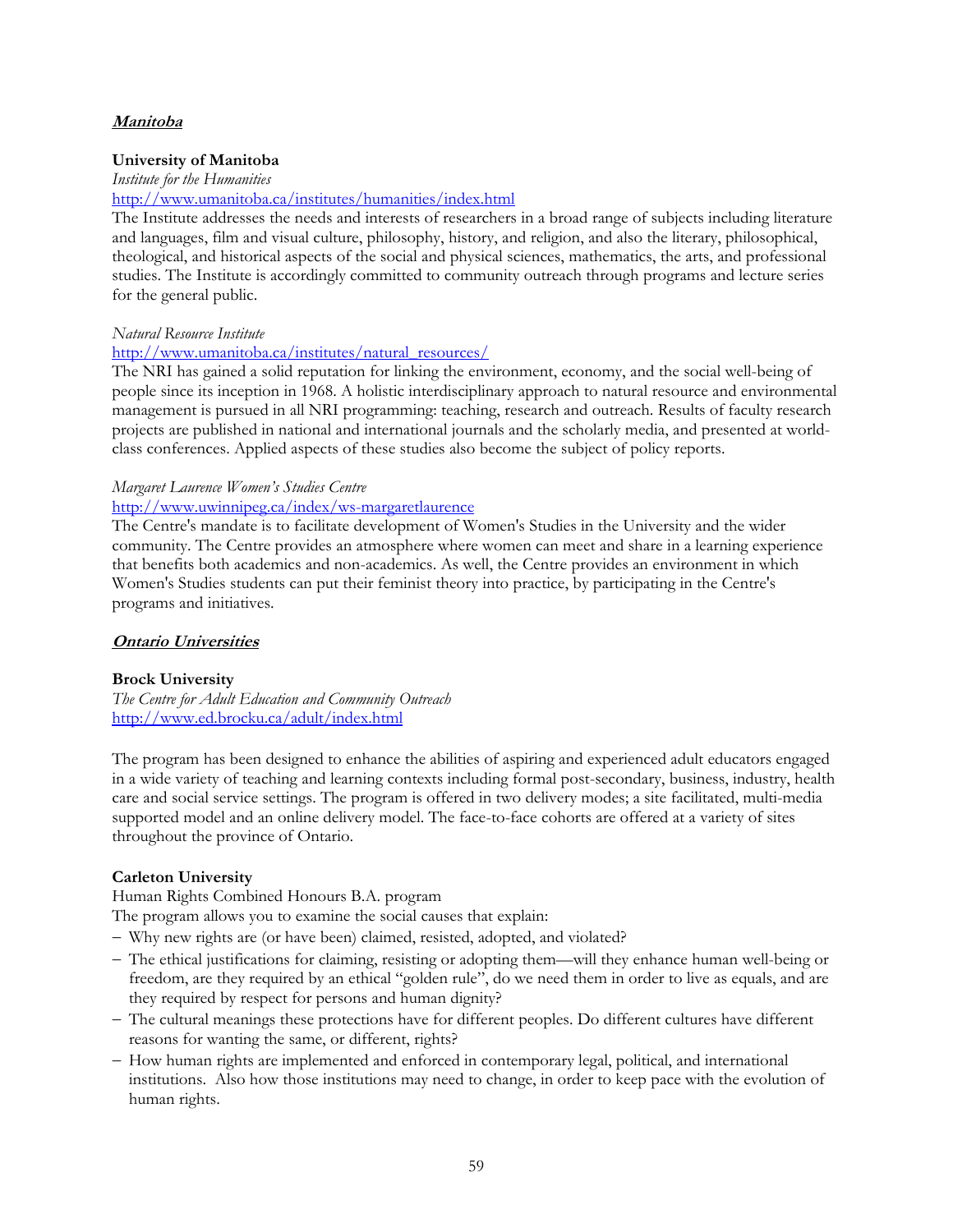## **Laurentian University**

Sociology for Changing the World: Political Activist Ethnography Conference 2002 http://laurentian.ca/?file=newsrelease/2002/November/nov1\_conference\_e.php

Themes discussed: Allies in Conflict?: The Labour Movement and other Social Movements; Political Activism, Pedagogy, and the Classroom; AIDS/HIV Struggles; L'organisation franco-ontarienne dans le contexte de la mondialisation (The Franco-Ontarian Organization in a Global Environment); Arriving and Resisting: Black Power in Toronto; Independent Media Centres; Exploring the Globalized Regime from the Standpoint of Immigrant Workers; the Mine Mill/CAW Strike Against Falconbridge; Prostitution and Feminism; and Environmental Struggles.

Dr. Gary Kinsman, Chair of the Department of Sociology (705) 675-1151, ext. 4221 or gkinsman@laurentian.ca

### **Mc Masters University**

*Centre for Peace Studies* 

#### http://www.humanities.mcmaster.ca/~peace/

Peace Studies is concerned with war and peace, violence and nonviolence, conflict and conflict transformation. Peace researchers also study concepts of justice and the ways in which people organize and wage conflict to achieve what they perceive as just ends. By focusing attention on problems of conflict, particularly of a violent nature, researchers attempt to improve our methods of analyzing and dealing with these problems. Peace studies is an interdisciplinary field, encompassing subject areas from the Faculties of Science and Social Sciences as well as Humanities.

#### **York University**

#### *Centre for Feminist Research*

#### http://www.yorku.ca/cfr/

Comprised of York University faculty, graduate and undergraduate students from the York Women's Studies program, the Centre for Feminist Research (CFR) focuses attention on feminist research, and has sponsored numerous seminars, lectures, and conferences on subjects such as violence against women, gender, migration and health, spirituality, human rights and equity in education. The Centre for Feminist Research also actively collaborates with community organizations and front line workers to investigate areas of common interest.

#### *Centre of Social Research*

#### http://www.isr.yorku.ca/

The ISR promotes, undertakes and critically evaluates applied social research. The Institute 's many research projects focus on a diverse range of areas, including education, housing, gender issues, energy and the environment, health and medical services, politics, law, social interaction and other social issues.

#### **University of Toronto**

#### *The Centre for Urban Health Initiatives (CUHI)*  URL: http://www.cuhi.utoronto.ca/index.html

CUHI facilitates research that examines how the social and physical conditions in cities affect the health of the people who live there. In close partnership with the Wellesley Central Health Corporation, our mission is to work with policy makers, community partners and academics from many disciplines to make great urban health research happen – research that leads to social change and improved public policy.

#### **University of Windsor**

#### *Centre for Studies in Social Justice*  http://uwindsor.ca/socialjustice

The Centre for Studies in Social Justice provides a place for researchers from the University of Windsor and other universities, centres and institutes, policy makers and community members to: address the causes and impact of widespread social and economic changes; research the elements that promote or impede social justice; access resources, training, and knowledge; stimulate discussion and debate on social justice issues; and to formulate recommendations on policies or strategies that could diminish existing injustices.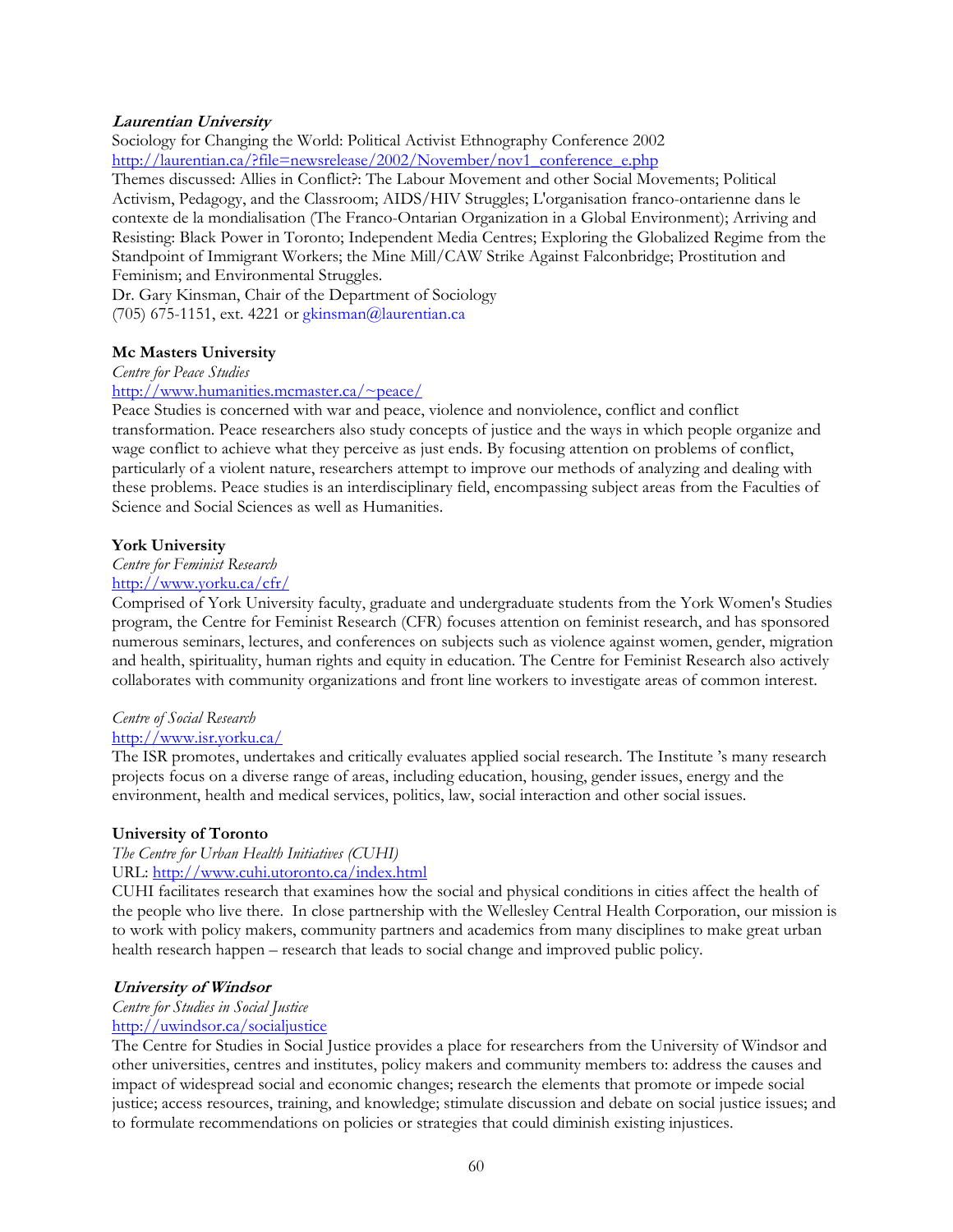### **Quebec**

## **Mc Gill University**

Montreal Consortium for Human Rights Advocacy Training (MCHRAT)

MCHRAT has established six specific objectives: to initiate interdisciplinary research in law and social work; to provide training for poor people and the front-line workers mandated to help them in the techniques of legal and social advocacy; to review current and future legislation with regard to its specific impact on the well-being of poor people; to promote changes in the law, regulations and governmental policy which better reflect poor people in Quebec and Canada; to develop model programs to combat the deleterious effects of poverty on disadvantaged people; to encourage and advance exchanges between leading researchers, practitioners and students, on research, practices and teaching in law and community work.

### Centre for Indigenous Peoples' Nutrition and Environment

This Centre was created at McGill University in response to a need expressed by Aboriginal peoples for participatory research and education to address concerns about the integrity of their traditional food systems. Deterioration in the environment has adverse impacts on the health and lifestyles of indigenous peoples, in particular health and nutrition as derived from food and food traditions. CINE is a university-based endeavour to assist indigenous peoples in dealing with their concerns related to traditional food systems, nutrition and the environment.

### **Maritime Universities**

#### **Acadia University**

Centre for Organizational Research and Development

Creating Learning Organizations in Continuing Care is the focus of a new study commissioned by the Health Care Human Resource Sector Council. The goal of this project is to research and develop a sectorsupported strategy that will grow human resource capacity in the continuing care sector through education, training and ongoing sector development, and to ensure an adequate and well-prepared supply of skilled workers able to respond to current and future care needs.

#### The Arthur Irving Academy for the Environment

The Arthur Irving Academy for the Environment is a recognized centre of scholarship on environmental issues, generating new knowledge and applying it to the resolution of environmental problems; to develop and disseminate holistic, trans-disciplinary approachesto environmental management, conservation, and sustainability of human communities.

## **Cape Breton University**

The Centre for Research on Employment and Work

The Centre for Research on Employment and Work was created in 2001 with a wide-ranging mandate in order to act as a catalyst for community-based research. The Centre is committed to meeting the needs its community stakeholders in a time of economic, political and social restructuring in Atlantic Canada. The mandate of the Centre includes researching labour and management issues as well as creating links between labour, management and academic researchers.

#### Community Economic Development (CED) Institute

The CED Institute offers community economic development training, policy advice and evaluation, organization and community strategic planning, and information about community consultative processes. The Institute has established a national presence across Canada through a network of research associates: people skilled in community development who serve as advisors and enablers in developing programs to meet the differing needs of diverse communities.

Children's Rights Centre UN Study on Violence Against Children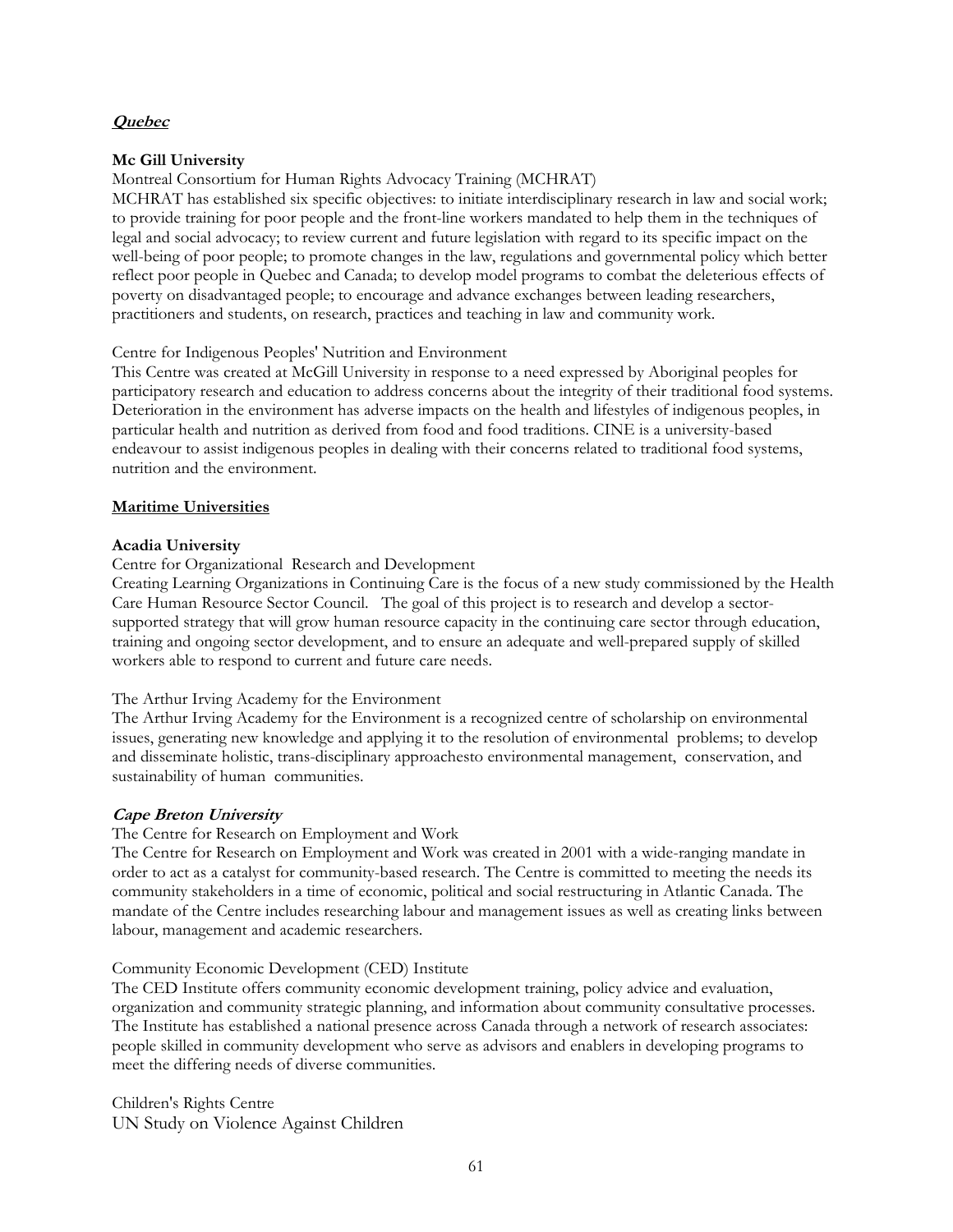At the request of UNICEF Canada, Dr. Katherine Covell was named lead researcher and given the responsibility of preparing the North American regional report as part of the UN Global Study on Violence Against Children. The UN study arose in response to a request from the UN Committee on the Rights of the Child and from a resolution (56/138) of the General Assembly that the Secretary-General conduct "an indepth study on the question of violence against children."

### The Tompkins Institute for Human Values and Technology

The Institute is presently conducting a major research project funded by the Social Sciences and Humanities Research Council of Canada, under the direction of Dr. Harvey Johnstone. The programme of the Tompkins Institute is organized around the concept of institutions as technological constructs. The major analytical themes are the concept of the university and the concept of the business corporation. Examples of case studies are the Cape Breton University itself and community business corporations such as New Dawn Enterprises, GNP Development Corporation and the BCA Complex of community finance companies

EFICOOP: the escuela financiemiento de las co-operativas (the co-operative school of finance). EFICOOP has been setting up a series of socio-economic relationships and networks between various Mexican agencies, community businesses and Not-For-Profit organizations working within rural community economic development. Their central activity has been to try and establish a structure that would support the development of a national and local revolving loan funds though the formation and establishment of a union of co-operatives among these Not-For-Profit organizations.

P.O. Box 5300 Sydney, Nova Scotia B1P 6L2 (902) 563-1435

#### **Dalhousie University**

#### *The Atlantic Centre of Excellence for Women's Health*

They are dedicated to conducting policy-oriented research aimed at improving the health status of Canadian women by making the health system more aware of and responsive to women's health needs. The goal of the Atlantic Centre is to support research, influence policy and promote action on the social factors that affect women's health and well-being over their lifespan. We support a woman-centred approach that respects women's perspectives and experiences, and listens to the voices of women not typically heard in health research or health systems Gender & HIV/Aids; Social and Economic Inclusion; Lone mothers Project; Womens unpaid Caregiving

The Atlantic Health Promotion Research Centre (AHPRC)

Directory of Organizations Engaged in Public Policy

This first edition of the directory has now been completed and is available for use. You can access the directory at http://www.havidave.com/pubpol/directoryfinal.pdf

#### **Mount Saint Vincent University (MSVU)**

Is the only university in Canada dedicated to the education of women's activity and gender. Explicitly, the MSVU promotes research on women and related issues of gender and equity, although research is not restricted to these areas. There is substantial critical research mass across the faculty on issues of gender, and this includes representation across almost all departments at MSVU. The Gender cluster is a composite of a number of areas, both theoretical and applied. Of particular note are strengths in the areas of child/family development and care, and aging. Although not mutually exclusive, our research into both areas has been longstanding, involving inter-sectoral collaboration that is regional and national in scope and consistently supported by external agencies. This research has had a significant impact on policy development and analysis.

**St Francis Xavier University**  *Environmental Earth Sciences* 

**Mount Allison University**  Rural and Small Town Programme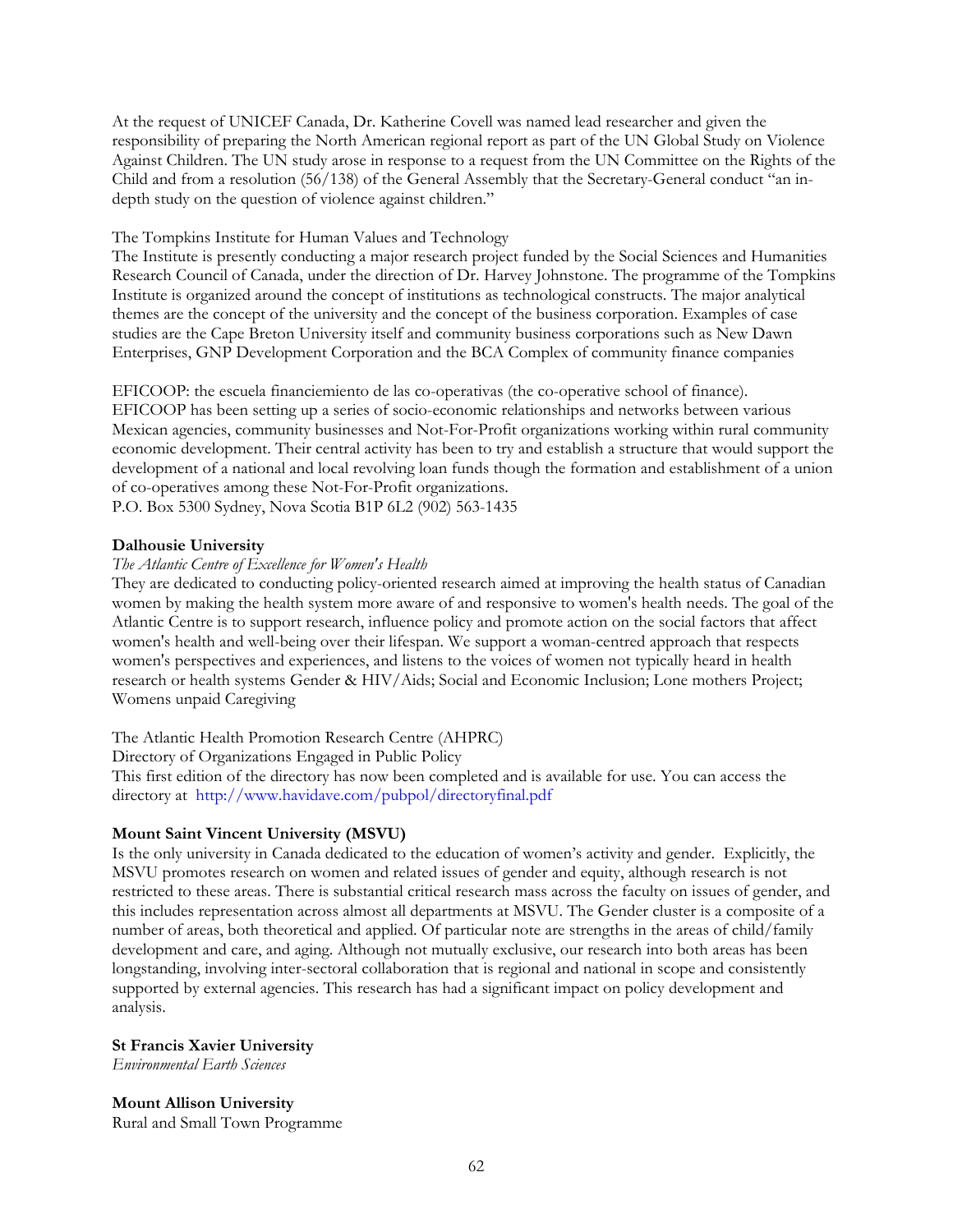The Rural and Small Town Programme prepares people and organizations to adapt to change and to act on opportunities for developing sustainable rural communities and small towns. The Programme links research and action by generating and sharing new knowledge, developing self-help tools, and providing information and educational services which lead to innovative approaches and solutions.

The newly established *Aboriginal Community Development Centre (ACDC)* is a campus-wide initiative aimed at creating opportunities for the region's Aboriginal communities and the University. Mount Allison researchers will exchange knowledge and share resources with First Nations and work together to enhance research, community outreach and support for Aboriginal students. The University further wishes to attract more First Nations students to be part of our community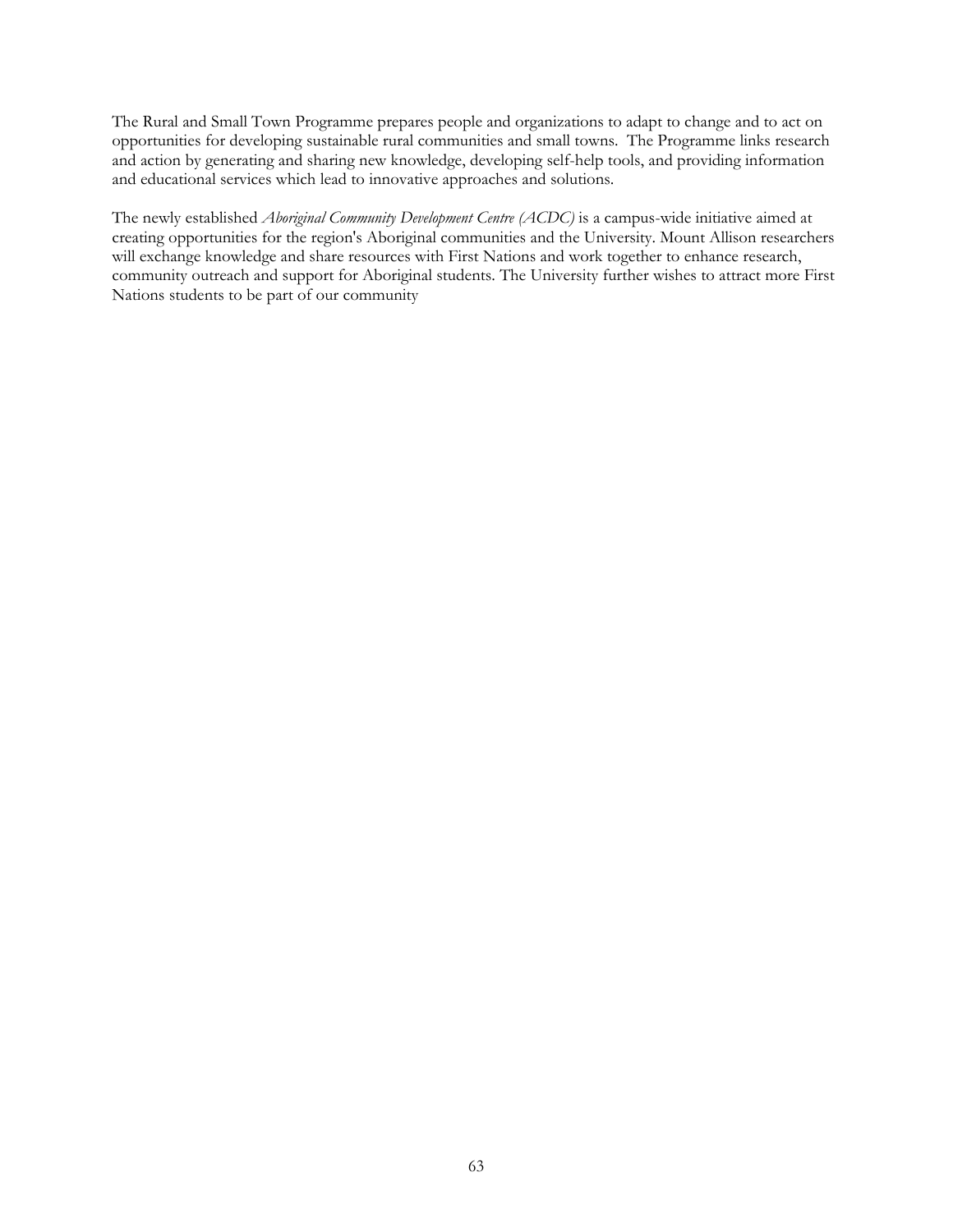# **APPENDIX E: SUMMARY OF ACADEMIC RESEARCHERS**

As we searched for publications in Social Movement Learning, we connected with key Canadian and International researchers via electronic and phone correspondence about their projects. All the case studies in this report were based in the community, which led us to contact people involved in the non-profit and university sector to gain a comprehensive picture of the research conducted in social movements. The results of the publication search continue to reflect knowledge dissemination to be academic based in the format of journals, books, and reports. There are a limited number of publications from community organizations about the learning or work they do that comes out of the research partnership, such as the *Raging Grannies* by Carole Roy. From the interviews with community organizers, there was a consensus that social movements itself are fluid, dynamic and ever changing. Grassroots and community organizations have limited funding, resources and time to write and publish as they are in the midst of activism.

### **Knowledge Dissemination**

It should also be noted that knowledge dissemination does not always take shape in written text. Shirley Walters, a South African adult education writer, makes a case that the form of social movement learning is in part determined by the material conditions of the class structures from where the social movements activist emerge (Hall, 2006). Base on the South African anti-apartheid struggle, she notes the difference between how the white South African allies produced sophisticated policy briefs, and research papers to create a huge network of organizations. The working South African Blacks utilized large rallies, funerals and demonstrations in public spaces to distribute leaflets, handbills and to listen to speeches (Walters & Manicom, 1996)., thus demonstrating the difference in learning and knowledge dissemination takes place based on class, gender, and race.

Research results and findings in Social Movement Learning remain largely in the academic institutions, leaving most community partners with limited access and benefits from collaborations with universities. We identified one university-based research project which demonstrates the potential for academic researchers to contribute to the capacity development of the participants and community through the research project. Antidote is an organization that evolved from a research project from the University of Victoria.

#### **Anti-dote**

Anti-dote: Multi-racial Girls and Women's Network is a new grassroots network in Greater Victoria, BC established in 2004 of approximately 100 women and girls from the ages of 12 and up. They represent diverse ages, ethnic and religious backgrounds, professions and affiliations in the community. Their mission is to increase the psychological and social well-being of racialised minority and Indigenous girls and women in their schools, social services organizations, the local media, their families and ethnic communities.

Anti-dote works directly with Indigenous and racial minority girls and women through participatory action approaches to organize innovative programs that help them to voice their concerns, develop leadership and practical skills, as well as creating broader awareness through community outreach. The central and overarching methods and principles for Anti-dote consist of: community development; participatory action research (PAR); engaged "learning-by-doing" models of action; peer to peer, youth-led initiatives; and selfempowerment and mentorship among racialised girls and women.

A major catalyst for the formation of the network was a SSHRC funded community-based, PAR project on Racialised Girls and Social Cohesion under the direction of Dr. Jo-Anne Lee (Department of Women Studies- University of Victoria) Focusing on community development, the study's research team and participants bought minority and Indigenous girls together to talk about their issues in a July 2002 conference "It's About Us": A Conference for Girls on Race and Identities. The girls and women at the conference wanted an organization to continue the work that the conference began, which lead to the creation of Anti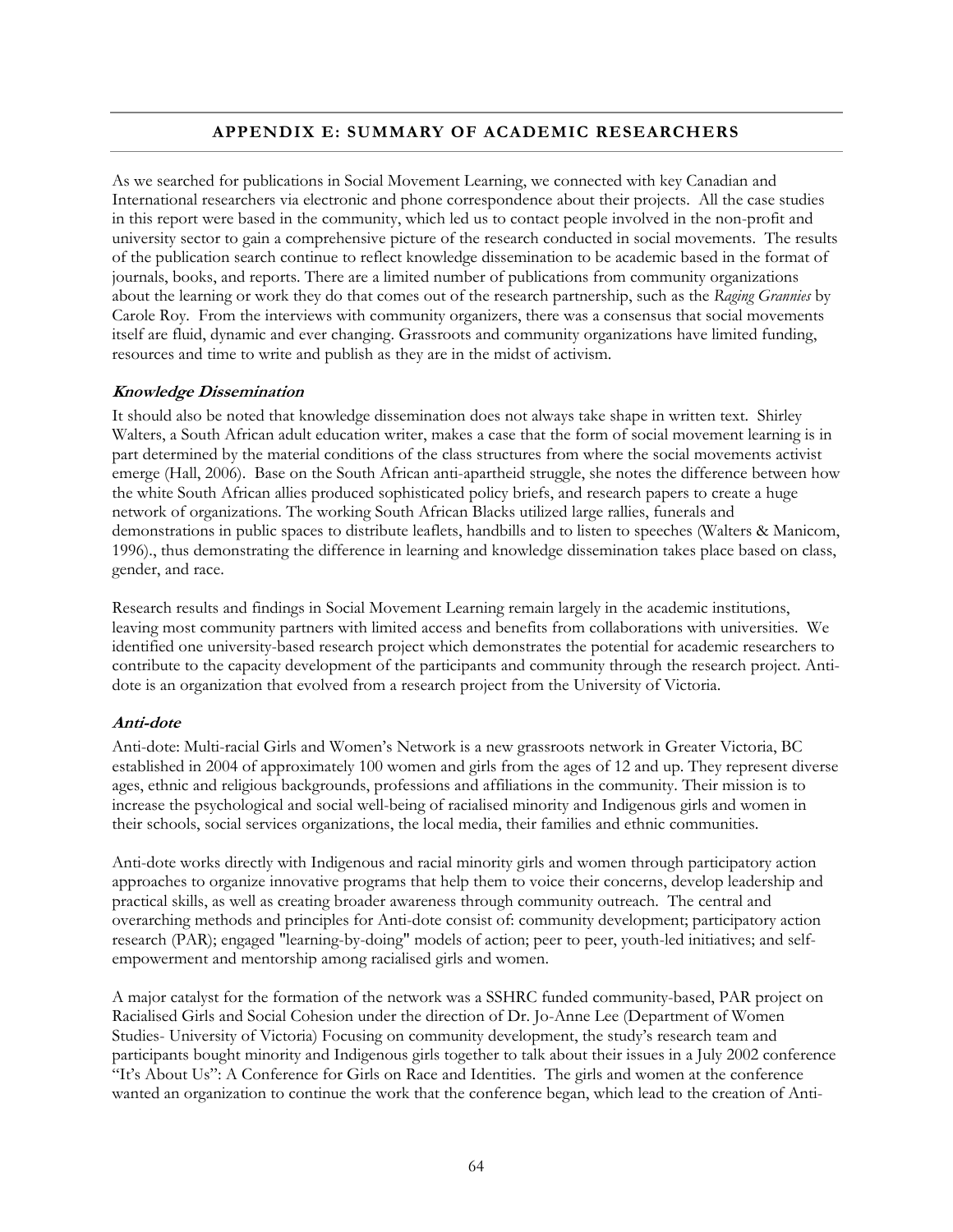dote. They have successfully received two rounds of funding from Status of Women Canada and various community and university research grants.

The organization continues the expansion of the network and to bring about social change in the community and nationally around issues identified by the members in the network. One such project is the "*Immigrant and Refugee Girls as Caregivers to their Siblings Project*", a joint partnership with University of Victoria researchers to investigate characteristics and effects of child care practices provided by immigrant/refugee adolescent girls to their young siblings. They will identify policy implications that will better support the care of young children in immigrant/refugee families. The girls participate in leadership workshops that they identify as gaps in their skills development that they would not be able to access due to their care giving duties.

# **Barriers**

Some academics expressed the institutional barriers they experience as they conduct community/ participant based research in the form of Participatory Action Research (PAR). There is still a culture of legitimizing quantitative research methodology over contextual quantitative research in the academic circles. Academics involved in community based research collaborations state the large time commitment in conducting PAR due the relational nature of the methodology. Data collection is time involving and participant driven, which could extend the timeline of the project. With time constraints and institutional demands of academics to write and publish, PAR projects place researchers in a climate of contestation with their institution's structures.

# **Key Researchers**

Based on the literature search, we identified key researchers in the field of Social Movement Learning.

# **Canadian researchers:**

Darlene Clover, Donna Chovanac, Leona English, Budd Hall, David Livingston, D'Arcy Martin, Peter Sawchuk, Sue Scott, Eric Shragge, Michael Welton.

## **International researchers:**

Griff Foley (Australia), John Holst (USA), Tom Lovett (N. Ireland), Ian Martin (Scotland), Michael Newman (Australia), Roland Paulston (USA), Mae Shaw (Scotland), Rajesh Tandon (India), Jane Thompson (UK), and Shirley Walters (South Africa)

The academic section of this report is not exhaustive listing of the multitude of researchers in academia or the community organizations documenting their learning in various social movements. It is a sound crosssectional slice of the people engaged in this research from the university and in the community, area of interest and current research.

# **Future Research Questions:**

During phone interviews or email exchanges, researchers identified important questions that would be contribute to new knowledge in the area of social movement learning. Various themes emerged from the questions: funding, development of critical consciousness, academic and institutional barriers to SML research, methods of knowledge mobilization/ communication, and capacity building.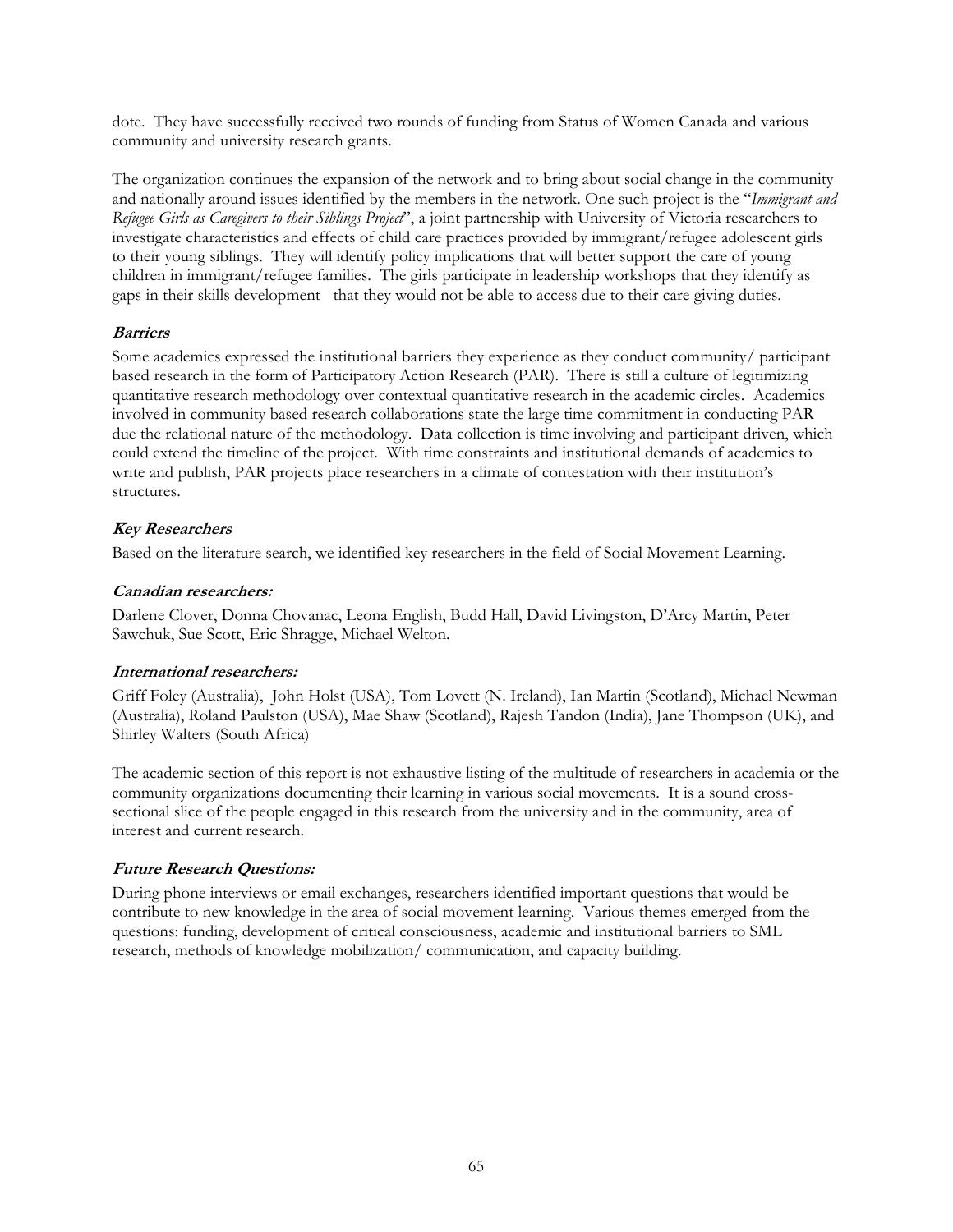### **Summary**

Academics in this report have identified huge gaps in the area of social movement learning. There is limited research in this area and social movements are extremely rich sites for social and political learning. This knowledge can be more effectively developed to inform academic theory and activist practice. How can we address the academic institution and community structural barriers to bridge the communication gap for a respectful and meaningful collaboration to exist?

### **Canadian Researchers**

Angeles, Nora Women's Studies and Community and Regional Planning Centre for Human Settlements University of British Columbia angeles@interchange.ubc.ca

*Research Interests:* Her continuing research interests are feminist perspectives on international development, gender and globalization, agrarian issues, human development and security linkages, states and elites in Southeast Asia.

*Research Projects:* Her current research projects are globalization and feminization of export manufacturing (garments and semi-conductors industries) in SEA; gender, poverty reduction and bureaucracy in the Philippines and Vietnam; and gender analysis, social capital and good governance in participatory development projects. She is currently involved in curriculum development and the integration of gender analysis and participatory methods for the five-year capacity-building project on Localized Poverty Reduction in Vietnam based at the Centre for Human Settlements.

Green College Book- A University of Toronto Press book that came out of the Green Lecture Series at U of T.

Ashford Wynne, Mary mashford@uvic.ca

Victoria Peace Educator

Mary-Wynne Ashford is a medical doctor (University of Calgary, 1981). She interned in Victoria in 1981 where she practiced for the next 10 years. In 1984 she became active in the International Physicians for the Prevention of Nuclear War, of which she is a former vice-president and where she researched the causes of war. At UVic she teaches fourth- and fifth-year education students about building connectedness through social studies programs and using values education in elementary social studies to teach such values as compassion, justice, honesty.

Barndt, Deborah

York University dbarndt@yorku.ca

*Research Interests*: Popular education and social movements; Media analysis; Photographic methods for participatory research/education/action; Cultural production; Community development; Women, globalization, and food.

*Research Projects*: Tracing the Tomato from Mexican Field to Canadian Table: Women Workers in Globalized Food Production," funded by the Social Sciences and Humanities Research Council of Canada. She is currently an advisor to a CURA-supported project, Sustainable Toronto, as well as to a participatory resource management project in Pearl Lagoon, Nicaragua. Deborah is a member of the North American Alliance for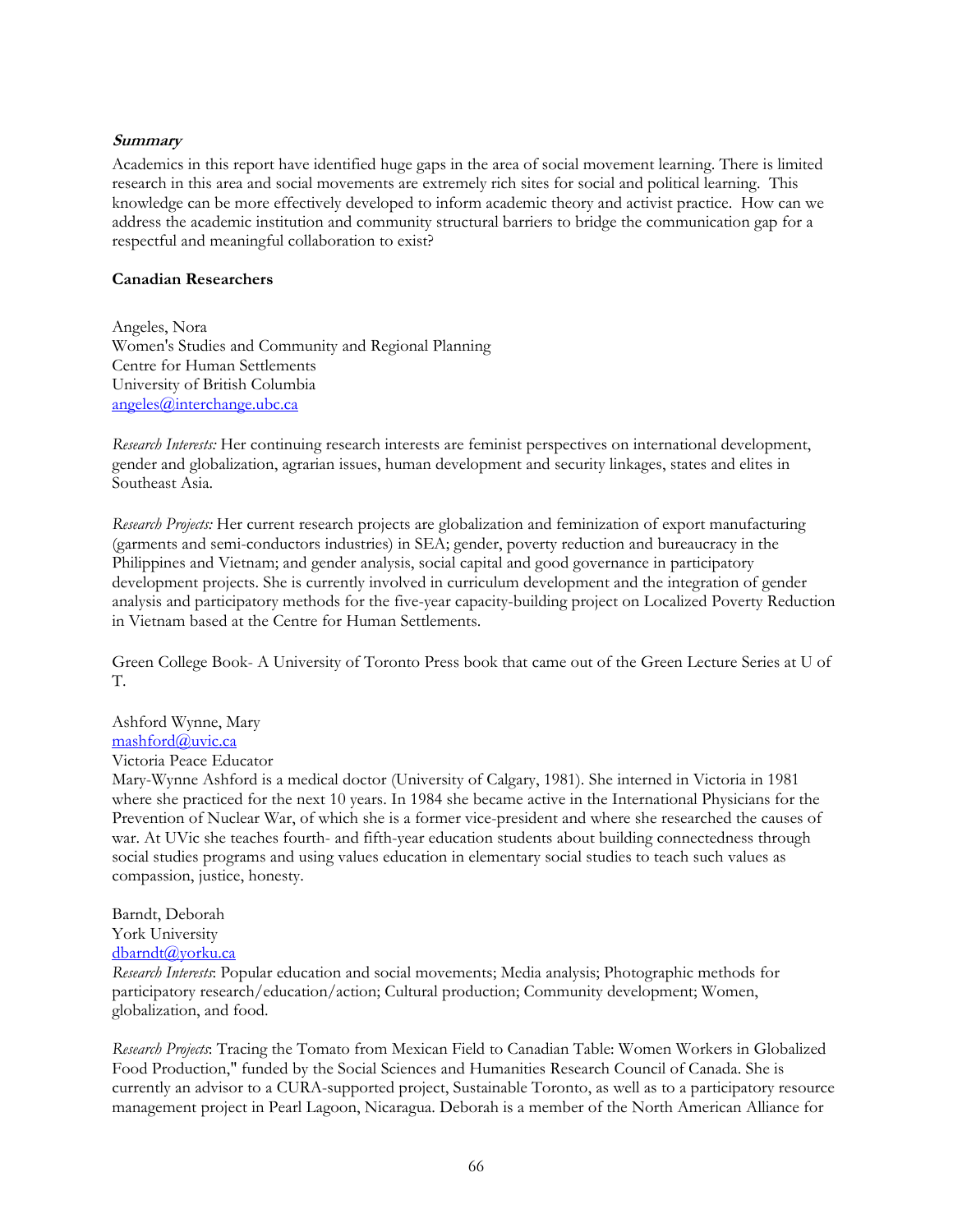Popular Education, the Latin American Studies Association, the Agriculture, Food, and Human Values Society and the Association for the Study of Food and Society.

Benjamin, Akua Social Work Professor abenjam@ryerson.ca

*Research Interests*: Her research interests and community work are in the areas of anti-racism, crime, feminism, equity, anti-oppression, human rights and other related social justice issues. A long-time activist in the Toronto Black community, she has worked extensively with coalitions that focus on meaningful social, economic, and political change, and is currently a member of the management team on a project examining the impact of racism, violence and health on African Canadians and their families. This is a five-year study financed by the Canadian Institute for Health Research in the amount of \$1million.

Brodhead, Tim NGO pioneer Brodhead@mcconnellfoundation.ca

After graduating from McGill University in 1965 Tim taught political science at the University of Ife, Nigeria as a CUSO volunteer. He subsequently worked with CUSO as West Africa Program Director and in 1973 founded ACORD, a consortium of mainly European NGOs supporting projects in Africa. In 1977, Tim cofounded Inter Pares, a Canadian NGO based in Ottawa.

Following two years with the North South Institute doing a study of the role and impact of Canadian NGOs in development (published in 1988 as Bridges of Hope?), Tim was appointed Executive Director of the Canadian Council for International Cooperation (CCIC). In May 1992, he became Program Director of The J.W. McConnell Family Foundation in Montreal and in 1995 President and Chief Executive Officer.

In addition to the above positions Tim has carried out training programs on gender and development for CIDA, several UN agencies and a number of governments. He chairs the Board of the ETC Group (formerly Rural Advancement Fund International) and is past Chair of Philanthropic Foundations Canada, the national association of independent foundations. He is a board member of the Social Sciences and Humanities Research Council, the Calmeadow Foundation and a former board member of several other non-profit organizations.

Burke, Bev bevburke@i-zoom.net Popular Education,Union/global education Published Book: Education for Changing Unions'

Carroll, William University of Victoria wcarroll@uvic.ca *Research Interests*: Political Economy, Social Movements, Marxism & Post-Marxism, Social Theory

*Research Projects*: He is presently conducting studies of "mapping global corporate power" and of the emerging movement to democratize public communication.

Cavanagh, Chris Toronto, Ontario story@web.net http://www.web.net/~story Storyteller. Program designer/coordinator in cultural production, international solidarity and critical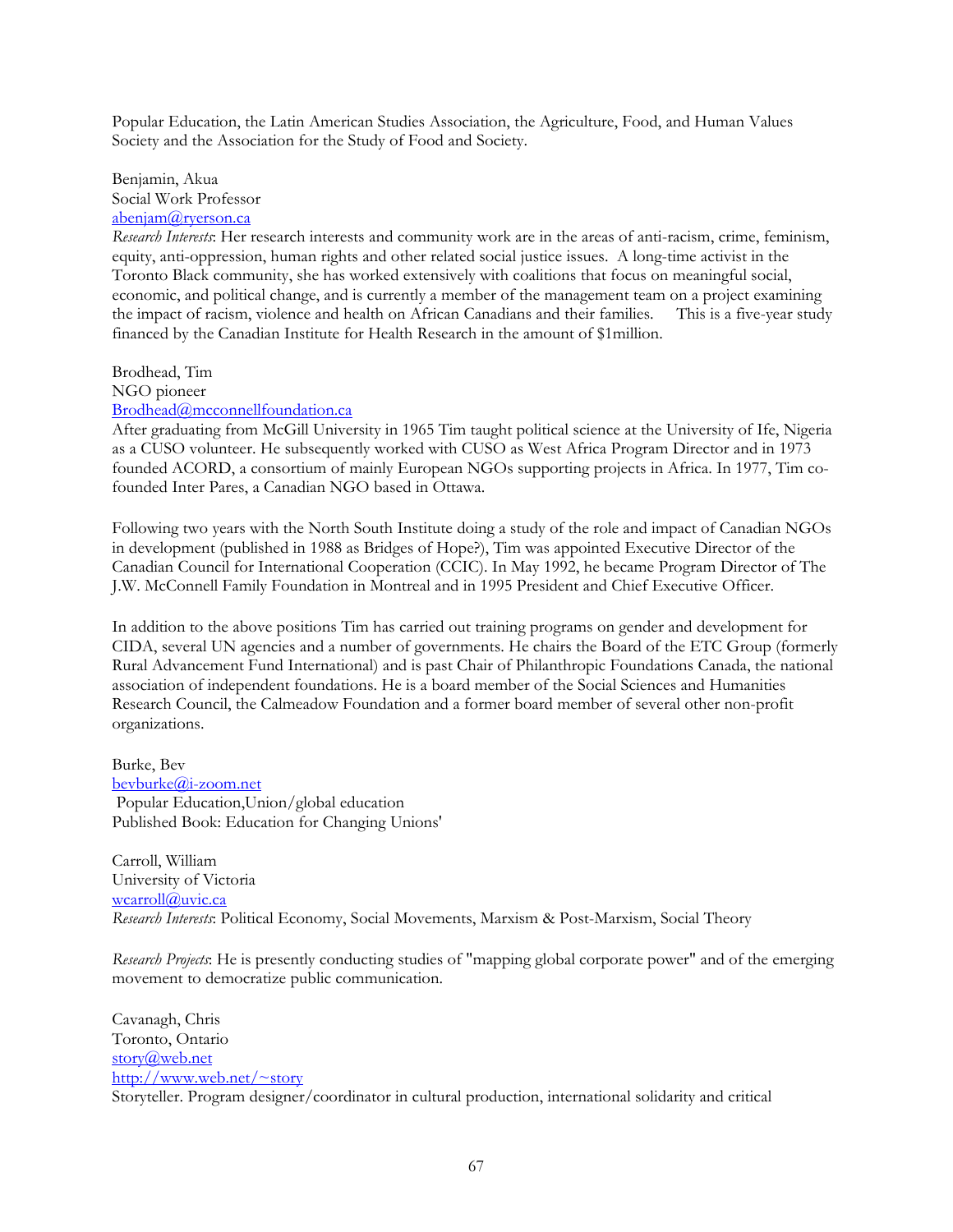education work. Consultant in popular education, conflict resolution, organizational development and democratic leadership

Clover, Darlene University of Victoria Faculty of Education, Leadership Studies MacLaurin Building, P.O. Box 3010 Victoria, British Columbia, V8W 3N4 Tel: 250-721-7785 Fax: 250-721-6190 clover@uvic.ca

Research Interests: Women and leadership, particularly women's roles as leaders and educators in community and at the international or level. Another area is critical adult education/feminist adult education, particularly in non-formal environments.

Research Projects: Women's Community Arts as Tools of Arts Literacy, Adult Education and Civic Participation: An International Comparative Study in Canada and New Zealand (ends in 2006). This is an international comparative study that focuses on how women use the arts for defiance and resistance, to build community dialogue and enhance citizenship, to promote change, etc. "The Centrality of Communication in 'ICT'. It is a one year project and is a continuation of a larger three-year study that was titled: "Technologies of the New Economy in Five Coastal Settings: A Participatory Assessment of Impacts on Small Business, Health Care and Education. This is an outreach project which follows a three-year study on the impact of new technologies on five coastal communities on the southwest coast of Newfoundland.

Chovanec, Donna M. Assistant Professor Educational Policy Studies, University of Alberta 7-144 Education North Edmonton AB T6G 2G5 (780) 492-3690 donna.chovanec@ualberta.ca In the past 10 years, her focus has been on learning in the women's movements of Latin America. Previous to that, it was related to women anti-violence activists. She is interested in all aspects of learning in social action, especially since there is very little attention paid to the area neither within our own field of adult education nor within the theorizing in from other disciplines. U of A (2004) thesis: Between hope and despair: Social

and political learning in the women's movement in Chile.

Church, Kathryn Research Associate/Adjunct Professor RBC Institute for Disability Studies Research and Education School of Disability Studies Ryerson University, Toronto Phone: 416.979.5000 ext 4592 Email: k3church@ryerson.ca

Dr. Kathryn Church has been researching issues of disability since the mid-1980s. Trained as a clinician, she moved into community organizing and policy development as the first Coordinator of "Building a Framework for Support," a national initiative of the Canadian Mental Health Association. Her doctorate in sociology explored psychiatric survivor involvement in community mental health policy.

Kathryn Church, Jean-Marc Fontan, Roxana Ng, Eric Shragge (2000**).** Social Learning Among People Who Are Excluded From The Labour Market - Part One: Context and Case Studies**.**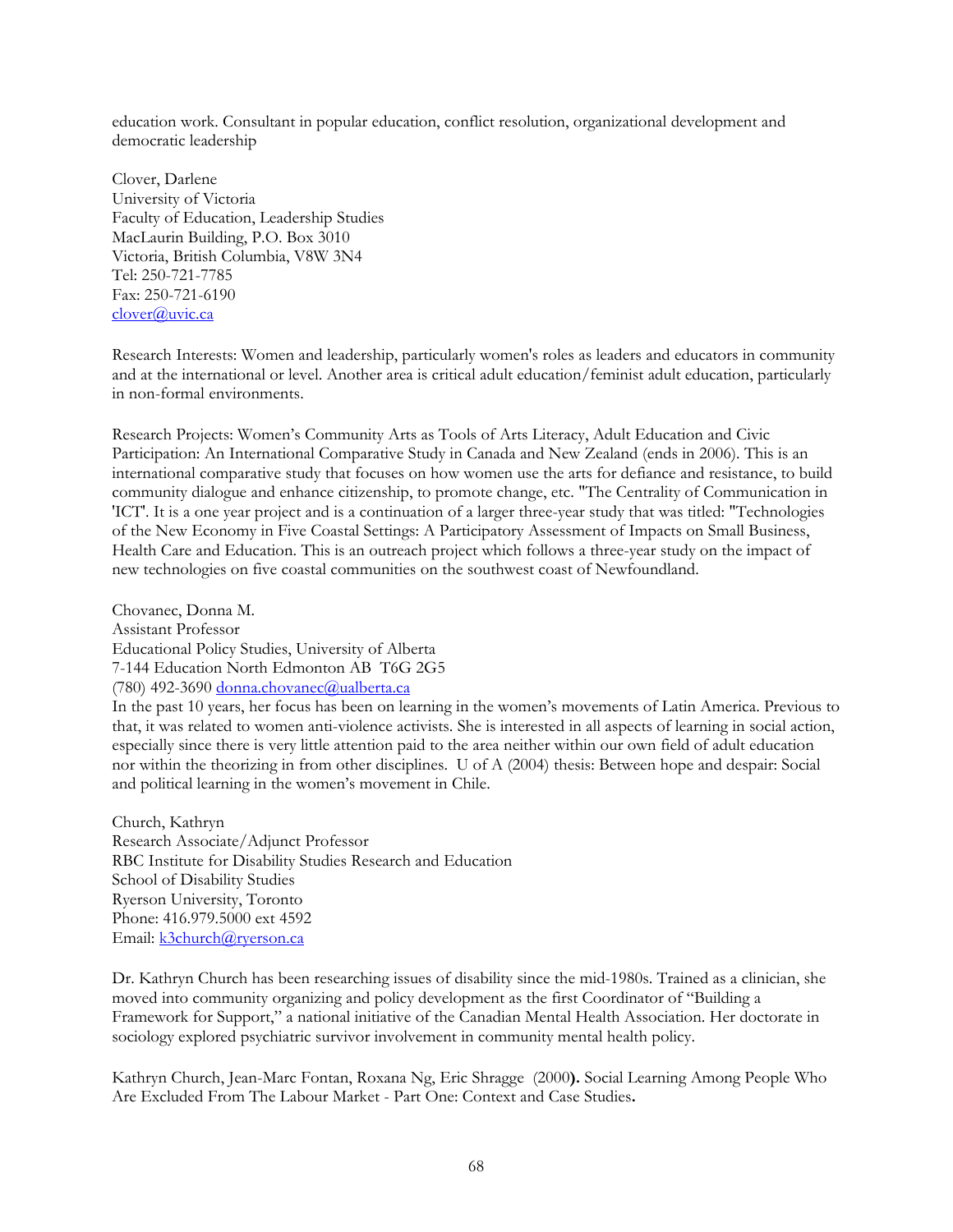Kathryn Church (2001). Learning To Walk Between Worlds: Informal learning in psychiatric survivor-run businesses: A retrospective re-reading of research process and results from 1993-1999

Fawcett, Leesa York University Ph.D Program Coordinator & Associate Professor Telephone: (416)736-2100 x 22618 (Voicemail) lfawcett@yorku.ca *Research Interests*: Human/animal relationships; Animal consciousness; Environmental education (critical and feminist pedagogy); Biological conservation and natural history; Ecofeminism; Women, science, and technology; Organic gardening.

*Research Projects*: Worked with international collaborators and the Ontario Institute for Studies in Education (OISE) on a project entitled "Transformative learning through environmental action," funded by the International Development Research Centre.

*Political Ecology: Global and Local.* New York/London: Routledge, forthcoming. (co-editor with R. Keil, D.V.J. Bell and P. Penz)

*Awakening Sleepy Knowledge.* Toronto, 1994. (co-editor with B. Hall, D. Clover and M. Viezzer)

Gardner, Mogan Memorial University of Newfoundland Faculty of Education G. A. Hickman Building St. John's, NL A1B 3X8 Office: E-4001 Tel: (709) 737-7614 Fax: (709) 737-2345 E-mail: mgardner@mun.ca

*Research Interests*: Integrative and holistic approaches to counseling and teaching; critical psychology; counseling and social change; preventative school counseling programs; narrative and feminist counseling; collaborative learning partnerships between counselors, teachers, administrators and parents; multigenre scholarship.

*Research Projects*: Dr. Gardner's recent thesis work examines the lives of thirty educator/activists engaged in making linkages between environmental and social justice issues. Interested in the creation of community solutions that are both ecologically viable and socially just, Dr. Gardner's work maps some of the psychological and socio-political opportunities and challenges to engaging in these more complexly aligned practices and visions.

Glenday, Daniel Brock University Professor of Sociology Director of Labour Studies Office: AS 405 Phone: (905) 688-5550 Ext. 3456 E-mail: dglenday@brocku.ca

*Research Interests*: Sociology of work, comparative methods in social analysis, and the Canadian political economy in the modern world-system (The Work of Immanuel Wallerstein). "Collaborative Training Practices and Canada's Trade Unions"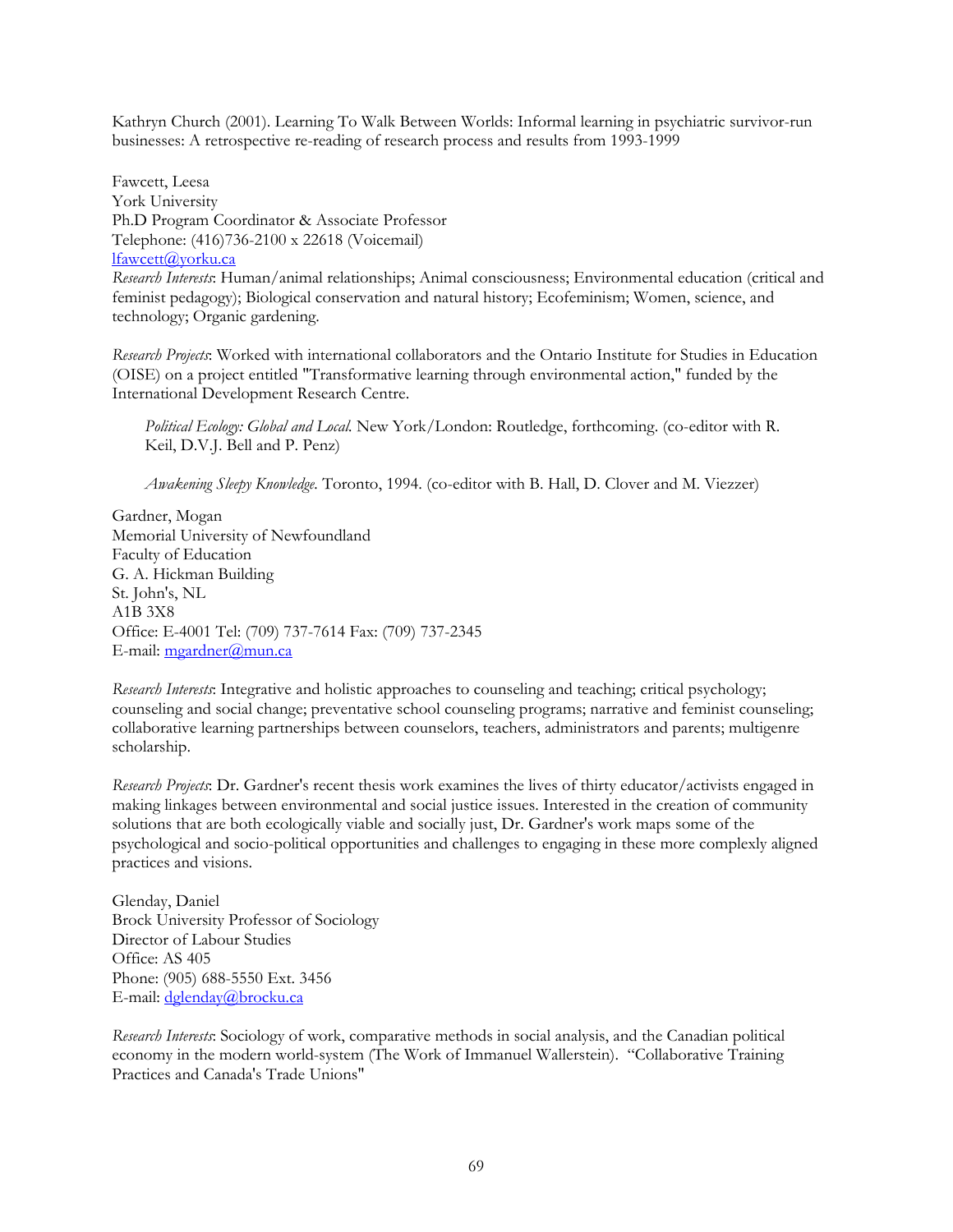Grace, Andre University of Alberta Education andre.grace@ualberta.ca

*Research Projects*: SSHRC Grant to study the lives of gay, lesbian, bisexual, or transgendered teachers across Canada. The three-year study will build on a completed pilot study that the professor, Dr. André Grace, undertook with six gay, lesbian bisexual, and transgendered teachers. The goal of both projects is to gain new insights into the work and professional lives of teachers with different sexualities.

Hall, Budd University of Victoria Dean of Education Room A 243 MacLaurin Bldg. Finnerty Road Victoria, British Columbia V8W 3N4 (250)-721-7757 bhall@uvic.ca Participatory Research

*Research Interests*: Social Movement Learning; Adult Education;Global Civil Society; Poetry and Social Movements

*Research Projects*: Currently working with Mpambo, the Afrikan Multiversity in Busoga, Uganda on building capacity; with the Institute for Adult Education in Dar es Salaam, Tanzania, and with PRIA, Participatory Research in Asia, also on capacity-building initiatives.

Kassam, Yusuf yusufkassam@rogers.com Tanzanian pioneer SML adult educator

*Research Interests*: Participatory and results-based evaluation, institutional assessment, education, rural development.

Research Project: Knowledge Shared-Participatory Evaluation in Development Cooperation (Eds) Edward T. Jackson & Yusuf Kassam.

Howlett, Dennis National Anti-Poverty Organization 2212 Gladwin Cres. Unit C7 Ottawa, ON K1B 5N1 Canada Phone: (613) 789-0096 Fax: (613) 789-0141 Toll Free: 1-800-810-1076 http://www.napo-onap.ca/en/index.html E-mail: napo@napo\_onap.ca

*Research Interests*: Anti-poverty ; Human Rights ; Housing and Homelessness ;Social Transfer

*Research Projects* :Through the National Anti-Poverty Organization, he workes with the community to bring awareness and social change to the following issues :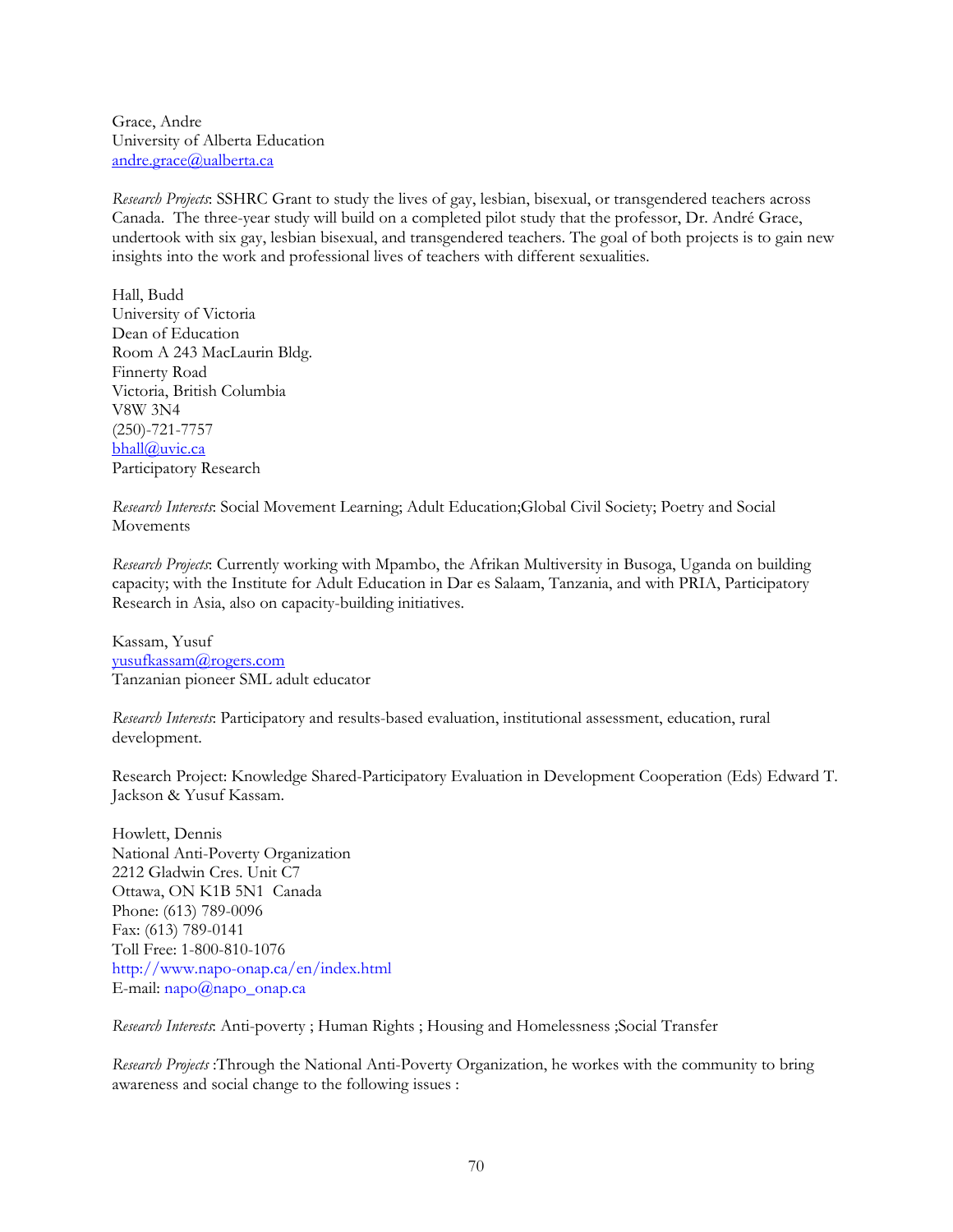Child Poverty; Face of Poverty in Canada; Federal Budget ;Guaranteed Adequate Income Health and Poverty ; Housing and Homelessness; Human Rights ; Minimum Wage/Living Wage Panhandling; Poverty Measures; Social Assistance ; Social Transfer ;Women and Poverty; Work; Youth Poverty

Kwadwo Prempeh, Osei (Edward) Department of Political Science Carleton University edward\_oseikwadwoprempeh@carleton.ca

*Research Interests*: Specializes in international relations, the politics of identity, globalization and human rights, and the theory and practice of organizing resistance and struggle to neo-liberal globalization. Over the years, Osei Kwadwo Prempeh has been actively involved in community-based social movements both in Canada and Africa.

From 1996-2002, he was the Race Equity Coordinator at Carleton Political economy, new social movements, local and global governance, contemporary theories of racism and racialization, development and underdevelopment, human rights in domestic and international perspectives, identity politics, globalization, the state and civil society.

Lee, Jo-Anne University of Victoria Department of Women's Studies jalee@uvic.ca

*Research Interests*: Racial Minority Girls' Identity Formation and Citizenship, Social Cohesion Multiculturalism, Feminism and Nationalism, Community Development, Participatory Research, Feminist Research, Asian Canadian Women, Adult Education, Immigrant Women, Urban Renewal and Housing Policy in Canada in the 1950s-70s

*Research Projects*: Social Cohesion and Racialised Girls Identities; Immigrant and refugee girls as caregivers to their siblings.

Lee, Nanci COADY Institute nlee@stfx.ca

Nanci has worked in development for 10 years, mainly in microfinance with particular interests in leadership development, capacity building, market research and household livelihood issues such as social capital. She has lived and worked overseas in Colombia, Bolivia and Mozambique as educator, participatory researcher, policy analyst and technical advisor. Recently she completed a three-year collaboration with the Rural Training Unit of the Self-Employed Women's Association (SEWA) in India focused on capacity building for self-help groups, financial planning for women and business planning for district-level associations.

Livingstone, David OISE/UT http://www.oise.utoronto.ca/ dlivingston@oise.utoronto.ca

*Research Interests*: Sociology and equity studies in education; political economy and education; class analysis; education and work; ideologies and consciousness, and alternative futures.

*Research Projects*: His current research interests include completion of a long-term ethnographic study of working class learning practices and the related development of an activity theory of adult learning, as well as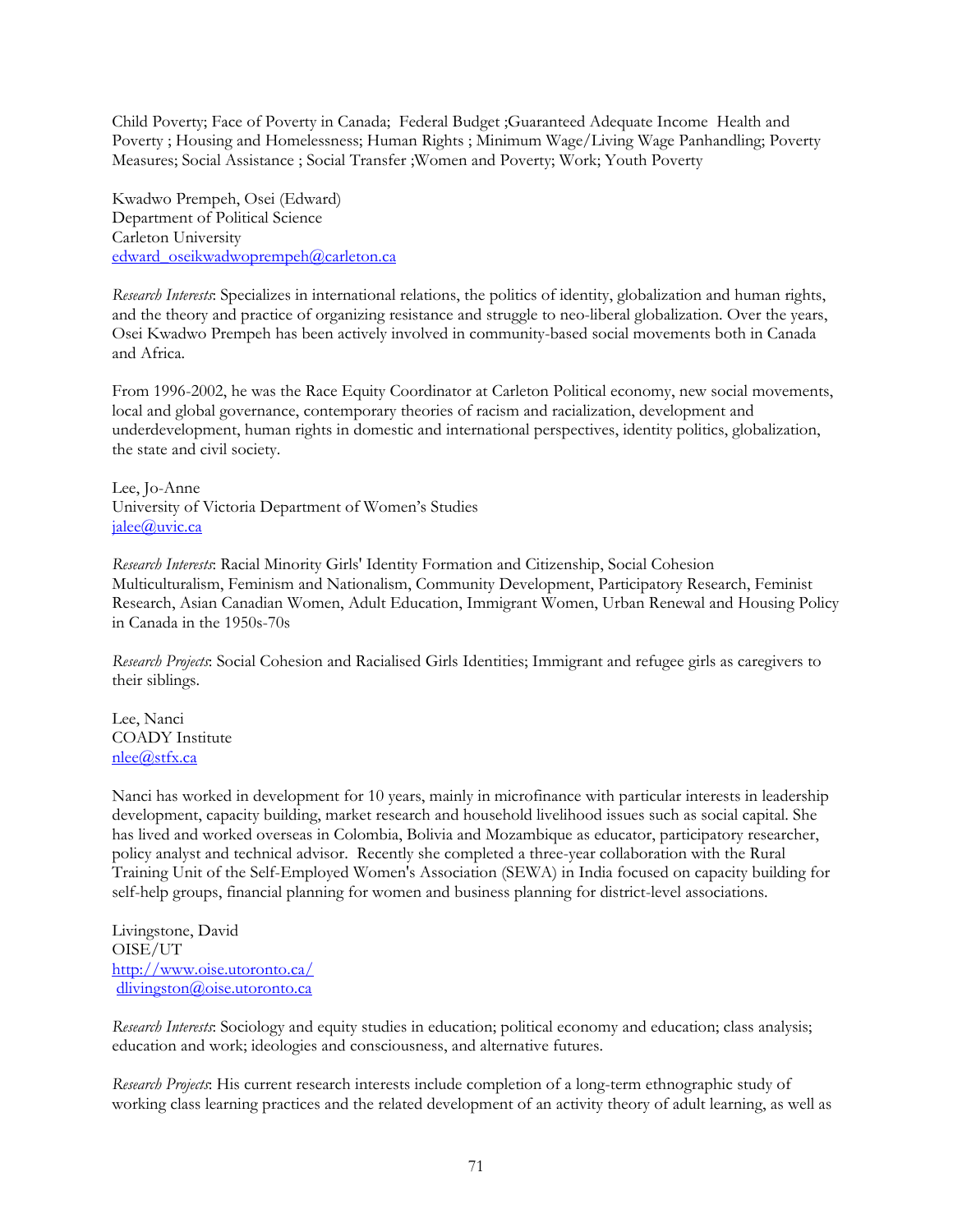several other in-depth studies of adults' informal learning practices, and ongoing analyses of underemployment and political consciousness.

"Union Influence on Formal Training, Informal Learning and Apprenticeships Provision: Canadian and International Perspectives" David Livingstone, OISE

This project adapts the basic Labour Force Survey (LFS) methodology and revised sampling procedures applied in earlier Adult Education and Training Survey (AETS) secondary data analyses of unionization and education. It will profilesocio-demographic characteristics for unionized and non-unionized employees. The findings on the relative effects of specific occupational class, industrial sector and specific enterprise characteristics on the learning and training profiles of unionized and non-unionized workers, using several comparable surveys on participation in different forms of learning, confirm the important role that union bargaining power has on access to and participation in education and training in contemporary Canadian society.

"Union Influence on Education and Training in the New Economy" David Livingstone, OISE

This project will conduct comparative statistical analyses of the most current national surveys containing data on union status, occupational class, other demographic factors and various education and training activities to generate profiles of the education and training activities of unionised and non-unionized workers.

Martin, D'arcy http://www.web.net/~darcym/page-o-matic.html darcym@web.net

D'Arcy Martin is a union educator, based in Toronto Canada. He is National Representative (Education) for the Ontario Region, Communications, Energy and Paperworkers Union of Canada. He is co-chair of the Ontario Workers Arts and Heritage Centre, and a member of the Doris Marshall Institute for Education and Action. Writing on the labour movement, education, arts and heritage.

Mojab, Shahrzad Department of Adult Education and Counselling Psychology OISE/UT, 252 Bloor Street West, Toronto, Ontario, M5S 1V6 Telephone: (416) 923-6641 ext. 2242 Fax: (416) 926-4749 E-mail: smojab@oise.utoronto.ca

*Research Interests*: Educational policy studies with focus on policies affecting the academic life of marginalized groups in universities; comparative and international adult education policy; adult education, globalization and learning. Her areas of research and teaching are: critical and feminist pedagogy; power and difference in the workplace; women, state, globalization and citizenship; women, war, violence and learning; and comparative analysis of lifelong learning theory and practice.

*Research Projects*: She has conducted extensive research on immigrant women's access to employment and training in Canada and the impact of war and violence on women's learning in the diasporas. Presently researching Activities of Kurdish women in NGO's in war zone areas (Turkey, Iran, Iraq).

Shahrzad Mojab and Susan McDonald (2001). Women, Violence and Informal Learning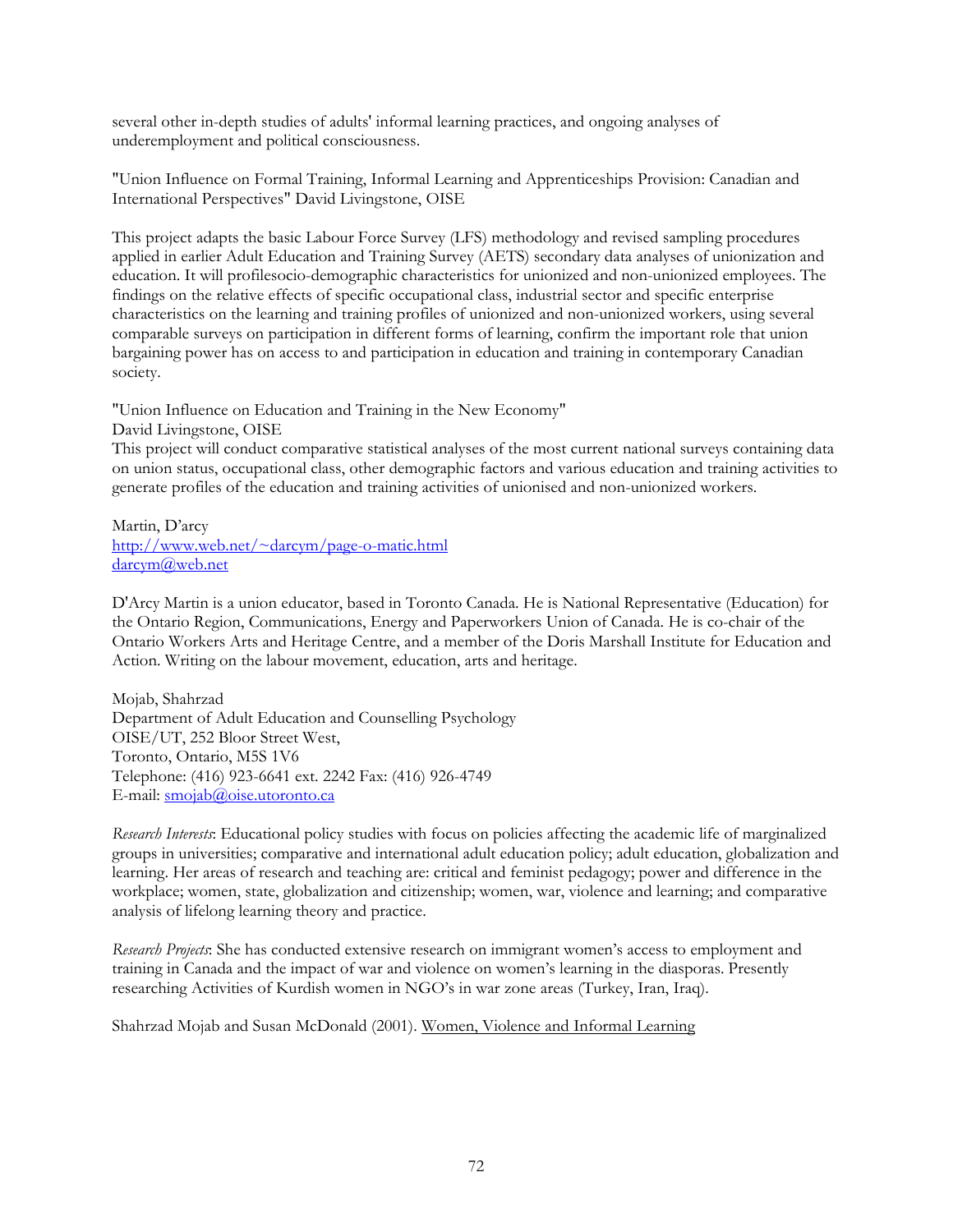Morley, David York University Faculty of Environmental Studies dmorley@yorku.ca (416)736-2100 x 22609

*Research Interests*: Action research and action learning; Community development and social; movements; International development; Sustainable development

Normand, Bernard Institut Canadien d'Education des Adultes 5225rue Berri, Bureau 300, Montreal Quebec H2J 2S4, Canada Tel: 1 514 - 958 2044; Fax: 1 514 - 948 2046 E-mail:  $i$ cea dg@cam.org Website:http://www.icea.qc.ca *Bernard Normand, Directeur General*

*Research Interests :* Building social movement learning coalitions ; impact of international education initiatives on national adult education policies ; popular education and the role of learners in building national movements

Rahi, Khan 296 Mortimer Ave Toronto, ON M4J 2C7 (416) 406-5517 ksrahi@sympatico.ca *Research Interests*: Urban and Environmental Health/ Justice; Migration & Settlement; Organizational and Neighborhood Development

Roy, Carole Trent University Kerr House 206, Trail College Phone: (705) 748-1011, Ext. 1728 Secretary: Elsie Scott, (705) 748-1817 Email: Caroleroy@trentu.ca

*Research Interests*: Interdisciplinary study of women and collective resistance in Canada and in the international context; older women and environmental activism in Canada; motherhood/grand-motherhood as catalysts for political protest. Other interests include spirituality and activism; popular education; social movements as sites of learning; creativity and wellness; and creative representations of research.

*Research Projects*: She has a new research funded by the SSHRC as a postdoctoral fellowship. Reaching out from the edge of time: Stories of activism from elders to women fifty years younger. She is interested in recording the stories of older women environmental activists. She is also interested in the intergenerational aspect and had undergraduate students research assistants doing the interviews and being interviewed themselves before and after. We presented one paper at the CASAE conference 2005, "From the Edge of Time: Young Activists Learn from Elder Activists."

She is also involved in examining an action by older women from the Peterborough community in support of flood relief in the summer /fall 2004. These older women, all prominent members of the community as politicians, activists, or artists, disrobed and had their pictures taken for a calendar that raised money for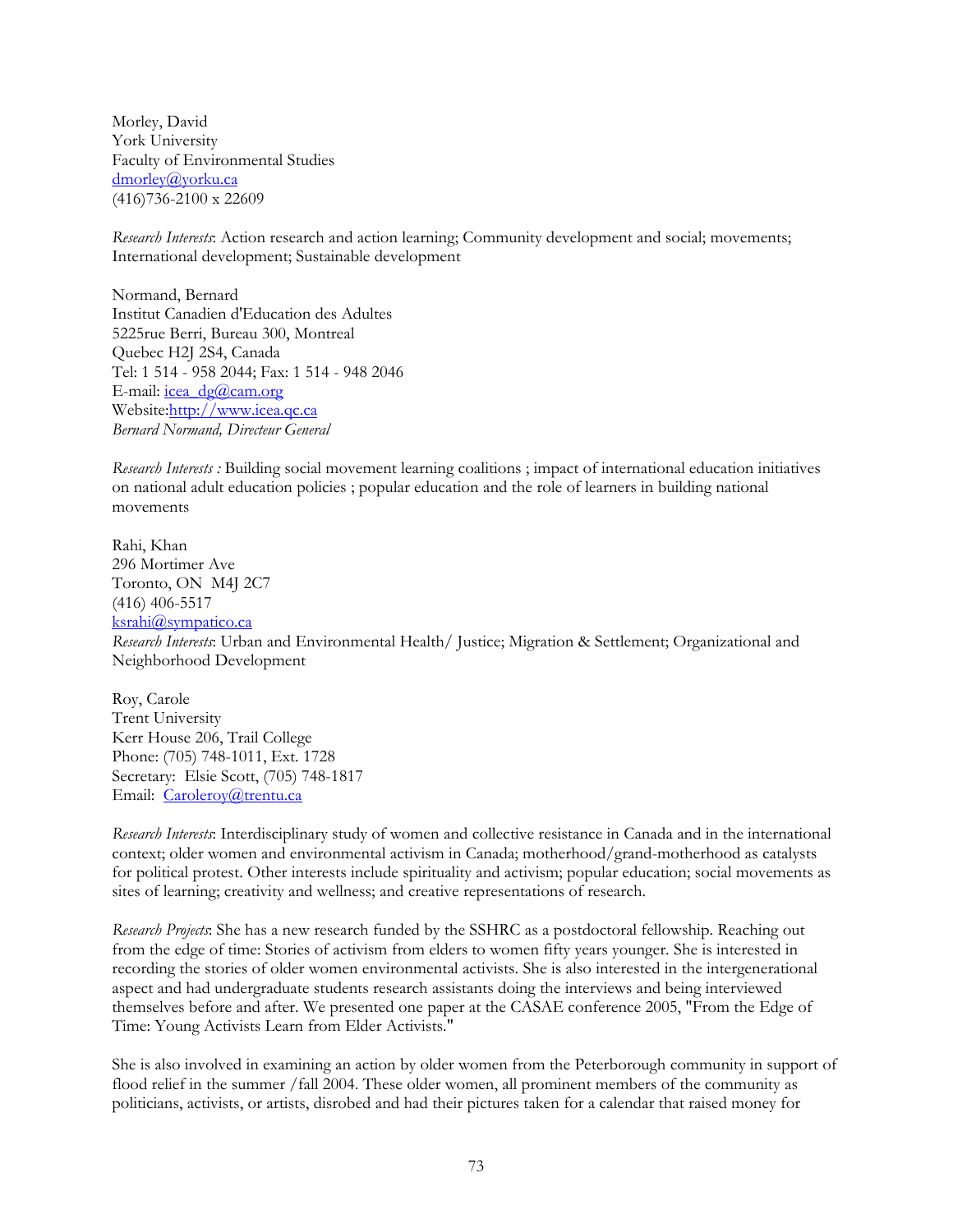those afflicted by the flood. She is also published a book about the Raging Grannies defying the label of stereotypes and law.

Rubenson, Kjell Department of Educational Studies Faculty of Education, UBC 2125 Main Mall, Vancouver, BC V6T 1Z4 Phone: (604)822-4406/2593 Email: kjell.rubenson@ubc.ca

*Research Interests*: Adult Education. Public Policy Analysis. Post-secondary Education and the Labour Market. Sociology of Adult Education. Theory Development. Social Movements and Adult Education.

Research Projects:

From the adult education initiative to a strategy for lifelong learning. A perspective on Swedish adult education policy. Stockholm: Norstedts, 2000 with Alber Tuijnman and Bjarne Wahlgren. Transition to the Knowledge Society. Policies and Strategies for Individual Participation and Learning. Vancouver: Raincoast Books, 2000 with Hans Schuetze

Rubenson, K. (1999). Adult education and training: The poor cousin. An analysis of OECD reviews of national polices for education. In *Scottish Journal of Adult Education*

Prospects for a Provincial Design of the British Columbia Post-Secondary Education System. Vancouver: Centre for Policy Studies in Higher Education and Training. Canada. Vancouver, BC: Centre for Policy Studies in Higher Education and Training, University of British Columbia, 2001 with Don Fisher and Gerry Della Mattia, G.

Sawchuk, Peter Instructor, Centre for Industrial Relations Assistant Professor, Department of Sociology & Equity Studies in Education, Ontario Institute for Studies in Education E-mail: psawchuk@oise.utoronto.ca

Peter currently leads a SSHRC research project on work, learning and technological change in the public sector in Canada, in partnership with the Canadian Union of Public Employees (CUPE-Ontario) and the Ontario Public Service Employees Union (OPSEU). An earlier research project studied the role of distance education and telelearning programs as a means of labour education "Educational Credentials/Skills Recognition in the New Economy" Peter Sawchuk, OISE

This project examines the varying perspectives on what actually defines the new economy, its basic dynamics, and the apparent sources of its emergence. This study tests these core assumptions by examining the lives of United Steelworkers of America (USWA) members in the Greater Toronto Area. The general objective of the study is to compare the promises of learning opportunities and skill development in the new economy with the reality of a diverse array ofUSWA workers. In addition to traditional focus groups organized off the worksite, researchers will make use of a variant of Participatory Action Research (PAR) methodology, in which trained worker-researcher undertake data collection (including recorded interviews with full, informed consent) concerning the workplace and co-workers throughout the workday, in the workplace.

Sawchuk, Peter H. (ed) (forthcoming). Work, Politics and Struggle across the Ontario Welfare System (1995- 2005).

Sawchuk, Peter H. (ed). (in press) The Transformation of Welfare Work in Canada : Learning, and Work in the 'New Economy' . Philadelphia , PA : John Benjamins Publishing.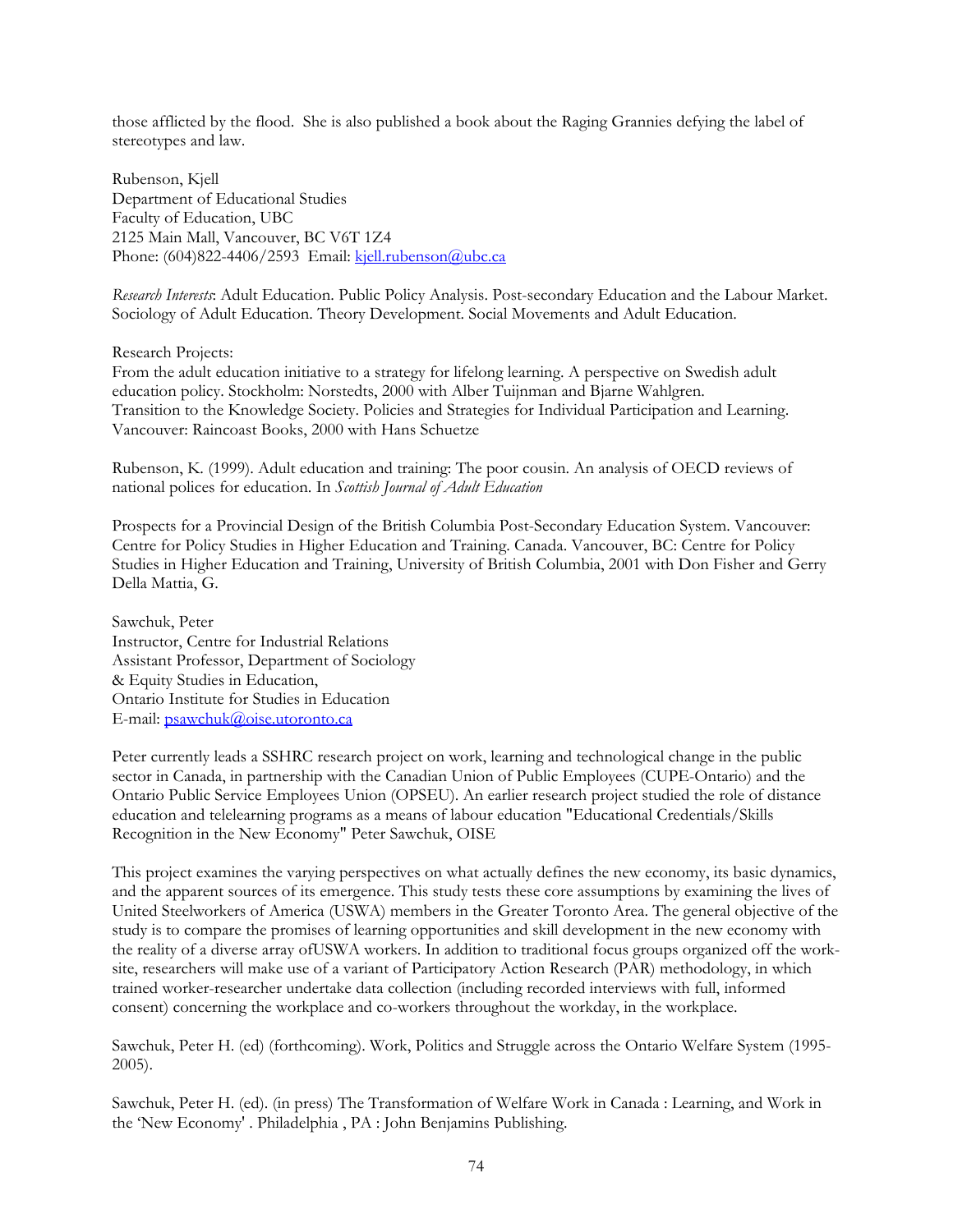Foley, G. and Sawchuk, Peter H. (2005, April) "Social, Psychodynamic and Technological Dimensions of Informal Learning in Organizations", Klaus Künzel (ed) *International Yearbook of Adult Education*. Cologne : Böhlau-Verlag .

Sawchuk, Peter H. (2003). *Adult Learning and Technology in Working-Class Life*. New York: Cambridge University Press.

Sharpe, Jim Mount Saint Vincent University Faculty of Education Halifax, Nova Scotia Canada B3M 2J6 Email: *Jim.Sharpe@msvu.ca* Telephone: (902) 457-6736 Fax: (902) 457-4911

*Research Interests*: Adult education policy and the contribution of social movements to the creation of new knowledge.

*Research Project*: Adult Educators for Social Change: The Experience from Halifax in the 1980s and 1990s, OISE/U of T, 2001

Shugurensky, Daniel OISE Department of Adult Education and Counselling Psychology 7-119 OISE - (416) 923-6641 ext. 2356 Email: dschugurensky@oise.utoronto.ca

*Research Interests*: the linkages between adult education theory, research, policy and practice, with a focus on literacy and adult basic education; economic globalization, state restructuring and educational change; popular education, citizenship learning and social movements; relationships between educational institutions and the community.

*Research Projects*: WALL (Work and Lifelong Learning) "The Changing Nature of Work and Lifelong Learning in the New Economy." His contribution to the network is to coordinate a study on the informal learning of volunteer workers, conducted in partnership with three community organizations. The first is ACTEW (A Commitment to Training and Employment for Women), an organization whose mission is to promote and support community-based training opportunities for women in Ontario. The second is the Co-operative Housing Federation of Canada (CHF), whose mission is to unite, represent and serve the community of housing co-operatives across Canada and member organizations that support their operation and development. We are working with the Ontario Region of CHF. The third is the Ontario Healthy Communities Coalition (OHCC), whose mission is to work with the diverse communities of Ontario to strengthen their social, environmental and economic well-being. This project continues until 2006.

Spencer, Bruce Professor Labour Relations Centre for Work and Community Studies

Athabasca University Athabasca, AB, T9S 3A3, Canada Phone (780) 675 6347 FAX (780) 675 6338 E-mail bruces@athabascau.ca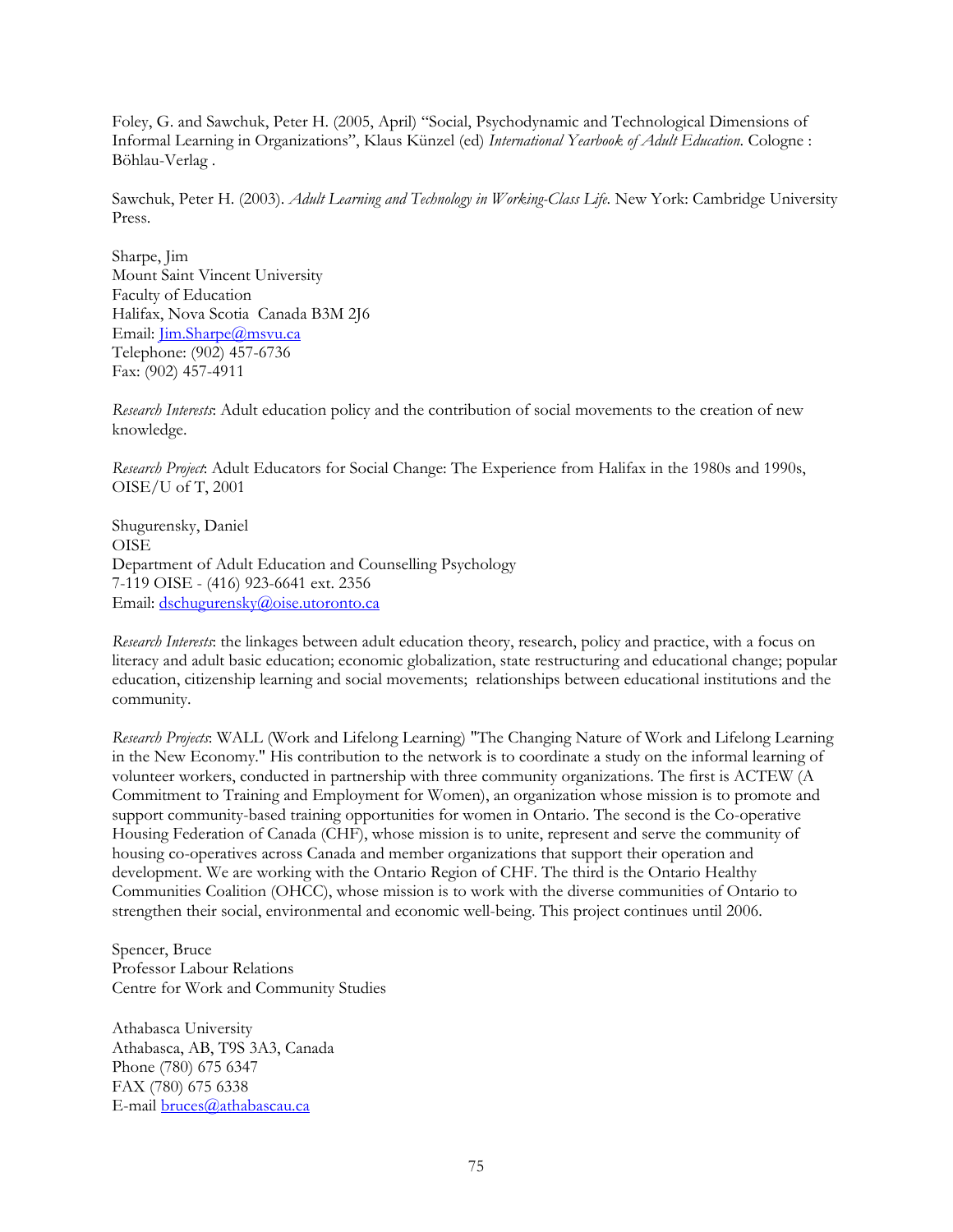*Research Interests*: Adult Learning, Unions and Labour movements Research Project: Old and New Social Movements as Learning Sites: Greening Labor Unions and Unionizing the Greens *Adult Education Quarterly*, Vol 46, No 1, p31-42, 1995.

Taylor, Maurice University of Ottawa (613) 562-5800-4037 mtaylor@uottawa.ca

*Research Interests*: Adult learning and development; adult literacy and basic education; workplace education and training; adult assessment.

Taylor, M., Boulton, J.(2004). "Informal literacy practices of adults with low literacy skills ". Proceedings from the International Adult Education Research Conference/ Canadian Association for the Study of Adult Education, University of Victoria, Victoria BC. pp.474-478.

Thomas, Barb Book: Education for Change in Unions Thomson, Murray mothom@cyberus.ca

After graduating from the University of Toronto in 1947, Murray worked in adult education in Saskatchewan, where a government led by the CCF, the forerunner of the NDP, had come to power. His job was in the Adult Education Division. He also worked at Qu'Appelle Valley Centre, which had been opened by Father Moses Coady, the founder of the Antigonish Institute in Nova Scotia, and a pioneer in the Canadian cooperative movement.

A UNESCO fellowship took him back to Asia in 1956, to the International Institute for Child Study in Bangkok. Later, he began working at the Quaker Conferences in Southern Asia, headquartered in Delhi, organizing conferences for young leaders and diplomats in the region. At the Quaker Centre in Delhi, he met Martin Luther King and Coretta Scott King. Returning to Toronto in 1962, he became Peace Education Secretary for Canadian Friends Service Committee, the peace and development wing of Canadian Quakers. Working there until 1969, he helped found Grindstone Island as a peace education centre, an institution which lasted from 1962 to 1990.

Murray was awarded the Pearson Peace Medal by the United Nations Association of Canada in 1990. He was one of three Canadian Quakers to be so honoured (Nancy Pocock and Muriel Duckworth were the others). From 1985 to the present, he has been the Executive Secretary of Peacefund Canada.

Turay, Thomas Mark Department of Adult Education Coady International Institute, St. Francis Xavier University tturay@stfx.ca (902) 867-5051/2543

*Research Interests*: Education for conflict transformation and peace building, peace movements, popular adult education techniques, human rights, and community development

The Role of social movements in social transformation: An African perspective. A Discursive Paper Presented at the Development and Peace Committee Meetings Montreal, May 6 - 8, 2005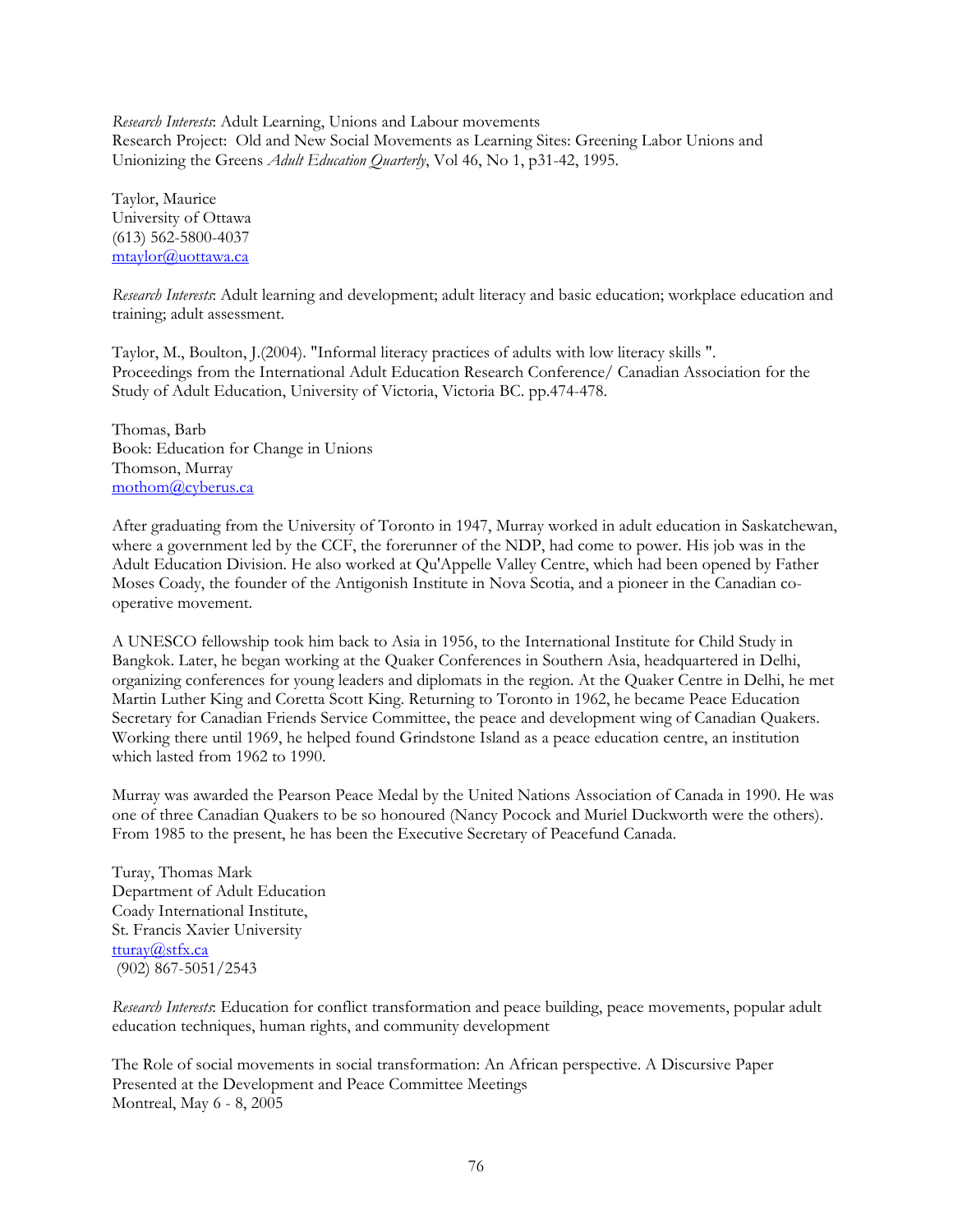Turay, T. M. (2005). Popular education. In L. M. English (Ed.), *International encyclopedia of adult education* (pp. 480-484). New York: Palgrave Macmillan.

Turay, T. M. (2005). Peace education. In L. M. English (Ed.), *International encyclopedia of adult education* (pp. 405-467). New York: Palgrave Macmillan.

*Activism and peace: An African perspective*. A Keynote Address delivered at the International Conference on: "Peacemaking in the 21st Century: Inner Peace, Outer Peace." June 18 – 20, 2004, University of Maine, USA

Welton, Michael Adjunct Professor Centre for Policy Studies in Higher Education & Training University of British Columbia 2329 West Mall Vancouver, BC Canada V6T 1Z4 (250) 338-8379 michael.welton@ubc.ca

*Research Interests*: Adult Education: Informal Learning; Workplace learning; Work and History

#### **International Researchers**

Allman, Paula (UK) Honorary Research Fellow in The School of Continuing Education at the University of Nottingham, England. Contact: paula.allman@nottingham.ac.uk

She integrates her political activism into her educational work. She has been primarily active in social movements -- in the US, the Civil Rights and anti-war movements, and in the UK, she was the first cochairperson for Nottingham CND. She was also active in the education sub-group of The Socialist Movement.

Revolutionary Social Transformation: Democratic Hopes, Political Possibilities and Critical Education (Bergin & Garvey, 1999).

Critical Education Against Global Capital: Karl Marx and Revolutionary Critical Education (Bergin & Garvey, 2001)

Costa, João Pedro (Portugal) entre-serras@sapo.pt *Research Interests*: non-formal learning

He works within a local development association with some intervention in Adult Education mainly in non-formal context (please see http://www.eucis.net/goodpractice.asp?ID=GPEU-049-EN ).

Gaventa, John (UK) IDS University of Sussex J.P.Gaventa@ids.ac.uk

Political Sociologist working on citizen participation, power, participatory research and education methodologies and participatory governance; interested in linking participation to policies and programmes of larger institutions and in training and capacity building for strengthening civil society. 25 years in both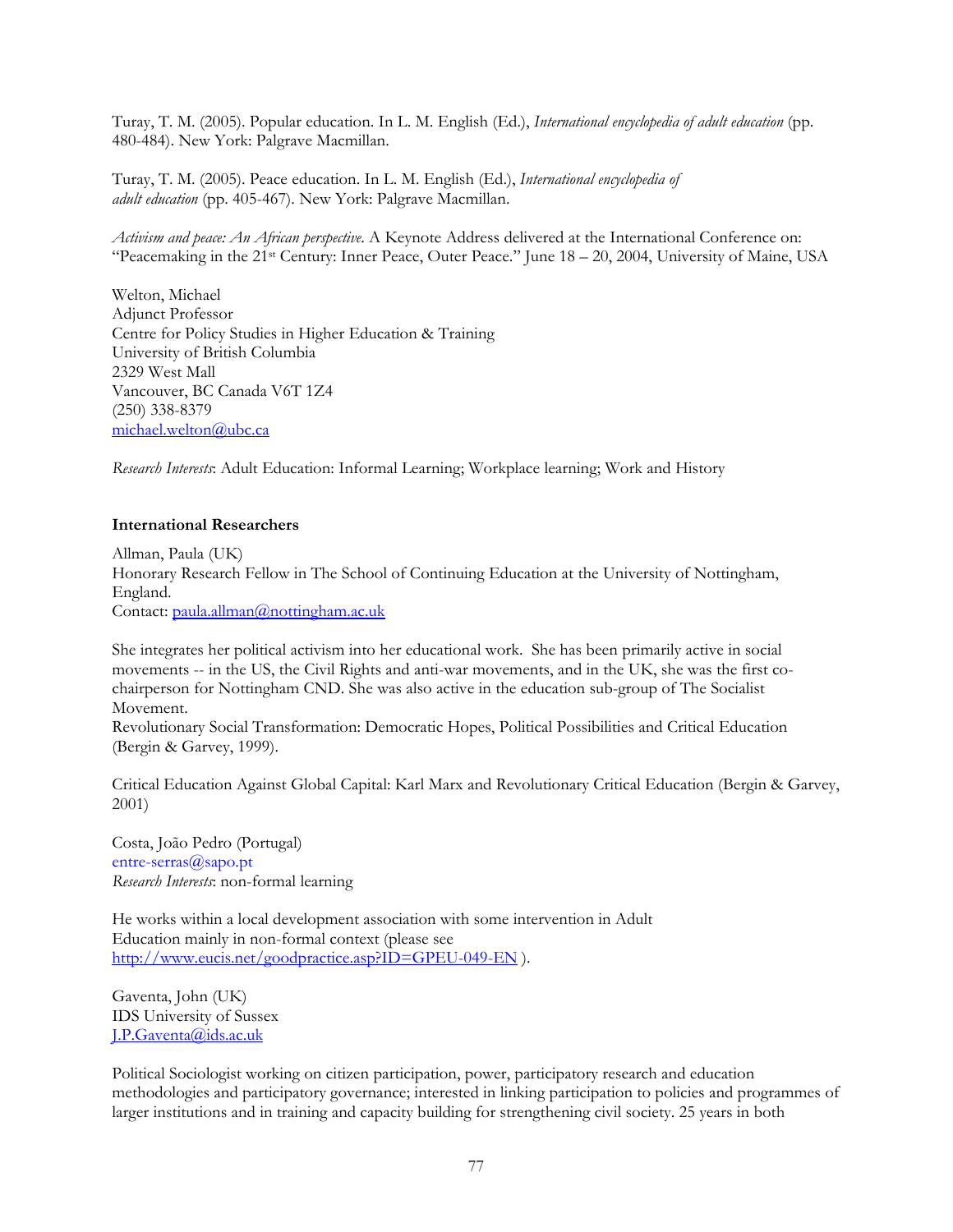northern and southern contexts on issues of citizen participation, power, participatory research and education methodologies and participatory governance. He is interested in linking participation to policies and programmes of larger institutions as well as in training and capacity building for strengthening civil society. Since 1996, Gavetna has been a Fellow at the Institute of Development Studies, Sussex University, UK, where he leads the Participation Group.

Power and Powerlessness: Quiescence and Rebellion in an Appalachian Valley.

We make the road by walking : conversations on education and social change.

Communities in Economic Crisis: Appalachia & the South

Global citizen action

Crowther, Jim U of Edinburgh Jim.Crowther@ed.ac.uk

*Research Interests*: Processes of learning in social movements; the politics of policy discourses in adult education, lifelong learning, social inclusion and citizenship; the policy and practice of adult literacy; adult education and social change; the relationship between informal contexts for learning and formal educational processes and institutions.

McCulloch, K., Crowther, J., Forrester, R. and Tett, E., 2005 *An Evaluation Framework for Integrated Community Schools in Fife*.

Crowther, J. and Martin, I., 2005 *'Introduction: radicalising intellectual work'* in popular Education Engaging the Academy, Ed. Crowther, J., Galloway, V. & Martin, I., NIACE. Eds. Sutherland, P. and Crowther, J., 2005 *Lifelong Learning: Concepts and Contexts* Routledge/Falmer.

Crowther, J., 2005 *"Social movements, praxis and the profane side of lifelong learning'* in Lifelong Learning: Concepts and Contexts, Ed. Sutherland, P. & Crowther, J., Routledge/Falmer.

Crowther, J., 2004 *'What does lifelong learning do to the discourse of participation?'* in Whose Story Now?: (Re) generating Research in Adult Learning and Teaching, Ed. Hunt, C., pp. 47-54, SCUTREA Conference Proceedings.

Crowther, J., 2004 *'In and against lifelong learning: flexibility and the corrosion of character'* International Journal of Lifelong Education, Vol. 23(2), pp. 125-136.

Cunningham, Phyllis Presidential Teaching Professor at Northern Illinois University pcunning@niu.edu

*Research Interests*: Community development, participatory research, and critical pedagogy. Through her education, experience, active participation, research, and publications, Phyllis Cunningham has made great contributions to the field of Adult Education.

Finger, Matthias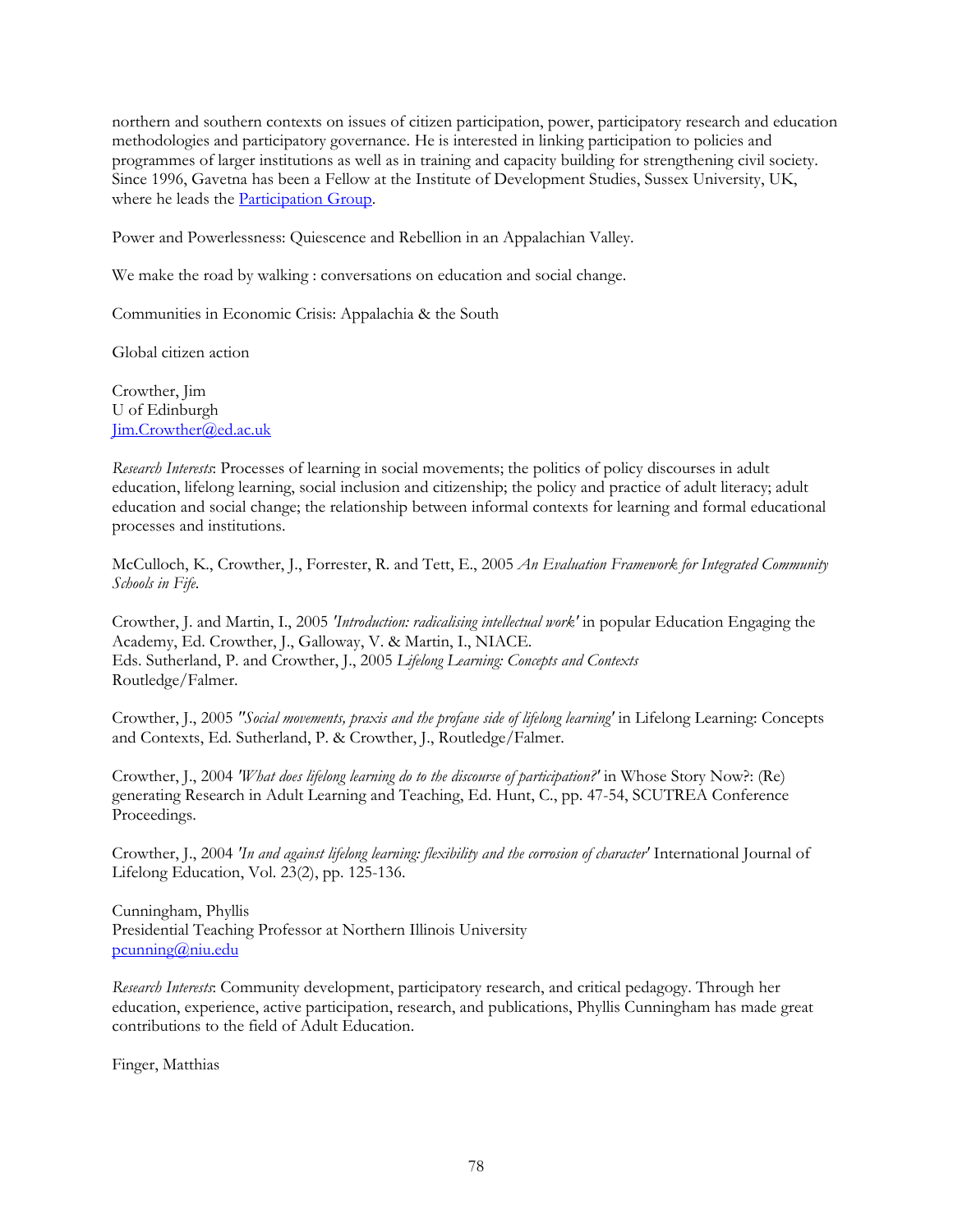Political science and education, studies globalization and the emerging new global actors, such as transnational corporations. He is interested in social change and institutional impediments to such change. He critically examines the dynamics of globalization and seeks to develop institutional alternatives to it. He has co-authored with Pratap Chatterjee The Earth Brokers: Power, Politics and World Development (Routledge, 1994) and with José Asún Learning Our Way Out: Adult Education at a Crossroads (Zed, 2000).

Foley, Griff University of Technology, Sydney, Austrailia Griff.Foley@uts.edu.au Director of the Centre for Popular Education, University of Technology

*Research Interests*: Adult Education, Non-formal learning

# **LEARNING IN SOCIAL ACTION**

A Contribution to Understanding Education and Training

Galloway, Veron Dept of Higher and Community Education University of Edinburgh Vernon.Galloway@ed.ac.uk

*Research Interests*: Adult education and social action; democracy and citizenship; participative educational methods.

Crowther, J., Galloway, V. and Martin, I., 2005 *Popular Education Engaging the Academy* Leicester: NIACE.

Galloway, V. and Stephenson, P., 2004 *Problem Based Learning* in Dimensions in Adult Learning, Ed. Folley, G., Allen and Unwin.

Galloway, V. and Stephenson, P., 2003 *Problem Based Learning* in The Learning Dimension: Understanding Adult Education and Learning, Ed. Foley, G., Sydney: Allen and Unwin.

Higgins, Te Ripowai Victoria University of Wellington TeRipowai.Higgins@vuw.ac.nz Maori educator

Hill, Bob Room 403, River's Crossing Department of Lifelong Education, Administration, and Policy The University of Georgia 850 College Station Road Athens, GA 30602-4811 Phone: (706) 542-4016 Fax: (706) 706-542-4024 bobhill@uga.edu

*Research Interests*: Social Policy and Adult Education;Anti-oppression Education; Sexual Orientation and Gender Justice; Human Rights Education in an International Context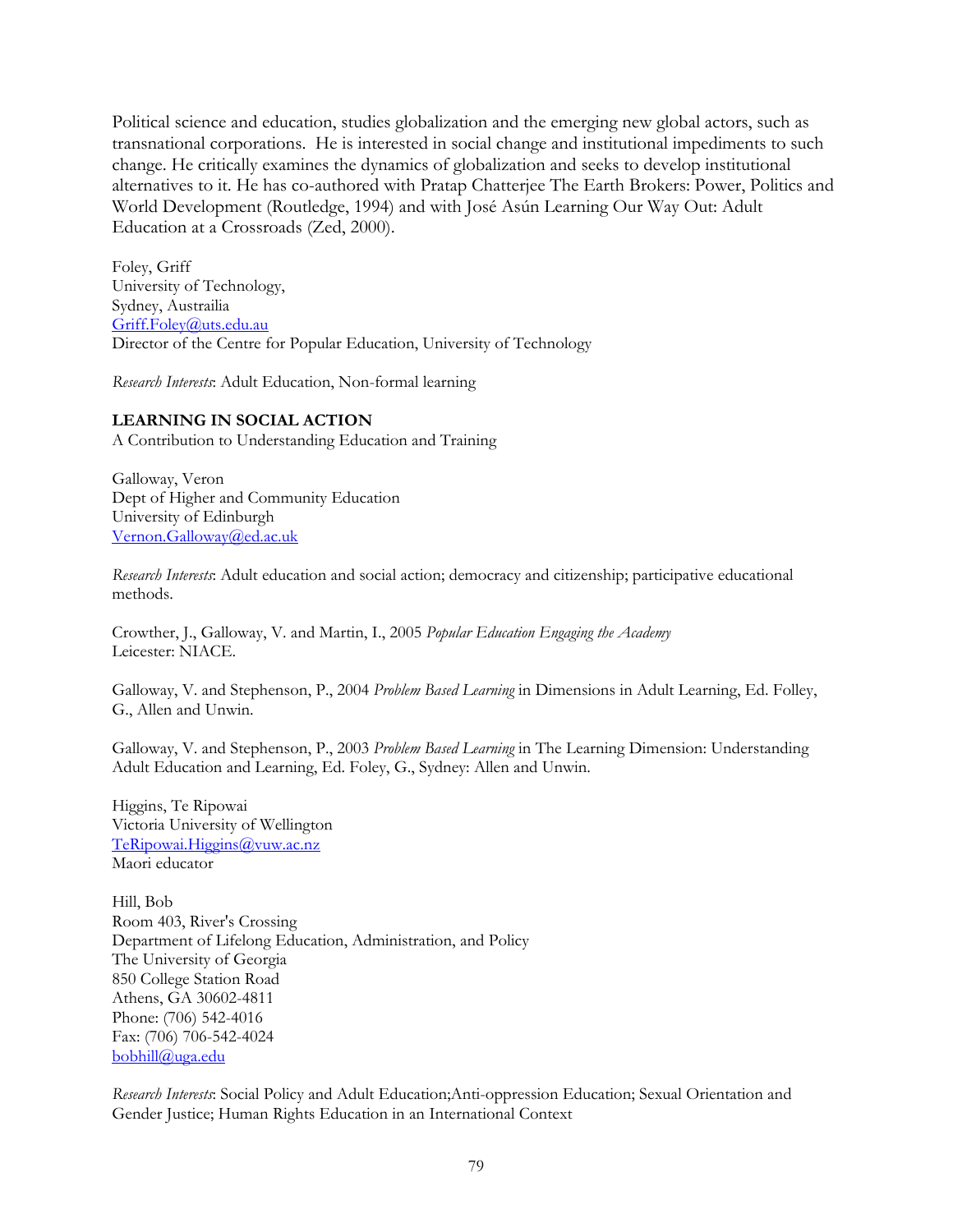Environmental Justice/Environmental Racism; Activism as the Practice of Education for Social Change; Diversity Instruction; Learning and Social Movements

Grace, A. P. & Hill, R. J. (Accepted). Going global: Using a pedagogy of lifelong learning community to internationalize LGBTQ resilience and inclusion (Chapter 7). In André P. Grace & Shahrzad Mojab (Eds.), *Lifelong learning in a global context: Convergence of theory and practice*. Dordrecht, Holland: Kluwer Academic Publishers. (Anticipated date of publication, 2006)

Hill, R. J. (2003, Fall). Environmental justice: Environmental adult education at the confluence of oppressions. In L. H. Hill & D. E. Clover (Eds.), *Environmental adult education: Ecological learning theory, and practice for socioenvironmental change* (Chapter 3, pp. 27-38). New Directions for Adult and Continuing Education, No. 99. San Francisco: Jossey-Bass.

Holst, John USA Assistant Professor, Department of Curriculum and Instruction University of St. Thomas jdholst@stthomas.edu (651) 962-4433

*Research Interests*: Critical Pedagogy; Adult Education: The Political Economy of Education Globalization and Education

Holst, J.D., Globalization and the Future of Radical Adult Education, Lanham, MD: Lexington Books, forthcoming.

Holst, J.D., The Political Economy of Non-governmental Organizations (NGOs), the State and Civil Society in the Context of Neo-Liberalism: Implications for Lifelong Education Practice, in Globalization and Lifelong Education: Critical Perspectives, D. Mulenga, Ed. Mahwah, NJ: Lawrence and Erlbaum, forthcoming.

Holst, J.D., Globalization and the Future of Critical Education, in Global Issues and Adult Education: Perspectives from Latin America, Southern Africa, and the United States, S.M. Merriam, B.C. Courtenay and R. Cervero, Ed.S., San Francisco: Jossey-Bass, forthcoming.

Korsgaard, Ove okorsgaard@c.dk Danish Scholar

*Research Interests*: Globalization and Adult Education

Articles in: Globalization, Adult Education, and Training: Impacts and Issues Edited by Shirley Walters

Korsgaard, Ove (2001). From social citizenship to active citizenship; from adult education to adult learning. In Citizenship, Adult Education and Lifelong Learning. Special edition of the Journal of World Education, Vol. 31, No 1, Spring.

Mayo, Marjorie UK m.mayo@gold.ac.uk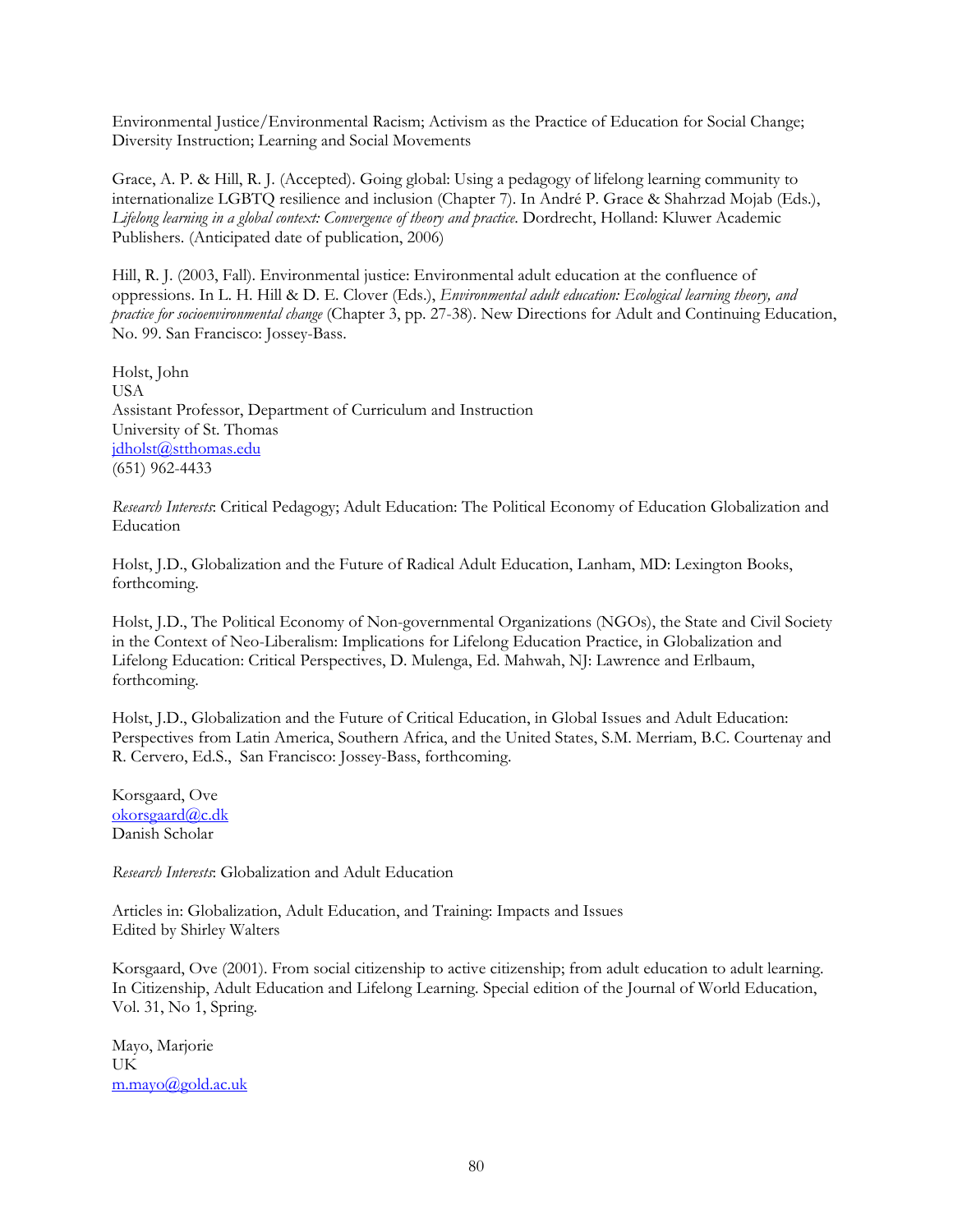Her Research Interests have been concerned with community development and adult community education, with a current focus upon community participation in urban regeneration. Her publications include Communities and Caring: the mixed economy of welfare (1994), Imagining Tomorrow: Adult Education for Transformation (1997) and 'Cultures, Communities, Identities'( Palgrave 2000).

Mayo, Peter Malta peter.mayo@um.edu.mt

*Research Interests* Gramsci, Freire, Workers´ Education, Critical Pedagogy, Museum Education, Anti-Racist Education and issues concerning multi-ethnicity, Postcolonialism, Identity and Difference, Schools as Community Learning Centres, University Continuing Education, The Debate around Lifelong Learning.

Mayo, P (2004), *Liberating Praxis. Paulo Freire´s Legacy for Radical Education and Politics*, Westport, Connecticut: Praeger (Greenwood Publishers)

Article: (Transformative Learning Centre, OISE/University of Toronto, 2003):

*To be Inspired by the Popular-Public School? Schools as Community Learning Centers* Article : ´In and Against the State´ Gramsci, War of Position and Adult Education (Journal of Critical Education Policy Studies, 2005) http://www.jceps.com/index.php?pageID=article&articleID=49

Tandon, Rajesh Society for Participatory Research in Asia (PRIA) rajeshtandon@pria.org

He founded PRIA two decades ago, a voluntary organization providing support to grass roots initiatives in South Asia, A renowned authority on participatory research, his studies, writings and training programmes have helped to advance the concept of strengthening Civil Society and reforming governing Institutions for citizen participation world-wide.

Dr. Rajesh Tandon has written a number of articles, books and manuals on Participatory Research, Participatory Training, NGO - Government relations, NGO Management, the Role of Civil Society and Voluntary Development Organizations in development.

Torre, Edicio dela ELF: Education for Life Foundation, Inc. #1 Matiwasay cor. Maginhawa Sts. UP Village Diliman, Quezon City Tel.: 920-9901, 922-8728 ediciodelatorre@yahoo.com

Philippine SML pioneer. He runs Education for Life Foundation - ELF is an NGO committed to promote life-long grassroots leadership formation towards democratization and people's empowerment. It is a sixweek training program, but they aim to train people for life by maintaining contact with them. Through the program, which he calls alternative democracy education, he hopes to foster good negotiators. They teach democratic citizenship, which he think has converted them from fighters to negotiators. Defending democracy is the responsibility of every citizen, not only of non-government organizations (NGOs). They train them to directly negotiate with governments for democracy. Retrieved from: http://times.hankooki.com/lpage/nation/200410/kt2004101516564611970.htm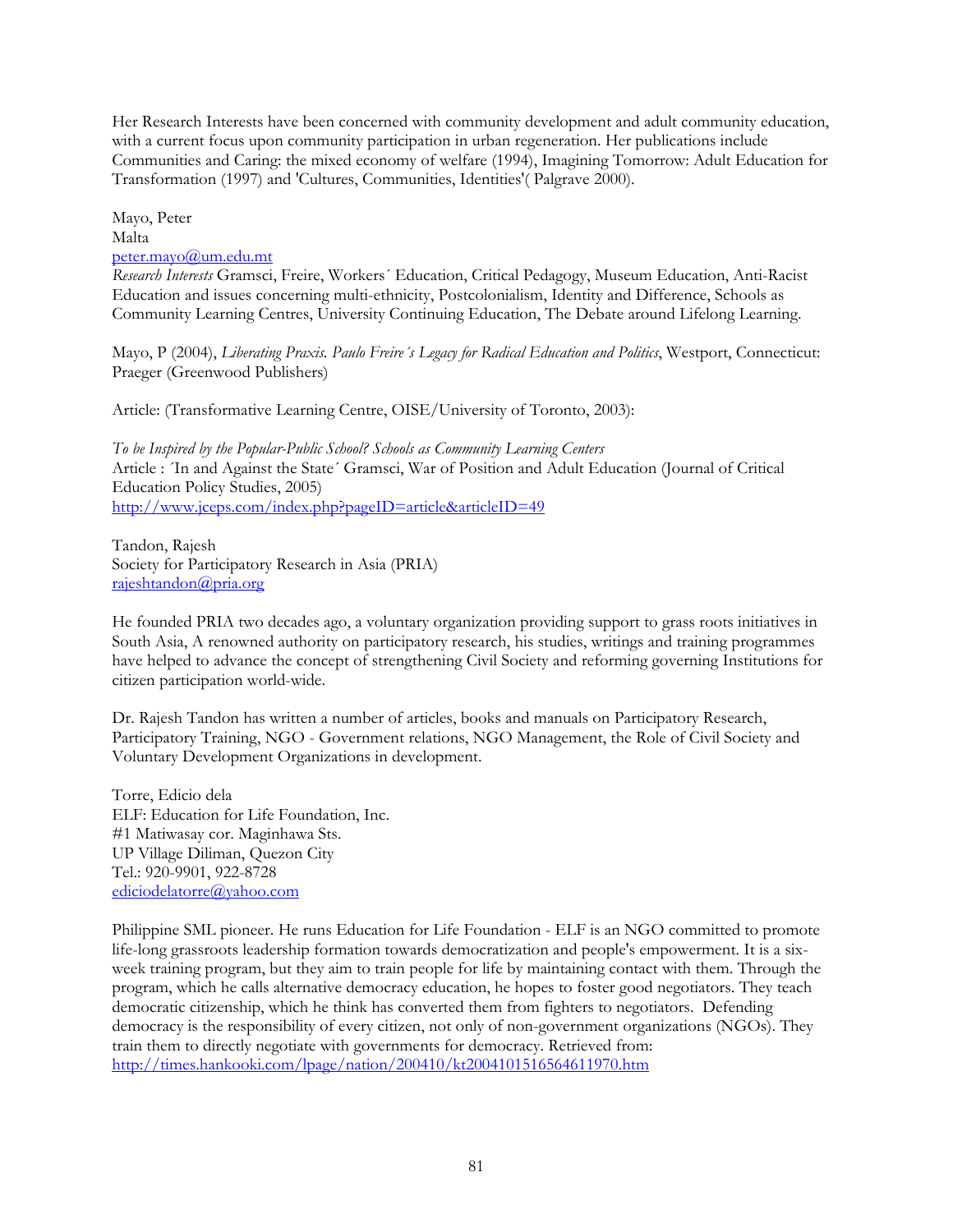Melo, Alberto Universidade do Algarve Portugal amelo@ualg.pt

*Research Interests*: Education and training for local development; integrated rural development; adult education; lifelong education; migrant cultures; multicultural education; literacy; popular education; civic education; school and community; open educational systems; active policies for employment; sociology of education; cultural anthropology; economy of education; social control of science and technology; local development and global economy; culture and development.

Walters, Shirley Division for Lifelong Learning University of Western Cape Private Bag X17 Bellville 7530 South Africa ferris@iafrica.com

*Research Interests*: Social movements in South Africa especially the anti-apartheid movements; Movements around learning festivals/ learning regions; international adult education movements. She is the founding director of the centre for adult and continuing education (CACE) that has become a vibrant and well recognized institute both nationally and internationally. Break out of the Silo: Adult Education Within Lifelong Learning in Southern Africa.

Valls, Rosa University of Barcelona Center fro Research on the Education of Adults (CREA) *Research Interests*: Educational change and social participation

For six years (1990-1996), she was Director of one of the most important Spanish Clubs of Non-Formal Education, the Club Infantil i Juvenil Bellvitge. Subsequently, she became a policy-maker in the Adult Education General Directorate of the Generalitat de Catalunya (Catalan government). She currently lectures on social intervention techniques in the degree of Social Education at the Universitat de Barcelona. She has contributed to several projects, including Access to the university and Social Exclusion (TSER), and has written several books on didactics for adult, as well as articles.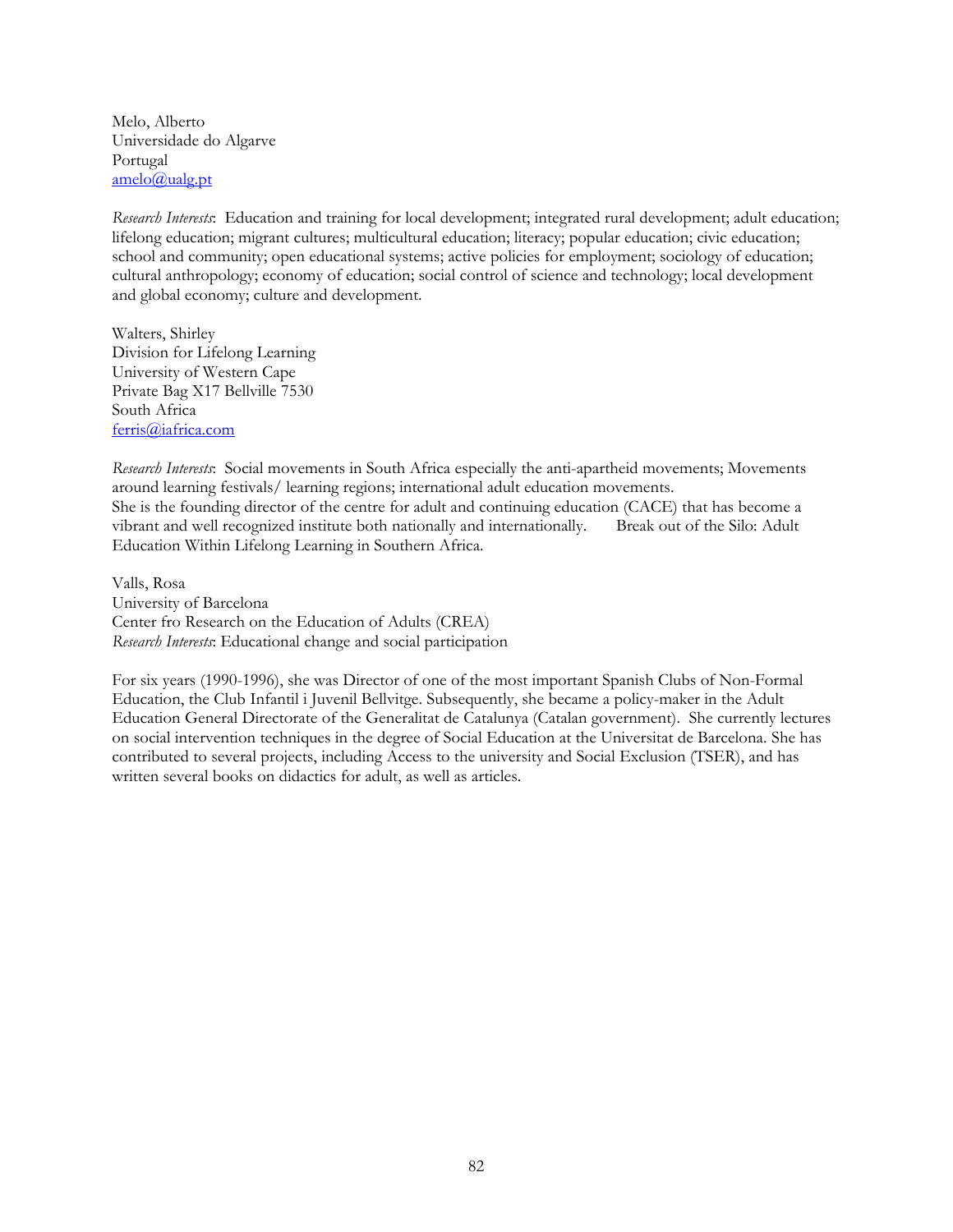# **APPENDIX F: SUMMARY OF COMMUNITY AND NON-GOVERNMENT RESEARCH INSTITUTES**

### **Generalizations**

A national scan of community-based research centers and organizations providing education, training and support for activism, looking for a focus on social movement and adult education combined, provided mixed results. The community-based research centers and organizations identified as having an interest in or potential for work on social movement learning were chosen because personal experience of the research team, recommendations from other researchers,and web searches using social justice research or social movement research as keywords.

The results are mixed in that while there are many excellent examples of combined social movement and adult education activities, we did not find many organizations doing research on social movement learning. Many organizations are demonstrating SML, utilizing participatory action research, providing training and educational materials, creating publications and campaigns designed to inform, educate, influence both those inside and outside of the movement. This bustle of community-based activity provides future opportunities for investigation; a lot is happening that the formal adult education field is not examining.

The literature suggests that older social movements such as labour and credit unions and cooperatives have had a more formal education process, while in newer social movements, education and learning is ad hoc. Perhaps this was because of a larger organizational base with direct mechanisms for funding such as dues and membership fees that allow for more self directed activity. Currently the constraints of funding arrangements with government funders results in a lack of evaluation, follow-up and limitations on activities. Increasingly, social movement organizations are delivering programs, acting as a service arm of the government. Funding for activities that do not support the status quo is limited.

# **Specific Findings**

We reviewed thirteen Canadian organizations providing education, training and support for activism and fifteen Canadian research institutes, which is the tip of the iceberg of community-based activities. We also briefly examined the learning activities of three Networks and coalitions. The time constraints of this research, allowed only a quick scan of website and publications of larger organizations that had a web presence. Of the fifteen Canadian research centres reviewed in the data collection, only one organization, the Caledon Institute, specifically looked at learning in support of a social change goal. Of the thirteen Canadian organizations providing education, training and support for activism, most offer training and educational activity support but the Vibrant Communities initiative stands out as demonstrating commitment to learning outcomes.

# **1. The Caledon Institute**

The Caledon Institute is a social policy think tank. Established in 1992, the Caledon Institute of Social Policy is a private, nonprofit organization with charitable status. It is supported primarily by the Maytree Foundation, located in Toronto. Caledon is an independent and critical voice that does not depend on government funding and is not affiliated with any political party.

Examples of Caledon Institute social movement learning research: Vibrant Communities Series- *The Living Wage Learning Initiative*  Anne Makhoul, May 2005

Responding to interest in the issue of poverty reduction through the payment of a 'living wage,' Vibrant Communities initiated a tele-learning forum to investigate the process of designing and initiating voluntary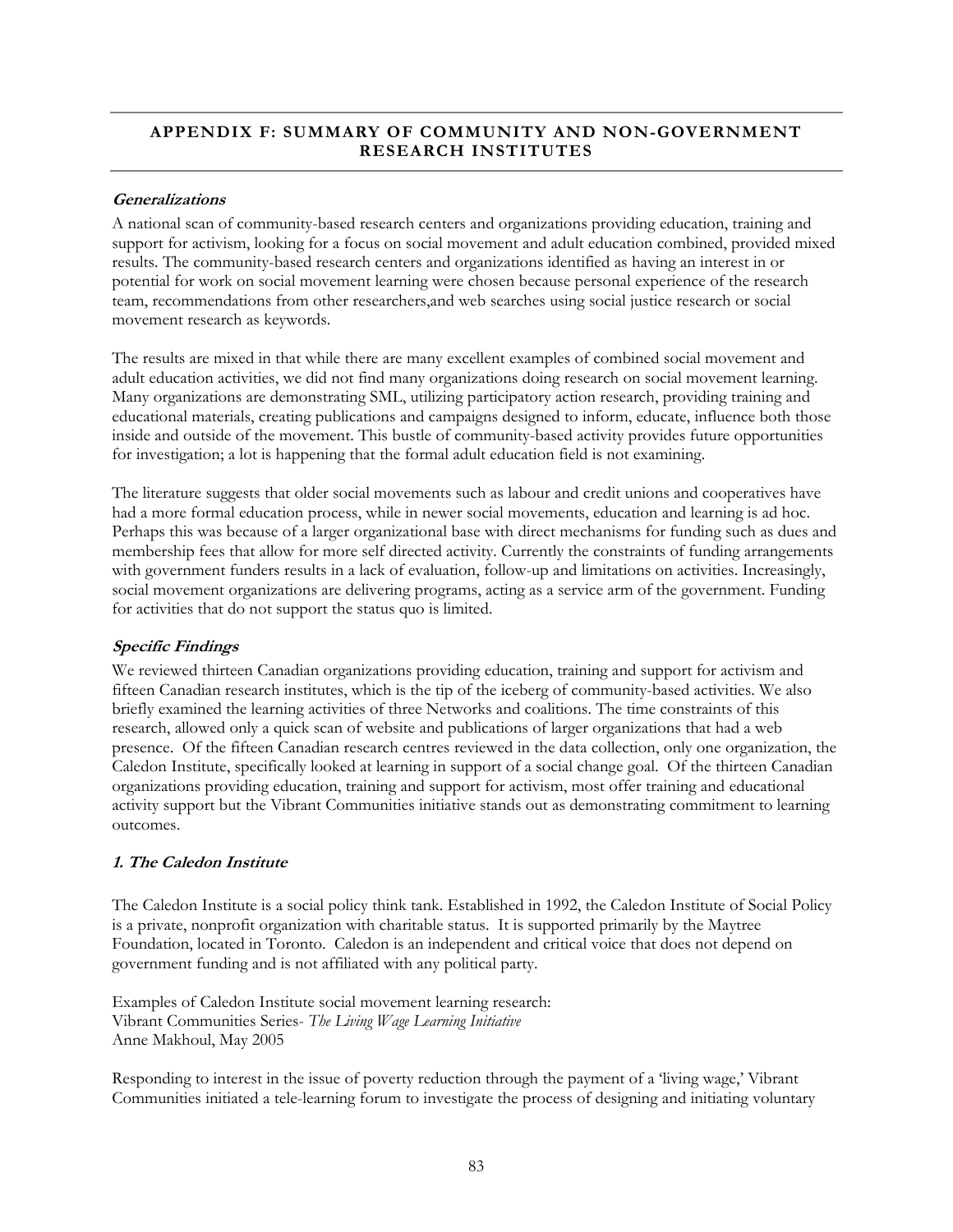and mandatory living wage campaigns. This story summarizes current activities in the US, the City of Toronto and six Vibrant Communities.

This story is the fifth in a series which highlights the efforts of local partners involved in Vibrant Communities – a pan-Canadian initiative that seeks local solutions to reduce poverty and build more caring communities.

# *Learning Communities Projects*  Anne Makhoul, January 2004

This Caledon series of community stories profiles several communities in BC that secured OLT funds in order to strengthen and extend their community capacities to deal with socioeconomic challenges.

Human Resources Development Canada (HRDC) created the Office of Learning Technologies (OLT) in 1996, in order to encourage innovative, technology-based learning. HRDC staff and representatives from the (then) British Columbia Ministry of Community Development, Cooperatives and Volunteers, in cooperation with community leaders, tailored an OECD model to incorporate lifelong learning concepts and lessons from the learning cities work carried out in the UK.

In recent years, the Office of Learning Technologies has provided support specifically for 'community learning networks.' While these networks differ throughout the country, illustrated in the examples that follow, they are also the same in many respects. Community learning networks are locally controlled structures that support community development and aspire to enhance the lives of their members through lifelong learning. They seek to reduce disparities among community members by encouraging broad participation and inclusion. Many community learning networks help members use various forms of technology, such as educational networking, distance learning and telelearning, to promote learning for work skills and learning for life.

#### *From Information to Application: How Communities Learn*  Sherri Torjman, Eric Leviten-Reid, Christopher Camp and Anne Makhoul, September 2001

This review summarizes selected literature sources on the subject of community learning and identifies key themes considered in these sources. The findings of this work will be applied to the subsequent stages of the Understanding the Early Years project being undertaken by the Department of Human Resources Development Canada. The sources from widely diverse fields come to a similar conclusion: Learning takes place most effectively through an interactive process in which potential users of information are involved in exploring a given challenge. Ideally, they should engage with the information in some meaningful way, preferably through a mediating process that entails interpersonal interaction. The literature points to the importance of social capital in facilitating learning. Finally, the paper discusses key lessons in community learning from several projects in which the Caledon Institute has been involved.

# **2. Vibrant Communities**

Vibrant Communities is an initiative involving over a dozen communities and three national organizations in Canada that are exploring how communities can dramatically reduce poverty in their local contexts. In order to reduce poverty and enhance the quality of life in households throughout Canada, Vibrant Communities provides a process and a working environment where diverse community leaders from across the country work together to share ideas, practices and policies that strengthen their community-based poverty reduction initiatives.

Vibrant Communities is a community-driven effort to reduce poverty in Canada by creating partnerships that make use of our most valuable assets – people, organizations, businesses and governments. It's a unique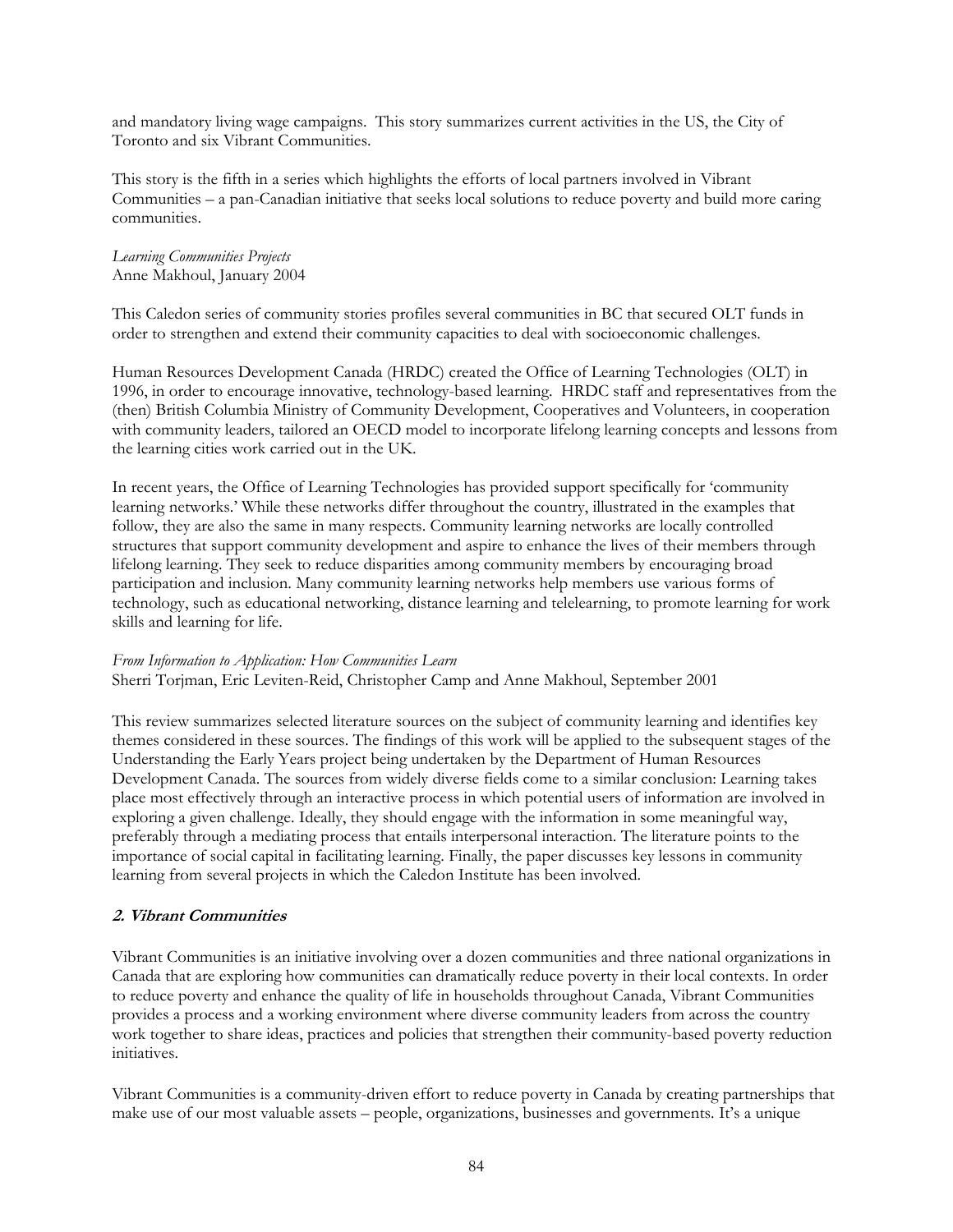approach to poverty reduction that allows communities to learn from — and help — each other. Vibrant communities actively promote the well-being of their members and the community as a whole. They do this by ensuring support, inclusion and learning for everyone.

Vibrant Communities links up to 15 communities from British Columbia to Newfoundland in a collective effort to test the most effective ways to reduce poverty at the grassroots level utilizing four key approaches: Comprehensive local initiatives aimed at poverty reduction; Grassroots collaboration involving all sectors of the community in these initiatives; Identifying community assets and putting them to good use in povertyreduction efforts; A commitment to learning, change and sharing our learnings – whether they are the product of our successes or failures.

Leviten-Reid, E. (2004). Reflections on Vibrant Communities. The Caledon Institute of Social Policy *http://www.caledoninst.org/* All other information provided from http://www.tamarackcommunity.ca

#### **Barriers and opportunities**

While most organizations engaged in social change educational activity and supports are not reflecting and examining their SML, they do have the capacity to conduct community based research, and would welcome the opportunity to evaluate their activities. Most are so busy doing, in an under funded, over taxed environment, that there are simply not the resources available to evaluate and examine their learning activities. It would be very beneficial from the academic and community based practitioner viewpoint, to examine what is being learned, how is it being learned and what are the outcomes or impacts of what was learned.

We've discovered many community based organizations engaged in providing research for and training to participants for social movements why not more universities? Perhaps there are barriers to access for community members or some topics are too controversial for the academy? We think it would be worthwhile to explore what are the outcomes of the primarily informal learning that goes on in SM? What are the implications for formal adult education institutions? How can formal institutions tap into this 'market', people highly motivated to learn in order to change their lives.

A research gap is a lack of adult education focus on how social movements operate and influence Canadian society. Many non-profits are doing education and training work, in an understaffed, under funded fashion. These organizations and causes would gain from collaborations and peer learning on learning approaches, yet don't have the resources to mount an analysis of the educational work they provide. There are many that would benefit from research on models utilized, analysis of curriculum, and best practices. The issues are so pressing and the centers under funded, under resourced, no time to reflect on what is being learned, by whom, for what end? Also a research opportunity is how technology (internet, cell phones, email, distance courses) is changing the reach and scope of movements. How 'globalization from below' has impacted educational and learning activities of movements, with much more international learning occurring. Many networks and coalitions reach across borders, especially into South American and Africa.

A systemic review and analysis of educational strategies and outcomes of educational activity of community based social movement organizations would be a productive research area.

# **Strategies for Knowledge Mobilization**

Most research centers create papers and publications that are distributed throughout their networks, in print or, most commonly, electronically. They participate in conferences and other learning events to disseminate knowledge. Knowledge mobilization can be limited. Advocacy, activism and training organizations provide useful knowledge, in a direct timely fashion in the form of workshops and other learning events. These events are often in response to community demand for training or information on the particular topic. (Just in Time knowledge delivery)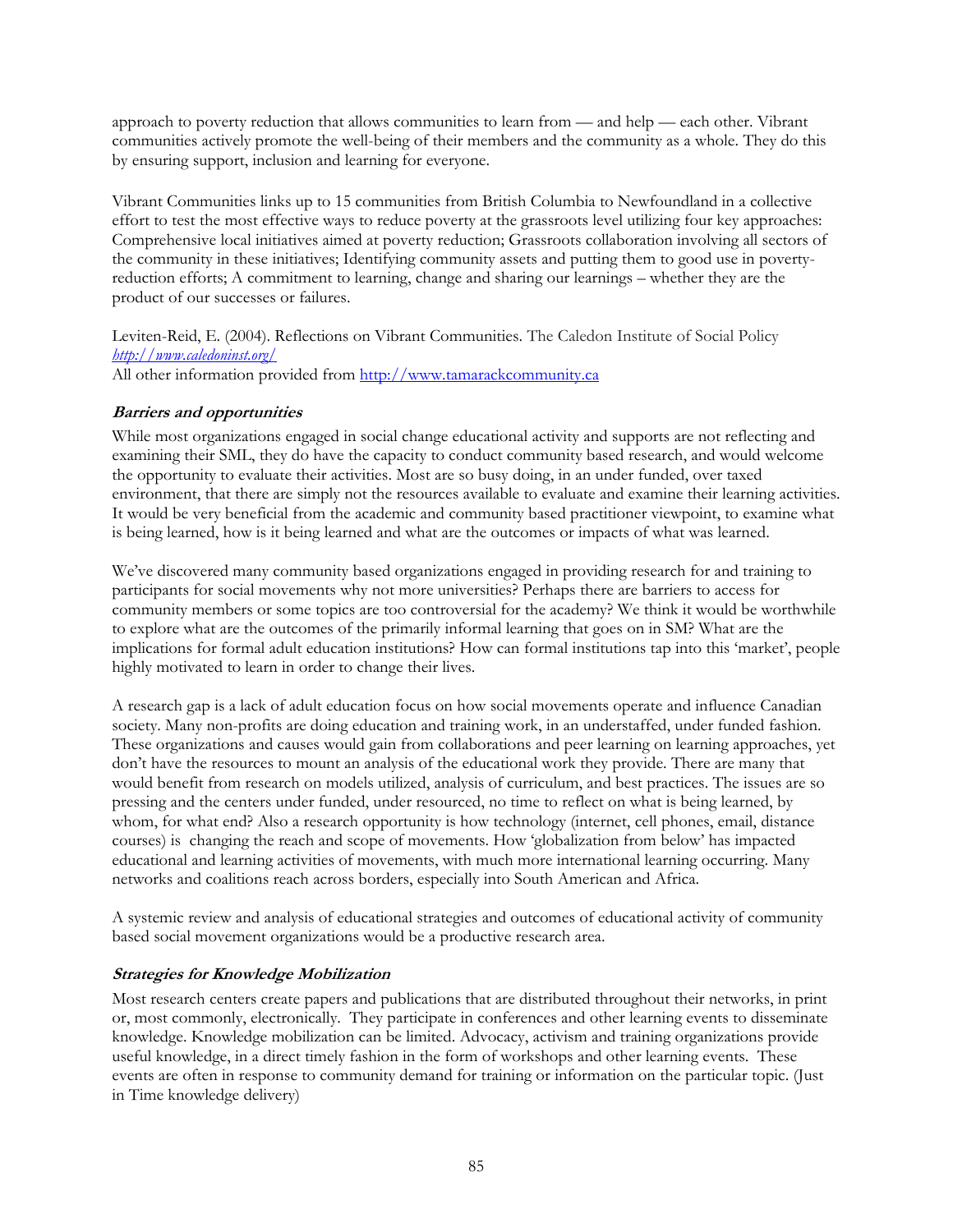Increasingly internet technologies are being utilized to share knowledge. Two examples are below.

# **1. Tamarack Institute for Community Engagement**

Tamarack is a charitable organization dedicated to helping Canadian communities take ownership of local issues by making use of proven strategies for community engagement. Community Engagement is commonly defined as citizens from different sectors of a community joining together taking leadership, to address issues that affect them all.

More than 5,000 people use Tamarack Open Learning Services every month. Our Open Services are provided free of charge through the generous support of The Maytree Foundation. Our sponsors help support these services to ensure that the broader community can learn about community engagement and related issues, and use them to take leadership at the local level.

The Open Learning Services include:

**Web-based learning:** Our website houses videos, resources and links to valuable information that help individuals and groups to engage and build their communities.

**E-newsletters:** Tamarack currently produces three regular e-newsletters full of ideas and resources to which people can subscribe: *Engage!*, *Eunoia* (Greek for "beautiful thinking"), and *Community Life*. **Tele-Learning:** Tamarack offers monthly tele-learning seminars on a variety of topics related to community engagement and community building.

**Resources:** Tamarack has produced a variety of community engagement resources including workbooks, videos, and research papers, which are posted on our website.

**Workshops Online:** We offer introductory workshops on community engagement and related topics.

# **2. networklearning**

The purpose of this site is to make resources available, free, to NGOs working in the development or humanitarian fields. They make or find manuals that can help NGOs build skills, and suggest other websites with good resources. They particularly welcome those working alone or in a national NGO in Africa, Asia, South America and the ex-USSR.

# Mission:

To make top quality manuals, field books and training courses easily available to groups who need them – free of cost to those in the South but with a contribution of \$25 requested from those in the North.

To encourage colleagues to be open to new knowledge and skills, to plan and stick to self-guided learning.

To introduce topics which may be new to some people; to link users to resources, useful organizations, websites and materials.

To provide a place for users working in different countries in the South to stay informed.

http://www.networklearning.org/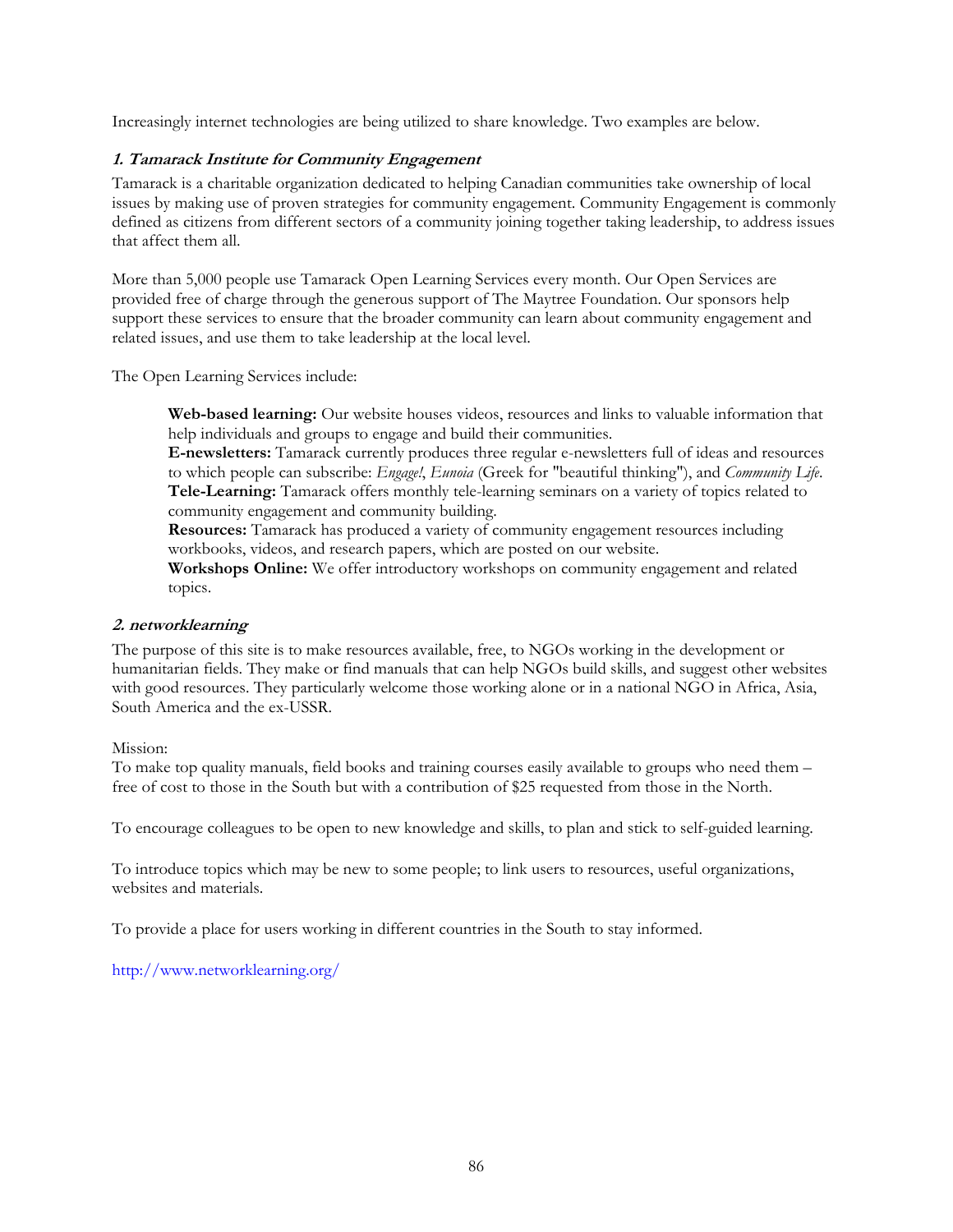# **Appendix F. 1: Research Institutes**

| Name of org              | Description                                   | Areas of Research                          |
|--------------------------|-----------------------------------------------|--------------------------------------------|
| <b>POLARIS</b> Institute | As its stated objective, Polaris is designed  | In collaboration with both the Council of  |
|                          | to enable citizen movements to re-skill and   | Canadians and the International Forum      |
| http://www.polarisin     | re-tool themselves to fight for democratic    | on Globalization organized two related     |
| stitute.org/             | social change in an age of corporate driven   | events, namely, the first International    |
| Polaris Institute        | globalization. Essentially, the Institute     | Symposium and Public Teach-In on           |
| 312 Cooper Street        | works with citizen movements in               | Corporate Rule in November, 1997. Also     |
| Ottawa ON                | developing the kinds of strategies and        | organizing of an education/action          |
| Canada                   | tactics required to unmask and challenge      | program for youth activists called         |
| K2P 0G7                  | the corporate power that is the driving       | Operation 2000, around issues related to   |
|                          | force behind governments concerning           | corporate-driven globalization.            |
| Tel: 613.237.1717        | public policy making on economic, social      | The purpose of our Grassroots              |
| Fax: 613.237.3359        | and environmental issues. In so doing, the    | Globalization Project is to work with      |
|                          | Institute serves as a catalyst with           | community based organizations -            |
| email:                   | constituency-based social movements,          | nationally and internationally to inject   |
| polaris@polarisinstitu   | increasing their capacity to do their own     | popular tools, strategic analysis and      |
| te.org                   | strategic campaign planning on issues of      | innovative tactics that better connect     |
| web:                     | vital concern to their members and allies.    | local struggles to the growing             |
| http://www.polarisin     | The work of Polaris with social movements     | international civil society movement       |
| stitute.org              | is also carried out on both a national and an | opposed to corporate-led globalization.    |
|                          | international basis.                          |                                            |
| PEMBINA Institute        | The Pembina Institute is an independent,      | The Pembina Institute's major policy       |
|                          | not-for-profit environmental policy           | research and education programs are in     |
| Box 7558                 | research and education organization.          | the areas of sustainable energy, climate   |
| Drayton Valley, AB       | Founded in Drayton Valley, Alberta, the       | change, environmental governance,          |
| T7A 1S7 Canada           | Pembina Institute has a multidisciplinary     | ecological fiscal reform, sustainability   |
| $(780)$ 542-6272         | staff of more than thirty, with offices in    | indicators, and the environmental          |
| http://www.pembina       | Drayton Valley, Calgary, Edmonton,            | impacts of the energy industry. Charitable |
| $.$ org $/$              | Vancouver and Ottawa.                         | environmental education and research       |
|                          |                                               | programs are carried out in conjunction    |
|                          |                                               | with the Pembina Institute's sister        |
|                          |                                               | organization, the GAIA Foundation for      |
|                          |                                               | Earth Education                            |
| CARITAS Canada           | The Canadian Catholic Organization For        | During the past 37 years,                  |
| (Development and         | DEVELOPMENT AND PEACE is the                  | DEVELOPMENT AND PEACE has                  |
| Peace)                   | member organization in Canada of              | provided \$441 million to finance 13,900   |
|                          | CARITAS INTERNATIONALIS, a                    | projects in 70 countries in Africa, Asia   |
| 10 St. Mary Street,      | Confederation of 162 Catholic relief,         | and Latin America; \$86 million of this    |
| Suite 420                | development and social service                | amount has been allocated in emergency     |
| Toronto ON               | organisations working on behalf of the        | aid. Typical projects involve issues such  |
| <b>CANADA</b>            | poor and oppressed in 198 countries and       | as peace-building, human rights, agrarian  |
| <b>M4Y 1P9</b>           | territories. It is one of the largest NGO     | reform, education, community               |
| 1-800-494-1401           | networks in the world.                        | development and economic justice.          |
| ccodp@devp.org           |                                               |                                            |
| http://www.devp.org      |                                               |                                            |
| http://www.devp.org      |                                               |                                            |
| index ci.html            |                                               |                                            |
| Canadian Council for     | The Council is a coalition of Canadian        | CCIC members work with co-operatives,      |
| International Co-        | voluntary sector organizations working        | citizens' groups and NGOs in Africa,       |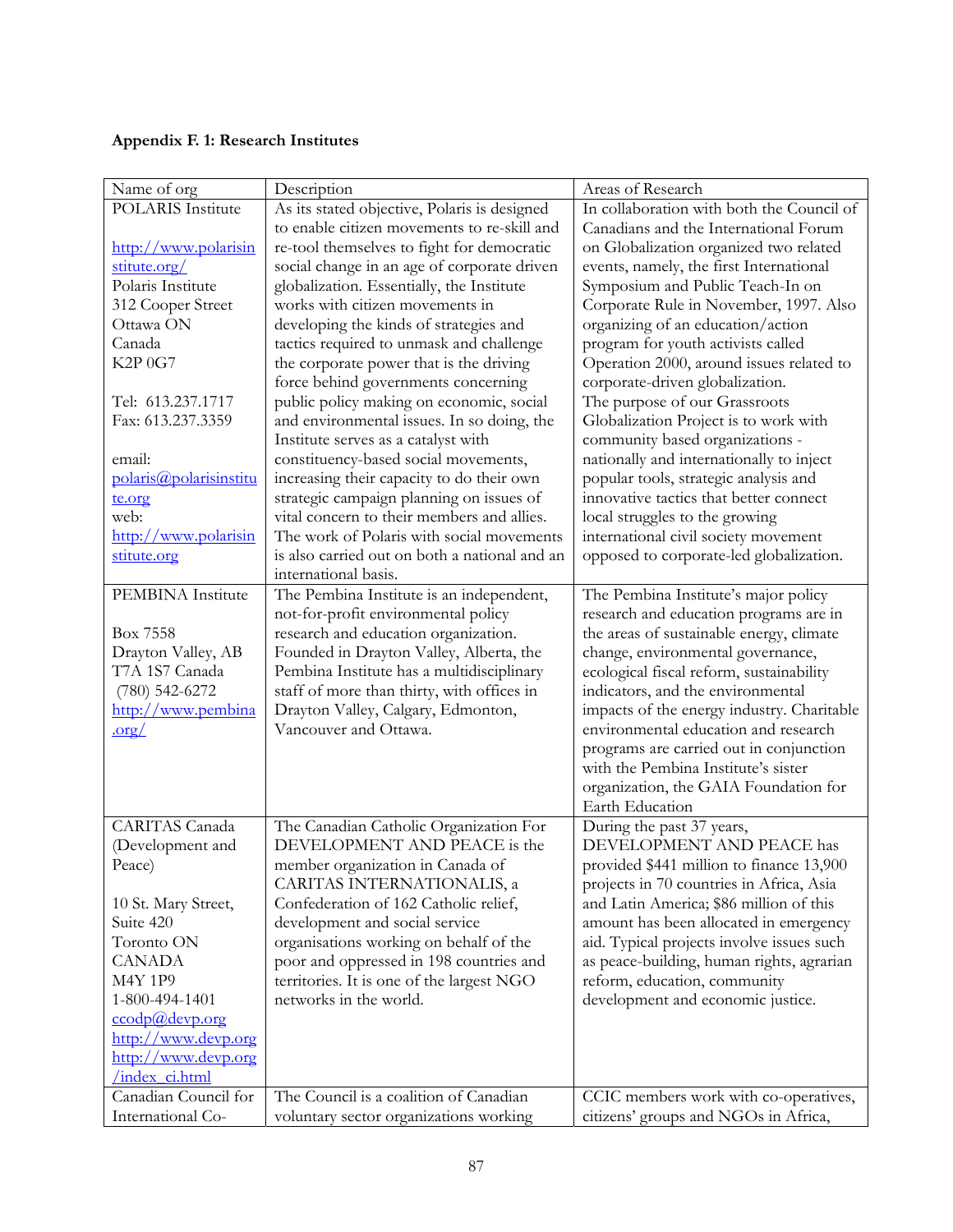| Name of org                                                                                                                                                                                                                                                                                | Description                                                                                                                                                                                                                                                                                                                                                                                                                                                                                                                                                                                                                                                                                          | Areas of Research                                                                                                                                                                                                                                                                                                                                                                                                                                                                                                                                                                      |
|--------------------------------------------------------------------------------------------------------------------------------------------------------------------------------------------------------------------------------------------------------------------------------------------|------------------------------------------------------------------------------------------------------------------------------------------------------------------------------------------------------------------------------------------------------------------------------------------------------------------------------------------------------------------------------------------------------------------------------------------------------------------------------------------------------------------------------------------------------------------------------------------------------------------------------------------------------------------------------------------------------|----------------------------------------------------------------------------------------------------------------------------------------------------------------------------------------------------------------------------------------------------------------------------------------------------------------------------------------------------------------------------------------------------------------------------------------------------------------------------------------------------------------------------------------------------------------------------------------|
| operation<br>http://www.ccic.ca/e<br>/001/mission.shtml                                                                                                                                                                                                                                    | globally to achieve sustainable human<br>development. The Canadian Council for<br>International Co-operation seeks to end<br>global poverty, and to promote social<br>justice and human dignity for all.                                                                                                                                                                                                                                                                                                                                                                                                                                                                                             | Asia, Latin America, the Middle East and<br>Eastern Europe to improve local access<br>to safe water, sanitation, food, shelter,<br>education and primary health care;<br>promote respect for human rights;<br>press for corporate social responsibility,<br>environmentally sustainable development<br>and equitable distribution of global<br>resources; encourage citizen participation<br>in government policymaking; conduct<br>policy research and campaign for global<br>food security, debt relief, fair trade, child<br>welfare, land reform and improved<br>labour standards. |
| The North-South<br>Institute<br>55 Murray Street,<br>Suite 200<br>Ottawa, Ontario<br>Canada<br><b>K1N 5M3</b><br>Telephone: (613)<br>241-3535<br>Fax: (613) 241-7435<br>Email: nsi@nsi-ins.ca<br>http://www.nsi-<br>ins.ca/english/default<br>.asp                                         | The North-South Institute is dedicated to<br>eradicating global poverty and enhancing<br>social justice through research which<br>promotes international cooperation,<br>democratic governance, and conflict<br>prevention.<br>It is Canada's first independent, non-<br>governmental and non-partisan research<br>institute focused on international<br>development. The NSI provides research<br>and analysis on foreign policy and<br>international development issues for policy-<br>makers, educators, business, the media and<br>the general public. For more than 25 years<br>NSI has built a reputation for sound,<br>credible analysis of pressing issues related<br>to global development. | Finance, Debt and Development<br>Assistance<br>Trade, Labour, and Migration<br>Governance, Civil Society and Conflict<br>Prevention<br>The Institute's research results,<br>publications, and seminars, help foster<br>understanding, discussion and debate<br>about the challenges facing Canadians<br>and the citizens of the developing world.                                                                                                                                                                                                                                      |
| The Council of<br>Canadians<br>700-170 Laurier<br>Avenue West<br>Ottawa, ON, K1P<br>5V5 Canada<br>Tel: (613) 233-2773<br>or 1-800-387-7177<br>Fax: (613) 233-6776<br>http://www.canadian<br>s.org/index2.htm?C<br>OC token=23@@81<br>2115aedd02679963e3<br>9005a05791e6<br>Public Interest | Founded in 1985, The Council of<br>Canadians is Canada's pre-eminent citizens'<br>watchdog organization, comprised of over<br>100,000 members and more than 70<br>Chapters across the country.<br>Strictly non-partisan, the Council lobbies<br>Members of Parliament, conducts research,<br>and runs national campaigns aimed at<br>putting some of the country's most<br>important issues into the spotlight:<br>safeguarding our social programs,<br>promoting economic justice, renewing our<br>democracy, asserting Canadian sovereignty,<br>advancing alternatives to corporate-style<br>free trade, and preserving our environment.<br>Public Interest Research Groups (PIRGs)                | The Council runs national petition and<br>letter-writing drives, lobbies government,<br>commissions original research, and runs<br>public education campaigns to prevent<br>government and transnational<br>corporations from dismantling the<br>Canada our parents spent their lives<br>building.<br>Bring research, education, and action to                                                                                                                                                                                                                                         |
| Research Groups<br>(PIRGs)                                                                                                                                                                                                                                                                 | were initiated by American consumer<br>activist Ralph Nader. They began                                                                                                                                                                                                                                                                                                                                                                                                                                                                                                                                                                                                                              | the SFU community Act as an activist<br>training group for students and the wider                                                                                                                                                                                                                                                                                                                                                                                                                                                                                                      |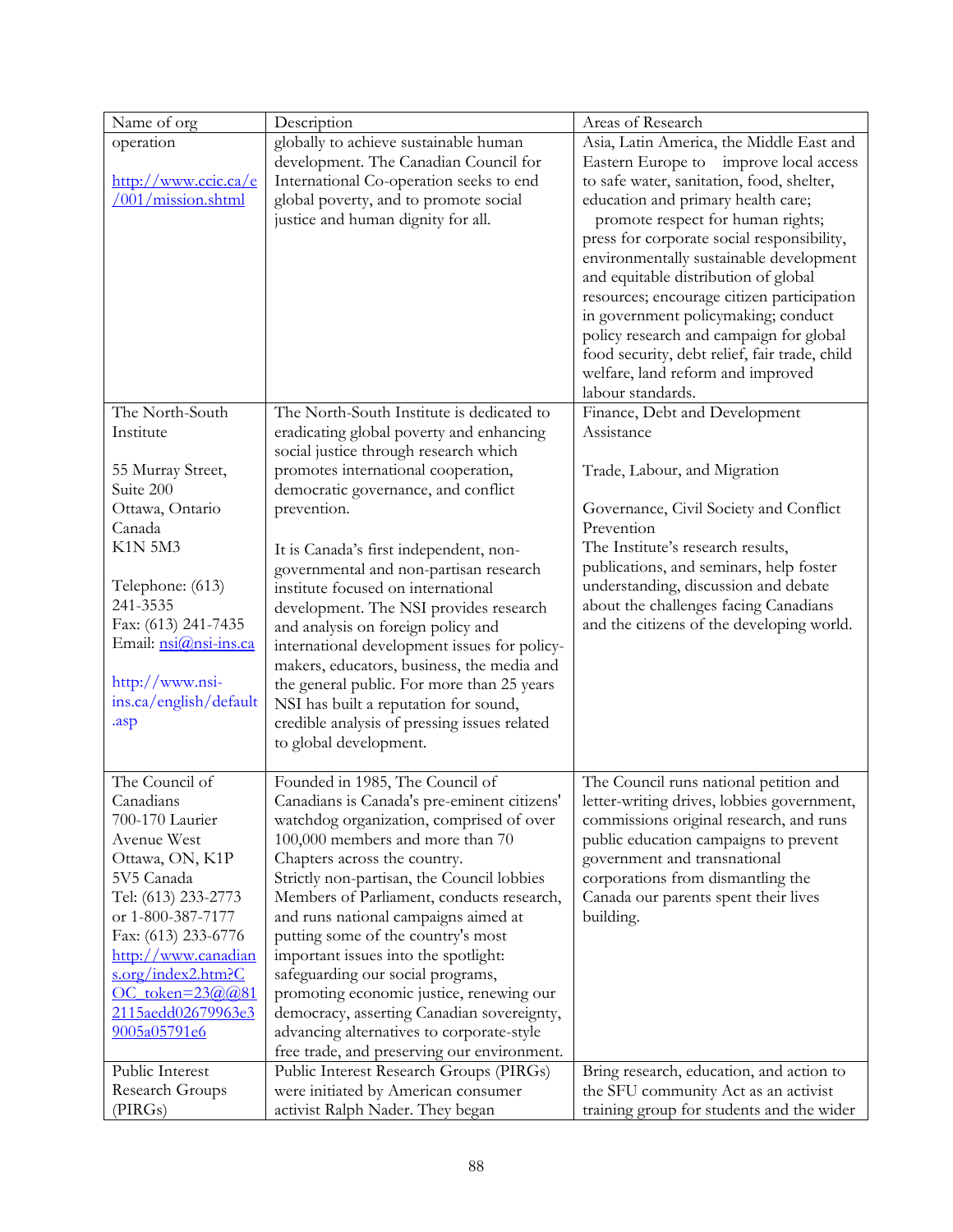| Name of org                                     | Description                                                                    | Areas of Research                                                              |
|-------------------------------------------------|--------------------------------------------------------------------------------|--------------------------------------------------------------------------------|
|                                                 | organizing on American and Canadian                                            | SFU and lower mainland community by                                            |
| http://www.sfpirg.ca                            | university campuses in the 1970s.                                              | providing resources and skills training.                                       |
| ∠ SFU                                           | The PIRG at SFU was created by students                                        | Foster links between social justice and                                        |
|                                                 | in 1981 through a cross-campus                                                 | environmental issues; the local and the                                        |
|                                                 | referendum and was originally called BC                                        | global; the university and the wider                                           |
|                                                 | PIRG.                                                                          | community. Support student and                                                 |
|                                                 | Currently, there are PIRGs at university                                       | community issues. Provide access to                                            |
|                                                 | campuses in Ontario, Quebec, Nova Scotia,                                      | alternative resource materials through our                                     |
|                                                 | Alberta and British Columbia. BC has three                                     | lending library. Foster alternative voices                                     |
|                                                 | PIRGs - SFPIRG at Simon Fraser                                                 | and social perspectives.                                                       |
|                                                 | University, VIPIRG at the University of                                        |                                                                                |
|                                                 | Victoria, at PGPIRG at the University of                                       |                                                                                |
|                                                 | Northern BC (in Prince George).                                                |                                                                                |
| Egale Canada                                    | Egale Canada is a national organization                                        | Egale has intervened before the Supreme                                        |
|                                                 | committed to advancing equality and justice                                    | Court of Canada in every gay rights case                                       |
| http://www.egale.ca/                            | for lesbian, gay, bisexual and trans-                                          | that has reached the Court. Egale has also                                     |
| index.asp?lang=E                                | identified people, and their families, across                                  | participated in numerous lower court                                           |
|                                                 | Canada. Egale has members in every                                             | cases, including the marriage cases in                                         |
|                                                 | province and territory of the country.                                         | B.C., Ontario and Quebec.                                                      |
| The C.D. Howe                                   | The C.D. Howe Institute is a national,                                         | The Institute promotes the application of                                      |
| Institute                                       | nonpartisan, nonprofit organization that                                       | independent research and analysis to                                           |
|                                                 | aims to improve Canadians' standard of                                         | major economic and social issues                                               |
| 67 Yonge Street,                                | living by fostering sound economic and                                         | affecting the quality of life of Canadians                                     |
| Suite 300, Toronto,                             | social policy.                                                                 | in all regions of the country. It takes a                                      |
| Ontario · M5E 1J8                               |                                                                                | global perspective by considering the                                          |
| Telephone: (416)                                | The Institute began life in 1958 when a                                        | impact of international factors on Canada                                      |
| 865-1904                                        | group of prominent business and labour                                         | and bringing insights from other                                               |
| • Fax: (416) 865-1866                           | leaders organized the Private Planning                                         | jurisdictions to the discussion of                                             |
| E-mail:                                         | Association of Canada to research and                                          | Canadian public policy. Policy                                                 |
| cdhowe@cdhowe.org                               | promote educational activities on issues                                       | recommendations in the Institute's                                             |
|                                                 | related to public economic and social                                          | publications are founded on quality                                            |
|                                                 | policy. The PPAC renamed itself the C.D.                                       | research conducted by leading experts                                          |
|                                                 | Howe Research Institute in 1973 following                                      | and subject to rigorous peer review. The                                       |
|                                                 | a merger with the C.D. Howe Memorial                                           | Institute communicates clearly the                                             |
|                                                 | Foundation, an organization created in                                         | analysis and recommendations arising                                           |
|                                                 | 1961 to memorialize the Right Honourable                                       | from its work to the general public, the                                       |
|                                                 | Clarence Decatur Howe.                                                         | media, academia, experts, and                                                  |
|                                                 |                                                                                | policymakers.                                                                  |
| The Canadian Policy<br><b>Research Networks</b> | Our mission is to help make Canada a more                                      | CPRN's research is organized under four                                        |
|                                                 | just, prosperous and caring society. They                                      | Networks - Family, Work, Health and                                            |
| 600-250 Albert St                               | seek to do this through excellent and timely                                   | Public Involvement. They emphasize<br>projects that bridge economic and social |
| Ottawa, ON K1P                                  | research, effective networking and<br>dissemination, and by providing a valued | policy issues. Projects are selected on the                                    |
| 6M1                                             | neutral space within which an open                                             | basis of their social importance and                                           |
| Telephone: [613]                                | dialogue among all interested parties can                                      | availability of funding. They seek the                                         |
| 567-7500                                        | take place.                                                                    | widest possible range of funding sources                                       |
| Fax: [613] 567-7640                             |                                                                                | to ensure no single voice dominates the                                        |
|                                                 |                                                                                | research process.                                                              |
| Canadian Centre for                             | The Canadian Centre for Policy                                                 | They produce research studies, policy                                          |
| Policy Alternatives                             | Alternatives is an independent, non-                                           | briefs, books, editorials and commentary,                                      |
| National Office                                 | partisan research institute concerned with                                     | and other publications, including The                                          |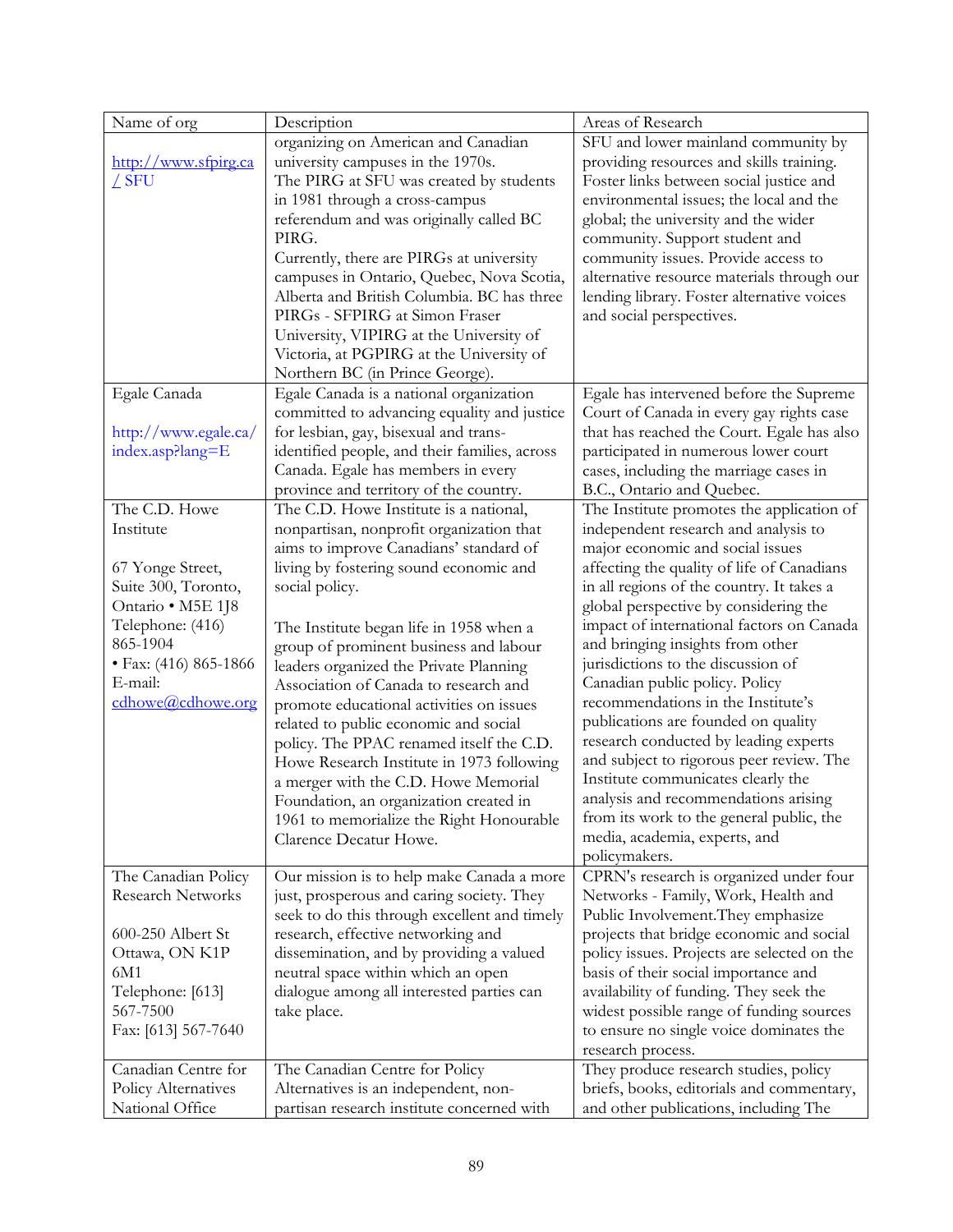| Name of org            | Description                                                                | Areas of Research                            |
|------------------------|----------------------------------------------------------------------------|----------------------------------------------|
| Suite 410, 75 Albert   | issues of social and economic justice.                                     | Monitor, a monthly magazine. Most of         |
| Street, Ottawa, ON,    | Founded in 1980, the CCPA is one of                                        | these resources are available at no cost on  |
| <b>K1P 5E7</b>         | Canada's leading progressive voices in                                     | this site (see the Research and              |
| tel: 613-563-1341 fax: | public policy debates.                                                     | Publications section).                       |
| 613-233-1458 e-mail:   | By combining solid research with extensive                                 |                                              |
| ccpa@policyalternati   | outreach, we work to enrich democratic                                     |                                              |
| ves.ca                 | dialogue and ensure Canadians know there                                   |                                              |
|                        | are workable solutions to the issues we                                    |                                              |
|                        | face. The Centre offers analysis and policy                                |                                              |
|                        | ideas to the media, general public, social                                 |                                              |
|                        | justice and labour organizations, academia                                 |                                              |
|                        | and government.                                                            |                                              |
| Canadian Council on    | CCSD is a non-profit social policy and                                     | The CCSD research team specializes in        |
| Social Development     | research organization focusing on issues                                   | social, economic, labour market and          |
| Telephone: (613)       | such as poverty, social inclusion, disability,                             | demographic issues, and provides             |
| 236-8977               | cultural diversity, child well-being,                                      | statistical and analytical research services |
| Fax: (613) 236-2750    | employment and housing.                                                    | to our clients. Many of their research       |
| E-mail:                |                                                                            | reports are available online.                |
| council@ccsd.ca        |                                                                            |                                              |
| Web Site:              |                                                                            |                                              |
| www.ccsd.ca            |                                                                            |                                              |
|                        |                                                                            |                                              |
| Canadian Institute for | Since 1970, CIELAP has established itself                                  | As an organization that focuses on policy    |
| Environmental Law      | as one of a handful of Canadian                                            | rather than a specific issue, we seek to     |
| and Policy             | organizations that have the competence,                                    | address emerging issues on various           |
| 130 Spadina Ave.       | the resources and the capabilities to                                      | environmental topics and sustainability.     |
| Suite 305              | conduct research on environmental law and                                  |                                              |
| Toronto, Ontario       | policy.                                                                    |                                              |
| M5V 2L4                | They aim to inform and guide the                                           |                                              |
| $(416)$ 923-3529       | formulation of policy that affects the                                     |                                              |
| cielap@cielap.org      | environment and sustainability.                                            |                                              |
| http://www.cielap.or   |                                                                            |                                              |
| g/contact.html         |                                                                            |                                              |
| The Canadian Labour    | The Canadian Labour Congress is the                                        | Health Care                                  |
| Congress               | largest democratic and popular organization                                |                                              |
|                        | in Canada with over three million members.                                 | Jobs and Economic Development: See           |
| 2841 Riverside Drive,  | The Canadian Labour Congress brings                                        | also the Social and Economic Policy          |
| Ottawa, Ontario        | together Canada's national and international                               | section for reports.                         |
| <b>K1V 8X7</b>         | unions, the provincial and territorial                                     |                                              |
| 613.521.3400           | federations of labour and 137 district                                     | Employment Insurance fairness                |
| http://canadianlabou   | labour councils.                                                           |                                              |
| r.ca/index.php/conta   |                                                                            |                                              |
| $ct_{us}$              |                                                                            | Retirement Security                          |
| Common Frontiers       | Common Frontiers is a multi-sectoral                                       | Common Frontiers provides a forum for        |
|                        | working group that confronts, and                                          | groups to discuss issues, strategize and     |
| E-Mail:                | proposes an alternative to, the social,                                    | coordinate campaigns. Active Canadian        |
| comfront@web.ca        | environmental and economic effects of                                      | groups include:                              |
| 905-352-2430           |                                                                            |                                              |
| Rick Arnold,           |                                                                            |                                              |
|                        | economic integration in the Americas.                                      |                                              |
| Coordinator,           | They do this through a combination of<br>research, analysis and action, in |                                              |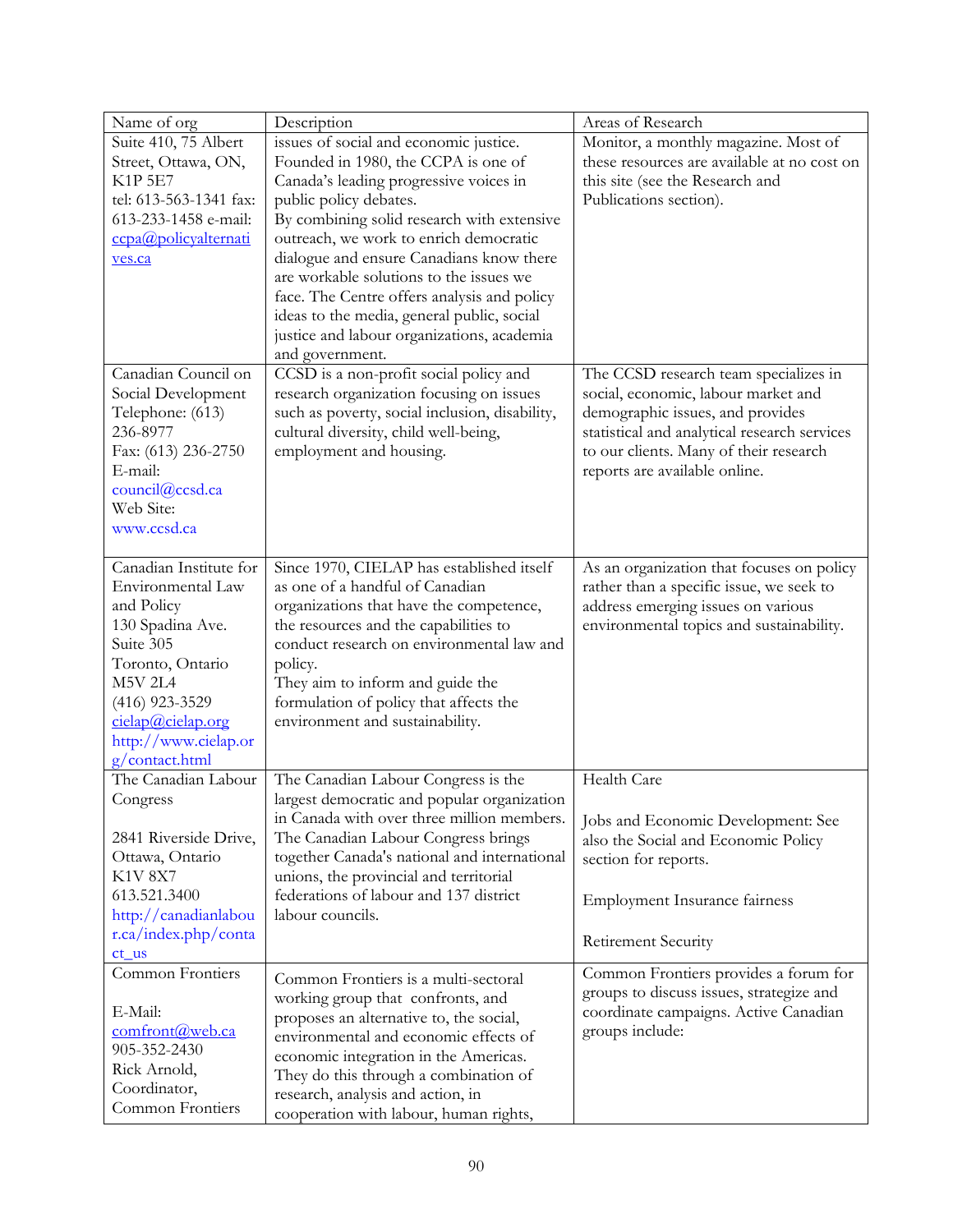| Name of org     | Description                                  | Areas of Research |
|-----------------|----------------------------------------------|-------------------|
| Canada          | environmental, church, development           |                   |
| RR#4 Roseneath, | and economic and social justice              |                   |
| Ontario,        | organizations                                |                   |
| K0K 2X0, Canada | Common Frontiers grew out of the             |                   |
|                 | experience gained by Canadian                |                   |
|                 | organizations in confronting the Free Trade  |                   |
|                 | agenda. It was born out of the popular       |                   |
|                 | opposition movement to the Canada-U.S.       |                   |
|                 | Free Trade Agreement and the recognition     |                   |
|                 | that this opposition must not only           |                   |
|                 | cooperate across sectors nationally but also |                   |
|                 | across borders.                              |                   |

# **Appendix F.2: Canadian Centres for Activism, Training and Education (three US based)**

| Name                           | Description                                    | Areas of Interest                          |
|--------------------------------|------------------------------------------------|--------------------------------------------|
| Centre for                     | COCo is a nonprofit training organization      | Three areas of focus include:              |
| Community                      | helping to build organizational and            | 1) organizational and leadership           |
| Organizations                  | community capacity by offering other           | development,                               |
|                                | nonprofit organizations throughout the         | 2) facilitation of networking and          |
| 1441 rue Drummond              | province accessible, subsidized training and   | collaboration, and                         |
| D516 Montreal, QC              | support. We believe that sustainable and       | 3) community development support.          |
| H3G 1W3                        | just social development is possible and that   |                                            |
| Tel: (514) 849-5599            | healthy organizations and strong               |                                            |
| $\frac{\text{coco@cam.org}}{}$ | communities are at its foundation              |                                            |
| <b>North American</b>          | NAAPAE is an alliance of organizations         | NAAPAE's main areas of focus are           |
| Alliance for Popular           | committed to strengthening civil society for   | literacy, environment, land stewardship,   |
| and Adult Education            | democratic social change in harmony with       | /economic education, indigenous issues,    |
| (NAAPAE)                       | the earth through the process of popular       | women, peace and human rights, youth,      |
| c/o Many Rivers                | and adult education. The following five        | solidarity with the south, participatory   |
| Alliance,                      | political entities are recognized in the       | research, educational resources, and       |
| 3322 15 th Ave So,             | NAAPAE structure: Mexico, United states,       | health.                                    |
| Mpls, MN 55407,                | Quebec and Francophones outside of             |                                            |
| holds@mtn.org                  | Quebec, the rest of Canada, and the            |                                            |
|                                | Indigenous/First Nations.                      |                                            |
| <b>Centre for Social</b>       | The Centre for Social Justice is an advocacy   | The programmatic content of the            |
| <b>Justice</b>                 | organization that seeks to strengthen the      | Centre's work may change from year to      |
|                                | struggle for social justice. We are            | year, but there is an on-going interest in |
| 489 College Street             | committed to working for change in             | working strategically to narrow the gap    |
| Suite 303                      | partnership with various social movements      | between rich and poor, challenging the     |
| Toronto Ontario                | and recognize that effective change requires   | corporate domination of Canadian           |
| <b>M6G 1A5</b>                 | the active participation of all sectors of our | politics, and pressing for policy changes  |
| 1-888-803-8881,                | community. Although the Centre is based        | that promote economic and social justice.  |
| justice@socialjustice.         | in Ontario, our work increasingly takes us     |                                            |
| org                            | across Canada and into the international       |                                            |
| http://www.socialjus           | arena.                                         |                                            |
| tice.org/                      |                                                |                                            |
| <b>KAIROS</b> : Canadian       | KAIROS is an ecumenical partnership            | KAIROS' priorities fall into six program   |
| <b>Ecumenical Justice</b>      | bringing together the Aboriginal Rights        | areas: International Human Rights,         |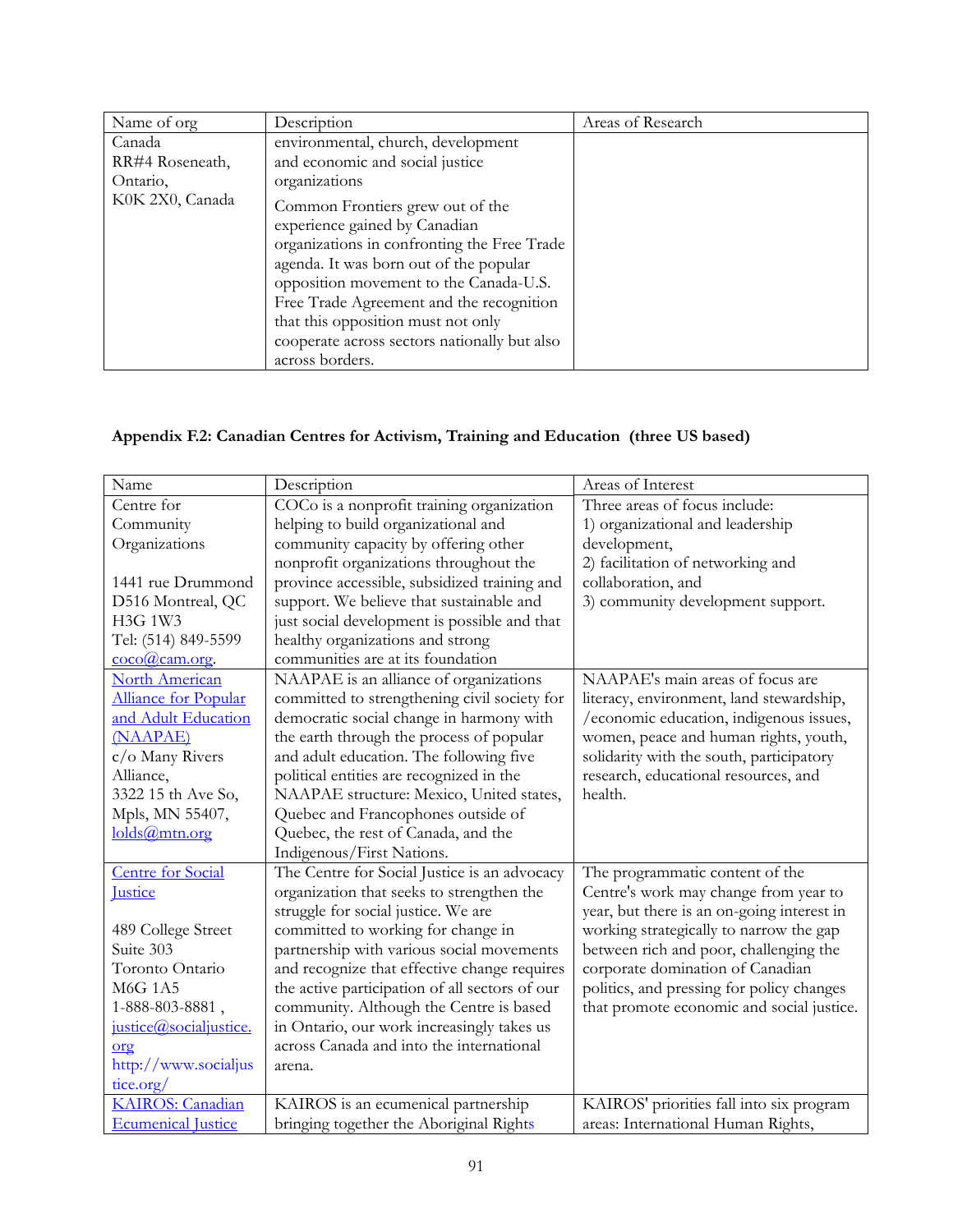| Name                                     | Description                                  | Areas of Interest                           |
|------------------------------------------|----------------------------------------------|---------------------------------------------|
| Initiatives                              | Coalition, the Canada Asia Working Group,    | Global Economic Justice,                    |
|                                          | the Ecumenical Coalition for Economic        | Environment/ecological justice,             |
| 947 Queen's St. E.                       | Justice, Inter-Church Action for             | Canadian Social Development,                |
| Suite 201 Toronto,                       | Development, Relief and Justice, the Inter-  | Aboriginal Peoples, and                     |
| <b>ON M4M 1J9</b>                        | Church Coalition on Africa, the Inter-       | Animation/Education/Communication.          |
| 416-462-                                 | Church Committee for Human Rights in         |                                             |
| 1613info@kairoscana                      | Latin America, the Inter-Church              |                                             |
| da.org                                   | Committee for Refugees, PLURA, the           |                                             |
| http://www.kairosca                      | Taskforce on the Churches and Corporate      |                                             |
| nada.org/                                | Responsibility and TEN DAYS for Global       |                                             |
|                                          | Justice.                                     |                                             |
| Metro Network for                        | The MNSJ's mission is to develop and         | . Among other actions and programs, the     |
| Social Justice (MNSJ)                    | organize toward political, social, cultural  | MNSJ provides popular education on          |
|                                          | and economic alternatives that will create   | economic and political literacy.            |
| 25 Leonard Ave.                          | justice, equity, and sustainable communities |                                             |
| Box 44                                   | across the City of Toronto                   |                                             |
| Toronto M5T 2R2                          |                                              |                                             |
| tel: (416) 703-3796                      |                                              |                                             |
| email:                                   |                                              |                                             |
| $\frac{mnsi(\omega) mnsi.org}{mnsi.org}$ |                                              |                                             |
| http://www.mnsj.org                      |                                              |                                             |
|                                          |                                              |                                             |
| Check Your Head:                         | Provides leadership training, education, and | Develops partnerships with progressive      |
| The Youth Global                         | project coordination for youth in the social | organizations on issues related to          |
| <b>Education Network</b>                 | justice arena.                               | globalization, such as food security, water |
| 611-207 W. Hastings                      |                                              | issues, labour issues, global trade and     |
| Street, Vancouver,                       |                                              | investment, and enhancement of public       |
| BC, V6B 1H7                              |                                              | services.                                   |
| $(604)$ 685-6631                         |                                              |                                             |
| info@checkyourhead                       |                                              |                                             |
| .org                                     |                                              |                                             |
| http://www.checkyo                       |                                              |                                             |
| urhead.org/                              |                                              |                                             |
| Metro Labour                             | The Metro Labour Education Centre is a       | We are a non-profit, integrated workers'    |
| <b>Education Centre</b>                  | special project of the Labour Council of     | education centre providing education and    |
|                                          | Toronto and York Region. Staffed by          | training services to employed and           |
| 1209 King Street                         | experienced union educators, advocates       | unemployed union members.                   |
| West, Suite 201A,                        | and counsellors, we are affiliated with      |                                             |
| Toronto, Ontario                         | George Brown Community College.              |                                             |
| <b>M6K1G2</b>                            |                                              |                                             |
| $(416)$ 537-6532                         |                                              |                                             |
| infoline@mlec.org                        |                                              |                                             |
| FoodShare                                | At FoodShare they work on food issues        | They operate several innovative             |
|                                          | "from field to table" - meaning that we      | grassroots projects that promote healthy    |
| Education and                            | focus on the entire system that puts food    | eating, teach food preparation and          |
| Research Office: 238                     | on our tables: from the growing, processing  | cultivation, develop community capacity     |
| Queen Street West,                       | and distribution of food to its purchasing,  | and create non-market-based forms of        |
| Toronto, Ontario,                        | cooking and consumption. FoodShare           | food distribution. Public education on      |
| <b>M5V 2Z7</b>                           | promotes policies - such as adequate social  | food security issues is a big part of our   |
| info@foodshare.net                       | assistance rates, sustainable agriculture,   | mandate: we create and distribute           |
| Field To Table                           | universal funding of community-based         | resources, organize training workshops      |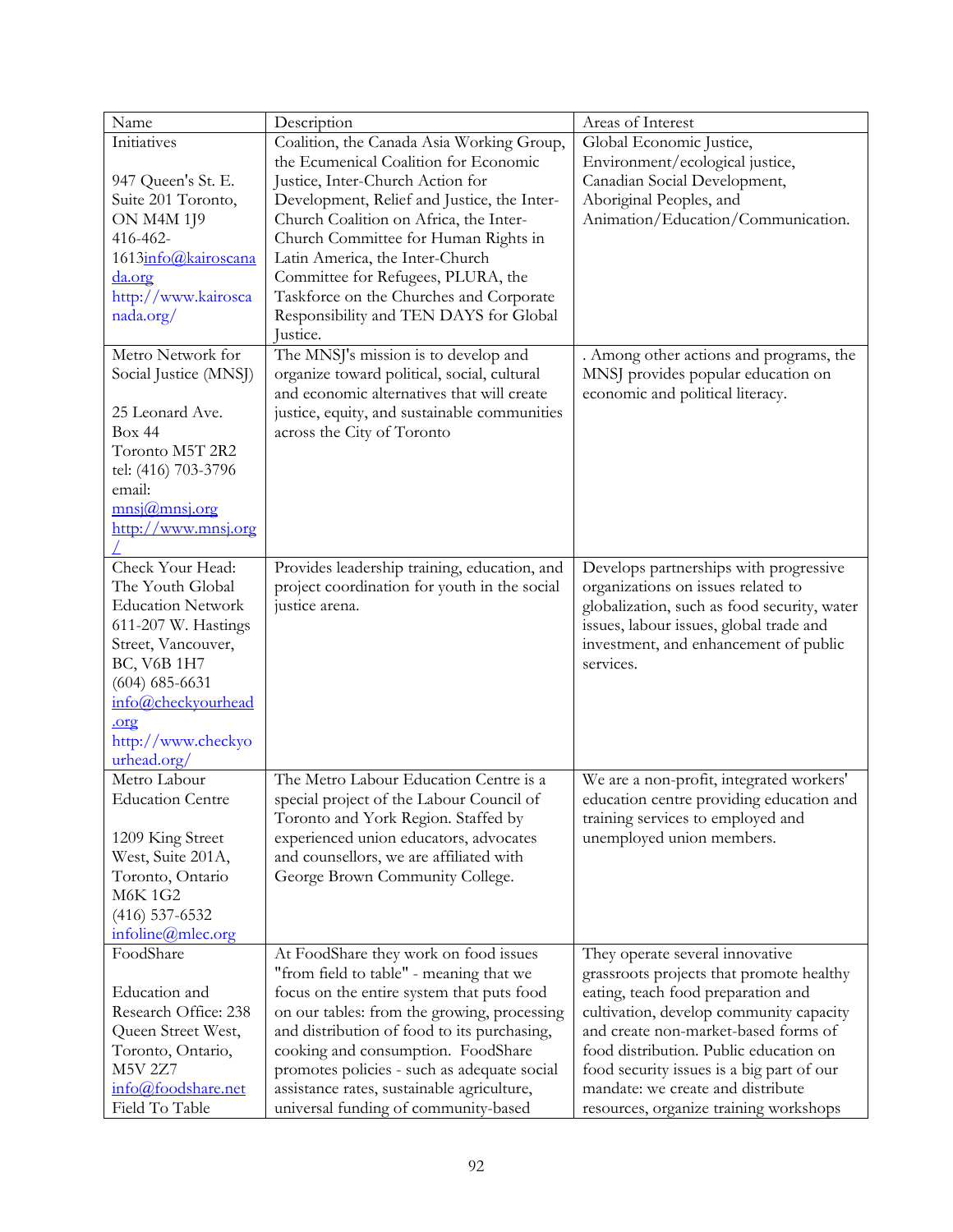| Name                       | Description                                    | Areas of Interest                          |
|----------------------------|------------------------------------------------|--------------------------------------------|
| Centre: 200 Eastern        | programs and nutrition education - that will   | and facilitate of networks and coalitions. |
| Avenue                     | make food a priority at all levels of society. |                                            |
| Toronto, Ontario           |                                                |                                            |
| M5A 1J1                    |                                                |                                            |
| $(416)$ 363-6441           |                                                |                                            |
| goodfoodbox@foods          |                                                |                                            |
| hare.net                   |                                                |                                            |
| Real Alternatives          | RAIN is the Real Alternatives Information      | RAIN's goal is to offer participants the   |
| <b>Information Network</b> | Network, a Vancouver-based organization.       | tools they need to connect the dots about  |
| $rain@$ web.net            | We began operations in Spring 1998, with       | what is happening in the global economy,   |
| $(604)$ 254-4409           | the first version of our eight-week course,    | and understand the world around them       |
| P.O. Box 21595             | Understanding Globalization. Based on the      | from a perspective not often found in      |
| Little Italy Postal        | success of Understanding Globalization,        | mainstream media.                          |
| Outlet                     | RAIN has expanded to include a variety of      |                                            |
| Vancouver, BC,             | interactive workshops.                         |                                            |
| <b>V5N 5T5</b>             |                                                |                                            |
| Canadian Community         | Founded in 1999, the Canadian                  | Among other research, peer learning and    |
| Economic                   | Community Economic Development                 | advocacy work, CCEDNet has a major         |
| Development                | Network (CCEDNet) is a national non-           | project underway. The Pan-Canadian         |
| Network                    | profit charitable, member-based                | Community Development Learning             |
|                            | organization, whose mission is to promote      | Network (PCCDLN) is a two and a half       |
| #610, 620 View St.         | and support community economic                 | year project of CCEDNet that seeks to      |
| Victoria BC V8W 1J6        | development for the social, economic and       | promote learning about and examine how     |
| www.ccednet-               | environmental betterment of communities        | integrated, community-based initiatives    |
| rcdec.ca                   | across the country. CCEDNet represents         | contribute to social inclusion.            |
|                            | over 490 members and member associates         |                                            |
|                            | who are practising CED in a wide variety of    |                                            |
|                            | social and economic sectors.                   |                                            |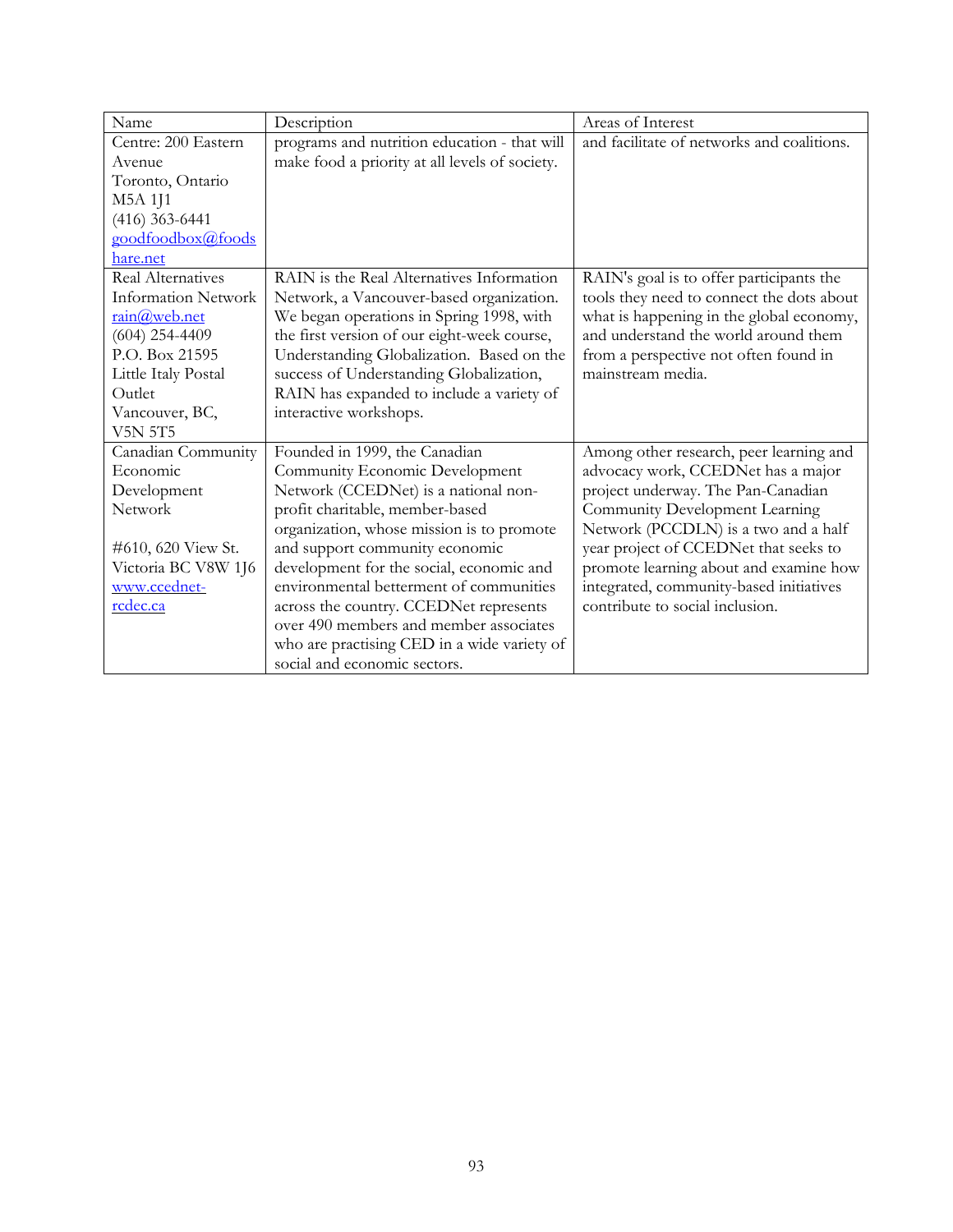# **APPENDIX G: SUMMARY OF FUNDING**

The bulk of research in the field of adult education and social movement learning is conducted either totally within the Academia or in collaboration with a university. As a result, the funding is mainly acquired through the traditional channels of funding scholarly research.

The materials amassed suggest that the main funding body for research in the field of social movement learning is The Social Sciences and Humanities Research Canada (SSHRC). Through their Community-University Research Alliances (CURA) program, they fund research that is designed as collaboration between one or more University-based applicants and co-applicants, collaborators and partners from other organizations or from the community.

There are only a few studies in progress funded by SSHRC that focuses on the social movements as sites of learning; majority of it touches the subject, without stating it as a focus.

The funding bodies can be classified in:

Federal Provincial Not-for-profit/Fundations Unions

Except for few Federal and Provincial funding bodies (ex: HRSDC, SSHRC) and for Unions, all other funding bodies are sustained by a sophisticated mixture of funding venues:

> membership fees revenue from diverse activities (published articles, conferences, etc.) project funding from government(s) institutional donors individual donors

These mixed-funded organizations form the majority of funding sources for research about social movements/learning in social movements. Even if a foundation states its private and charitable character, it is sometimes hard to know if their funding originates entirely from private funds, membership fees and individual donors, due to their numerous strategic partnerships with other, non-private organizations.

The findings suggest that funding is project-driven. That means: 1) a research project will find its funding from various sources, rather than being 'tailored' to match a single funding source and 2) once a need is identified, funding is gathered from various sources to create a new 'pool' for the newly identified need. The result is a new *program* funded by a new *partnership* of organizations or by a totally new body. An example is the Canada Volunteerism Initiative.

The findings also suggest that Canada has a vibrant and growing number of community foundations (one source – CFC - states 153). This comes to strengthen the conclusion that funding is project-driven.

Although a wealth of funding sources might be available, there is no guarantee that the right funding will reach the right project in useful time, in part because of the complexity of the grant-seeking process.

Unions are self-sponsored through membership/participants fees and donations. Findings suggest that union's adult education interventions are more formal, better organized and stand on a long tradition; also, that the Canadian labour movement encourages research.

Among social movements, in Canada the most funded one is community development.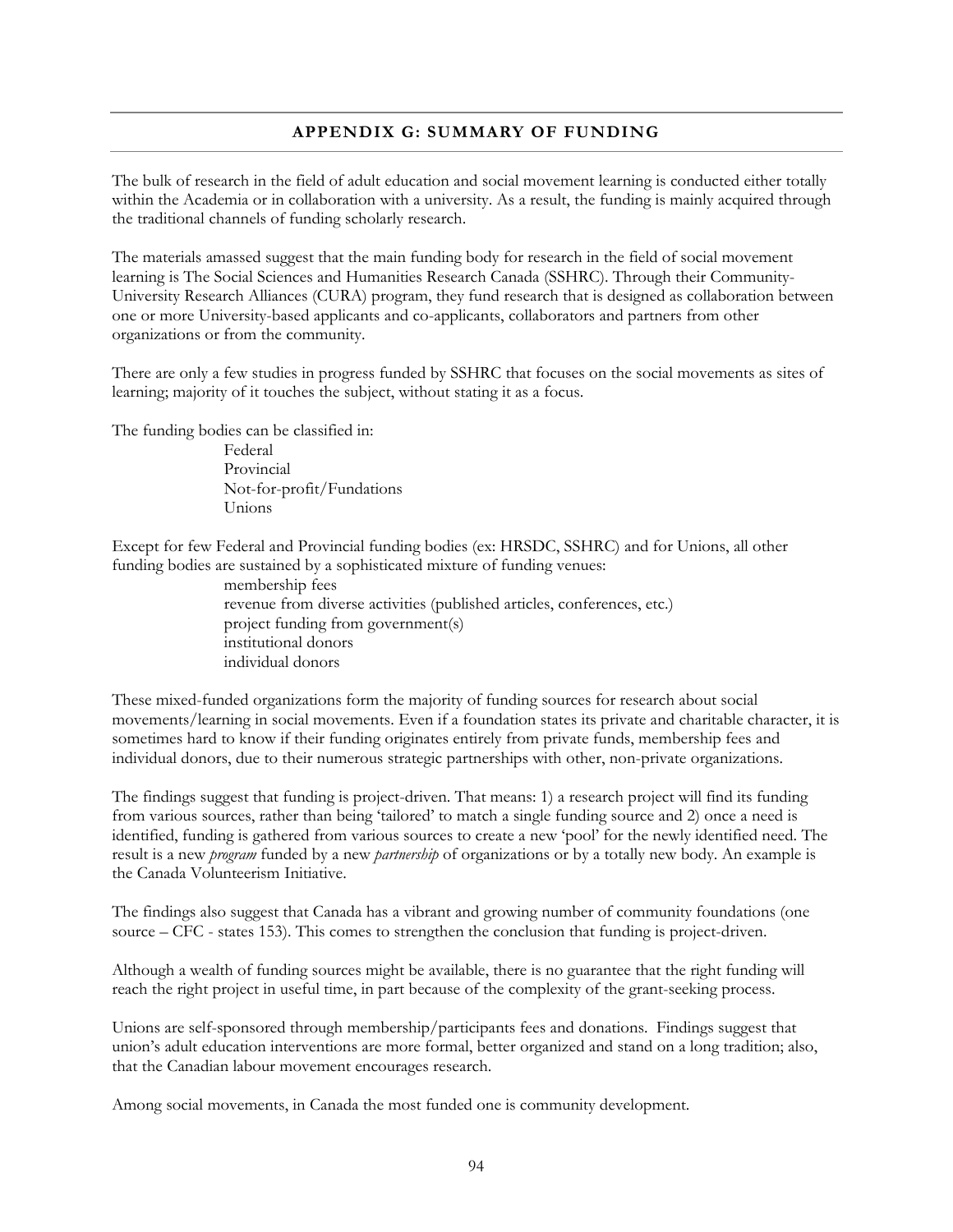The findings also suggest that anti-poverty research is underfunded and does not meet a favorable environment among funding bodies. Researchers seeking funding might tend to disguise the tackling of antipoverty issues under the 'community development' or 'economic sustainability' labels.

### **Appendix G.1: Funding Sources**

#### **Federal Research Funding bodies:**

SSHRC Social Sciences and Humanities Research Canada: http://www.sshrc-crsh.gc.ca/

Community-University Research Alliances (CURA) 2004-05 Competition Results: Applicant/Candidat: Belinda Leach, University of Guelph Title/Titre: Rural women making change Value/Valeur: 1,000,000 Duration/Durée: 5 years/5 ans

Applicant/Candidat: Paul-André Lapointe, Université Laval Title/Titre: Innovations, formation et protections sociales dans le travail et l'emploi Value/Valeur: 1,000,000 Duration/Durée: 5 years/5 ans

Applicant/Candidat: Christopher McAll, Université de Montréal Title/Titre: La multidiscrimination à l'aide sociale et le risque d'itinérance Value/Valeur: 90,000

Applicant/Candidat: Darrin Lehman, The University of British Columbia Partner/Partenaire: Mission Possible, Vancouver BC Title/Titre: Community resources and positive outcomes for diverse groups experiencing homelessness Value/Valeur: 99,418 Duration/Durée: 2 years/2 ans

Monsieur Peter J. Dorrington University of Regina Résistances et convergences : stratégies identitaires des francophones et des Métis de l'Ouest canadien Regina SK 2005/10/20 - 2005/10/23 \$20,000

Dr. Melanie G. Wiber University of New Brunswick Learning Communities as a Tool in Natural Resource Management Halifax NS 2005/11/04 - 2005/11/06 \$25,000

2005 Canada Graduate Scholarships, SSHRC Doctoral and Postdoctoral Fellowships / As of 2005/08/26

University of Calgary Laurendeau, Jason E.  $$20,000$ Risk and gender in a radical social movement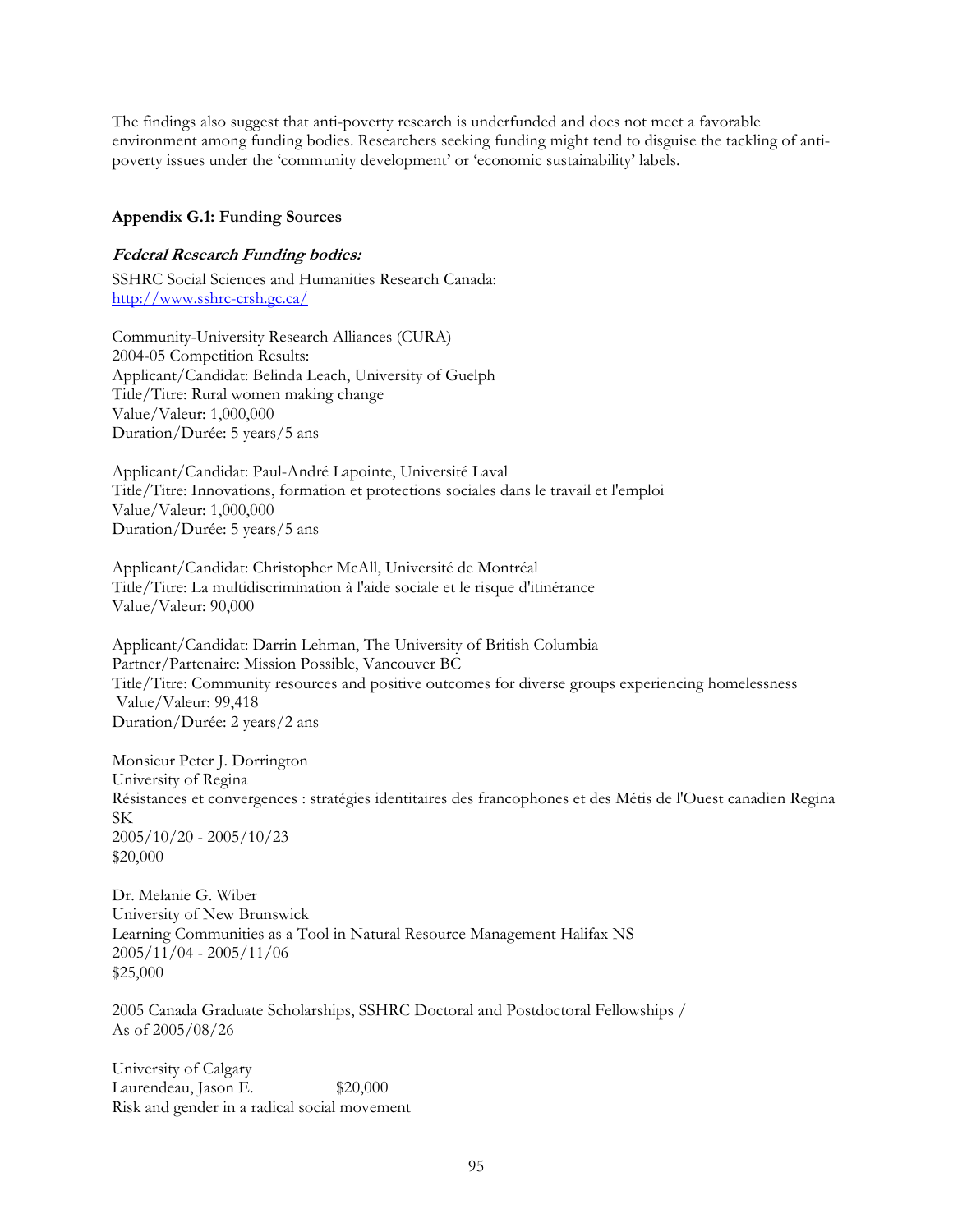The University of British Columbia Kennelly, Jacqueline J.  $$40,000$ Activist youth conceptions of citizenship and democracy: implications for education

University of Victoria Gray, Nelson C. \$40,000 The rise of Canadian ecological theatre

University of Manitoba  $Sims, Laura C$  \$40,000 Examining the role of transformative learning in community-based environmental assessment

Carleton University McGrane, David P.  $$20,000$ The transformation of social democratic ideas in Saskatchewan and Québec between 1967 and 2003

Zydowicz, Marcin \$17,500 Globalization, new social movements and global resistance: a new period in an era of old ways

de Stecher, Annette W.  $$17,500$ Sites of resistance: impact of missionary activity on the cultural production of Indigenous women in Canada

Collombat, Thomas \$105,000 The dynamics of the International Labour Movement: the case of the Americas

Queen's University Burkowicz, Jakub M.  $$17,500$ What can social movements teach us about multiculturalism

University of Toronto Mündel, Karsten \$20,000 The learning dimensions of farmers' transition for sustainable agriculture

York University White, Melissa A.  $$105,000$ Listening well in Canadian multiculturalism discourses: the minor languages of queers, boat people, and minority film-makers

McGill University / Université McGill Walsh, Shannon D. \$105,000 Youth activism and social movements: research as social change in an era of globalization

# **Canada Volunteerism Initiative**

Canada Volunteerism Initiative

The Canada Volunteerism Initiative (CVI) aims to promote Canadians' participation in and contributions to their society. The goals of the CVI are to encourage Canadians to participate in voluntary organizations, to improve the capacity of organizations to benefit from the contributions of volunteers, and to enhance the experience of volunteers.

The CVI is funding three national centres: the Knowledge Development Centre (http://www.kdc-cdc.ca/), operated by the Imagine Canada.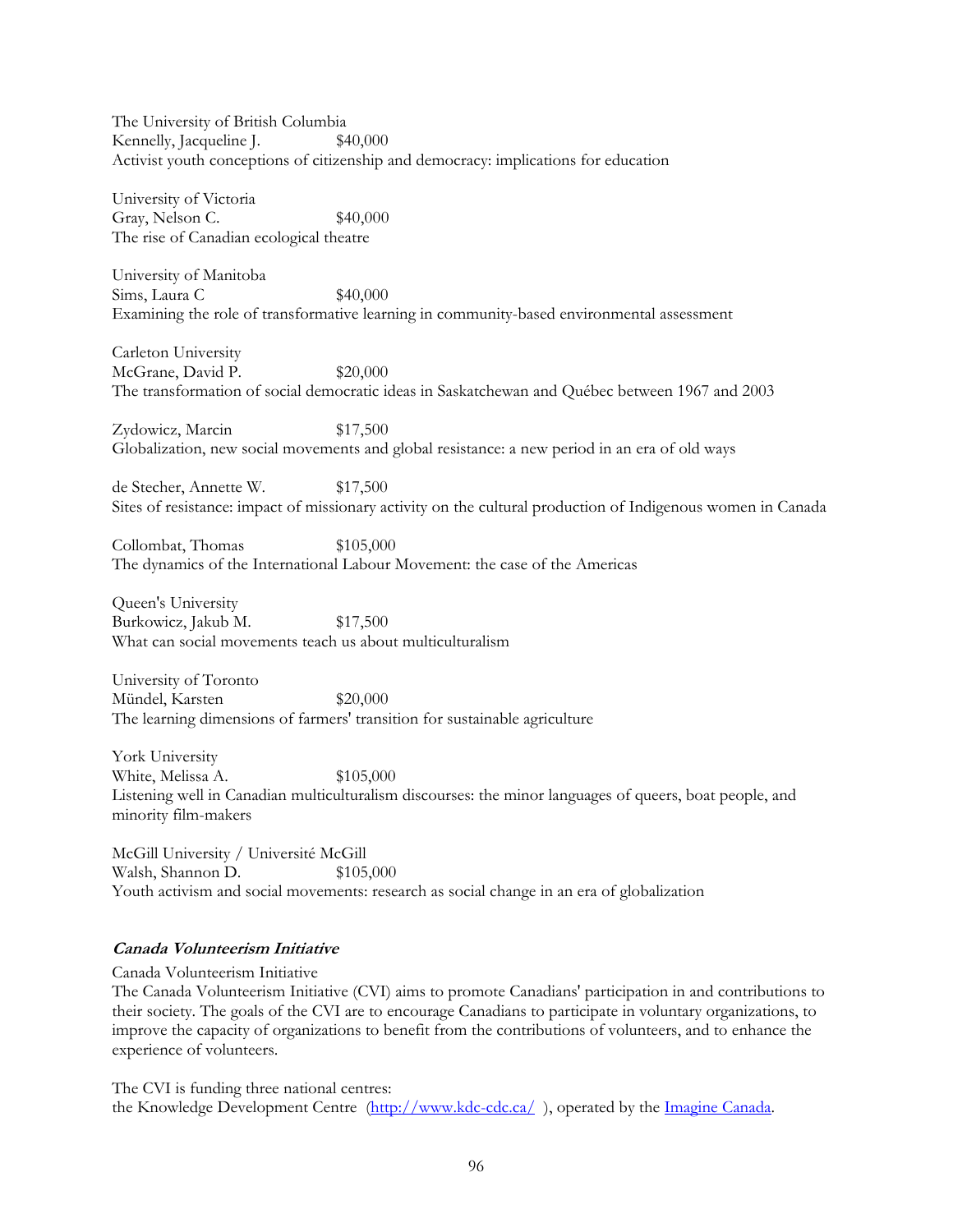the Information, Capacity-Building and Awareness Centre, operated by Volunteer Canada the Community Support Centre, operated by Volunteer Canada in partnership with Imagine Canada. There are two Research Funding Programs operated by the Knowledge Development Centre operated by Imagine Canada:

**Community-Based Research Fund.** Applications to the community-based research fund should address issues relating to volunteering and volunteerism in a local or regional area or community. Community-based research may have a rural area, a city or town, a province or territory, or a region as its focus. Approximately \$340,000 is available for community-based research in this competition. The Knowledge Development Centre will provide a maximum of \$40,000 for community-based research projects. Projects will commence in April 2006. Projects will be funded for a maximum of twelve months with the research component scheduled to take about **ten months** to complete.

**National Research Fund.** Applications to the national research fund should focus on subjects that have pan-Canadian relevance. National research should have regional representation in its sample. Approximately \$240,000 is available for national research in this competition. The Knowledge Development Centre will provide a maximum of \$55,000 for national research projects. Projects will be funded for a maximum of twelve months with the research component scheduled to take about **ten months** to complete.

# **Provincial Research Funding:**

# **Ontario Trillium Foundation**: http://www.trilliumfoundation.org/

The Ontario Trillium Foundation receives an annual allocation of \$100 million from the Government of Ontario through the province's charity casino initiative. The Ontario Trillium Foundation distributes its funding to charities and not-for-profits through two granting programs: Community and Province-Wide. Within those programs, funding is allocated in four sectors: Arts and Culture, Environment, Sports and Recreation, and Human and Social Services.

# **Canadian Foundations**

# The Maytree Foundation:

# http://www.maytree.com/

The Maytree Foundation is a private Canadian charitable foundation established in 1982. The Foundation is committed to reducing poverty and inequality in Canada and to building strong civic communities. The Foundation seeks to accomplish its objectives by identifying, supporting and funding ideas, leaders and leading organizations that have the capacity to make change and advance the common good. Maytree believes that there are three fundamental issues that threaten political and social stability: wealth disparities between and within nations; mass migration of people because of war, oppression and environmental disasters, and the degradation of the environment.

# Strategic Partners:

The Maytree Foundation awarded \$640,000 to support the Caledon Institute of Social Policy; \$412,046 to support Tamarack – An Institute for Community Engagement; Citizens for Public Justice and the Public Justice Resource Centre – http://www.cpj.ca; Institute for Media, Policy and Civil Society - http://www.impacs.org/

# The J.W. McConnel Family Foundation

# http://www.mcconnellfoundation.ca

Established in 1937 by John Wilson McConnell (1877-1963) explores ways to address pressing social problems by helping organizations achieve long-term systemic change. Over the past several years, for instance, they funded programs to assist family care-givers, and the success of those programs contributed to recent policy changes at the federal level which show the possibility for long-term systemic changes. They also supported a number of initiatives to strengthen the voluntary and not-for-profit-sector.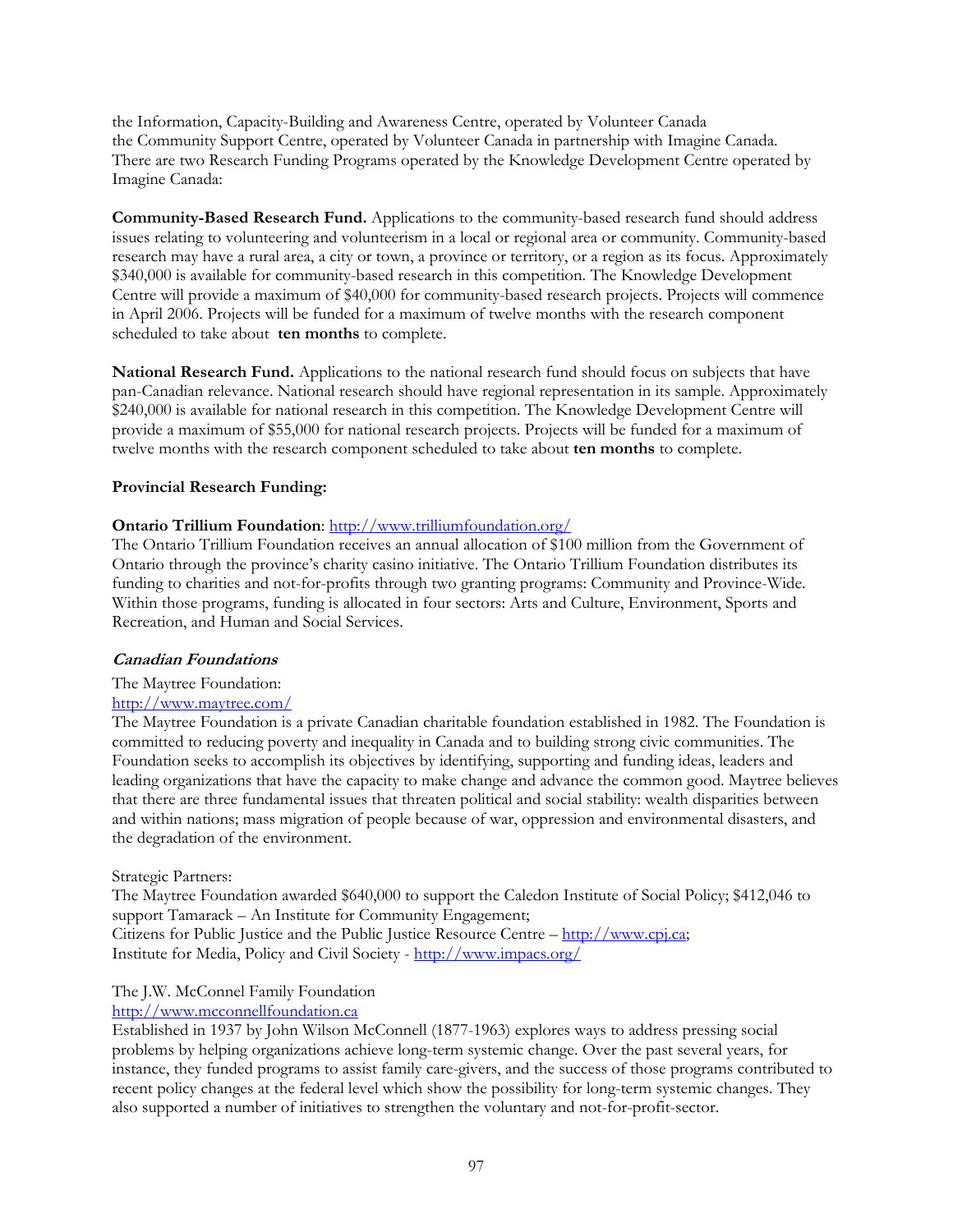An important ongoing role for the Foundation remains focused on knowledge, by linking practitioners and theoreticians, convening communities of practice, and by developing new evaluation methodologies and systematic enquiry into the nature and conditions of sustainable social innovation.

They help to create and share knowledge: the Foundation looks for learning in every grant and in all the work we do; we support building knowledge within our own organization, sharing knowledge with others and integrating knowledge into the work we support.

# The Muttart Foundation

# http://www.muttart.org/

The Muttart Foundation is a private foundation which supports charities in Canada, primarily in Alberta, Saskatchewan, the North West Territories and the Yukon. The Foundation's particular interest involves initiatives that directly support young people. While there may be involvement of other members of a family, the Foundation will want to see that the primary focus of the charity's work is with young people.

# Walter & Duncan Gordon Foundation

#### http://www.gordonfn.org/

The Walter & Duncan Gordon Foundation is dedicated to the development of sound and innovative public policies, founded on those values fundamental to Canadians, and designed to foster the continuing evolution of a dynamic and independent Canada.

The Foundation is committed to meticulous research, forward thinking and philanthropic risk taking. The Founders created a mandate so flexible that the Foundation's grant-making has responded well to changing times over the past four decades. Peacekeeping, Peacemaking and Nuclear Disarmament; Adult Education; Air Quality Legislation and Enforcement; Environmental Policy; Water; Circumpolar Peace, Security and Health; Persistent Organic Pollutants; Northern Communities; Chief Kerry's Moose; Northern Resource Development and Sustainable Communities

CFC Community Foundations of Canada: http://www.cfc-fcc.ca/index.cfm

Community Foundations of Canada (CFC) is the membership organization for Canada's vibrant and growing network of 153 community foundations. CFC is active in global networks that promote philanthropy and a healthy civil society.

CFC's four key goals are to: Provide support for established and emerging member foundations Promote the community foundation movement Demonstrate philanthropic leadership in Canada and internationally Build CFC's own effectiveness and efficiency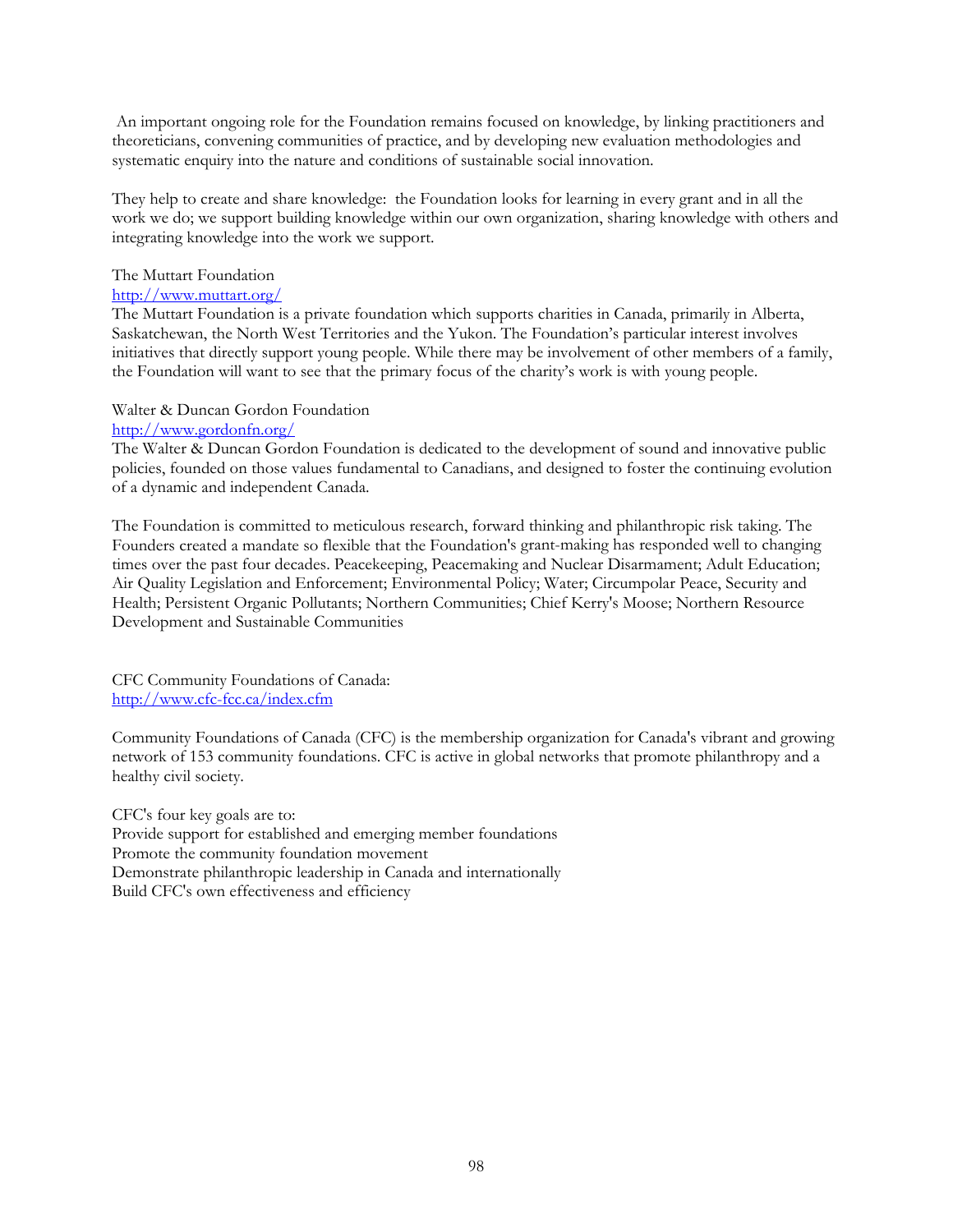# **REFERENCES**

Alberta Civil Liberties Research Centre. (2005). *Human rights education program*. Retrieved November 15, 2005, from http://www.aclrc.com/hre.html

Clover, Darlene (2003) New Zealand Journal

Coady International Institute. (2005a). *Coady peacebuilding and conflict transformation*. Retrieved November 10, 2005, from http://www.coady.stfx.ca/work/peace.cfm

Coady International Institute. (2005b). *The history of the Coady international institute*. Retrieved November 12, 2005, from http://www.coady.stfx.ca/history.cfm

Cohen, Jean L. 1985 "Strategy and Identity: New Theoretical Paradigm and Contemporary Social Movement*s*" in *Social Research,* 52, 663-716

Community University Institute for Social Research. (2005). *Home page*, from http://www.usask.ca/cuisr/

Community University Research Alliance. (2005). *Cultural property community research collaborative*. Retrieved November 10, 2005, from http://www.cura.uvic.ca/

Della Porta, Donatella & Diani, Mario (1999) *Social movements: An introduction*. Oxford: Blackwell. p. 326.

Diani, Mario 1996 "Linking Mobilization Frames and Political Opportunities: Insights from regional Populism in Italy" in *American Sociological Review,*61, 1053-1069

Eyerman, R. , Jamison, A. (1991). Social movements: A cognitive approach. In . (Ed.), *Social movements: A cognitive approach* (. ed.) (pp. 45-65,-94-117). Great Britain: Polity Press.

Finger, M. (1989). New social movements and their implications for adult education. *Adult Education Quarterly, 40*(1), 15-22.

Finger, M., & Asun, J. M. (2001). Adult education at the crossroads: Learning our way out. global perspectives on adult education and training. United Kingdom; England: Palgrave.

Foley, G., Deutscher Volkshochschulverband. Institut für Internationale Zusammenarbeit, & National Institute of Adult Education. (1999). *Learning in social action : A contribution to understanding informal education*. Bonn; Leicester; New York: IIZ-DVV; NIACE ; London; Zed.

Habermas, Jurgen 1987 *The Theory of Communicative Action*. Cambridge: Polity Press

Hall, Budd (2006) Social Movement Learning: Theorizing a Canadian Tradition. Working chapter.

Hall, Budd & Clover, Darlene (2005) "Social movement learning" in L. English (ed) *International Encyclopedia of Adult Education*. London: Palgrave Macmillian.

Holford, John 1995 "Why Social Movements Matter: Adult Education Theory, Cognitive Praxis and the Creation of Knowledge" *Adult Education Quarterly* 45 (2) 95-111

Holst, J. D. (2002). Social movements, civil society, and radical adult education. Westport, CT: Bergin & Garvey.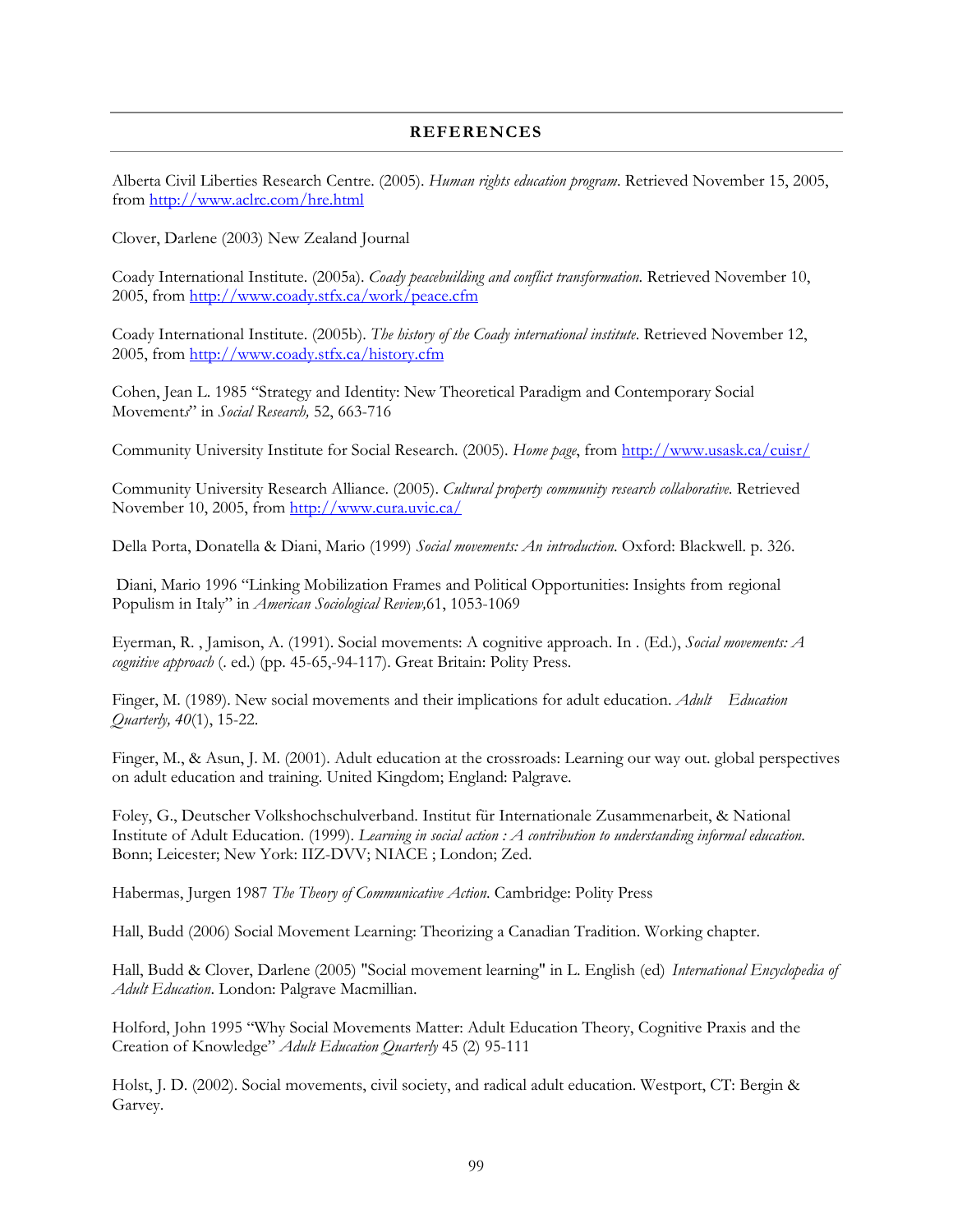Lee, J (2004). *Racialised minority and First Nations girls and you women in Victoria. BC*: Friends of Women & Children in BC: Report card on women and children in BC, 3 (5). Retrieved November 10, 2005, from http://www.wmst.ubc.ca/Reports.htm.

Lee, J (in press). Canaries in a cage: Racialised girls living in, through, under and over whiteness: Issues of citizenship, identity and social cohesion on the edge of empire. In N. Angeles and P. Gurstein (Eds.). Engaging civil societies in democratic planning and governance (working title). Toronto, ON: University of Toronto Press.

Livingstone, D 2004 "Exploring the Changing Nature of Work and Lifelong Learning: Preliminary Findings of a Canadian National Survey" in Darlene Clover (ed) *Adult Education for Democracy, Social Justice and A Culture of Peace: Proceedings of the Joint International Conference of AERC and CASAE*. Victoria: Faculty of Education, University of Victoria pp 339-334

Lotz, J., & Welton, M., R. (1997). In Caplan R. (Ed.), *Father jimmy- life and times of jimmy tomkins*. Wreck Cove, Cape Breton Island: Breton Books.

Melucci, Alberto 1988 "Getting Involved: Identity and Mobilization in Social Movements" in Klandermans *et al* (eds) *From Structure to Action* Greenwich, CT: JAI Press

Miles, Angela (2005) "Adult learning and social movements". In (Ed.) English, Leona (2005) *International Encyclopedia of Adult Education*. New York: Palgrave Macmillan. 83

Nesbit, Tom 2005 Class Concerns: Adult Education and Social Class San Francisco: Jossey Bass

Ontario Institute for Studies in Education. (1994). Awakening sleepy knowledge. *Proceedings of the International IDRC workshop: Transformative learning through environmental action*. (pp. 1-39). Toronto: Ontario Institute for Studies in Education.

Ontario Institute for Studies in Education. (2005a). *New approaches to lifelong learning*. Retrieved November 10, 2005, from http://www.nall.ca/

Ontario Institute for Studies in Education. (2005b). *The transformative learning centre*. Retrieved November 10, 2005, from http://tlc.oise.utoronto.ca/index.htm

Ontario Institute for Studies in Education. (2005c). *The work and lifelong learning research network*. Retrieved November 10, 2005, from http://www.wallnetwork.ca/index.html

Paulston, Rolland (1980) Other dreams, other schools: Folk colleges in social and ethnic movement

Piercy, Marge (1980) *The moon is always female*. New York: Alfread A. Knopf.

Roy, Carole (2004) *The Raging Grannies*. Toronto :Black Rose Books

Shugurensky, Daniel with Bonnie Slade and Yang Luo (2005) "Can volunteer work help get me a job?: On learning, immigration and labour markets" in Lifelong Learning and Work Conference, Work and LifeLong Learning Project, June 2005. www.wall.oiseutoronto.ca/inequity

St. Francis University. (2005). *The department of adult education*. Retrieved November 10, 2005, from http://www.stfx.ca/academic/adulted/program\_description.html#department

Snow, David A., Soule, Sarah A., & Hanspeter, Kriesi (eds)(2004) *The Blackwell companion to social movements*. Oxford: Blackwell. p.754.